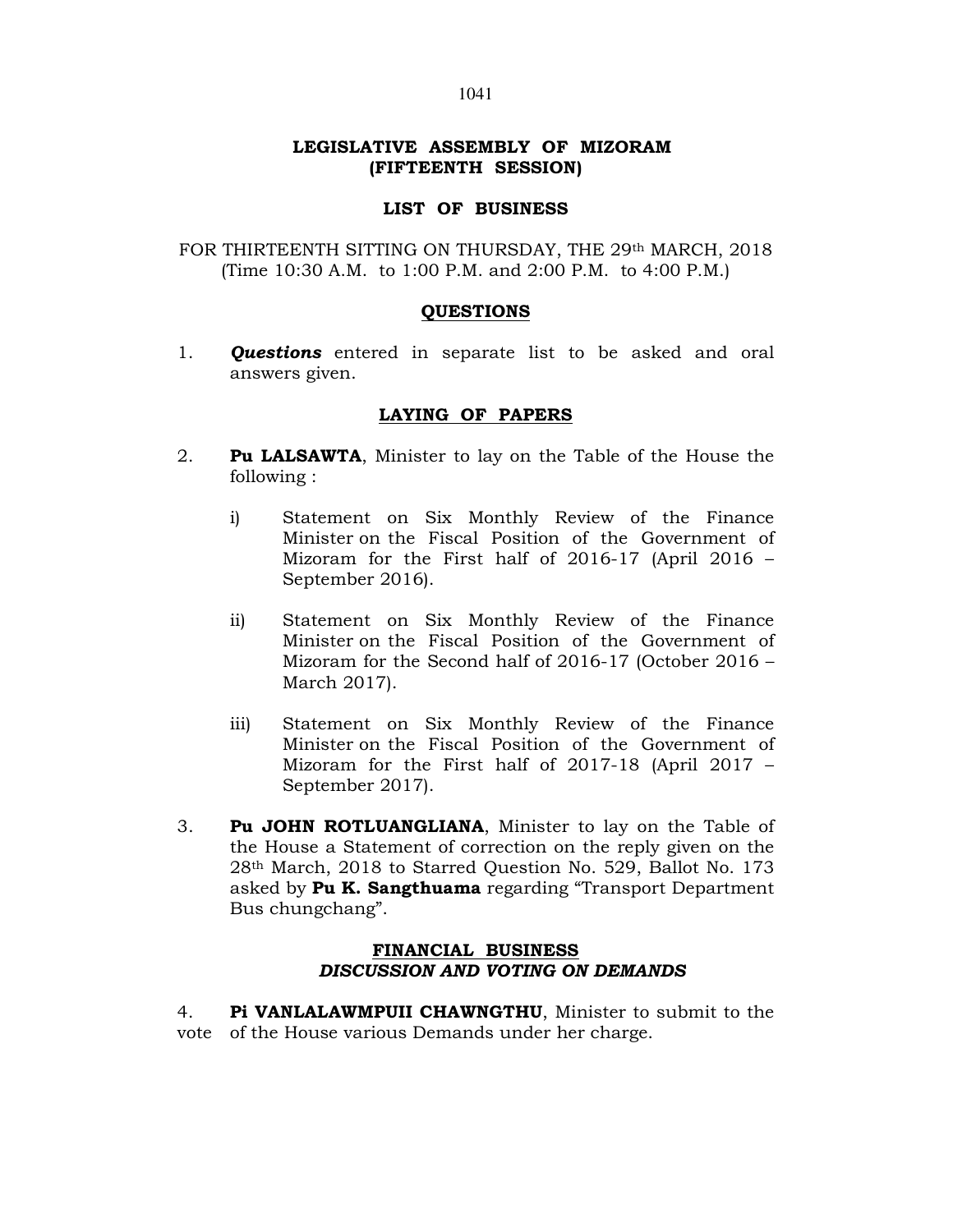5. Pu LAL THANHAWLA, Hon'ble Chief Minister to submit to the vote of the House various Demands under his charge.

# LEGISLATIVE BUSINESS Bill for introduction, consideration and passing

6. Pu LALSAWTA, Minister to beg leave of the House to introduce "The Mizoram Appropriation (No. 2) Bill, 2018".

# ALSO to introduce the Bill to move that the Bill be taken into consideration AND to move that the Bill be passed.

….

## S.R. ZOKHUMA

Commissioner & Secretary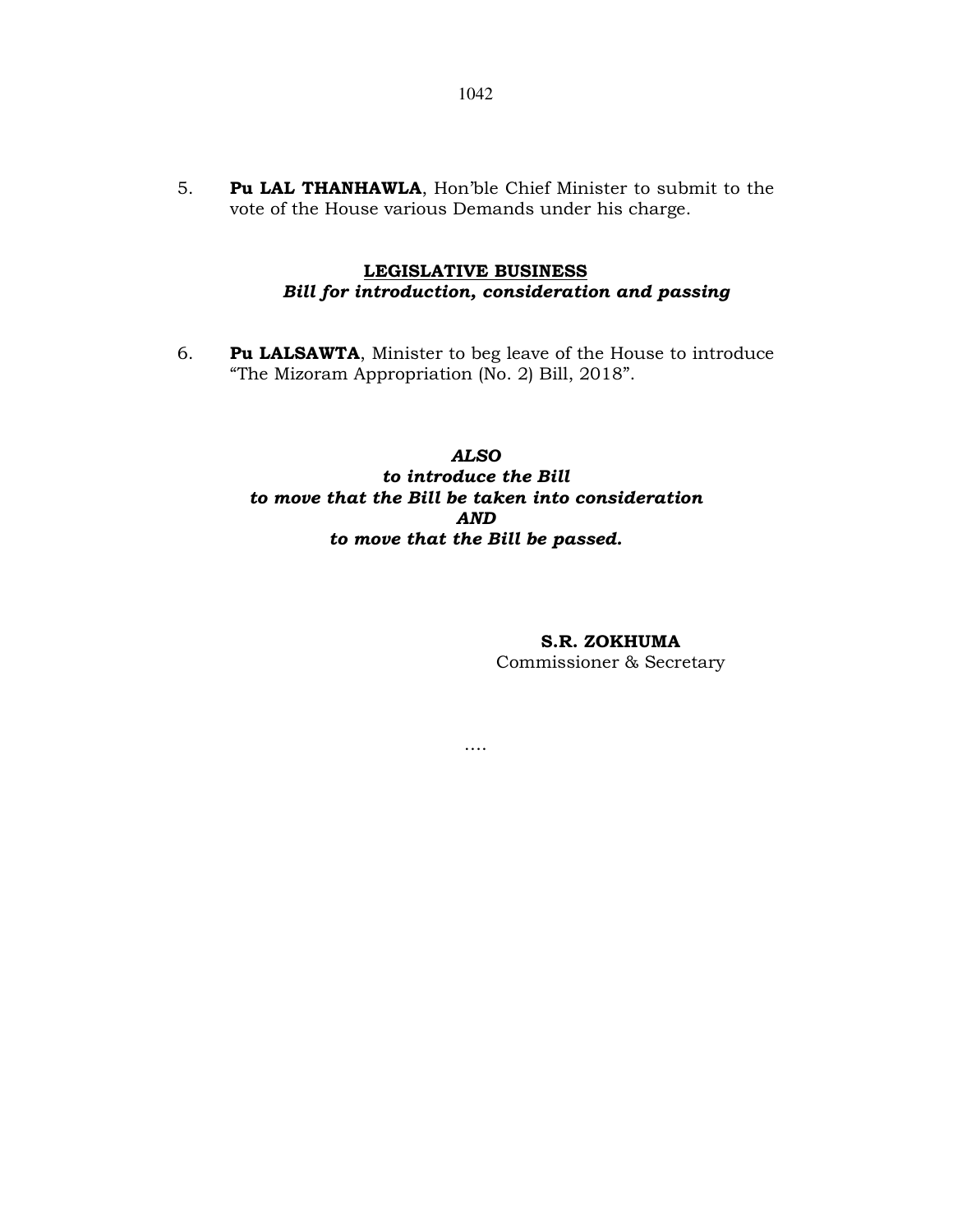**SPEAKER** : Mi chunga khawngaihna nei lo chu khawngaihna tel lovin rorelsakin a awm ang; khawngaihna hi rorelna aiin a chungnung zawk a ni.

#### **Jakoba 2:13**

 Starred Question No. 189-na kan la ang a, zawhna neitu MLA zahawm tak Er. Lalrinawma zawt turin sawm ila.

**Er. LALRINAWMA** : Pu Speaker, ka lawm e. Starred Question No. 189-na Land Revenue & Settlement Department changtu Minister zahawm tak chhan atan ka zawhna :

- a) Aizawl- Tuipang kawng double lane laih turah hian mi engzat hnen atangin nge ram lak tum a nih?
- b) Engtia zau nge a pumpui thu ah lak tum a nih?
- c) A ram hlut zawngte chhut chhuah sak an ni tawh em?

**SPEAKER** : Minister zahawm tak Pu R. Romawia chhang turin i lo sawm ang.

**Pu R. ROMAWIA, MINISTER** : Pu Speaker, MLA zahawm tak Er. Lalrinawma zawhna chhanna chu :

- a) Aizawl Tuipang kawng double lane laih turah hian mi 3288 hnen atangin ram lak tum a ni.
- b) Preliminary Notification angin a pumpui thu ah ram 399.22 hectares lak tum a ni.
- c) A ram hlut zawngte chhut chhuah sak vek an la ni lo.

**SPEAKER** : Zawhbelhna a awm em? A neitu Pu Rinawma.

**Er. LALRINAWMA** : Pu Speaker, ka lawm e. Kan hriat angin kawng hi laih phei tum a ni a. A buaithlak khawp mai a mipui rilru khi. In an khawih ngam tawh bawk si lo a, tikhian an nghak tawp mai a. Khi lai khi an rilru chiai buaina khi a hmasain ka sawi duh a. Ka zawhbelhna chu Pu Speaker, eng hunah nge pawisa/compensation hi pek theih beisei a nih tih leh a hna hi eng hunah nge tan a nih theih ang tih kha ni ta se.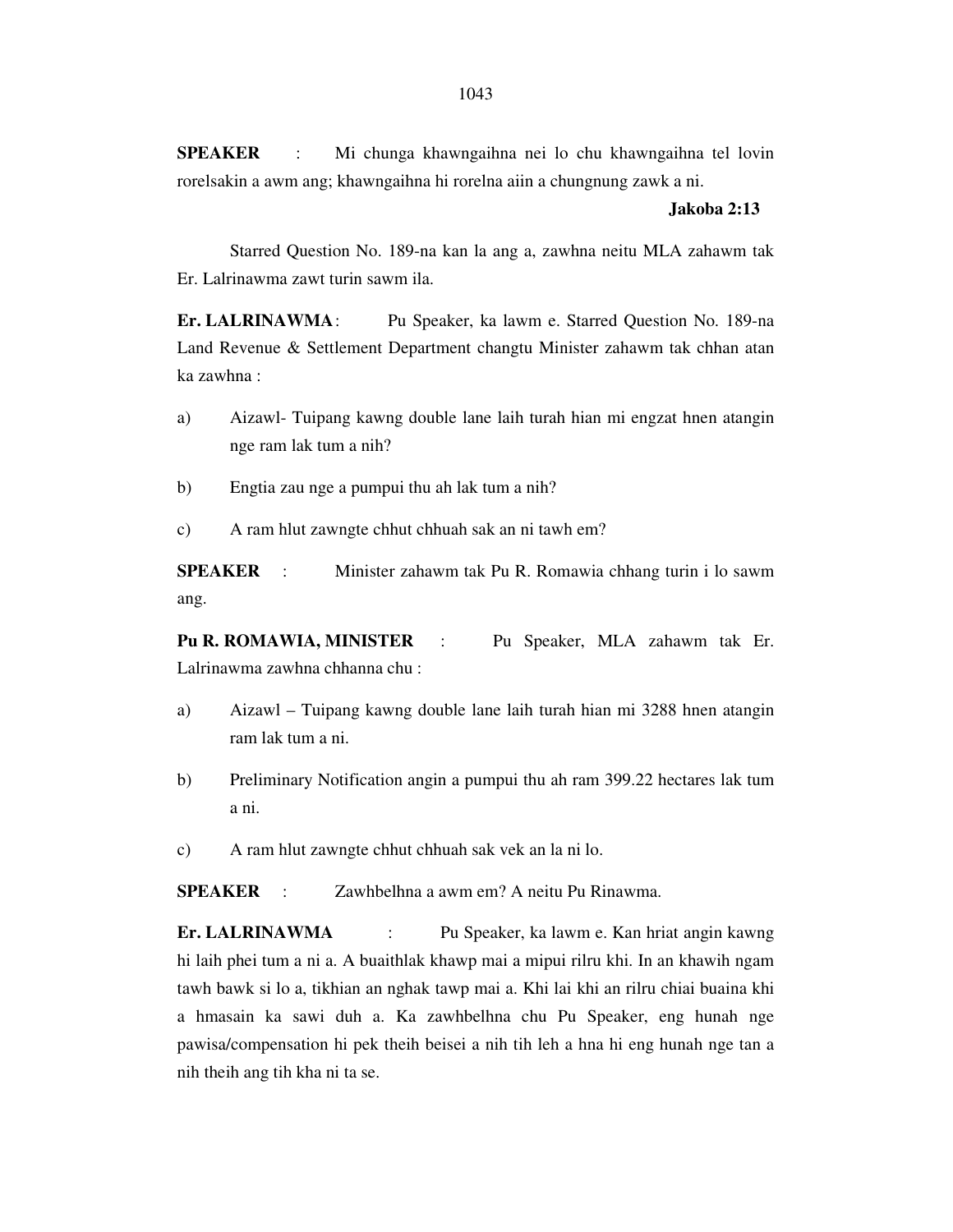A dawt leha ka sawi duh chu ram an laksak te khi, an in hmun an han laksak ho khi, hmun bik ram neilo te khi, an compensation hmuh atanga a hmun lei tura tih mai tur nge an nih sorkar ram engemaw han theh sak tumna te a awm em tih kha a ni e.

**SPEAKER** : Zawhbelhna dang Pu Thanliana.

**Pu LALTHANLIANA** : Pu Speaker, ka lawm e. Koladan Multi Model Transport Project niin ka hria, kha laia kawng atana Lawngtlai IOC bul bawr vel te a ni ang chu, ram lak an tum engemaw buai deuh hlek awm kha a fel dawn hnai tawh em tih kha ka zawt e.

**SPEAKER** : Pu Ruatkima sawm nghal ila, zawt turin.

**Pu LALRUATKIMA** : Pu Speaker, ka lawm e. Helai kawng lakna tur hian "The Mizoram Land Acquisition Rehabilitation and Resettlement Act, 2016" kha hman tum a ni em? A nih loh chuan eng nge a chhan tih leh helai kawng atan hian National Highway Act 1956 hi hman tum em ni zawk? He mi tur hian engtikahnge notification chhuah a nih a, engtikahnge hman theih tum a nih tih ka zawhbelh a ni.

**SPEAKER** : Minister zahawm takin chhang tawh sela.

**Pu R. ROMAWIA, MINISTER** : Pu Speaker, zawhna neitu Er. Lalrinawma zawhna pek theih hun hi engmah kan la chiang lova. Tin, hna tan hun pawh hi tan thuai kan duh a, mahse compensation te pek fel a nih hma chuan tih mai theih a ni lova. Tin, ram neitu te an ram (in awmna) insawn ngai a nih kha chuan kha kha compensation component-ah khan tih theih a nih hunah chuan tel vek turah kan ngai a.

 Tin, Pu Thanliana zawhna kha chu ka chhang mai thei lova. Saw ti lam saw thubuai engemaw kha a awm a. Chu'ng chu high level atangin thil ngaihtuah mek a niin ka hria a. Keimahni Revenue lam atang chuan chhan theih mai kan nei lo in ka hria.

 Tin, Pu Ruatkima zawhna kha MLARR 2016 hman tum a ni em tih chungchang hi chu a thu a sei khawp mai a Pu Speaker. Mizoram- a Land Acquisition dan kan hman mek "The Mizoram Land Acquisition Rehabilitation &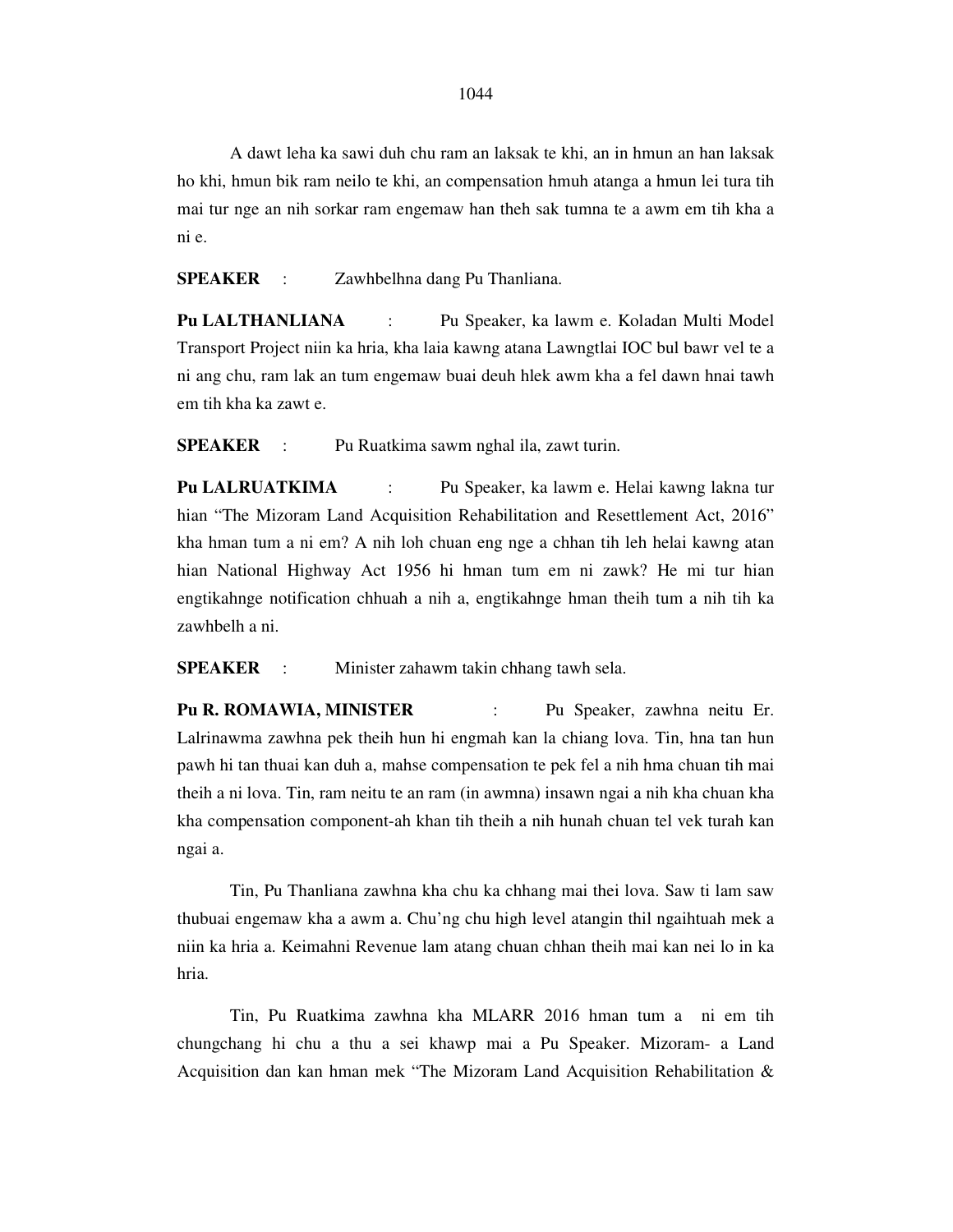Resettlement Act 2016" chu writ petition Case WPC no. 20/2014 R. Lalthanzauva and 87 others leh writ petition CWPC no. 30/ 2014 Malsawmtluanga and 67 others, Lunglei Lunglawn-a security force of Union of India ten ram an luah sak chu High Court Mizoram Single Bench-ah an khinna avangin hman zui theih a ni lova. High Court hian President of India pawmpuina a awm loh avangin a valid lo a ti a ni.

 High Court order hi Guwahati Division Bench-ah khin letna tur petition thehluh mek a ni a. Chuvangin a pumpuia ram hlut zawng te chhutchhuah zui pawh tih tawp a ni. Amaherawhchu, Council of Ministers meeting, March 6, 2018-a an neih ah khan National Highway 54 kawng zauhna atan Land Acquisition hi National Highways Act 1956 hmanga chhunzawm min phalsak angin he dan hnuaiah hian ram lak hi tih chhunzawm leh nghal tura inpuahchah chhoh mek a ni a. Chuvangin Central Act kha heti laiah India-a a dan pumpui 2013-a an siam pawh khan a huam avangin chu chu a ni a. Tin, hetah hian kan hriat tlan tura ka duh chu, Land Acquisation Act, 1894 dan kha kan ramin a hmang ngar ngar a. Amaherawchu Parliament-in dan thar Right to Fair Compensation on Land Acquisation, Rehabilitation and Resettlement Act, 2013-a an han siam takah khan Right to Fair Compensation on Land Acquisation, Rehabilitation and Resettlement Act tih khami dan bu chhah tawk tak an han hman takah khan kha 1894 dan kha a paih ta a, a ti tawp ta a. Mizoram-ah pawh hman dan thi kha hman zui theih a ni ta lova.

 Amaherawhchu, Indian Constitution Article 371-G in thuneihna min pek ve chungchang ah khan ownership and transfer of land tih te kha mi min pek vena ah khan tuna central-a an dan siam 2013-a India pum huapa dan siam mah ni se khami dan tlawh chhan khan keimahni in dan thar siam ve thei niin kan inhria a. 1894 dan a hman theih tawh bawk si lova, dan thar 2013 kha he House hian kan la adopt bawk si lo a. 'Mizoram-ah hman ve ni se' kan la ti bawk si lova. Land chungchang a nih avang khan acquisition te pawh land nena in connect a nih avangin. Concurrent List ah khan acquisition hi chu a tel a, state list ami a ni lova. Mahse heti chungin acquisition tih dawn chuan ram tranfer te a ngai dawn a. Chu chu ownership and tranfer zawng zawng te kha kan kut a nih ve tlat si avang khan acquisition khan chhuh luih a kawk deuh na a, keimahni ramah pawh kan mamawh ah chuan hman tur tiin he House zahawm tak hian dan kha kan in siam ve ta a, Mizoram Land Acquisition Rehabilitation and Resettlement dan MLARR, 2016 kha. Tin, Mizoram Governor pawhin assent min pe vek tawh a. Kan ngaihthlak ang khan thubuai a lut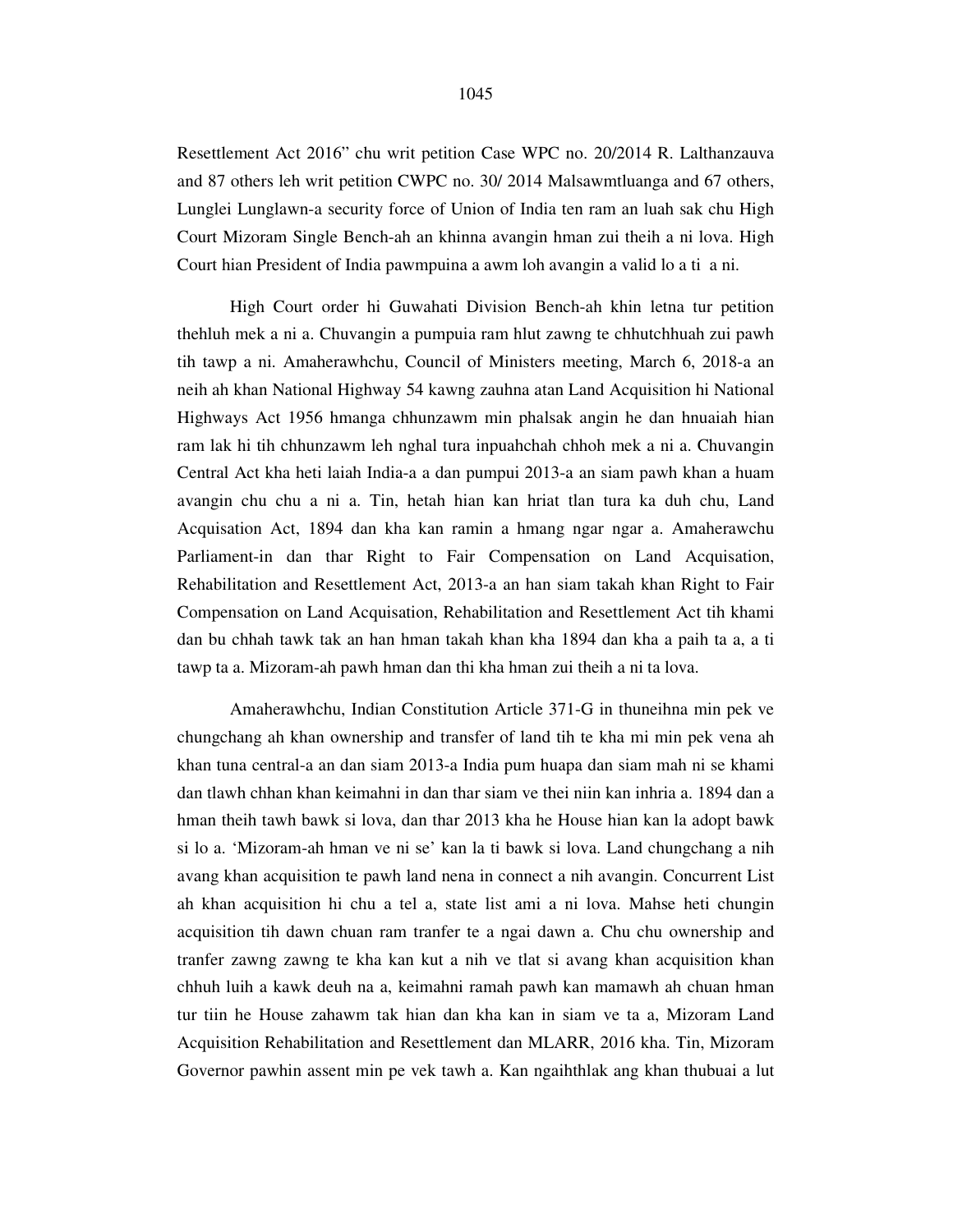#### 1046

ta a. Chumi thubuai ah chuan hei hian India Constitution in a tuk anga President phalna lak ngai, President-in a sign tur a ni. Chutiang a nih loh chuan hei hi dan tling a ni lo e tiin min hnawl sak ta si a. Chutiang a nih tak si chuan, min han hnawl sak tak ah kha chuan dan neilo kan ni ta a. Keini chuan kan kawng zawh kha a la tawp loin kan hria a. Guwahati High Court Mizoram Single Bench-in min hnawl sak a nih avang khan Division Bench-ah tunah hian kha kha kan khing let mek a ni a, kan chhiar chhuah tawh ang khan. Chu thu chu kan la ngaichang a.

 Mahse chumi chu engtinnge a rawn zik chhuah dan tur kan la hriat loh avangin kan ram development atan thil tul em em mai 2 lian pui pui kan hriat sa a awm a. A pakhat zawk chu National Highway 54 double lane Tuipang thlenga siam tur a ni a. Chutah pawh chuan keimahni MLARR 2016 tlawhchhan khan nasa taka beih tawh a ni a. Mahse khatianga Court rorel a lo awm tak avang khan ram hmasawnna tihthuanawp loh dan kha theihtawp chhuahin kawng zawn a ni a.

 Kan ngaihthlak tawh ang khan Ministry of Road Transport-in dan an siam Highway Act 1956-ah khan acquisition te a awm ve vek tho a. Chu chu khuti lama central lam dan leh kan dan ah pawh khan khang ho kha exempt an ni tho a. Central dan zawk hi hmang mai ila ti khan Cabinet-ah rem tih a ni a. Chutiang tur chuan tunah hma lak chhoh mek a ni a.

 Pu Speaker, chutiang bawkin a pahnihnaah chuan Railway hmalak mekah pawh khami bawk kha harsatna kan tawh a ni a. An hmanhmawh em em a, Sairang, Sihhmui hmun velah khuan ram te han lak belh a hmun siam an duh em em a. Chumi rualin kan House Leader-in a sawi fo angin Kawrpuichhuah thleng survey pawh zawh a ni tawh a. Chutiang chuan Railway lam pawhin Railway hman tura an dan siam, Railways Act kum 1989 ami ah khan Land Aquisition kha a tel ve tho avangin, heng bikahte hi chuanin hmun danga thik theih miah lohin an central dan hman mai ni se ti khan Cabinet-in min rem tih sak a. Chutiang chuan hma kan la chho ve mek a. Khati laiah khan kan hriat ve tur chu a bul rawn tumtu kha Ministry lam atangin Corporation Limited hmanrua an nei a. Chungte chuan kan DC theuhte emaw khati laia hma la tura appoinment an rawn pe ang a, chutiang turte chu a lo ni dawn ta a.

 Mahse kan DC te hi District Collector annih angin thui tak an lo kal tawh avang hian, a thu hla a fel a nih chuan chak taka hma lak theih kan beisei a. Chu chu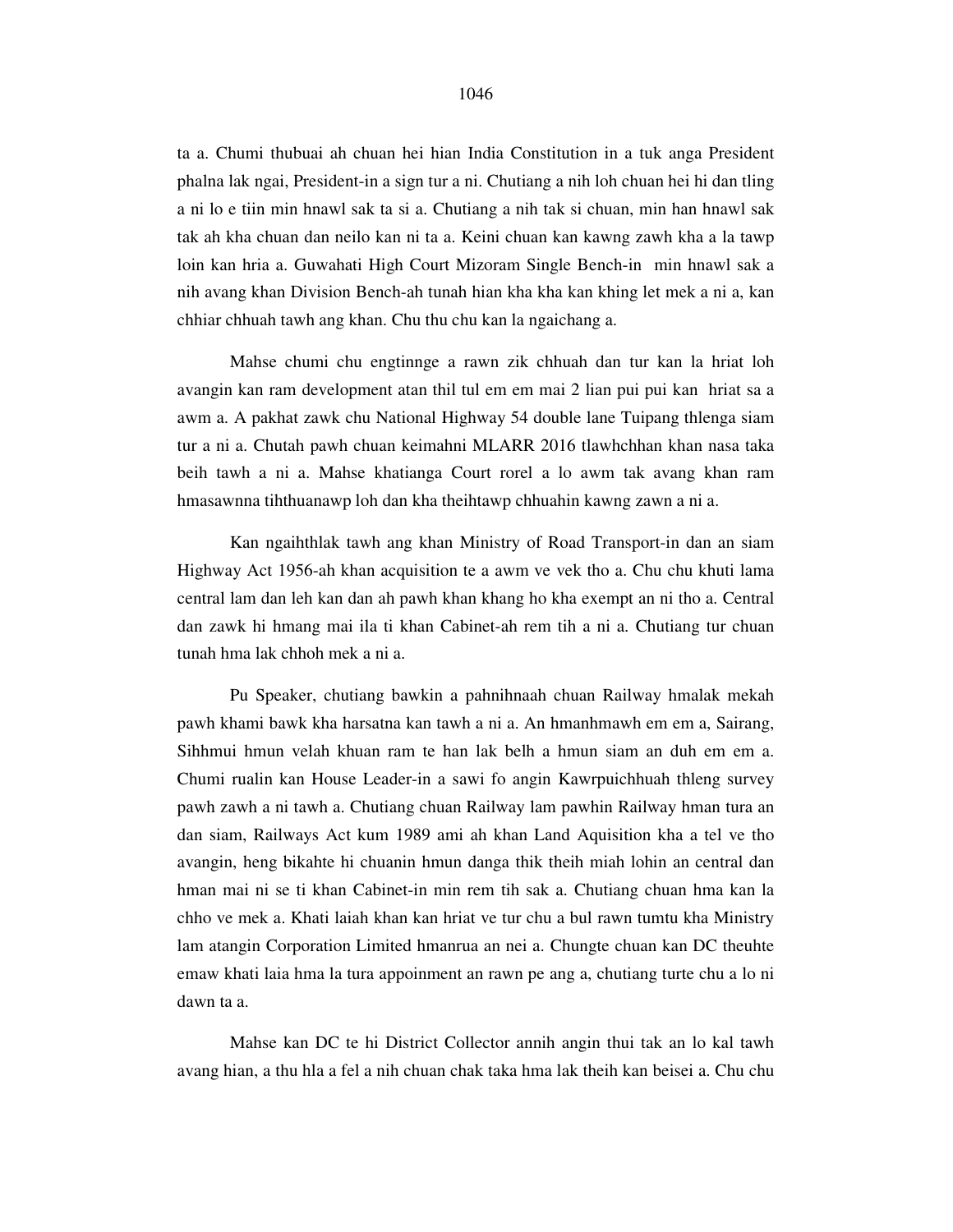kan dinhmun a ni a. Railway lam erawh hi chu an la ngawi rih a. Mahse, ram hmasawnna turah hi chuan he sorkar hian theihtawpin a tul ang angin tih chhoh zel a tum a.

 Tin, chutianga dan ber kha min hnungkhirh tak avang leh Court-a thil kal a nih avangin kan mamawh chhanna atan khan thil tih tur kha chhunzawm loh theih a ni lo a, chung atan chuan Direct Purchase System te pawh hi tun hma 1990 vela kan lo neih tawhte pawh kha kaihthawh nawn leh te pawh a tul dawnin kan hria a. Chuvang chuan Direct Purchase lam zawng te pawh hian Mizoram sorkar-in ram lo mamawh ta se, chungahte pawh chuan khami system te pawh kha kan hman leh mai a tul dawn awm e tiin hma kan la chho mek a ni.

 Chuvangin ram mamawh tak tak chhanna atan kan hnam leh kan ram hmasawnna zelna atana kawng daltu kha a theih ang anga han then fai chu kan tum a. Amaherawhchu dan a awm a, miin min khin a, min hnungkhirh tlat hi chuanin tih dan dang zawn leh a ngai a ni mai a. Hnungkhirh chunga court-in dan a hnungkhirh rih hi hman luih talh erawh kha chu thil tih phung a ni bawk si lova. Chu chu kan dinhmun a ni e, Pu Speaker.

**Pu LALRUATKIMA** : Pu Speaker, khawngaihtakin, ka zawhna la chhan kim loh a awm a. The Mizoram Land Acquisition Rehabilitation & Settlement Act. 2016 hi sub-judice a nih tak si ah chuan, Cabinet remtihna ang khan khami Railway Act leh National Highway Act kha hman tur a ni a. Chumi tur chuan notification chhuah a ni tawh em tih kha min la chhang lova.

**SPEAKER** : Er. Lalrinawma'n zawt nghal law law se.

**Er. LALRINAWMA** : Pu Speaker, ka lawm e. Ka zawh belhna chu tawi te, National Highway Act a ni emaw, Railway Act a ni emaw VC pass hi a huam ve dawn em tih kha ka zawh duh a ni a, a chhan chu kan pass neih tam tak hi VC pass a tam ang reng a. Heng hi a huam em tih kha ka zawhbelhna a ni.

**SPEAKER** : Tunah Minister zahawm takin han chhang kawp se.

**Pu R.ROMAWIA, MINISTER** : Notification chhuah tawh a ni e, khami chungchangah khan. VC pass chungchangah chuan kan ramah dan a awm a, inhmun bikah. Inhmun hi notified town a nih loh chuan VC te pek theih a ni a. Notified town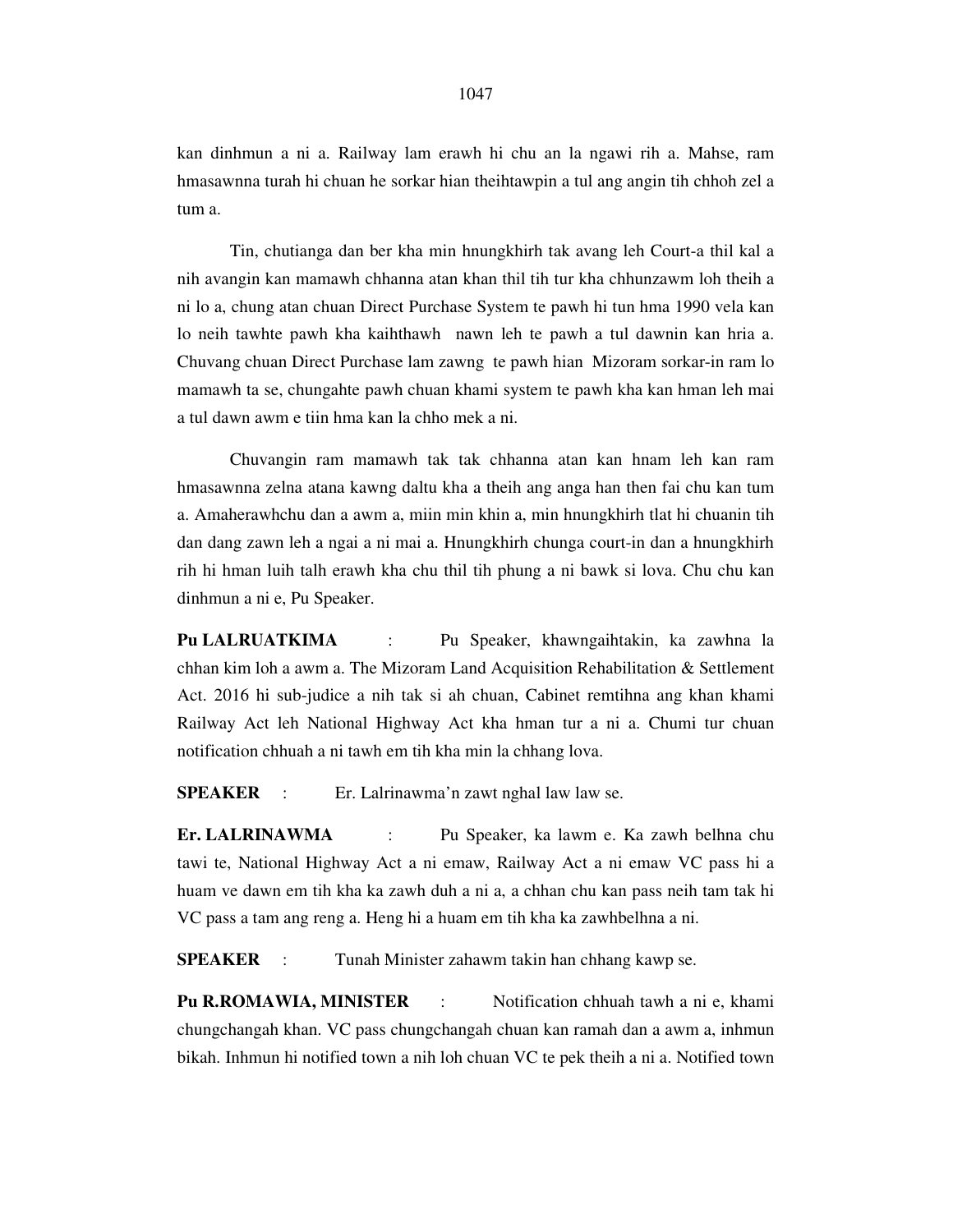chinah erawh chuan Sorkar-in House Pass hi a pek tur a ni a, notified town ni loah chuan VC ten inhmun an pe thei a. Chu pawh anmahni village perimeter, Local Administration Department-in an village huam chhung an notified vek a, chuvang chuan an village perimeter notified huam chhungah chuan VC-in inhmun a pek kha a valid a ni. Amaherawhchu entirnan tu ten emaw kawhmawh bawl hrim hrimin an ram hmawr daihah, an khua pawhin a va thlen phak loah LAD-in an village perimeter a declare pawn daihah khan, tute emaw inhmun VC-in lo va pe se, kha kha chu encroacher an ni. Dan pawn lam a ni a, khang ang kha chuan compensation an claim thei lo ang. Chu chu ram dan dinglai a ni a, anmahni village perimeter chhungah chuan House Pass an pe thei a. Ram erawh chu an pe thei lo, Village Council-in ram pek theihna a nei lo, chu chu kan dan ding lai chu a ni.

**SPEAKER** : A fiah viau tawh emaw tih laiin.

**Er. LALRINAWMA** : Pu, Speaker, a fiah viau tawh a, mahse hrin chhuah pakhat a neih chu, ka bial chhunga Khumtung khi notified town a ni a, tichuan LSC angin kan la teh thei bawk si lova, a khua khi a paltlang dawn bawk si a, a va buaithlak dawn ve tih lai kha ka sawi duh a ni. Thingtlang khua a nih chuan VC pass tih khan a huam mai, Village a nih chuan. Mahse, notified town a ni ve miau si a, Baktawng huam chhungah khan, anni khan an teh thei bawk si lo a. Engtinnge kan tih ang tih lai kha min chhan theih chuan a lawmawm khawp ang.

**SPEAKER** : Minister i lo sawm ang.

**Pu R. ROMAWIA, MINISTER** : Nichin khan ka chhang tawh a, Baktawng notified town huam chhung a ni a, khatih laia Land Revenue-a kan mi ten survey an va tih lai khan, 'Baktawng khua kan ni lo,' an ti ta tlat a. Chuvang chuan kan nau ten an teh sak thei ta lo va, a hnuah khan, 'Baktawng notified town area kan ni e, min teh sak leh rawh u,' an ti a. Mahse a thawktu lam kan indaih si loh avangin, kei pawhin, 'tih sak hram dan lo zawng teh u, Khumtungte hi khaw pawimawh an ni a,' ka ti a. Mahse, vawiin thlengin mi kan indaih theih loh avangin an la teh sak lo niin ka hria a, a pawi khawp a. Tun ang chawpchilhah hian eng angin nge kan tih theih ang ka hre lova. Hmannia ka sawi ang khan 'pek laia la duh lova, pek loh laia ban zuau zuau,' an tih ang deuh hlek khan. Khua leh khua feeling nasa lutuk hi a pawi khawp a ni. Mizo vek kan ni a, kristian vek kan ni a, unau vek kan ni a. Chhiat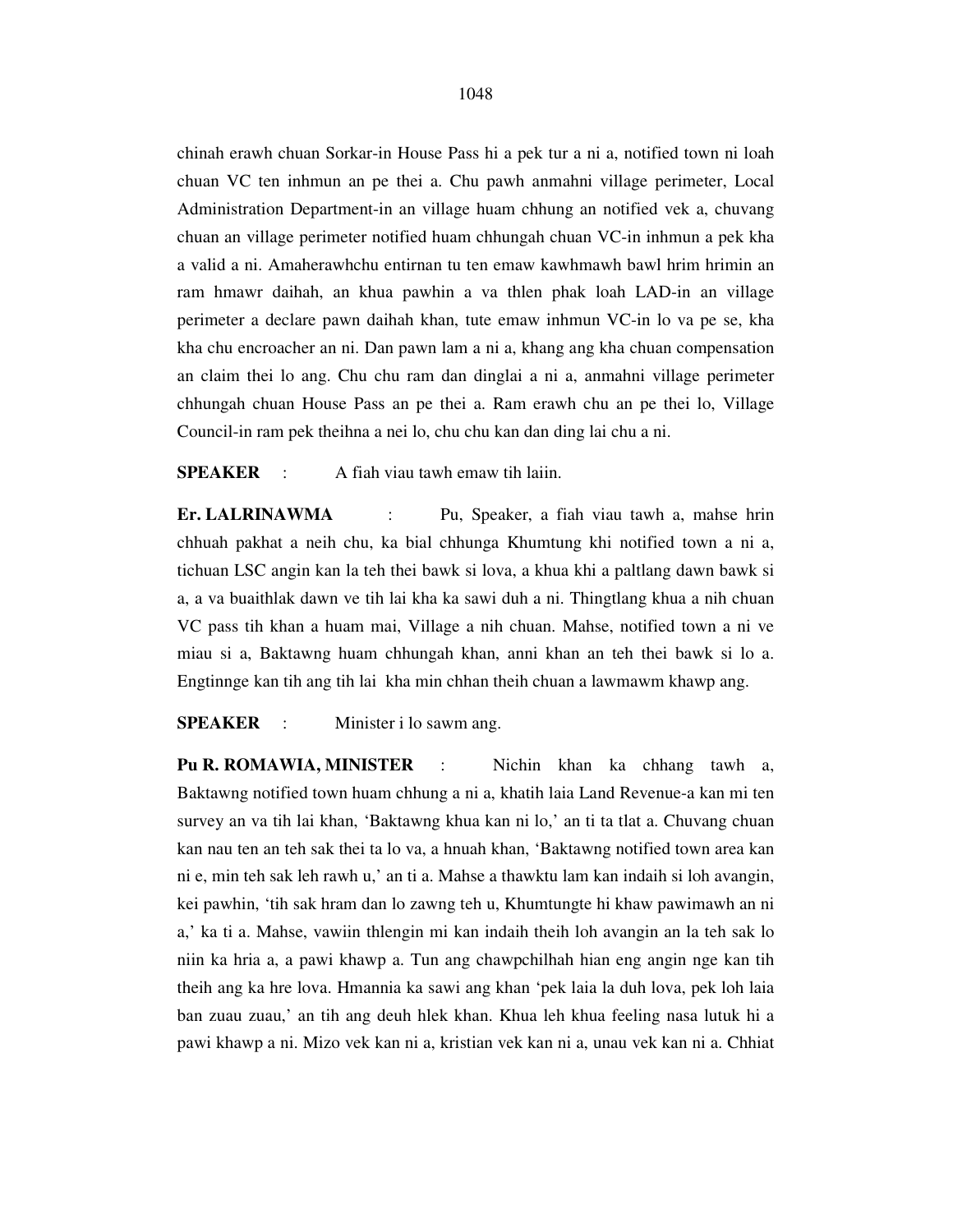ni that ni-ah kan inhrilh tawn vek a, kan in tah pui vek si a. Khua leh khua feeling kan ti vak mai hi a pawi em em a ni.

### **SPEAKER** : Pu K.Sangthuama

Pu K. SANGTHUAMA : Pu Speaker, District Council kan nih lai atang tawh khan VC te hian ram an pe teuh a, tun thleng pawhin pass kawl tam tak an la awm a. Heng ho zawng zawng hi cancel vek tur nge, tihian a mu thuap ang a, a awm mai ang a, an ta neih ringawt dawn? Thingtlangah hian khawn khawm dawn ila tam deuh a awm a ni. Pu Speaker, chu chu khawngaiha min chhan theih chuan.(SPEAKER : Nichina a chhanna-ah khan a tel tawh lo maw?) Notified town kha ka zawt hran lo a. Notified town loah pawh hian VC ram pek hi a tam em em mai a, huan lo ram hi. Khang zawng zawng kha vawiinah hian a nung si lo a nih chuan chu chu tihian a awm satliah mai ang a, an nei ve satliah dawn nge? Sorkar hian helaiah hian ngaihtuahna engnge a neih? engnge a hman ber tih kha khawngaihin min hrilh leh la, a lawmawm khawp ang.

**Pu R. ROMAWIA, MINISTER** : Pu Speaker, District kan nih lai atang khan rama thuneihna hi Executive Committee kutah khan a awm hrim hrim a. Amaherawhchu thingtlang lo nei ram, lo atana sawn sawn thin kan nih avangin kum khat zela ram theh tur khan phalna Council-ah khan an dil thin a. Chutiang chuan kum khat atana valid khan VC te khan ram an theh a. Tin, tuten emaw leipui te an lo duh a, chungte pawh chu khatianga tih kha niin a lang a. A nghet tak tak tur ang chi ah kha chuan thuneihna kan zuk thlir let thlir letin land ber kher VC-in a pekah hi chuan document khawiahmah pek theihna an neihna kan zuk keu chhuak zo tlat lo, kan pu te hun daih tawhah pawh khan.

**Pu K. SANGTHUAMA** : 1962 hma khan Aizawl-ah pawh hian inhmun lo ram te an lo pe tawh thin a, 1962 hnu lam atang erawh kha chuan VC pass hi pawm a ni tawh lovang tih kha niin ka hria a. 1962 hmalam kha chuan Aizawl-ah pawh hian pass an pe teuh a ni. Tunah hian '1962 hmalam zawng kha pawm a ni lovang' tih a nih tak avangin kha kha an chingfel deuh hlek tawhin ka hria a, Aizawl khawchhung ah phei kha chuan, chumi ka sawi ki taka chu thingtlangah hian huan lo ram tunhma lawk thleng khan VC te hian an la pawt tho mai a, khatilai kha a nia vawiina rawn sawi leh kher na chu. Han chhan leh kher pawh a ngai lovang.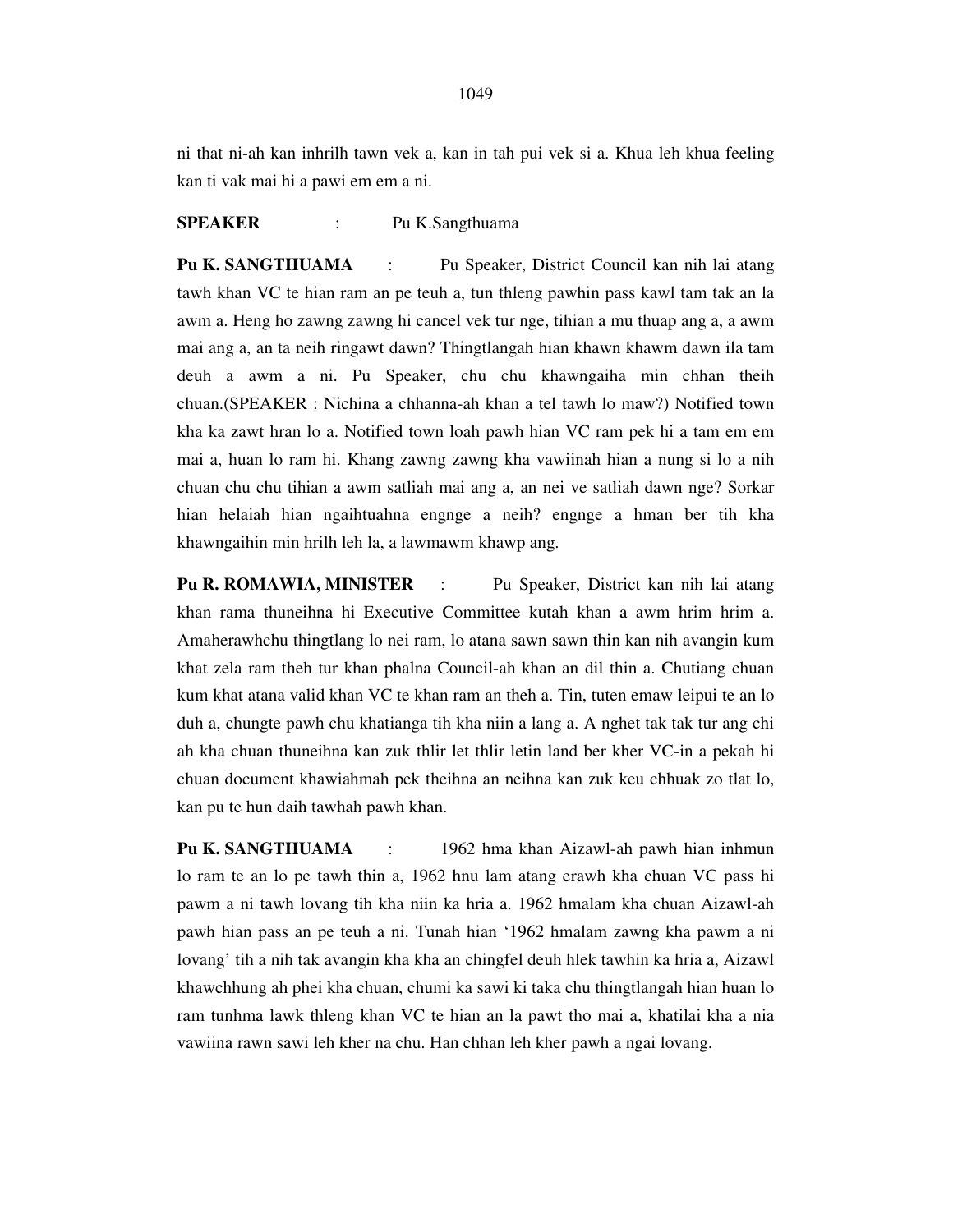**Er. LALRINAWMA** : Pu Speaker, tlem ka lo sawi ve leh lawk ang a minute hnih khat lek. Nikum nge kum hmasa lam kha ka hre ta lova (Speaker : A tam tawh viau a ni, zawhna pakhat atan chuan) Aizawl to Tuipang kawng kam sir hrim hrima LSC chungchang ah khan khawih chet phal a ni tawh lo tih thuchhuah kha a awm a, Land Revenue atang hian. Khami kha va khawih theih kha a ni tawh bawk si lova, khami dan khan min phuar tawh si avang khan. Chutihlai karah a bikin Khumtung khawchhung kha VC pass vek a lo ni bawk si a, engemaw zawng taka vawiinah hian House kaltlanga min ngaihtuah sak turin ka ngen a ni tih kha ka sawi duh a.

 Tin, Railway Act khan VC pass kha a huam tel ve tho em tih chungchang kha Minister zahawm tak hian min la chhang lova, tunah hian min chhan theih chuan ka lawm khawp ang.

**S P E A K E R** : Minister khan chhanna tur ala nei em? Han sawi teh se.

Pu R. ROMAWIA, MINISTER : Kan chhang zo tawhin ka hria Pu Speaker. Village perimeter chhungah chuan VC pass chu a nung teh meuh e. Tin, village perimeter pawn erawh kha chu sorkar ram anga ngaih a ni.

**S P E A K E R** : Zawhna 190-naah kan kal thei tawh e. Zawhna neitu MLA zahawm tak Pu Nihar Kanti Chakma zawt turin ilo sawm ila. A awm loh chuan 191-naah kan kal mai ang a, zawhna neitu MLA zahawm tak Dr. K. Beichhua sawm ila.

**Dr. K. BEICHHUA** : Pu Speaker, ka lawm e. Food, Civil Supplies & Consumer Affairs Department changtu Minister zahawm tak chhan atan Starred Question No. 191-na ka zawt e.

**S P E A K E R** : Chhang turin a changtu Minister sawm ila.

**Pu JOHN ROTLUANGLIANA, MINISTER** : Pu Speaker, member zahawm tak Dr. K. Beichhua zawhna Starred Question No.191-na chhanna:

a) Tun dinhmunah Mizoram chhungah hian Supply godown 155 a awm.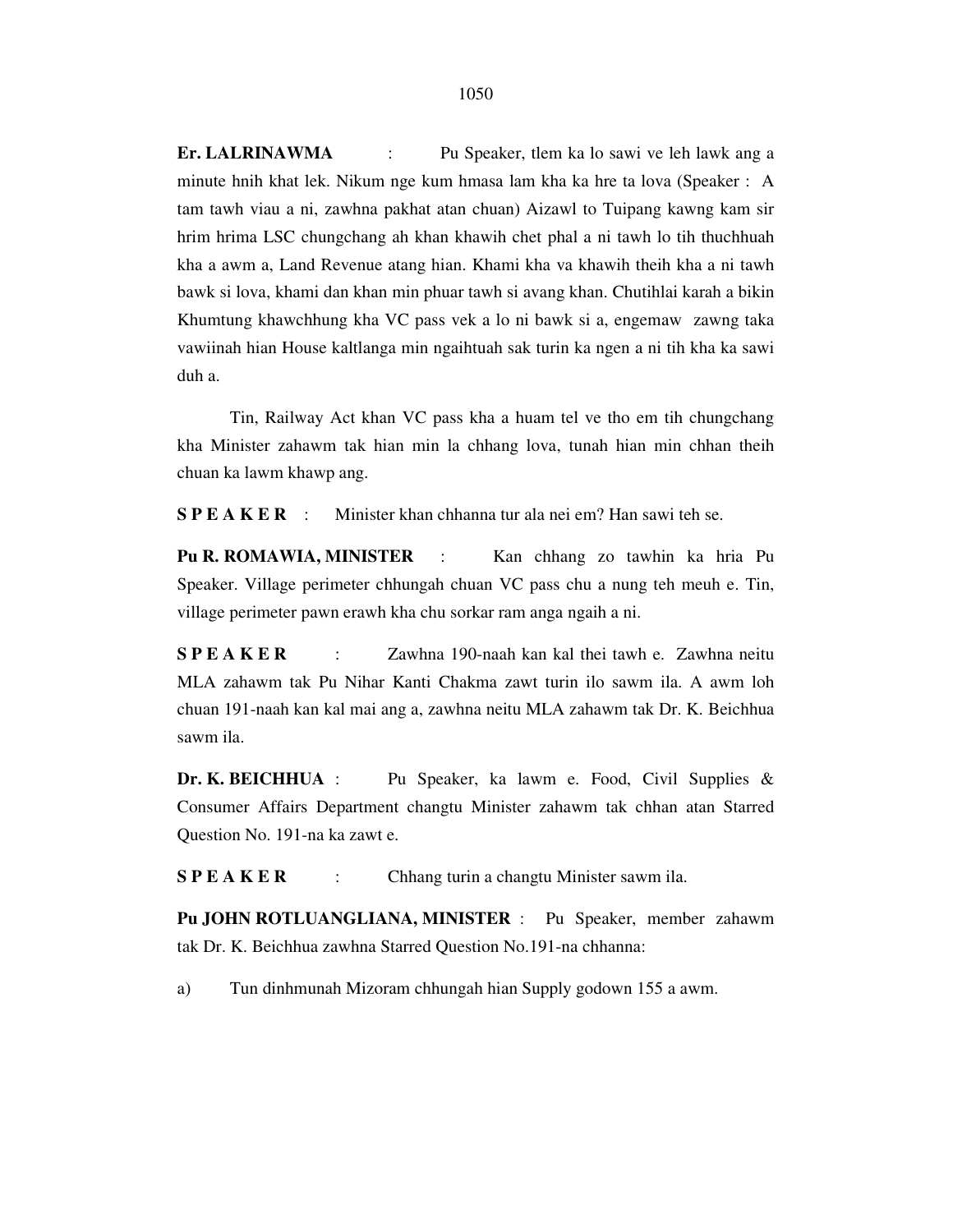- b) Buhfai stock awmzat hi 6.3.2018 angin 112326.21 qtls Mizoram Supply godown hrang hrangah a awm. Hei hi 6<sup>th</sup> March kha a ni a, tunah phei chuan hei ai hian a awm tam tawh a ni.
- c) Supply godown te hi buhfai stock nana hmantlak loh 17 (sawmpasarih) a awm.

 Ni 6.3.2018 angin buhfai godown ami mihring ei tlak loh 50.36 qtls. Phalhrang godown-ah a awm.

**S P E A K E R** : Zawhbelhna a awm em? Dr. K. Beichhua.

**Dr. K. BEICHHUA** : Pu Speaker, a rawn chhang fiah viau a. Mahse, zawhna ni bawk si, suggestion ni bawk si rawn sawi ka duh a. Pu Speaker, nichina a rawn sawi lan ka bial Phalhrang a tih kha, February thla tir ah khan ka han chho va, buhfai thalo a awm an tih avangin. Kan han enchiang chu buhfai thalo kha tunhma deuh atang tawha lo in chhek khawl tawh kha a lo ni a. Khatiang a nih kha chuan buhfai tha pawh kha an dah pawlh chuan a ti chhe belh zel dawn a ang a, a hmaa awm tawh a chhia te hi paihfai theih a ni em tih kha zawhna ah han chan tir leh ta ila.

Tin, Pu Speaker, a pahnihnaah chuan godown tam tak kan neih te hi tui a lut thei a, Phalhrang godown-ah te pawh khan tui a lut a, tarphalt phah te pawh kha a tuiek a, khatiang a nih chuan buhfai tha pawh kha dah ta ila reiloteah a chhe mai dawn a ni. Chuvang chuan a thalo 17 (sawmpasarih) awm te hi siamthat tumna a awm em? tih hi ka zawhbelhna a ni e.

**S P E A K E R** : Zawt leh tu tur Pu T.T. Zothansanga.

**Pu T.T. ZOTHANSANGA** : Pu Speaker, ka lawm e. Ka zawhbelhna chu hei hi a ni. Hnahlan godown min rawn sak sak avangin lawmthu ka sawi a, quarter min rawn sak sak bawk a. Approach road khi min rawn siam sak thei dawn em tih kha ka zawhbelhna pakhatna a ni a.

 Tin, a pahnihnaah chuan Champhai godown kawng khi fur ah a chhe nasa thei khawp mai a, khi khi min siam sak thei dawn ta em tih a ni a.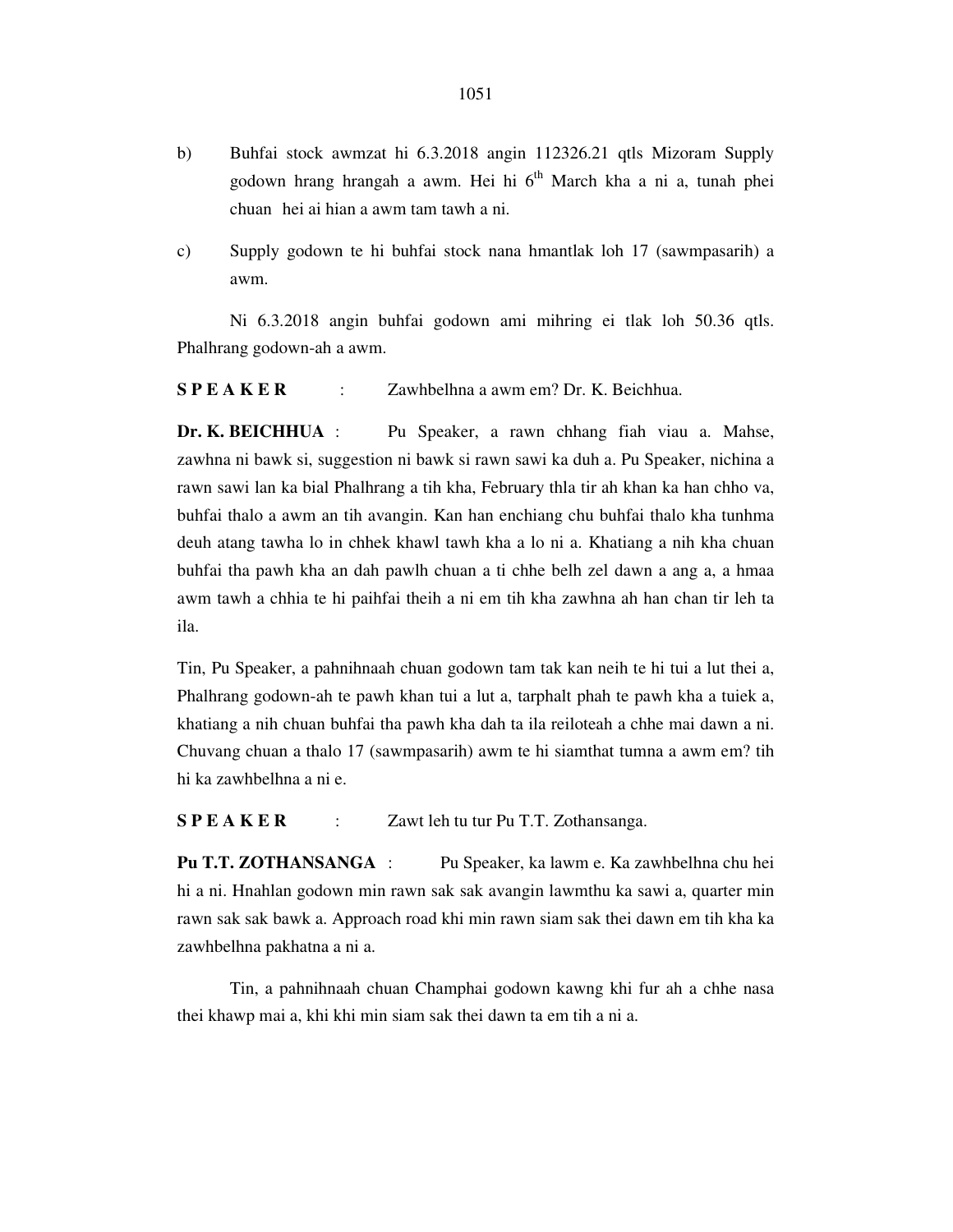Tin, a pathumnaah Rabung godown kha min rawn sak sak thei dawn ta em tih kha ka zawhna te a ni.

**S P E A K E R** : Pu R.L. Pianmawia'n zawt leh law law se.

**Pu R.L. PIANMAWIA** : Pu Speaker, ka zawhbelhna chu kudam hmantlak loh 17 (sawmpasarih) awm si BAFFACOS sum tam tak kan dawng a, lo tih that vek tawh awm tak a ni. Entirnan khatihlaia Supply Minister Darlawn-a a lo kal khan VC aiawhin tlangau nen kan lo hmu a, cheng nuai thum BAFFACOS sum khan rangva sawmpahnih leh chartin sawmpahnih vel hian, 'lo repair mai rawh u,' a ti a. Chutiang chuan hotein party mi in an thawk mai a. Khatiang khawpa sum ren lo va an tih theih lai khan tun thlenga khatiang khawpa tam 17 lai mai kha engatinge an repair loh tih ka zawhna a ni e.

**S P E A K E R** : Pu Lalruatkima'n zawt leh law law se.

**Pu LALRUATKIMA** : Pu Speaker, NABARD sum hmangin godown engzatnge sak a nih tih leh tute nge sa tu te? NABARD sum vek hian godown engzatnge sak leh tum a nih? NEDP atang hian ruahmanna a awm leh reng em? Tin, Tarpho godown te leh Hmunpui, Pu Speaker, i bial Maubawk kudam te kha tih tawp a ni zui ta em?

 Tin, Hmunpui hi sorkar-in mid-day meal la turin ke a 15km dawn mai an kal hi engtiangin nge ruahmanna thar a siam? Buhfai la tur khan naupang te kein hmun hla tak atangin chhipa phurin an kal thin a ni.

**S P E A K E R** : Awle, a tawk tawh viau mai. Zawhbelhna te eng pawh mai kha a leng vek a. A tawk tawh e mai. A changtu Minister chhang turin sawm tawh mai ang.

**Pu JOHN ROTLUANGLIANA, MINISTER** : Pu Speaker, zawhna neitu in a rawn sawi buhfai chhia te hi hralh zung zung theih a ni em a tih kha, heng hi a tawngpawnga lo hralh zung zung theih kha a ni lova. (Dr. K. Beichhua : Pu Speaker, ka zawhna ah khan a chiang lo a ni ang, hralh ka ti lova, paih emaw, tih ral emaw ka ti zawk a ni.) Paih emaw tih ral dawn emaw pawh khan doctor ten an en phawt a ngai a. Tih, Phalhrang ami pawh kha ran chaw atan pawh a tlak lo tih kha Vety doctor-in a certified vek a. Chuvang chuan 22<sup>nd</sup> Feb, 2018 khan sawtilai buhfai chhia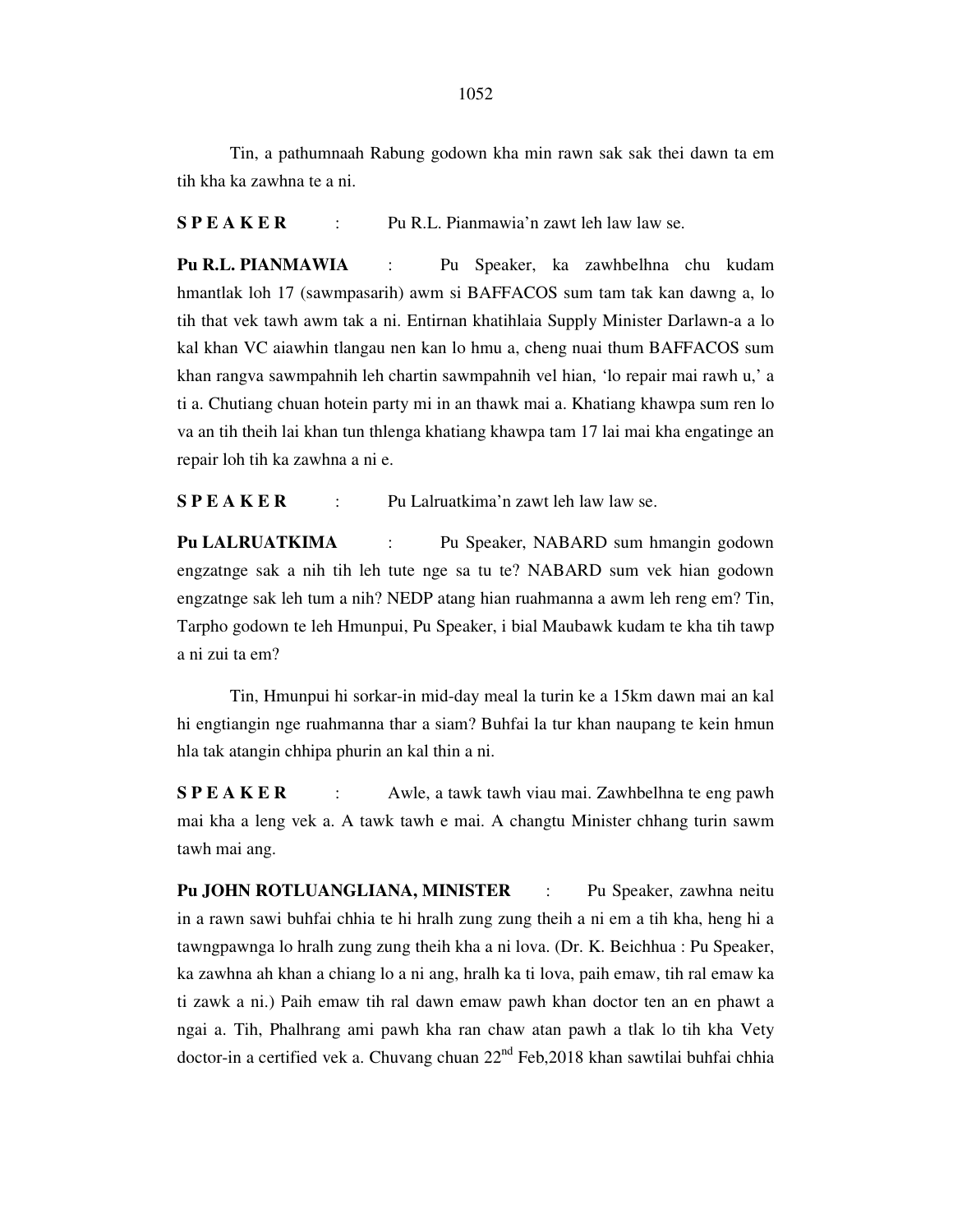te pawh kha tiral tura tih a ni a. Pu Speaker, buhfai hi kan supply hneh lutuk a, a hmasa kha a lo chhe hman thin alawm mawle!

 Tin, kudam 17 (sawmpasarih) hmantlak loh kan tih kha Pu Speaker, a thar dang kan sak vang a ni a. Seling-ah hian supply centre kan neih loh avangin kan hmang lova, tunhmaa lo sak a ni awm e. Ka chhiar vek dawn em? Awle, West Phaileng, Chawngte, Vaseikai, Bungtlang South, Parva, Chhiahtlang, Thenzawl, Champhai, Khawzawl, Biate, Vairengte godown-I, Zawlnuam godown-I, Mamit godown-II, Vairengte godown-III, Mamit godown-I leh III te hi a thar kan sak avangin kan hmang lo a ni.

 Tin, Pu T.T. Zothansanga zawhna Hnahlan leh Champhai godown approach road kha siam tum a ni a. Rabung godown kha sak thar kan duh a, tunah hian a sakna turin sorkar-ah pawisa kan dil mek a ni.

 Tin, Pu Pianmawia sawi BAFFACOS chungchang kha chu Pu Speaker, keini hunah hi chuan kan hre ve lo va, ka hriat chin chu a sawi kha a ni mai a. Tin, member zahawm tak Pu Ruatkima zawhna kha NABARD sum hnuaiah khan godown 27 leh quarters kan sa a. Tin, NEDP hnuaiah hian tunah rih chuan engmah sak tumna a la awm lo va, godown kan khar ho a tih Hmunpui te kha kan la khar lo va. Tin, Hmunpui hi ka bial ami a nih chuan naupangin mid-day meal kha va lak a ngai lo, a bialtu ka nihna ang pawhin vawikhatmah an la rawn complain lo. An retailer-in Aizawl atangin a la thla a, khutah an sem mai a ni. Chu chu Pu Speaker, ka chhan theih dan a ni e. Ka lawm e.

**Pu LALRUATKIMA** : Pu Speaker, Tarpho kha a chhang lo va, Tarpho kha hawng deuh si, hawng chiah lo khan an awm a, engnge a awmzia?

**SPEAKER** : Tarpho bik maw? Tarpho bik chu a hria em, Minister zahawm takin?

**Pu JOHN ROTLUANGLIANA, MINISTER** : Pu Speaker, kan khar thenkhat te pawh hi a lehlamah chuan fur a lo nih hian an kawng a that si loh chuan kan khar tawh hnuah pawh zuk hawng leh ni chiah si lo hian zuk stock nan kan hmang thin a ni. Entirnan, Hortoki te pawh khu kan khar tawh, kan abolished tawh, amaherawhchu chuti chung chung chuan fur a lo nih a, kawng te a lo chhiat khan monsoon stock dah nan hian kan zuk hmang hawh leh zawk thin a ni e.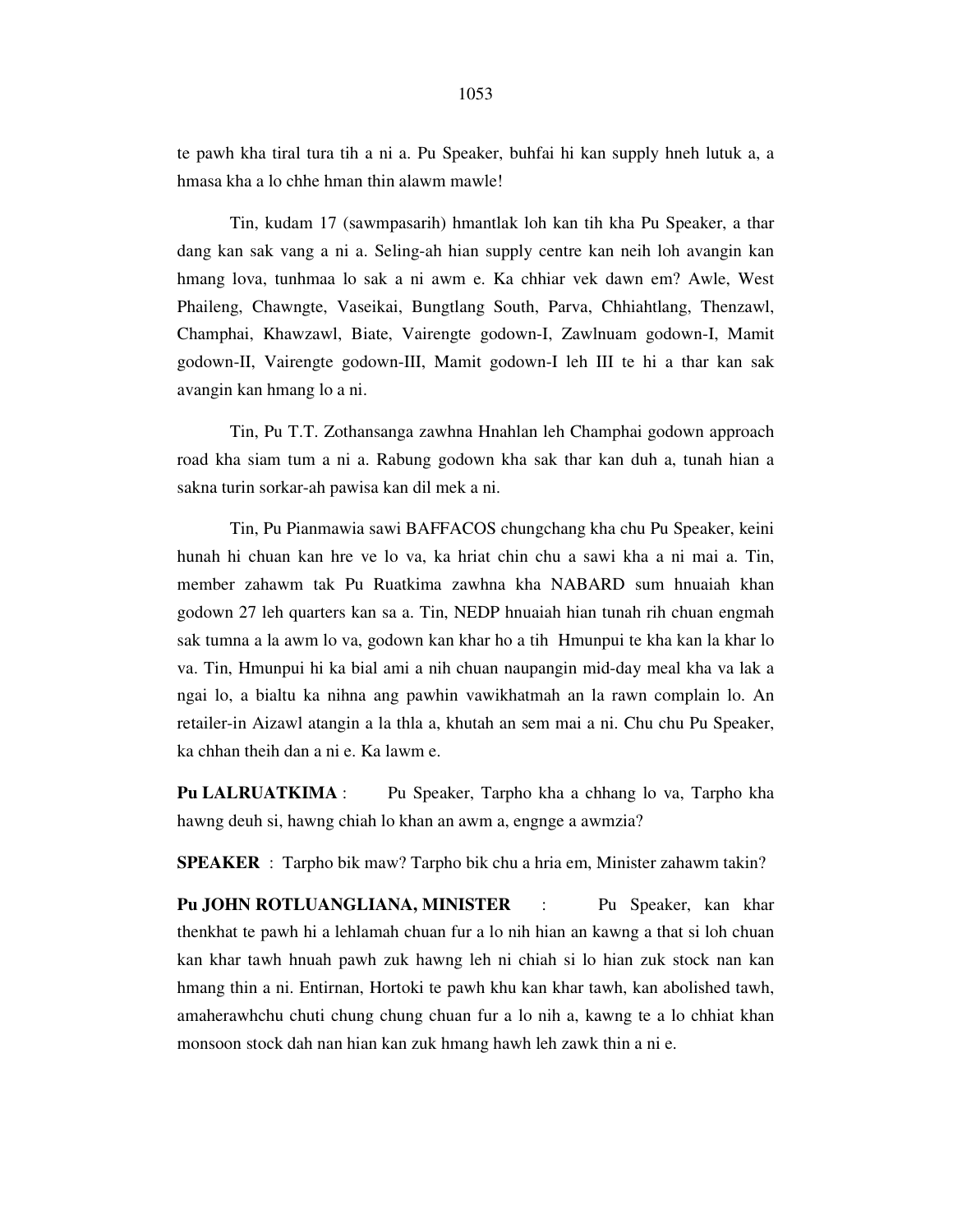**SPEAKER** : Starred Question no. 192-naah kan kal thei ta e. Zawhna neitu MLA zahawm tak Pu John Siamkunga zawt turin sawm ila.

**Pu JOHN SIAMKUNGA** : Pu Speaker, School Education Department Minister zahawm tak chhan atan Starred Question no. 192-na hi ka zawt e.

**SPEAKER** : School Education Department changtu Minister zahawm tak Pu H. Rohluna chhang turin lo sawm ila.

**Pu H. ROHLUNA, MINISTER** : Pu Speaker, member zahawm tak Pu John Siamkunga zawhna chhanna chu:

- a) Tunah hian Private School-te khawtlangin a din ho hi zirchian mek an ni
- b) Tunah hian Private School te khawtlangin a din ho hi zirchian mek an ni a, a tul anga hma lak zel tum a ni.
- c) A chunga zawhna (b) chhanna nen khian thuhmun a ni e.

**SPEAKER** : Zawhbelhna. Pu Lalruatkima i lo sawm ang.

Pu LALRUATKIMA : Pu Speaker, Adhoc Aided School engzat nge awm? Tun hnaiah Mualthuam South High School zirtirtu leh Vanhne High School zirtirtu lak a ni a, trained teacher chauh lak tawh tur emaw kan lo tih laiin, Vanhne High School-ah phei chuan diltu 42 zingah 18 hi trained teacher an ni a, engvangin nge trained teacher lak loh an nih tih kha ka zawhna a ni e.

**SPEAKER** : Pu Ngurdingliana i lo sawm ang.

**Dr. NGURDINGLIANA** : Pu Speaker, Minister zahawm tak chhan atan NABARD NEDP atanga Primary School a ni emaw, Middle School, High School, Higher Secondary School building (infrastructure) kal chho zelah sak tur te thlan fel a ni tawh em tih ka zawt e.

**SPEAKER** : Dr. K. Beichhua'n zawt leh law law se.

**Dr. K. BEICHHUA** : Pu Speaker, ECM Higher Secondary School, Siaha khi dilna vawi 2/3 kan lo thehlut tawh a, a hma khan adhoc grant-in-aid a dah tumna awm em tih ka zawt a. Tin, Tuipang, kan Speaker bialah khian a khaw mipui ten an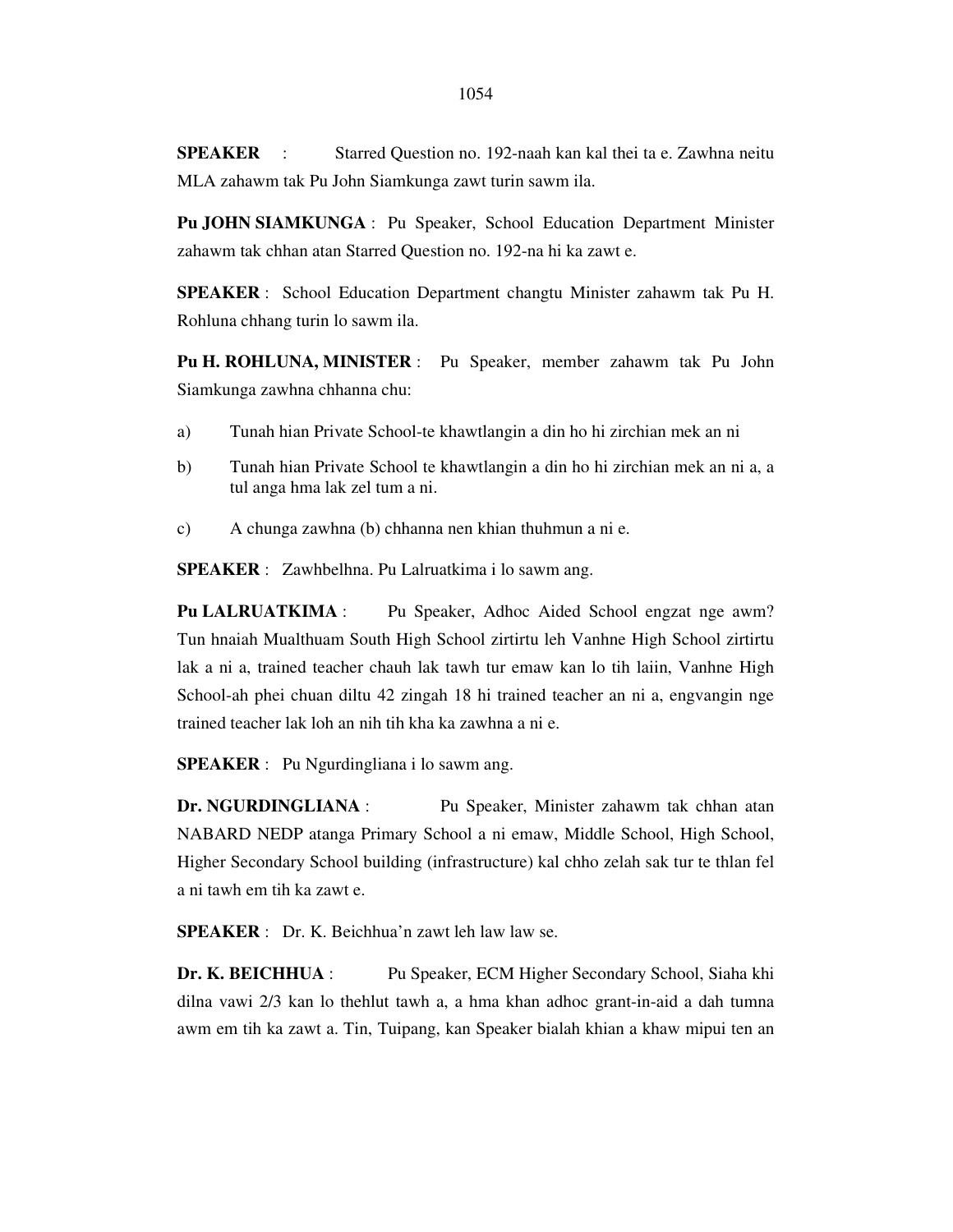din ve a, Higher Secondary pakhat chiah a awm a ni, saw saw min dah sak ve thei ang em tih ka zawhna a ni e.

**SPEAKER** : Minister zahawm tak chhang turin i lo sawm ang. Pu Rohluna.

**Pu H. ROHLUNA, MINISTER** : Pu Speaker, member zahawm tak Pu Ruatkima zawhbelhna kha adhoc grant-in-aid school emaw a nih ka ring a, Government-in hei hi kan hraitpui lo a ni. Recruitment an tih dan emaw, zirtirtu an lak danah kan va in rawlh lo, Managing Board kuta awm a ni.

 Tin, member zahawm tak Dr. Ngurdingliana zawhbelhna kha NABARD leh NEDP-a school repair leh a thar sak tur te, maintain tur, visit tur ang chi kha thlan fel a ni tawh em tih chu 2016-2017 ami kha thlan fel a ni tawh a, 2017-2018 tun kum kal mek ami pawh a theih ang chin chin chu kan thlang fel tawh a ni.

 Member zahawm tak Dr. K. Beichhua zawhna ECM High School a tiin ka hria a, aw Higher Secondary School, hei pawh hi nichina main question kan chhanna ang tho kha a ni, Tuipang pawh chutiang tho chu a ni.

**Pu LALRUATKIMA** : Pu Speaker, Managing Board kutah khan khang school te kha chu a awm a, amaherawhchu DEO Lunglei-in interview a neihpui leh a hriatpui kha a ni si a, preference kha trained teacher te tan pek awm tak a nih lai khan, nakinah harsatna kan tawk leh thei tih chu a changtu Minister kha a hretu ber a ni a. Khalai kha hriatpui loh chu a ni chiah lovin ka hria a. Chuvang chuan trained teacher awm laia trained teacher lo lo lak zel mai kha harsatna, sum tam tak khawhral theihna a nih avangin ruahmanna thar neih leh in tum em? Mizoram Education and Human Resources Development Department, Group 'B' Recruitment Rules kha an hmang leh tho bawk si a, engnge a awmzia tih ka zawhbelh a ni.

**SPEAKER** : Minister-in chhang lawk se, a pawimawh in ti si a.

**Pu H. ROHLUNA, MINISTER** : Pu Speaker, member zahawm tak Pu Ruatkima han zawhbelh lehna kha adhoc grant-in-aid te hi chu Managing Board kutah a awm avangin, recruitment an ti a, zirtirtu an la a ni tih pawh ka lo hrelo hrim hrim a, kan va in rawlh ve lo a ni, Managing Board kutah kan dah a. Tin, zirtirtu hrim hrim hi private shool a ni emaw, government school a nih pawhin, grant-in-aid emaw, lump sum aid a nih pawhin qualified teacher la tura beisei vek an ni tawh a.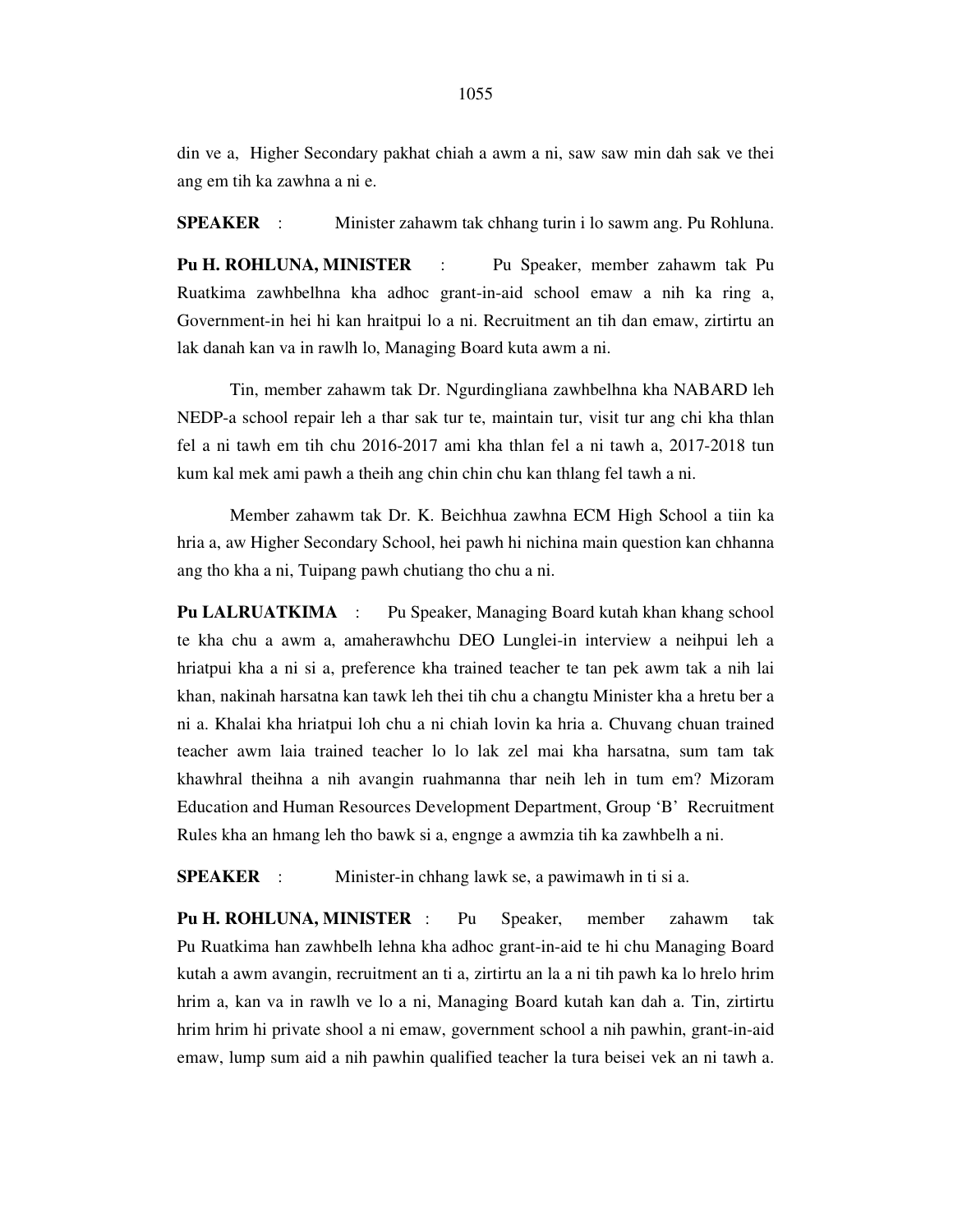Kan demand sawi ni a wind-up-naa ka sawi ang khan 2019, April ni 1 atang phei chuan private school te huam vekin trained teacher hi neih vek tur a ni tawh a, chu chu central thu chhuak a ni a. Tunah pawh hian eng vanga qualified teacher lo lo la nge an nih tih hi kan lo enzui ang a. Amaherawhchu, adhoc grant-in-aid school-ah hian Managing Board thuneihna hi chu a lian a ni tih min hriatpui ula ka duh a ni.

**SPEAKER** : Starred Question no. 193-naah kan kal thei ta e. Zawhna neitu MLA zahawm tak Pu K. Sangthuama zawt turin sawm ila.

Pu K. SANGTHUAMA : Pu Speaker, ka lawm e. Starred Question no. 193-na PHE Minister zahawm tak chhan atan:

a) PHE tui bill pekna Chhinga Veng counter-ah hian bill pek theih hun last date an siamah hian bill an dawng duh thin lo tih sorkar-in a hria em?

b) Tui bill pekna counter hi tun aia zing hian a siam theih em?

**SPEAKER** : Minister zahawm tak Pu Zodintluanga chhang turin i lo sawm ang.

**Pu ZODINTLUANGA, MINISTER** : Pu Speaker, member zahawm tak Pu K. Sangthuama zawhna a lo thlen veleh hian a hmunah kan E.E. leh S.D.O. te ka zuk tir nghal a, hetiang thil hi a awm reng em ni tiin. Amaherawhchu, an lo tang ve deuh nge, 'hetiang hi a awm lo,' tiin an lo chhang a. Amaherawhchu, honourable MLA-in a hria a, a rawn zawt a ni a, chuvang chuan sorkar ang chuan hetiang hi a awm lo a ni kan tih laiin kan tui bill counter te hi a last date lo ah chuan a thawl em em mai a, a last date-ah hian bill pe hi an lo tam ve em em thin a. Hemi last date-ah hian Bank-ah te deposit a lo ngaih thin avangin dawn hman loh hi chu a awm ve thei ang a tih hi kan ngaihdan a ni a. Hei hi enzui turin kan officer te pawh khatiang chhunga bill dawng vek turin instruction kan pe tawh a ni tih kha ka rawn sawi duh a.

 Tin, (b) na chhanna chu tunah hian Aizawlah hian tui bill pek nan counter hi hmun 15 ah kan nei a. Nichina ka sawi ang khan (Mizo style kan ti dawn nge, thil reng reng hi a last date a ti chi kan ni a) a last date-ah hi chuan an rush thei khawp mai a. Chumi tihreh nan chuan tunlai khawvel thang chho zelah tui bill te hi online payment-a pek theih a ni a, mahni in lum atangin pawna in line ngai tawh lovin online payment-a pek theih a ni a. Chuvang chuan he zawhna 'tui bill counter hi tun aia tam, tun aia zingin siam theihna a awm em?' tih kan chhanna chu Pu Speaker,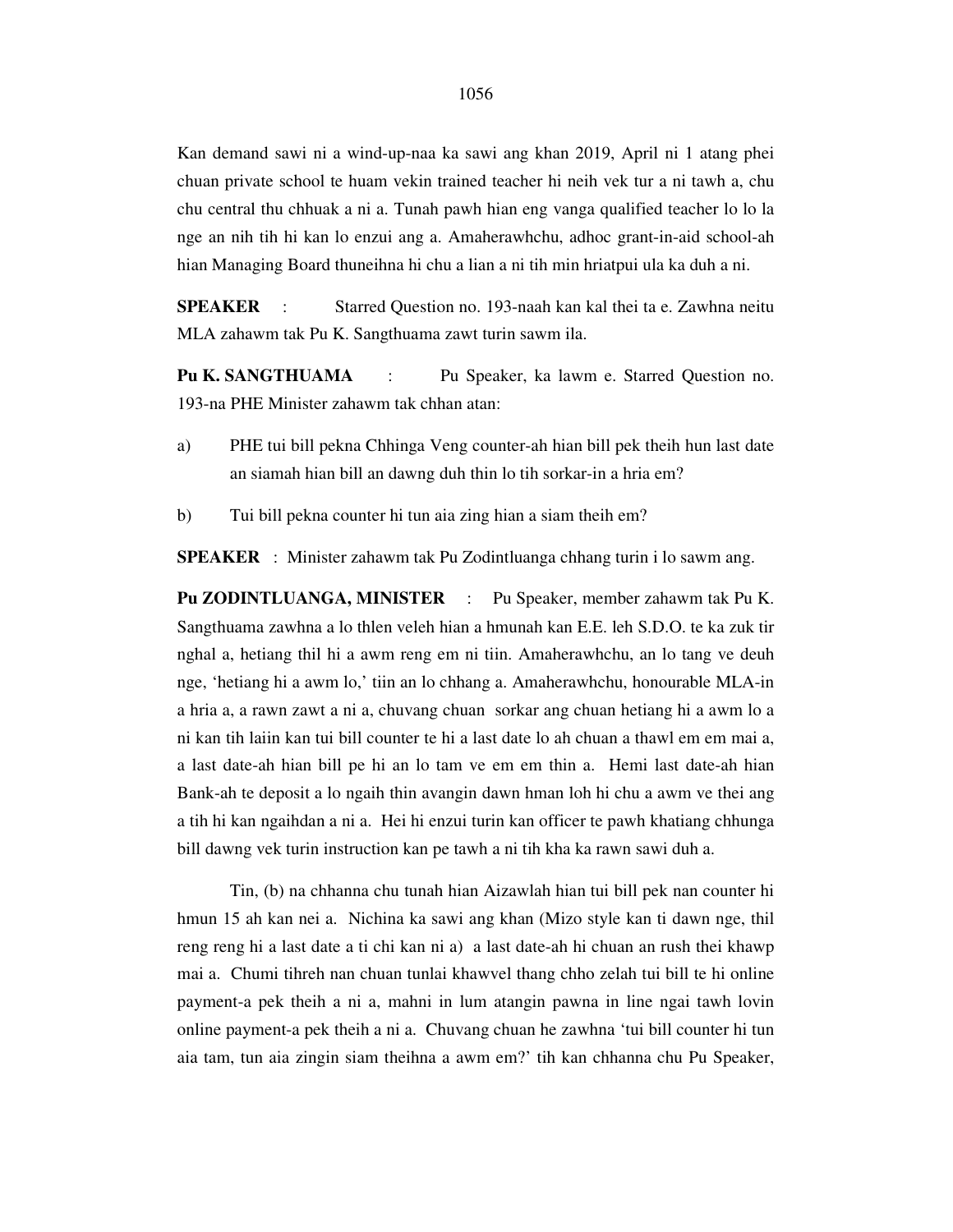tun ami te pawh hi zawi zawia siam belh aiin tih tlem kan tum a. Miin pawna tui bill counter-a va kal lova anmahni office atang te, an in lum atanga pek tir zel hi kan tum dan zawk a ni tih kha ka chhanna a ni e.

**SPEAKER** : Zawhbelhna, a neitu Pu K. Sangthuama i lo sawm ang.

**Pu K. SANGTHUAMA** : Pu Speaker, ka lawm e. Kha rawn chhang a, a lawmawm a. Hmanni pawh khan ka hrilhfiah tawh a, mahse, hei hi a lo kal leh si a, han zawh leh a ngai a ni a.

 Engpawhnise, keima experience atanga ka rawn zawh a ni a. Anmahni hming chu sawi kher pawh a ngai lovang a, 'a last date-ah hian pek kan han tum a, mi tam tak an rawn kal a, kan la thei tawh lo,' an tih avanga rawn zawt kha ka ni a. Engpawhnise, online payment hi tihzel dawn chuan a tha a, chutih rual erawh chuan tunah hian kan la tlin lo deuh hlek a, kan tlin chho zel turah pawh ngai ila. A pawisa kan duh a, last date a nih chuan a last date hnuah hian pawisa chu submit mai thin se. Chu chu tun hnuah chuan, entirnan, ni 25 kha a last date ni se, 25-ah chuan la receive ta se, 26 velah khan deposit mai ta sela. Tichuan, thla khatin sorkar pawisa hmuhna tur kha a tlai ta a. Chu chu a tha lo ka tih vang zawk ania, thla lehah phei chuan a pek theih tho a. Mahse, online payment hi chu tunah chuan 10% pawh hian an la ti meuh lo maithei a. Chuvangin hun kal zel tur atan a changtu Minister khan helai harsatna hi a hria a, lo zu zawt a, a lawmawm e.

**Pu LALROBIAKA** : Pu Speaker, ka zawh ve duh chu West Phaileng Water Supply Scheme kha kan hriat angin kan hmang chho mawlh mawlh tawh a. Mahse vawiin thlengin commission a la ni lova. Engtiknge kan commission theih dawn? Engnge khalaiah khan harsatna la awm tih ka zawt a. Chutih rual chuan Phuldungsei khuaah hian Water Supply Scheme hrim hrim hi kan la nei lova, tui an harsa hle mai a. Chutih rual chuan kan EE te leh kan staff te project te siam turin kan han inti a. Mahse, tui source kan nei tha lo em em mai a, a khua a lo darhsarh bawk si nen. Chu chu tun maiah hian kan project thehluhte kha chhunzawm theih a ni dawn em tih ka rawn zawt a. Tunah hian Water Harvesting lam atanga ruahmanna a awm niin ka hria a. Chu chu engtikah nge kan tan theih ang, a project hi tih ka zawt e.

**SPEAKER** : Pu Mahima'n han zawt ve leh se.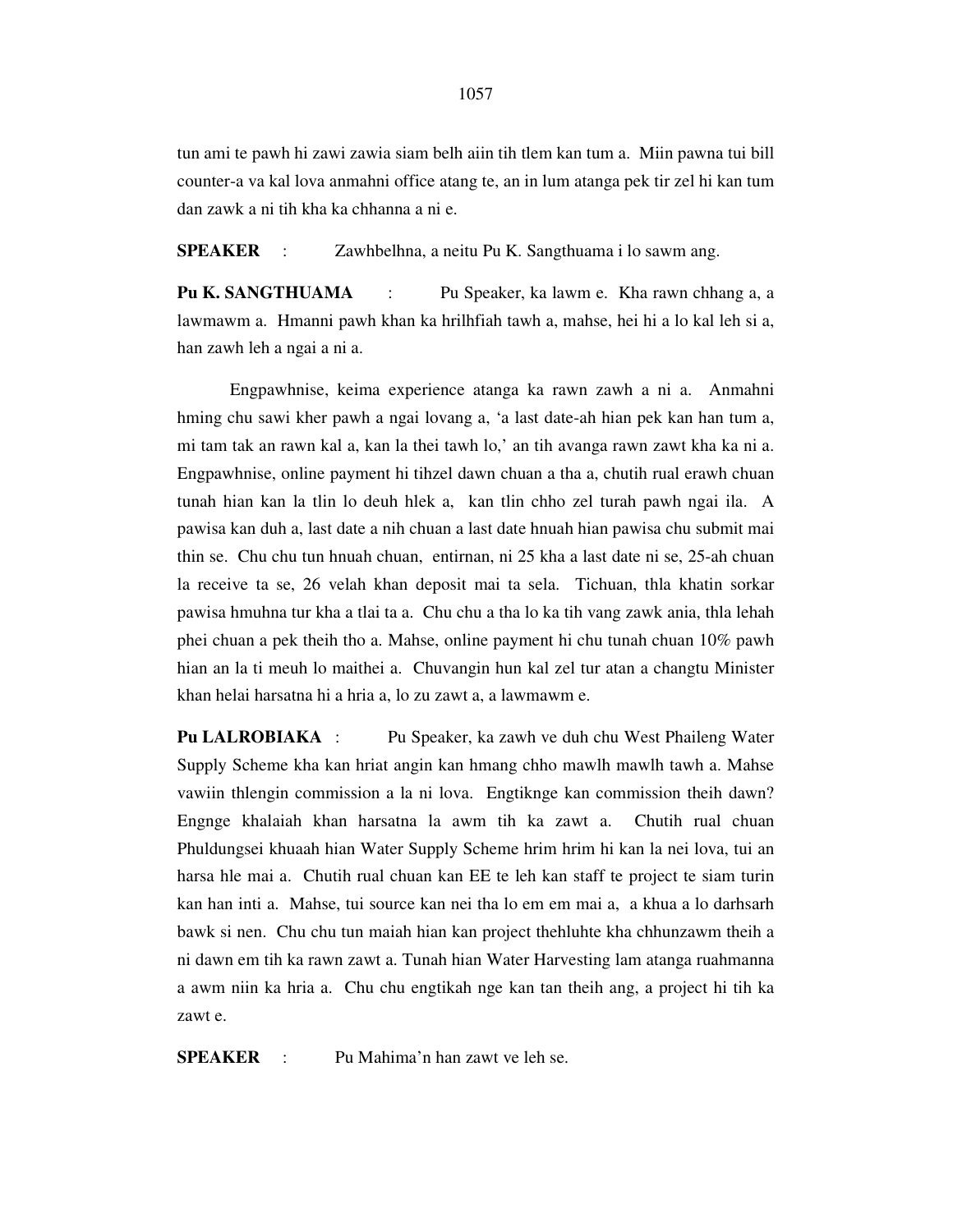**Pu JOSEPH LALHIMPUIA** : Pu Speaker, ka lawm e. Ka bial Leite-Rotlang combined water project hi 2009 atanga PHE lamin an buaipui tawh, fuh hleithei ta chiah lo kha a ni a. A changtu Minister thahnemngaihna hian NABARD lamah te pawisa min dilchhuah sakin ka hria a. Hei hi tun kumah hian min peih sak thei ang em tih ka zawt e.

**SPEAKER** : Pu Sangkunga'n zawt leh sela. Pu Rinliana'n a zawt leh ang a.

**Pu T. SANGKUNGA** : Pu Speaker, ka lawm e. PHE Minister hian min duhsak a. Kan bialah khian tuizem tam tak min siam sak a, Khawbung tui lak phei khi chu a bial intawm tham deuh thaw a ni mai awm mang e tih turin Tuipui a rawn pump chhuak vut vut mai a. Tui lakna leh tuizem min siam sakna khaw hming hi sawi mai sen lohin a tam a, kan lawm khawp mai. Chutih rual chuan a khawpui ber, mihring tamna ber Farkawn khi tui lak tur a vang a, a harsa em em mai a. Tuizem lianpui pui han siam mai te hi a har deuh bawk nge ni, a thawktute nen pawh kan sawi thin a, kan buai khawp mai a. Khingte khi a bika ngaihtuah theih dan a awm ang em aw? Engtinnge ni ang? Khaw lian ber mai tui har tlat mai khi tih ka rawn zawt a ni e.

**Pu LALRINLIANA SAILO**: Pu Speaker, ka lawm e. Minister-in zawhna a chhanna hi a thain ka hria a. Kan ramah hian Dan kan han siam a, kan zawm lo tlangpui thin a, chuvang chuan department reng rengin heng tariff nei te hunbi an tuk a, kan tih loh chuan a buaithlak thin a. Chuvang chuan a chhanna kha a thain ka hria.

 Khawzawl-ah tui lakna min tihsak a, vaibelchhe 24 velin, kan lawm khawp a. Amaherawhchu, inthlan hma hian hawn kan duh ve a ni. A aia chak deuhin min tihsak thei ang em, khawngaih takin? Inthlan hmaa hawn ngei kan duh a ni, Pu Speaker. PHE Minister hian min tiam thei em tih ka zawt e.

**SPEAKER** : Pu T.T. Zothansanga i lo sawm ang.

**Pu T.T. ZOTHANSANGA** : Pu Speaker, kan sawi kual a, han din loh bik kha chu a nalh leh tawh si lova.

 Nikum hmasaa Hnahlana min rawn kal sak tuma Hall-a min pek a tum thu a sawi a, kut kan ben hluah hluah a, tun term-ah hun a tight tak em avanga leng ta rih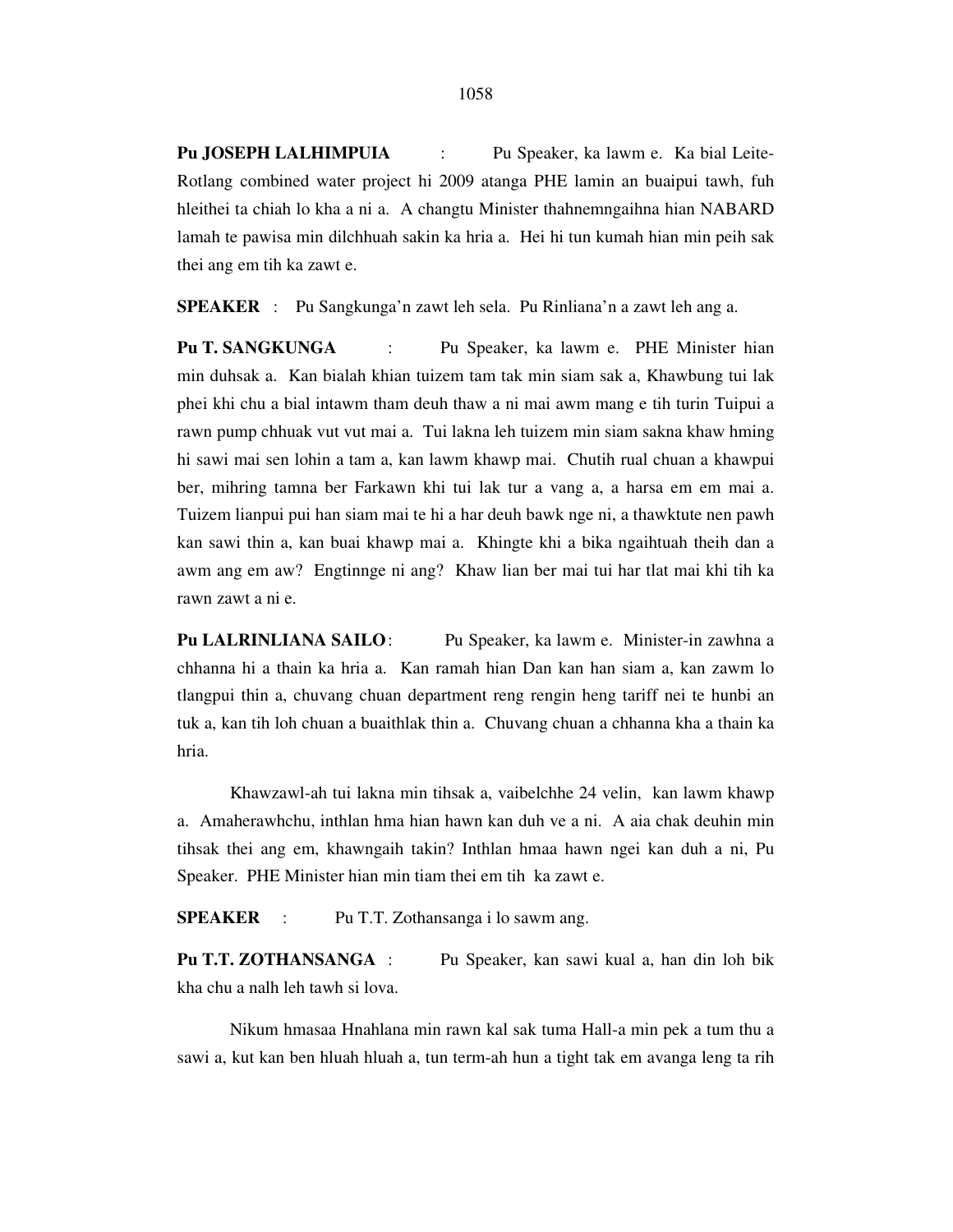lo kha min rawn enzui sak leh thei ang em? DPR angreng pawh SE-in a siam sa kan pek tak kha ka rawn ti a ni.

**SPEAKER** : E khai, Chhinga Veng Counter atangin Phuldungsei-ah te, Farkawn-ah te, Hnahlan lamah te, Mizoram pumpui kan kai chhuak ta a. Minister zahawm takin a chhan theih theih chhang teh se. I lo sawm ang.

**Pu ZODINTLUANGA, MINISTER** : Pu Speaker, ka lawm e. Member zahawm tak Pu Robiaka'n West Phaileng chungchang a zawh kha commission turin harsatna kan nei tawh lova. Tunah khuan tui te pawh an pump chhuak tawh a, an hmang tangkai hle tawh a ni tih kan hria a.

 Tin, Phuldungsei Water Supplies harsatna hi chu Pu Speaker, sorkar leh department te hian khaw hrang hrangah tui kan la neih lohna ah te NRWDP te, NABARD atangte, NEDP atangte hian hma kan la chho mek zel a. Kan ngaipawimawh lo ni lovin hmalak chhohte, hmachhawp sa tawhte a lo awm avangin fund indaih loh vangin tih loh te kan nei thin a. Phuldungsei te pawh Pu Speaker, sorkarin hmachhawp zingah hian an tel ve a ni tih kha ka chhanna a ni a.

 Member zahawm tak Pu Joseph Lalhimpuia zawhbelhna, Leite, Rotlang chungchang kha, Pu Speaker, an vanduai khawp a, kum 2009 khan tuilianin an pipe line kha a la thla vek mai a, a scheme te pawh kha hlawhtling lovin a awm a. Tunah hian hma lak chhoh mek a ni a. Mat lui khu kan a ngaih avangin fur laiah te tuilianin a tih phak loh turah leh a zuk chhuk lutuk a, tlangchhipa kal leh tuna a pressure te a nasat avangin a special-in Engineer ten an design a, a pipe te pawh thawm tawh a ni a, tunah hian a hnuhnung berah chuan Finance atangin kan pawisa pek turte pawh nimin mai khan sanction kan hmu tawh a ni tih ka rawn sawi duh a ni.

 Tin, member zahawm tak tak te Pu T. Sangkunga leh Pu T.T. Zothansanga te Hnahlan leh Farkawn kha nichina ka sawi ang khan scheme hi a tahtawlin kan kalchho a. Kumtin hian scheme thar tam tak Pu Speaker, kan la chho a. Congress kum 10 sorkar chhung hian hmanniah comparison te kan han siam chhin a. MNF kum 10 an sorkar chhung leh Congress kum 10 an sorkar chhung hian NEC te, NLCPR te, NABARD te leh central scheme atanga kan hnathawh hi a let 500 chuangin a pung tawh a ni tih he House zahawm tak hi ka rawn hrilh duh a.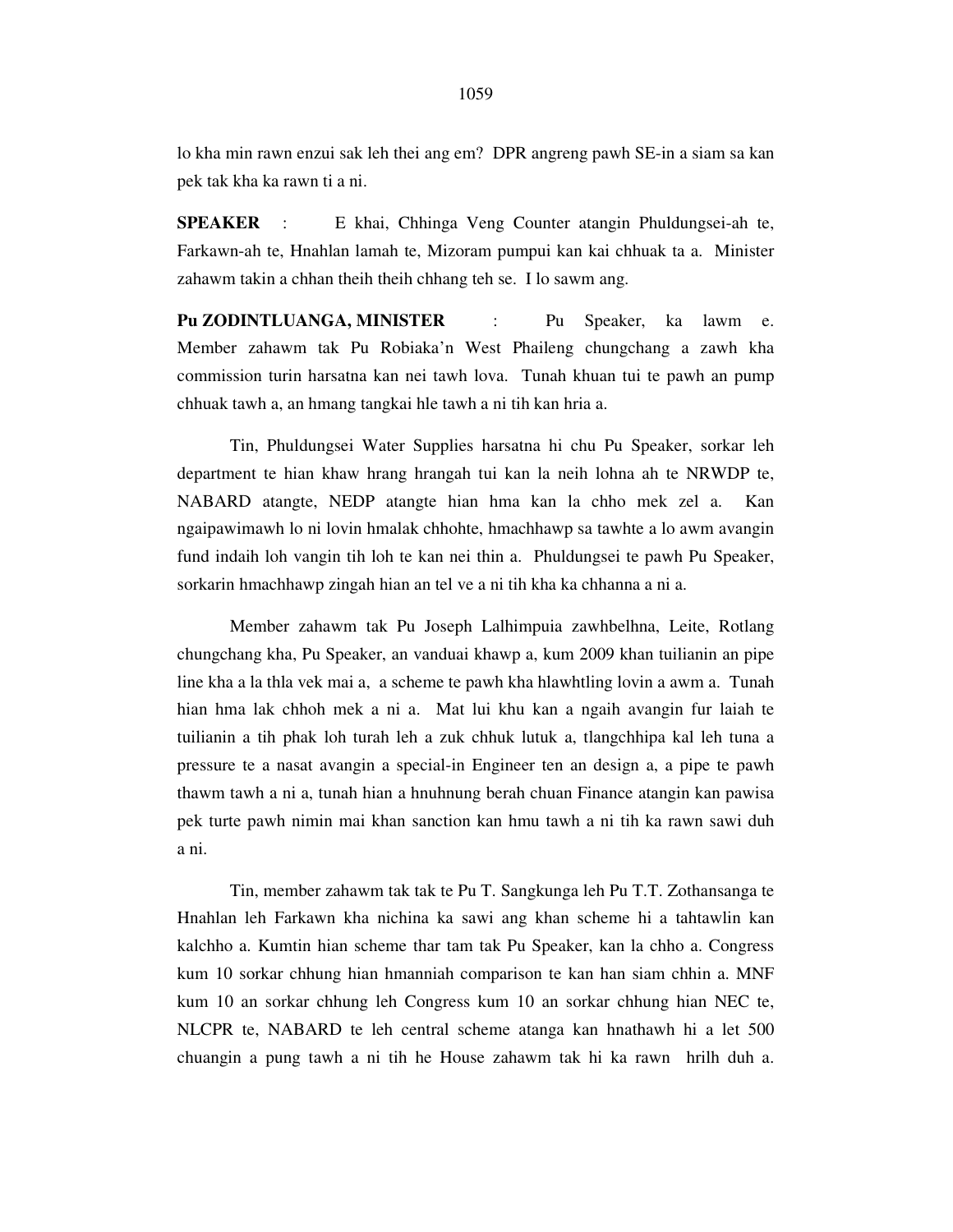Chuvang chuan khang scheme tharah khan Farkawn te, Hnahlan te kha tel ngei turin department pawhin hma an la chho zel tur a ni tih kha ka rawn sawi duh a. Tin, member zahawm tak Pu Rinliana Sailo-in Khawzawl Water Supply Scheme hi, Department pawh an tang a, theihtawp an chhuah a. Tunah hian vanduaina tuilian, nikumah ruah nasa takin a sur a. Pu Speaker, i veilam ami ten a sur tam ber a ni lo ve ti mahsela ruah kha a sur nasa a. Tuilianin a wire kha tihchhiat a lo nei ve a, tuilianin a la a, a khuahna lai kha. Chungte chu tunah hian siamthat tumin hma lak mek zel a ni a.

 NEDP sum atang ten siam thatna tur ruahmanna te kan han siam chho a. Inthlan campaign nana hman theih ngei tura pump chhuah hi kan tum reng a ni, Pu Speaker. Ka lawm e.

**SPEAKER** : Zawhna no.194-ah kan kal ang a. Zawhna neitu Er. Lalrinawma, MLA zahawm tak zawt turin sawm ila.

**Er. LALRINAWMA** : Pu Speaker, ka lawm e. Starred Question no.194, School Education Department changtu Minister zahawm tak ka zawhna:

- a) Tun dinhmunah zirtirtu office lama attached a dah an awm em? Lo awm ta se mi engzatnge dah an nih?
- b) Heng zirtirtute aiawh hi school lamah dah an ni em?

**SPEAKER** : Minister zahawm tak Pu H. Rohluna sawm ila.

**Pu H. ROHLUNA, MINISTER** : Pu Speaker, member zahawm tak Er. Lalrinawma zawhna chhanna chu :

- a) Awm e. Zirtirtu 254 attached an ni.
- b) Zirtirtu indaihlohna avangin an aiawh school ah dah an ni lo.

**SPEAKER** : Zawhbelhna a neitu Pu Rinawma.

**Er. LALRINAWMA** : Pu Speaker, ka lawm e. Ka zawhbelhna chu (nichinah khan zawhbelh awm tak zawk ania) ka bial chhung Hualtu khua ah khian High School, adhoc aided a awm a. An zirtirtu pakhat kha Serchhip lamah an sawn daih mai a, office-a dah turin. Adhoc aided kha rules hran nei ni khan ka hre bawk si a.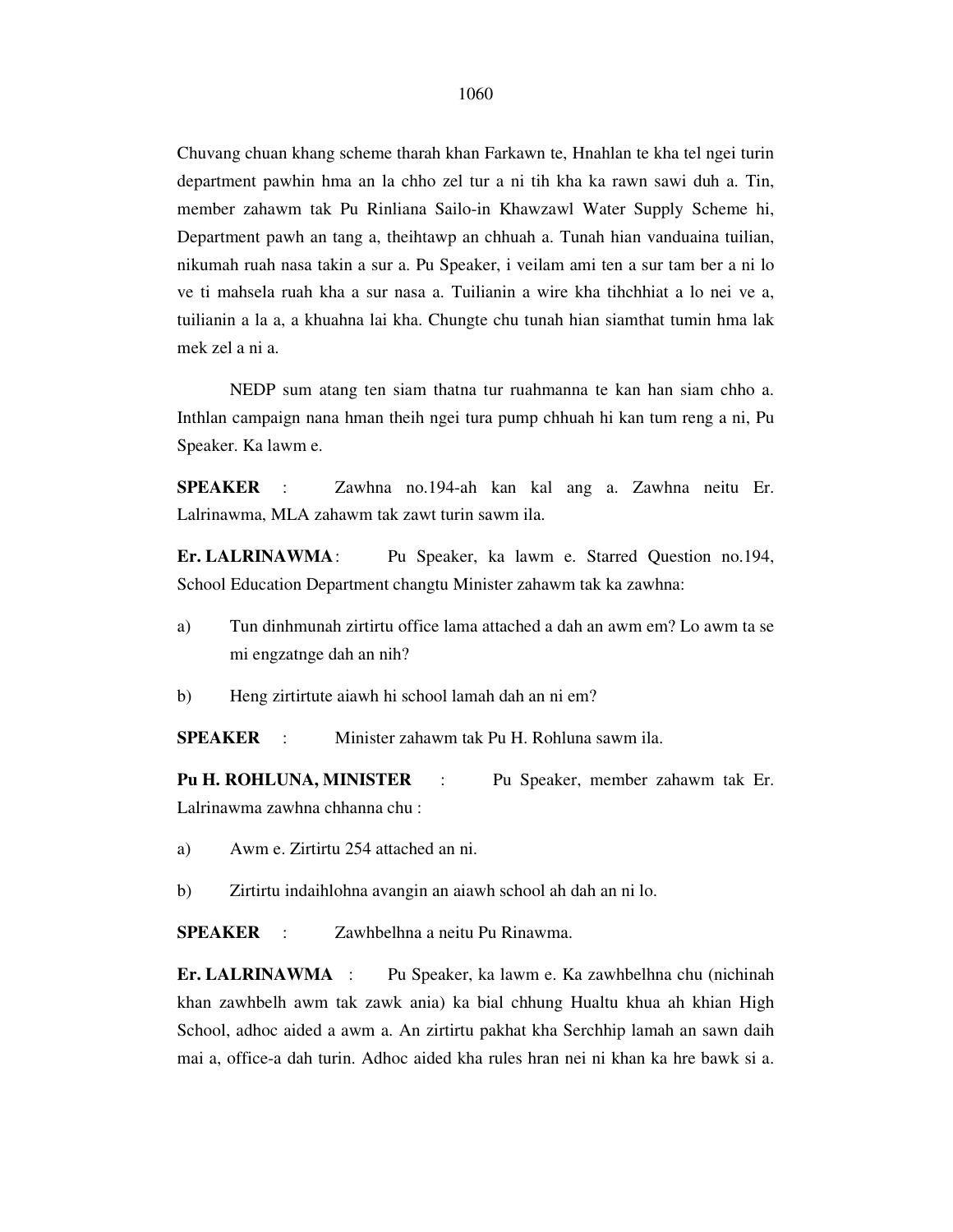Thuneitu sang lam atangin recommendation a awm alawm an ti bawk si a. Khata zirtirtu pakhat kha vanduaithlak takin a thi bawk si a, kan indaihlo a, a pawi khawp mai a. Kha kha eng dan in nge min sawn sak tih ka zawt duh a. Managing Board kha an thu hle an ti bawk si a. Hei hi min laklet sak leh thei ang em tih hi ka zawhna a ni e.

**SPEAKER** : Pu Hmingdailova.

**Pu HMINGDAILOVA KHIANGTE** : Pu Speaker ka lawm e. School Education Minister zahawm tak hian a chhan theih ngei ka ring a. Ka zawhbelhna chu Govt. High School tan Maths teacher tur leh Science teacher tur kha lak an ni a. Khanga Maths teacher leh Science teacher lak tak te kha RMSA school atangin tam tak an chhuak a. Ka hriat ve chinah chuan Tuirial bial ah hian RMSA Science teacher 4 RMSA school atangin an chhuak a. Tin, RMSA school 2 atangin Maths teacher 2 an chhuak bawk a.

 Kan han zin kual leh ang a, zawhna chhan theihloh tur hi a tam lutuk a. Tin, an chhuahsan sikul te hian Maths teacher leh Science teacher an neih loh chuan matric result-ah beisei tur kan nei lo ang tih hi an sawi tur a ni, an sawi leh dawn chiang a. Minister zahawm tak hian min chhang thei mai ni lo in, heng zirtirtu vacancy lo piang ta hi an aiawh tur min lak theih ngei se tih ka ngen bakah engtikahnge chu vacancy hnawhkhahna tur chuan hma an lak ang tih hi ka zawt a ni e, Pu Speaker.

**SPEAKER** : Pu Ruatkima'n zawt law law se.

**Pu LALRUATKIMA** : Pu Speaker, Primary School-ah single teacher awmna school engzatnge awm? Hindi teacher ban tak te kha engtinnge sorkarin hma a lak zel? Hindi teacher neilo school engzatnge awm a, heng Hindi teacher neilo te hi Hindi subject an zir lo ta mai em ni tih kha ka zawhna a ni.

**SPEAKER** : Awle, a vai khan Minister zahawm takin chhang se. I sawm ang.

**Pu H. ROHLUNA, MINISTER** : Pu Speaker, member zahawm tak, zawhna neituin Hualtu adhoc grant-in-aid High School zirtirtu Serchhip lama attached a tih hi engemaw mamawh bikna avangin attach in a awm a nih ka ring a. A mimal tak hi chuan heti maiin kan dah chhan leh attach chhan leh a awm dan hi ka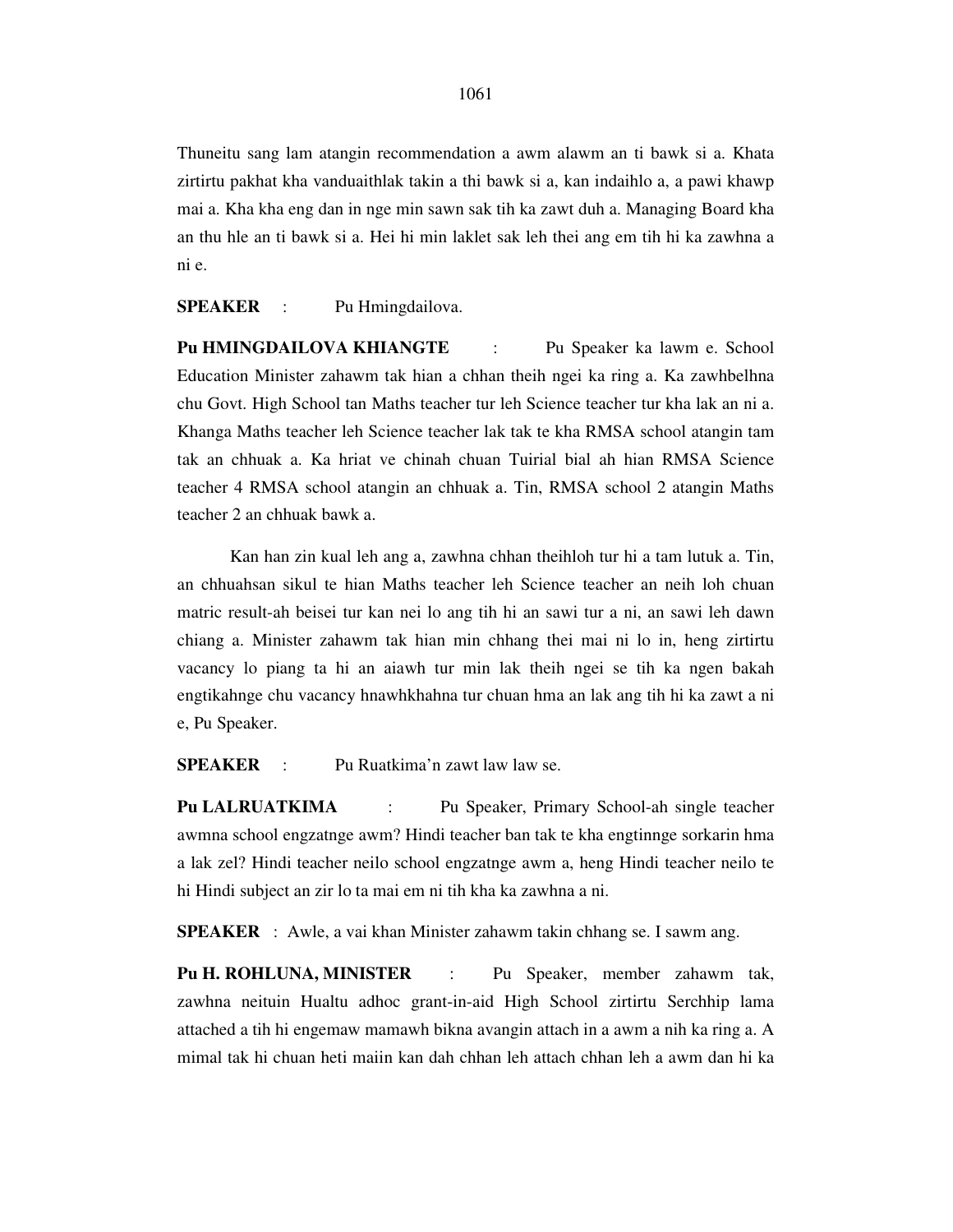sawi mai thei lo a. Lo enzui deuh hlek loh hi chuan zirtirtu hi an tam tham angreng a, a mimal hi chuan hetia han hriat fak mai hi helai House chhung chuan Pu Speaker, a har khawp mai a. Engnge ni kan dah chhan, dah let leh theih mai tur te a ni tawh em? Engnge ni a dinhmun tih te chu kan lo enzui dawn nia.

 Tin, member zahawm tak Pu Hmingdailova Khiangte in Govt. High School a Science leh Mathematics teacher bik tur lak a nih taka RMSA school lama heng zirtirtute, lo thawk thin te kha an tlin chhoh tak fur avangin resultant vacancy kha a awm chho ta teuh mai a. Hei hi, ni e, RMSA Secondary School lam hian an mamawhna kan hria a. Recruitment pawh a rang thei ang bera tih leh hi kan duh a.

 Mahse tuna kan hmuh dan hi chuan Science leh Mathematics bikah hian B.Ed nei hi heng graduate ho ah hian an awm tam lovang tih hi kan hlau khawp mai a. Central lam atangin trained, B.Ed nei hi an duhdan a ni si a. Chuvang chuan open advertisement-in a resultant vacancy, RMSA Secondary School a thawk tur hi tih ni ta se. Chutah applicant kan hmuh loh chuan casual vacant fill-up ang deuh te pawha nakin a B.Ed multi-mode-a train theih tur te pawhin central lam nawr nan te pawh kan hmang ang a. Tichuan a trained sa hi kan hmuh mai loh chuan Central pawhin hriatthiamna thui tak nen min phalsak thei zawk ang a tih ngaihtuahna kan nei a. Tunah hian thutlukna chutiang deuh chuan kan siam a ni.

 Tin, member zahawm tak Pu Lalruatkima zawhna kha, ni e, hei hi Starred Question ah single teacher chungchang te an rawn pe a. Hetah House-ah chuan vawiin hi School Education chhanna last date a ni tawh a. A ziakin kan chhang dawn tho a. Kha kha chu nakinah ziakin a la hmu dawn tho a. Amaherawhchu Primary School bikah erawh hi chuan single teacher awmna hi tunah hian 27 kan nei a ni, Govt. Primary School-ah.

 Tin, Hindi teacher chungchang pawh hi zawhna a awm tho a. Chu chu ziakin chhan tho tur a ni ang a. Tichuan heng Hindi teacher neilote school-ah hian Hindi zir lo in an awm ta mai em ni tih a zawhbelhna kha. (Speaker : Zawhna hun a tawp a. Chhang zo law law sela.)

 Hindi zirtirtuho hun tawp ta hi min chhunzawm sak turin nasa takin kan nawr a. Mahse vawiin thlengin hlawhtlinna kan la hmu rih lo a. An tawng ber kan zir duh te chuan sum awmlo pawh ni si lo, min pek duhloh chuan engemawchen hi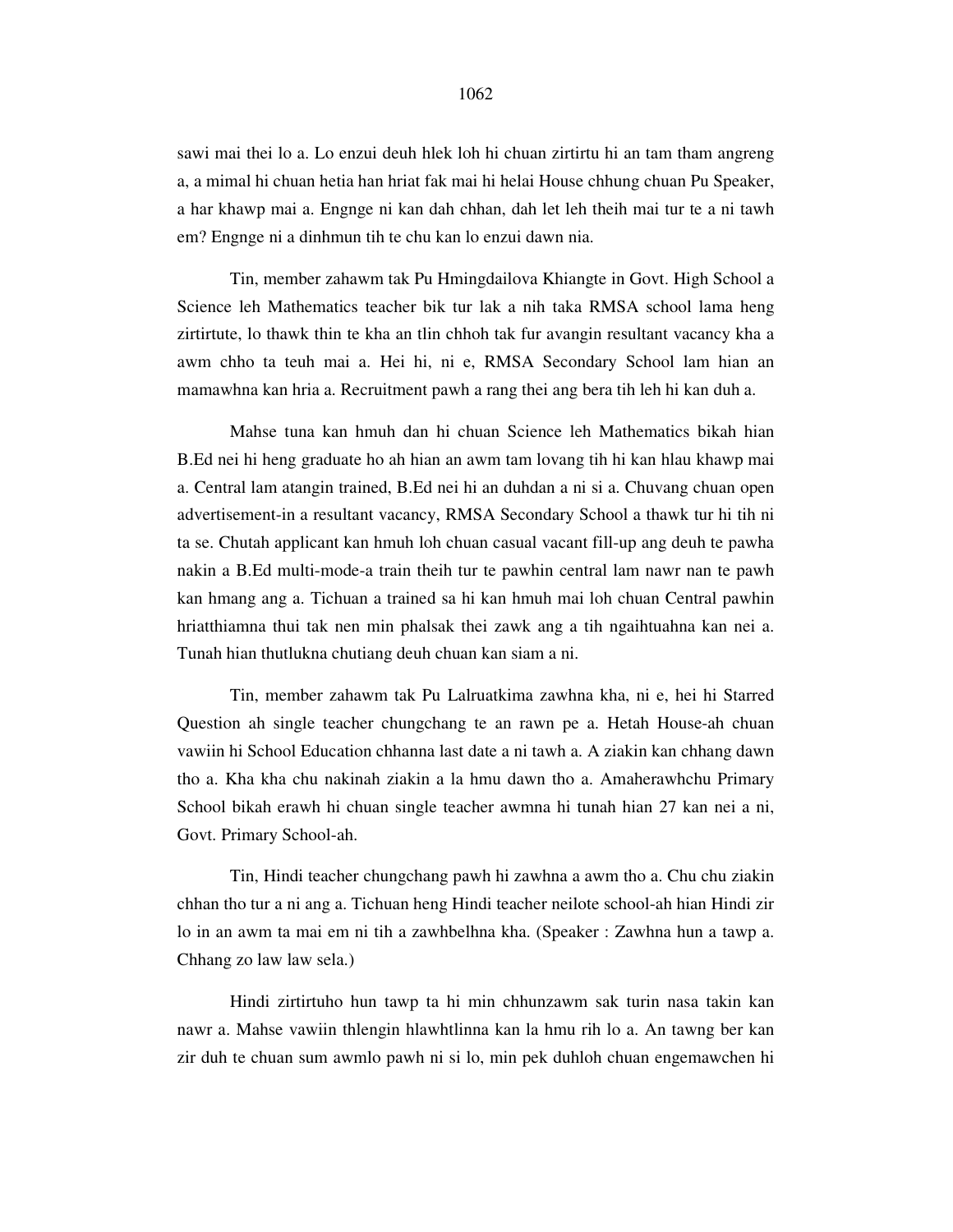1063

chu keini lamah pawh hian regular-a kan lo chhawr sa te han siamrem ngawt dawn khan Ministry lamah beiseina kan nei angreng bawk si a. Chuvang chuan kan neih ang ang te pawh kan insiam rem rih lova. Tin, lo siam rem dawn pawh ni ila, regular Hindi teacher kan neih sa High School a ni emaw, Middle School a ni emaw hetah hian kan indaih chuang lo bawk a. Chuvangin a neilo ho hi chuan an zir rih lo mai tur ah ka ngai a. Amaherawhchu House member thenkhat ka MLA pui te ngei ngei thahnemngaia Hindi zirtirtu lo ruai te pawh an awm in ka hria a, MLA fund atang te in. Tin, chumai nilovin zirtirtute leh zirlai nu leh pa te pawhin an fate zir loh ngawt ai chuan tia thahnemngai a CSS hnuaia lo thawk sa lo ruai chhunzawm te pawh an awm niin ka hria a. A bak hi chu khatianga lo ti ve lo hindi zirtirtu neilo hi chuan tunah hian an zir rih lo phawt a ni. Tunah kan ti na in tunlai tak hi chu sikul chawlh lai a ni a. Luh leh hunah erawh chuan enge kan dinhmun tur tih erawh hi chu sorkarin a la ngaihtuah zui zel ang chu. Pu Speaker, ka lawm e.

**SPEAKER** : Awle, zawhna hun a tawp a. Nimina zawhna leh chhanna leak out chungchang kha pawi kan ti a, hreawm kan ti a, a rang thei ang bera chhuichhuah a ni a. Tunah kan chhuichhuak tawh a. A tisualtu pawh police kut ah a awm tawh a. A phu tawka hrem ngei kan tum a. A tisualtu keimahni Assembly Secretariat chhunga thawk a ni a. A pawi kan ti em em a, chu chu a phu tawka hrem kan tum a ni tih kha House kan han hriattir ni se. Hming leh nihna erawh chu Chair atanga puan kher kha khawngaihin min phut lo ula, a hre duh tan chuan a rawn lang dawn tho thova, a hre hma duh chuan office atanga hriat i tum mai ang u.

 Tunah chuan Laying of Papers-ah kan kal ang a, Minister zahawm tak Pu Lalsawta'n paper lay tur a nei a, chu chu lo sawm ila.

**Pu LALSAWTA, MINISTER** : Pu Speaker, i phalna leh remtihnain heng document pathum te hi he House zahawm takah hian ka rawn lay dawn a ni.

- i) Statement on Six Monthly Review of the Finance Minister on the Fiscal Position of the Government of Mizoram for the First half of 2016-17 (April 2016 – September 2016)
- ii) Statement on Six Monthly Review of the Finance Minister on the Fiscal Position of the Government of Mizoram for the Second half of 2016-17 (October 2016 – March 2017)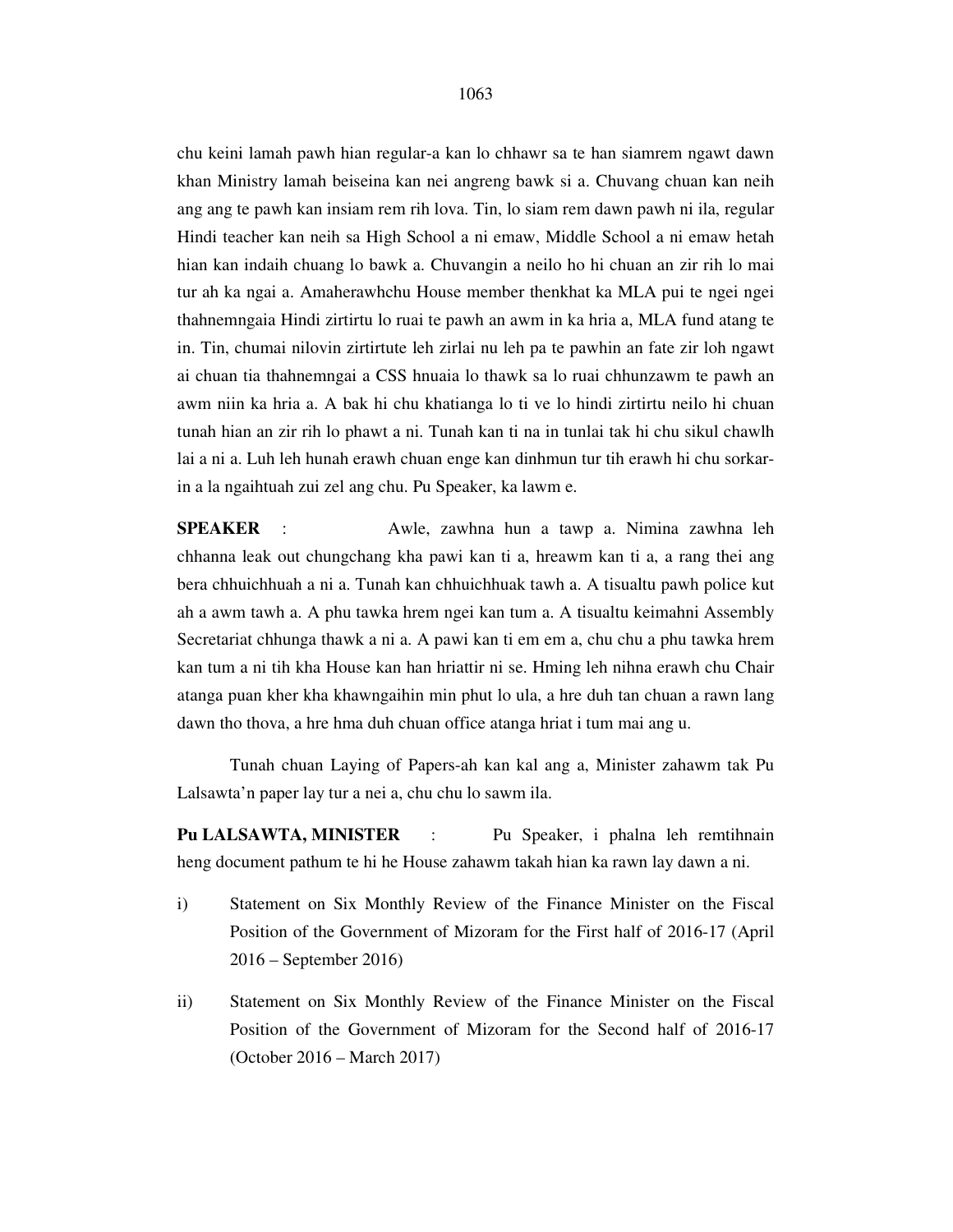iii) Statement on Six Monthly Review of the Finance Minister on the Fiscal Position of the Government of Mizoram for the First half of 2017-18 (April 2017 – September 2017). Thank you, Sir.

**SPEAKER** : A copy te kha member te hnenah sem ni se. Tunah paper dang lay turin Minister zahawm tak Pu John Rotluangliana sawm ila.

**Pu JOHN ROTLUANGLIANA, MINISTER** : Pu Speaker, report ka rawn lay hmain tawi te i phalnain sawi ka duh a. Nimina kan question Transport bus hmuh chungchangah khan member ten a tlem an tih kha a hminga a changtu Minister ka nihna ang pawhin kei pawhin a tlem ka ti a. Kha kha kan lo tihsual palh a ni a. Crore tih tur ah lakhs tih an lo chhut vang a ni. (Speaker : I rawn in ngaitlawm zawk a ni a, a tha e) Tichuan Pu Speaker, i remtihna leh he House phalnain Statement of correction on the reply given on the  $28<sup>th</sup>$  March, 2018 to Starred Question No.529, Ballot No. 173 asked by Pu K. Sangthuama regarding "Transport Department Bus chungchang" tih hi he House zahawm takah hian ka rawn lay e.

**SPEAKER** : A copy kha sem ni se.

**Er.LALRINAWMA** : Pu Speaker, khawngaihin a hnuai ami hi crore 22 tho tihna em ni?

**SPEAKER** : Han chhiar leh teh, diklo a la awm ta fo em ni ? A tihdikna pawh a la dik loh lehzel fo chuan....

**Pu JOHN ROTLUANGLIANA, MINISTER** : Pu Speaker, a diklo a awm ka la hre lova. Mahse heti lai hi Pu Speaker, hetia han sawi chhuah takah chuan han sawifiah hlek ka duh a. I remtih takah chuan hetilaia crore 22 lai a hloh tih hi Bus ngawr ngawr kha a lo chhang lova. Hetilaiah hian Transport Department-ah hian a tih avang khan bus-a thawk ni lovin khatilaia bus conductor te leh driver mai ni lovin khata thawk zawng zawng hlawh te, an MR te nen lam khan a lo belh vek mai a. Vawiinah pawh kan naute kha, 'hei hi chu in lo ti uar deuh a nih hi,' ka ti a. Mahse an lo tih dan a ni tawh si a, kha kha ka han sawifiah a ni e, Pu Speaker.

**Pu LALRUATKIMA** : Pu Speaker, hetah hian Transport Department hian bus engzat nge a neih tih hi zawh a ni a. A zawhna kal zel kha (bus zel kha) a la chhui zui theih turah kei chuan ka ngai a. Khalai ah khan hloh/hlep dan kha a rawn tarlang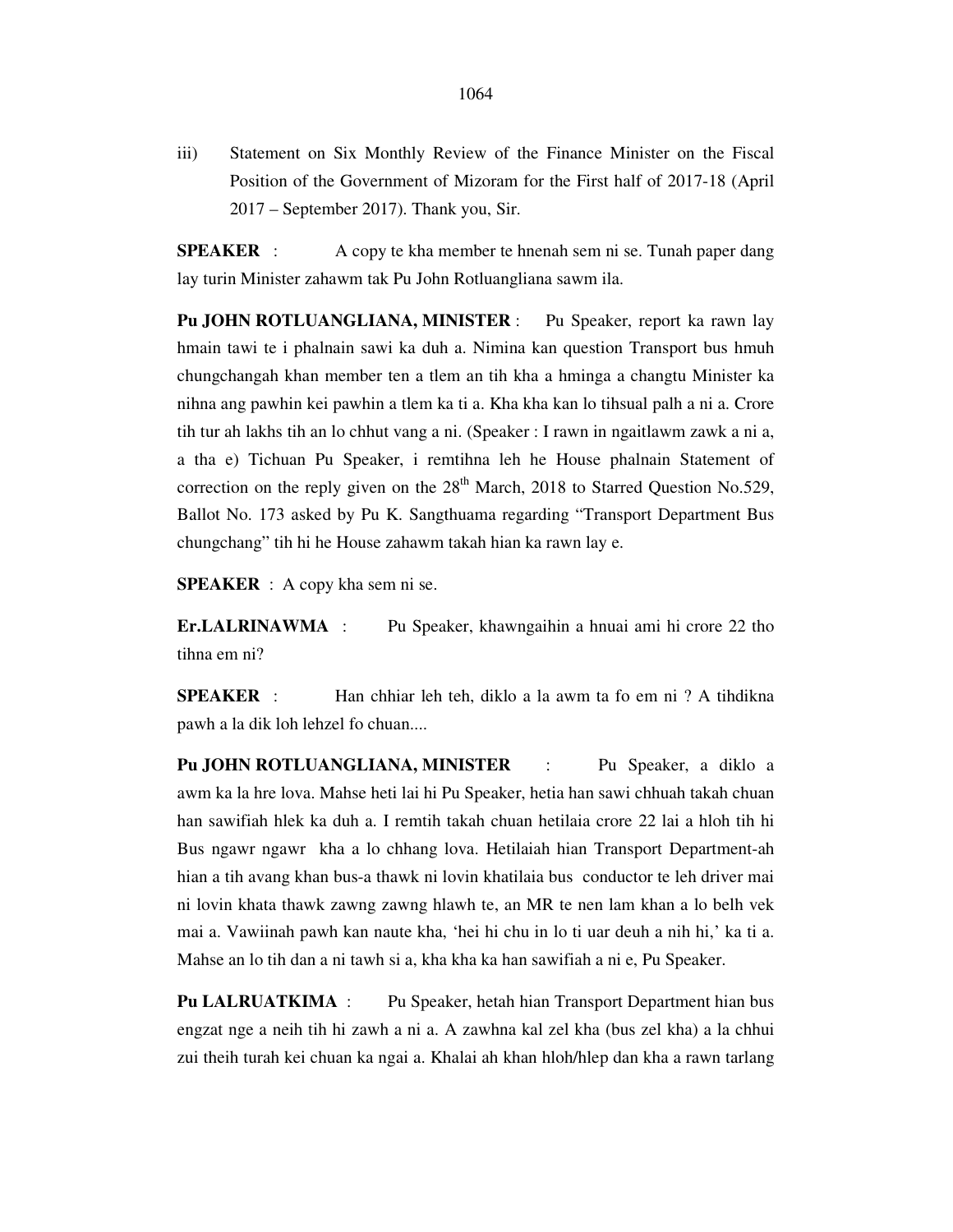leh a. In term of crore a ni leh a, a tam em mai, kha kha chu a dik thei lovang! Nakinah hei hi chu a changtu Minister tan a fello thei ang a.

**Pu JOHN ROTLUANGLIANA, MINISTER** : Pu Speaker, hei hi kan lo enfiah leh ang e. A fuhlo laklawh a ni e, kan lo enfiah leh dawn nia, Pu Speaker.

**Pu K.SANGTHUAMA** : Ni e, khawngaihin Minister khan lo enfiah leh sela, Bus-a an hmuh zawng zawng kan zawt a ni mai a. Chutah chuan hloh a awm em? Hlep a awm em tih chiah kha kan hriat duh a ni mai mai a, chuvangin helai 22 crore kha chu a ni thei lovang a, 2.31 crore hi an dehchhuah a nih chuan a awm viau a, tunhma pawhin an lo deh chhuah thin kha a ni a. Chutah chuan hloh a awm em, hlep a awm ve em tih chiah kha kan tih duh a ni mai. Helai hi lo en chiang leh ta ula, record-a awm reng tur a nih avangin tih kha ka rawn sawi ve duh a ni. Ka lawm e.

**SPEAKER** : Awle, tunah chuan kan tih tur pui ber Financial Business-ah kan kal ang a. Vawiin hi Pi Vanlalawmpuii Chawngthu, Minister zahawm tak leh Pu Lal Thanhawla, Chief Minister zahawm tak leh kan House Leader ni bawk te demand kan sawihona hun a ni dawn a. Ding leh veilama official thu te pawh, tin, House pumpui pawhin kan hriat atana tha chu Mizoram-ah hmeichhia-in a Demand a submit na hmasa ber a ni em aw ka hre lova, a lo nih loh pawhin tun term-ah chuan a ni a. ( PU LAL THANHAWLA, C.M : Pu Speaker, hmeichhia-in a submit na hmasa ber a nih ka ring lova, amaherawhchu nula, (hmeichhia-in a submit na hmasa ber a nih chuan ka ring lova) Minister-in a submit hmasa ber i tih chuan..) Aw le, nula in kan ti dawn a nih chu, amendment kan siam thuai e.

 Tin, ka ngaihtuahna a kal thui ve viau a, Mizoram history kum 40 leh kum 6 chhung hian tuna kan House Leader anga House Leader ni rei hi kan la nei rih lo. Chuvang chuan lawmpuina nen, zah derna nen, (helai Demand te hi kan sawiho khat em em dawn a) phurna nen, rilrua lawmna nen, lawmpuina nen vawiin demand hi chu sawiho ila ka duh khawp mai a, Chair atangin ka ngen duh che u a. Kan sawi hunah pawh rilruin lawm nachang hria ila. Hetiang hi kum tam tak kan la nei leh ang em tih te pawh rilru ah ka ngaihtuah a, tun term atan chuan hei hi a hnuhnung ber a lo ni rih dawn a. Term leh chu Pathian kutah awm se. Tichuan, demand kan sawihona ah hian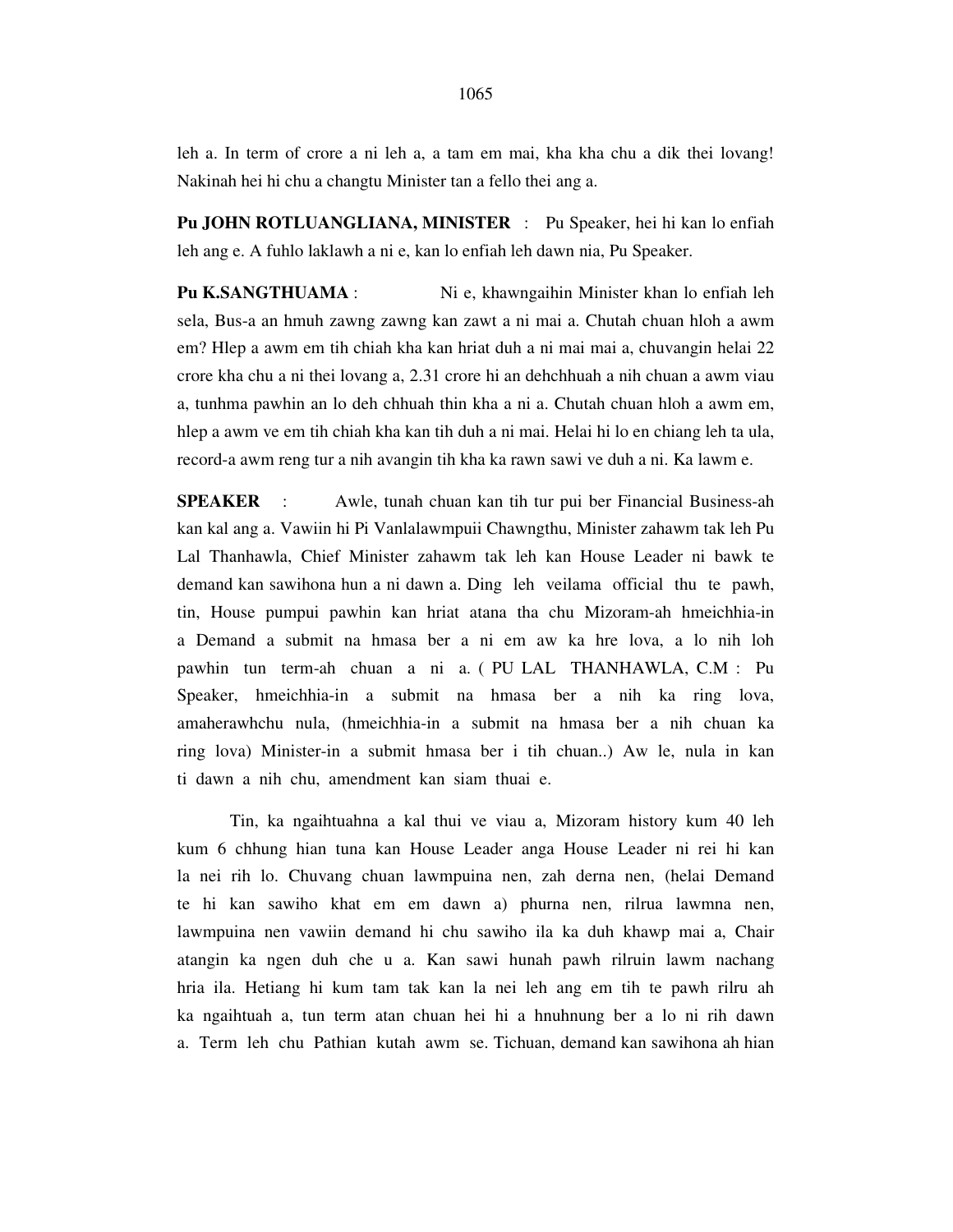official te'n thahnem min ngaih pui se, House pawhin thahnem min ngaih pui se tih ka ngen hmasa duh a ni.

 Tunah chuan (Pi kan tilo theilo ang a) Pi Lalawmpuii Chawngthu-in a demand no.35, 37 leh 41 te hi he House-ah sawiho atan rawn submit se.

**Pi VANLALAWMPUII CHAWNGTHU, MINISTER** : Thank you, Mr. Speaker, Sir. On the recommendation of the Governor of Mizoram and with you permission Sir, I move the Demand Nos. 35, 37 and 41 for  $\text{\textless}16,01,58,000.00$  for meeting expenses during 2018 – 2019 in respect of the following departments :

| Demand No. | <b>Department</b>           |              | Amount           |
|------------|-----------------------------|--------------|------------------|
| No.35      | <b>Fisheries Department</b> |              | ₹9,02,40,000.00  |
| No.37      | Co-operation Department     |              | ₹17,65,12,000.00 |
| No.41      | Sericulture Department      |              | ₹19,34,06,000.00 |
|            |                             | <b>TOTAL</b> | ₹46,01,58,000.00 |

Thank you, Sir.

**SPEAKER** : Aw sin hi chu a ngaihnawm bik a sin! Tunah hian kan House Leader, kan Chief Minister ni bawk Pu Lal Thanhawla sawm ila. A demand hi a tam deuh a, a sawi hunah kan hre vek mai ang chu, ka chhiar kher lo ang a, amah i sawm ang.

Pu LAL THANHAWLA, CHIEF MINISTER : Pu Speaker, Governor phalna leh i remtihna in, a hnuaia demand te hi House-in min pawmpui turin ka rawn ngen a, Demand Nos. 1, 2, 3, 5, 11, 13, 15, 27 and 36, a vaiin  $\overline{5}7,30,33,36,000.00$  a ni a, Demand thendarh chu hetiang hia a ni :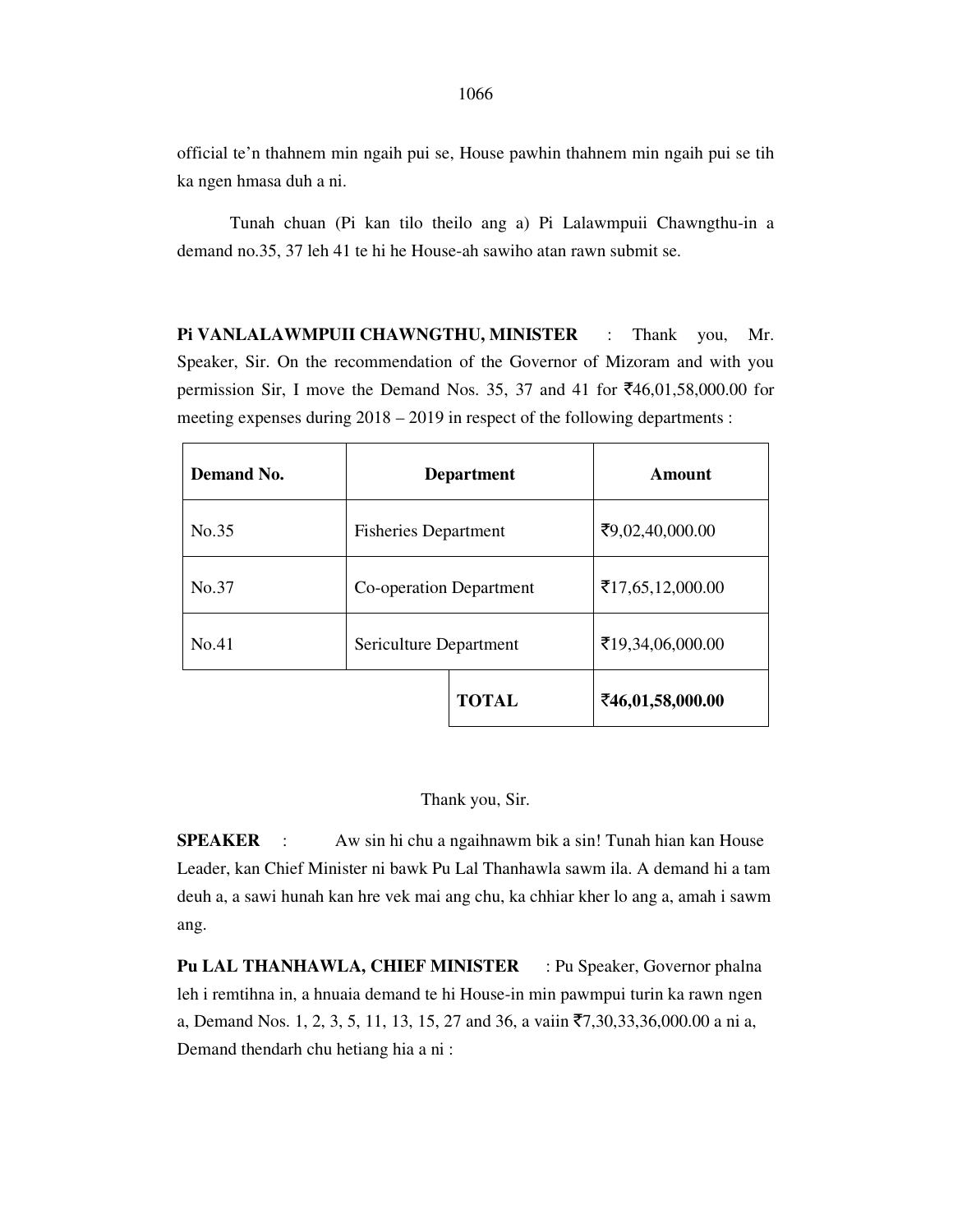| <b>Demand</b><br>No. | <b>Department</b>                                    |                 | <b>Amount</b>      |
|----------------------|------------------------------------------------------|-----------------|--------------------|
| No.1                 | Legislative Assembly                                 |                 | ₹25,40,40,000.00   |
| No.2                 | Governor                                             | ₹13,60,000.00   |                    |
| No.3                 | <b>Council of Ministers</b>                          |                 | ₹4,57,94,000.00    |
| No.5                 | Vigilance                                            | ₹57,25,000.00   |                    |
| No.11                | Secretariat Administration                           |                 | ₹1,16,54,15,000.00 |
| No.13                | Personnel & Administrative Reforms                   | ₹3.87,77,000.00 |                    |
| No.15                | <b>General Administration Department</b>             |                 | ₹1,30,18,07,000.00 |
| No.27                | District Council & Minority Affairs                  |                 | ₹3,65,45,96,000.00 |
| No.36                | Forests<br>Climate<br>Environment,<br>$\&$<br>Change |                 | ₹77,58,22,000.00   |
|                      |                                                      | <b>TOTAL</b>    | ₹7,30,33,36,000.00 |

Hengte hi House-in min pass pui turin ka rawn pharh a ni. Ka lawm e.

**SPEAKER** : A Demand a tam tehlul nen a belhkhawm kha chu chuti tehchiamin a tam lo. Sawihona kan tan ang a. Sawi tawh ang khan zalen takin, hlim takin, rilru hmang takin kan sawiho ang a. Amaherawhchu, khawngaihin mahni hun theuh kha vawn tum ila, minute 10 kha. Tunge sawi hmasa ang? Aw le, Pu K. Sangthuama.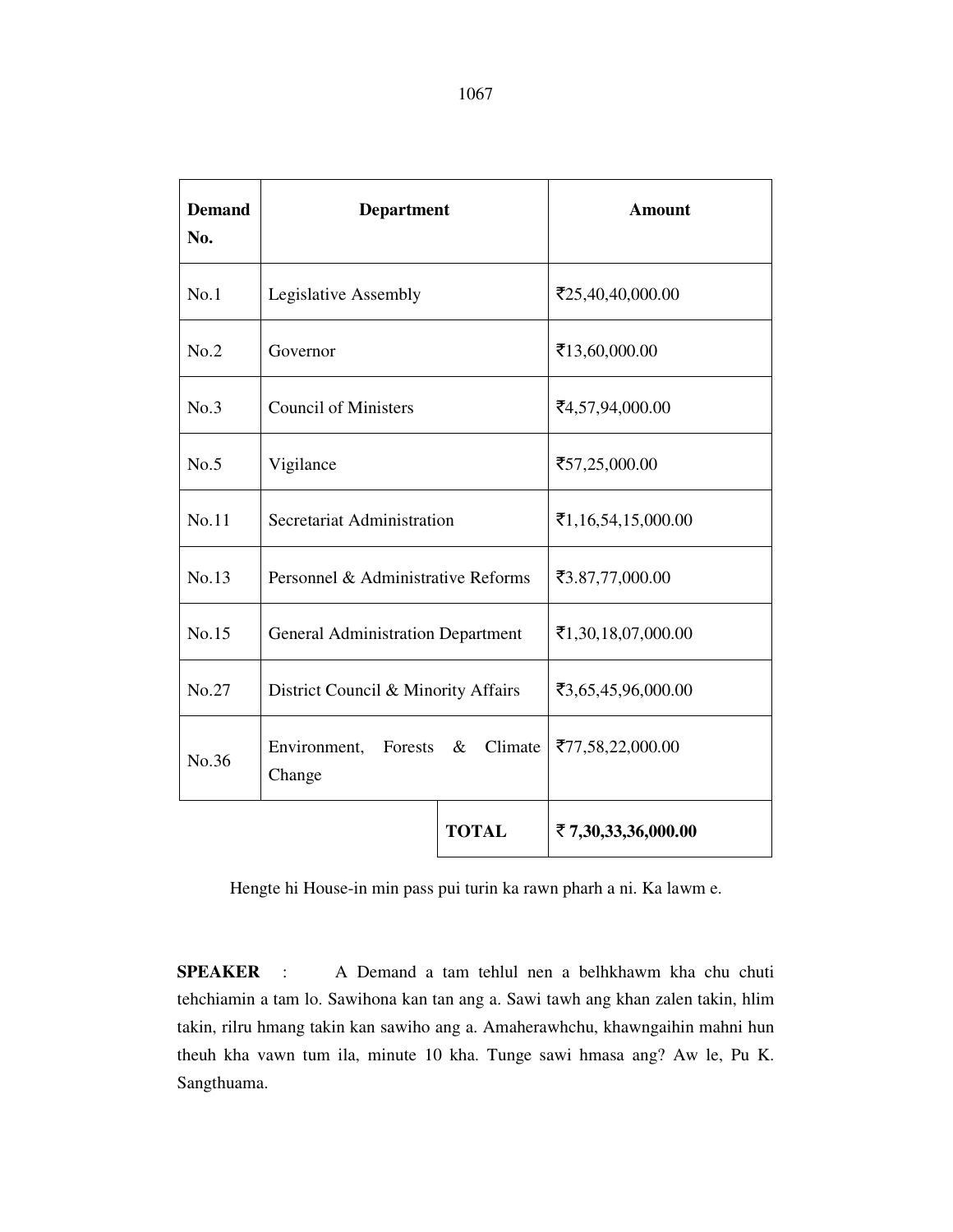#### 1068

**Pu K. SANGTHUAMA** : Pu Speaker, ka lawm e. Sawi hmasatu nih hi kan la thahnem deuh a, a tha zawk a; chuti lo chuan kan chhuak kan chhuak a, sawm leh tih lek te hi kan awm mai thin a. Chuvangin, Pu Speaker, a hmasa berah ka'n sawi ang a.

 Vawiinah hian kan nula neihchhun Pi Vanlalawmpuii Chawngthu, Minister zahawm tak leh kan House Leader zahawm tak demand kan sawi dawn a ni a, a lawmawm hlein ka hria.

 A hmasa in demand no. 35 na Fisheries Department kha sawi ta ila (tawite te in sawi ta ila). Fisheries hi kan ram hian tan kan lak zel a ngai a, tunah hian kan la intodelh chiah lova, mahse Pu Speaker, intodelh thei mai dinhmunah hian kan ding in ka hria a. Sangha khawi lamah hian mi an tui viau a, amaherawhchu sangha khawi hi ram pumpuiah hian tih theih a ni chiah lova, khawthlang lam leh hmar lam velah hian tui khuah tur a tam a, khungah khuan tan la deuh deuh ila a thain ka hria a. Tin, a changtu Minister pawh hi hetiang lamah hian tan a la viauin ka hria a, tun ai hian tan han la leh deuh se tih ka duh a. Sangha chauh ei hi ka ni a, sa dang ka ei miah lo lehnghal a kei chu. Chuvangin, Pu Speaker, sangha hi ram dang atanga rei tak tak ni 4/5/10 hnua lo thleng te a ni a, sangha thar tha tak tak kan neih theih nan Minister hian theihtawp chhuah turin tunah hian ka sawi duh a ni.

 Tin, Co-operation ah hian Mizo hian zirtur tam tak kan neiin ka hria, hlawhtlinna thui tak nei mah ila, vawiinah hian Co-operative Society lamah hian Pu Speaker, tan kan lak hle ngaiin ka hria a. Hun hmasa pawh khan ka la a, mahse Cooperative Society chungchangah hian chuti lutukin ka bengvar lova. Tuna a enkawltu Minister hi chuan a zir pawh a zir peih deuhin ka ring a, helaiah hian nasa takin tan lo la se, hmasawn theihna tam tak Cooperative Society-ah hian a awm a ni tih hi kan zavaia kan hriat tlan a ni a, kha kha tawk leh ta mai se.

#### (**Deputy Speaker at the Chair**)

 No.41 Sericulture hi Pu Deputy Speaker, a pawimawh em em in ka hria a. Amaherawhchu kan phur tawklo nge ni kan phur thiam tawklo ka hre lova, Houseah pawh hian ngaihpawimawh hlawh hle se ka duh a. Eizawnna awlsam hlawhtling hma si, kum khat chhunga intodelhna thleng thei mai a ni a. Mulberry-ah phei chuan kumina kan chin hi nakumah a seng leh theih mai a, chuvangin hetah hian tan lak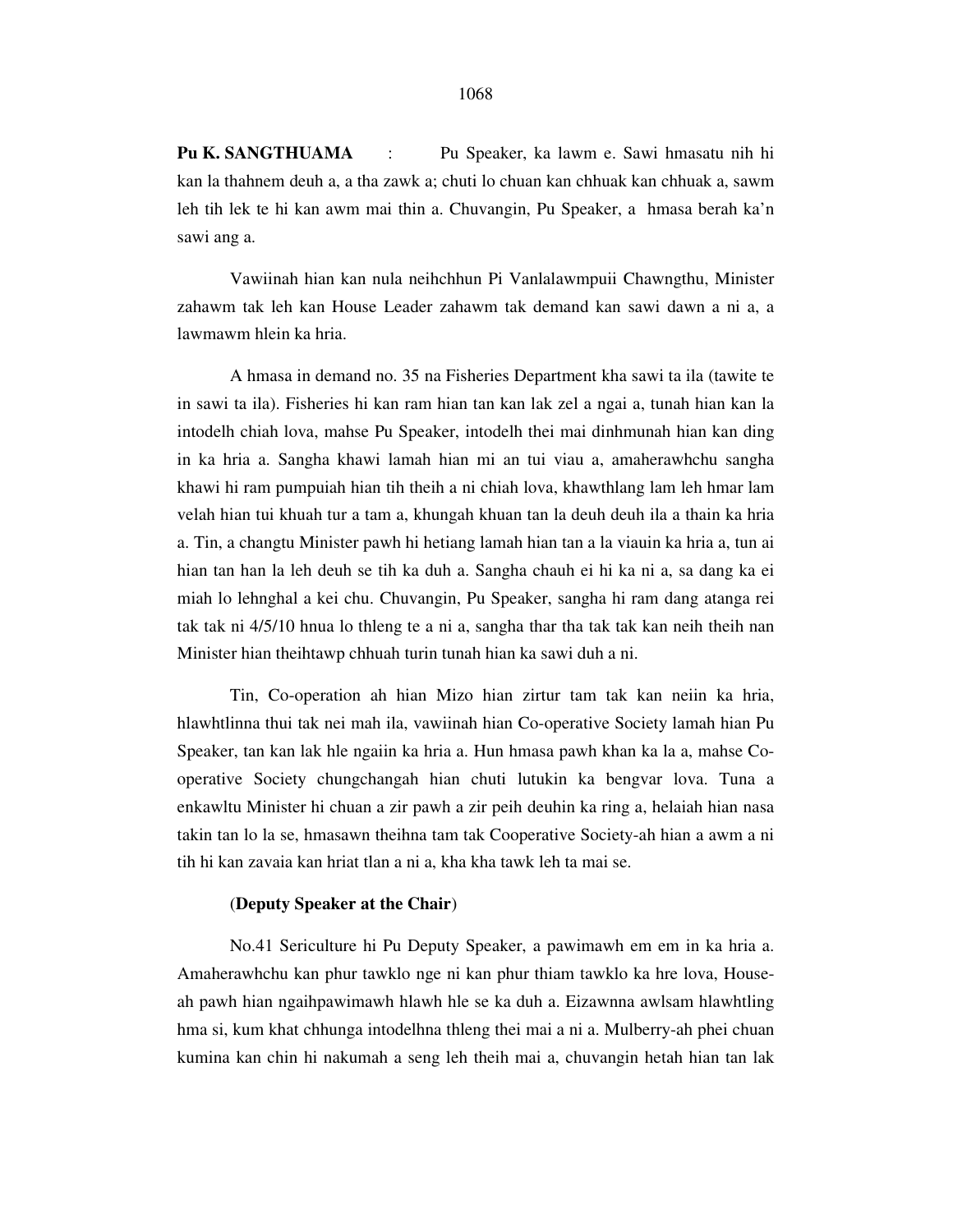deuh ngaiin ka hria a. NLUP-ah te pawh hian helamah hian hmasawn tum deuh ni ta se a chingtute hi tun aia tam zawka encourage-a, fuiha tih ni sela, Mizoram hian hma thar la chho deuh deuh ila, helam atang hian thil tam tak chhungkaw intodelh theihna mai hi a awmin ka hria. Chuvangin, hei hi theihtawp chhuahin lo en zel se tha in ka hria a,

 Kan House Leader demand-ah hian 2 chauh ka sawi ang a, tam tak ka sawi lovang a. District Council-ah hian kan hmu theuh ang a, hmannia chhanna atang khan. Development hnathawhna hi a tlem em em theuh mai hi engtizia nge aw ka ti a. Heti laiah hian han en ta ila, LADC ah hian 82.46 hi hlawh vel leh thil dangah khan a kal a, 6.15 chiah hi development atan a kal a. Tin, MADC ah hian 92.92, development-ah chuan 7.08 chauh a ni a. Tin, CADC-ah hian 90.9 hlawh lamah a kal bawk a, 9.10 chiah hi development atan a kal a ni a. Heng hi a thalo khawpin ka hria. Chhimtuipui-ah sawn UT tirh khan kum 10 zet hnathawkin ka va awm ve a ni a, Mara ram phei saw chu ka in ti ta tu lehzual a, Lai ram nen sawn. Sawlaiah sawn kum 10 vel ka va khawsa ve a, hranghlui ho nen phei chuan kan inhre vek a. Tunhma kha chuan heti em em hian sawlai ramah sawn District Council hian hna an thawk lovin ka hria a. Tunah erawh chuan sorkar hna lam ringawt maia inphum chhovin hna an la niin a lang a, a tha lo hlein ka hria a. Tuna kan District Council hruaitute ho hian Pu Deputy Speaker, tun ai hian tan la se tha in ka hria a. Engtinnge heng LADC-ah te hian 6.15 ringawt maia development hi an thawh theih ang aw ka ti deuh a ni.

 Chuvangin, kan District Council 3 te saw a mal mala sawi lovin sawta thuneitute saw contractor deuh vek an ni tih mai tur Pu Deputy Speaker, an ni lehnghal a, an inenchian a ngai hlein ka hria. Helam atang pawh hian hmanniah kan House Leader zahawm tak khan a sawi na a, va inrawlh vak hleithei kan ni lo chu a ti a. A pawng ataka va inrawlh vak phei chu a theih lova Autonomous District Council an ni a, a chiang reng a, kan hre vek a. Mahse sum leh pai kha India ram atanga lo kal, Mizoram state atanga pek an ni a. Chuvangin an tana tha tur leh khua leh tui tana tha tur leh tur lo kha chu helai atang pawhin tlema kan control emaw, budget kan pekah emaw, an rawn dil belh emaw ah khan kan ngaihtuah si lova. Hetianga development thawhna tur za-a cheng ruk vel chauh te, za-a cheng sarih vel chauh te, za-a cheng 9 vel chauh te a nih chuan (a District cCouncil pumpui saw a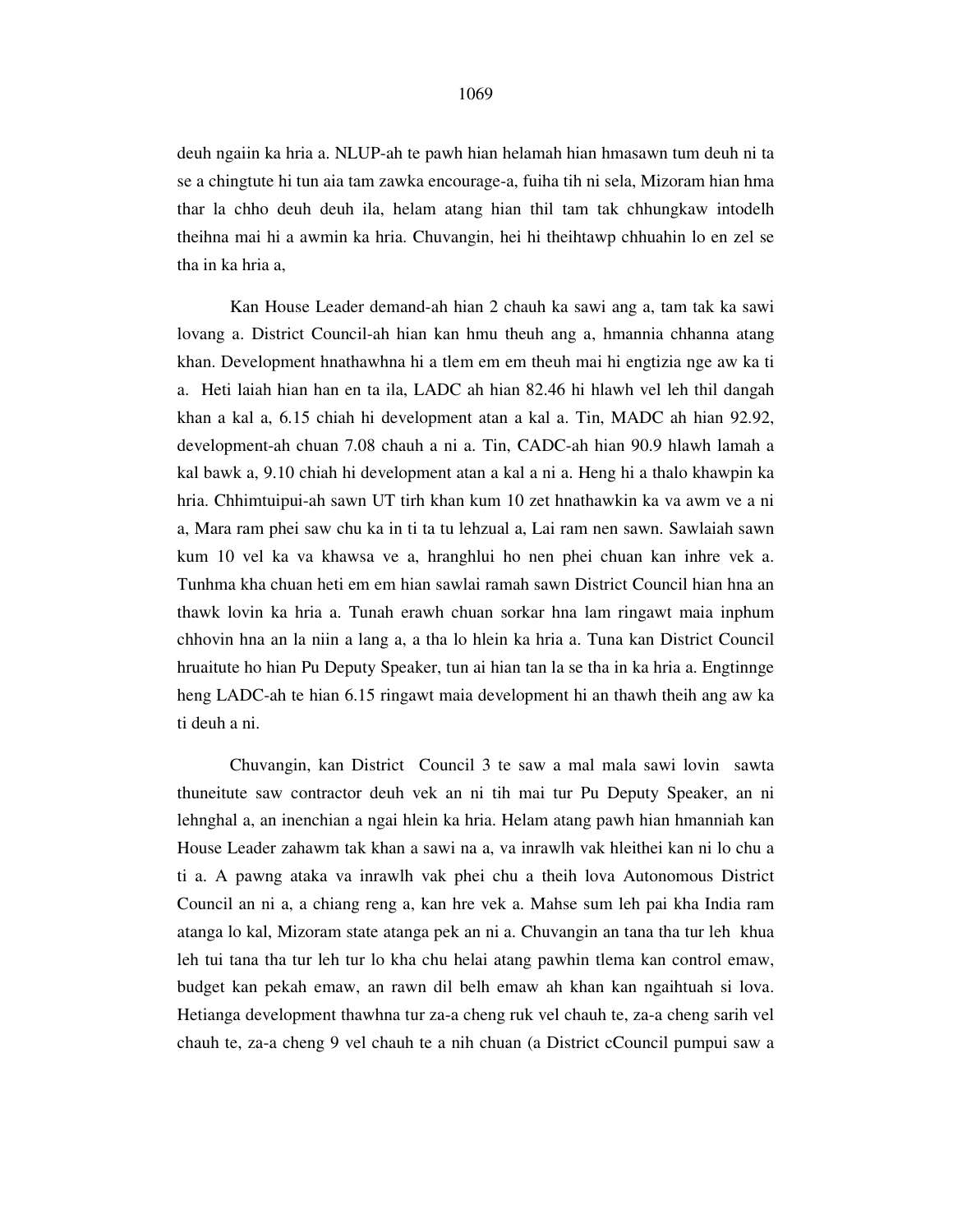zau ve si a, mihringte an tam ve bawk si a) hetiangin engtinnge development hi a kal theih ang aw ka ti deuh a ni.

 Chuvangin, kan House Leader zahawm tak leh kan sorkar hian tlema a enpui deuh chu a ngaiin ka hria a. A awm tawk chu Pu Deputy Speaker, sorkar hnathawk chu lak ngei tur a ni a, an lak zah tur leh an tihtur chu helai atanga va ruahman chi pawh a nih loh rual rual erawh chu vawiina kan hmuh rual rual hian kan District Council 3 te hian development hna engtinnge 6%,7%,9% lek te hian hna an thawh ang aw tih kha ka rilruah hmannia chhanna atang khan a lo lang a. Chuvangin hei hi chu kan sorkar pawh hi a inrawlh ve theihna chin tawkah chuan a inrawlh hi a ngai in ka hria. Pu Deputy Speaker, tun atang chuan tlemin enpui se, mahni zalen ang anga duh ang anga kal mai kha chu ram nu leh pa te helaiah kan nei a. Hemi kawngah hi chuan ngaituahna thar LADC leh MADC leh CADC ho hian nei turin vawiinah hian ka sawi duh a ni.

 CEM ho zawng zawngte, EM ho zawng zawngte leh member ho zawng zawngte saw (a hna development atan hian tikhan) contractor ang mai deuh thaw in sawlaiah sawn an awm an ti tlat a ni, (a hmunah kan va verify chiah lo na in) thui tak a dikna awmin ka ring a. Chung pawh lo ni ta tehreng se heng 6%,7%,9% te chuan khatiang han tinah tham kha a awm dawn em ni chu aw ka ti lehnghal! Chuvangin tun atang chuan kan sorkar hian ngaihtuahna chik zawk hmang se tih hi vawiinah hian ka sawi duh a ni.

 Demand 36 na, Environment, Forests & Climate Change tih hi –sanctuary lamah hian kan rilru a lian hle em ni aw ka ti a. Hachhek constituency-ah khuan Serhmun khu (hmanah pawh ka zawt tawh a) sanctuar-a puan tel tur a ni a, a khua khu lak chhuah vek a cheng nuai 10 emaw lek peka tih kha tum a ni a. Khu khu kei chu thalo ka ti a, ka sawi theih chhung hi chuan ka hnial dawn a. Sanctuary hrim hrim tam lutuk hi kei chu tha ka ti lova. Forests ho hian an ram hi an enkawl seng lo ka ti a. Tin, central-a ram pek duai duai hi tha pawh ka ti lo kumkhua a, tunhma atangin. Chuvangin khulai khu ka bial tawh a ni a, Serhmun khu engatinge Dampa Sanctuary-a seng luh kher kan tum aw ka ti a. Khu khu an vat darh leh mai mai ang a, Kawrte-ah nge an kal ang, khawiah nge an kal ang? Khawi hmunah nge a khua zawng zawng an dah ang tih khu ngaihtuah tham tak a ni a. Cheng nuai sawm lek chu in leh lo an han din dawn ang a, eng tham a ni lo. A hrim hrimin tunlaiah cheng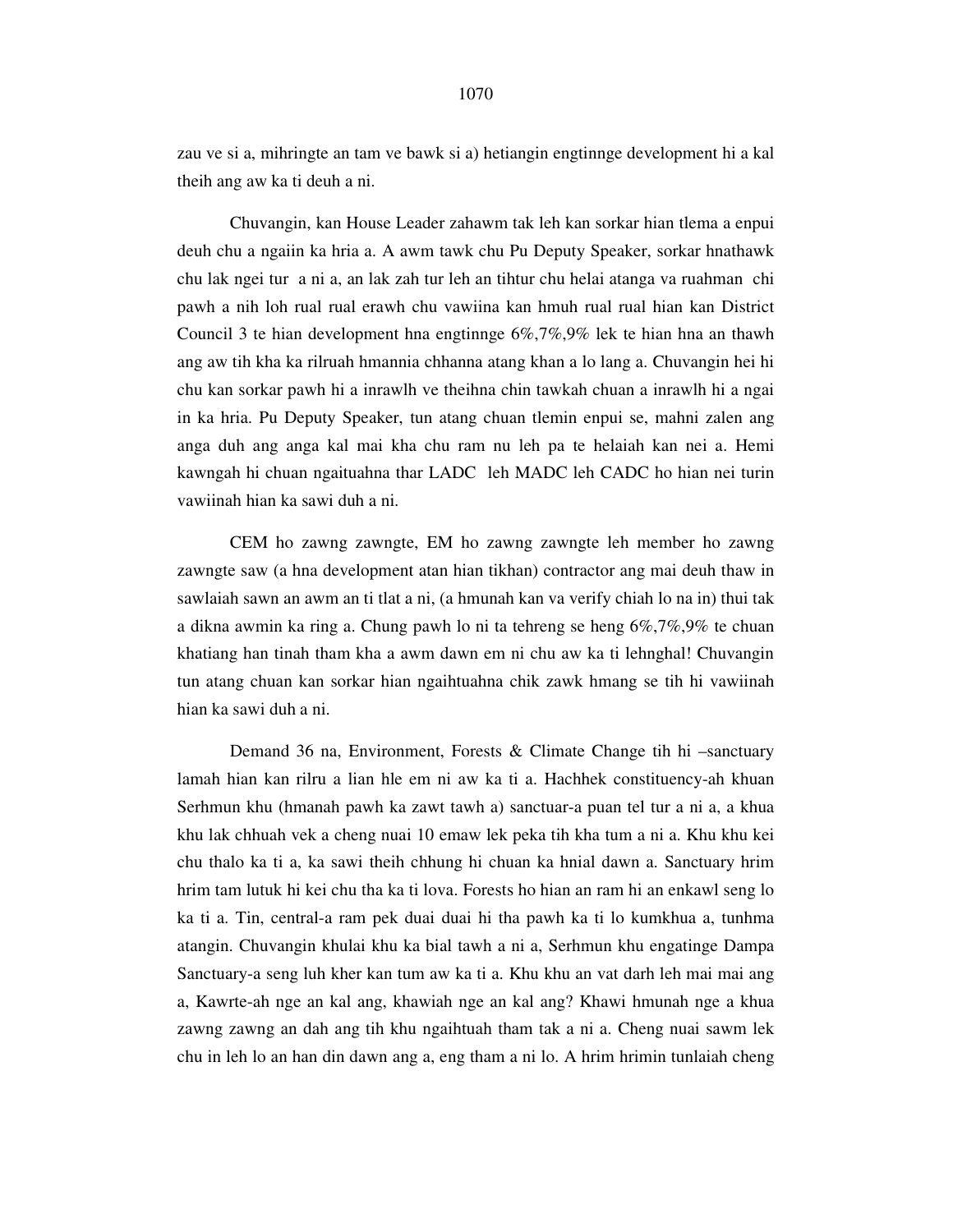nuai sawm te chu a tam lo em em tih kan hria a. Tin, duh bau lo khu tlem an awm ve tho, chuvangin lungawi lohna a nih loh phei chuan sorkar hian tilui tlat lo se kei chu tha ka ti khawp mai a. An han insawnna tur te hetah Dampa Sanctuary atanga lo kal a Serhmun rawn tih phei daih mai kha! An teak huan te, thil dang dang neih ang zawng zawngte kha laksak vek tur an ni bawk si a. An in leh lo laksak vek tur a ni a, an ram zawng zawng kha lak sak vek tur an ni a, Pu Deputy Speaker. Chumi a nih rual rual si chuan cheng nuai 10 chauh kha pek tum a ni lehnghal bawk si a. A lo leng thenkhat phei chuan, 'kan chhuak dawn lo hrim hrim, keini chu kan duh lo hrim hrim,' ti tawk an awm bawk a. Chuvang chuan hei hi sorkarin nguntakin ngaihtuah se ka duh a ni.

 Tin, central lam ram pekna dik tak a ni a, ram inchi khat pawh kan ui a, tunah pawh khuti laiah kan buai luih luih a ni a, Cachar te, Karimganj te, Assam te nen. Chutih laia helaia keimahni leh keimahni ram central lo pek zel hi chu thil fing berah kei chuan ka ngai lova. Pu Deputy Speaker, hei hi ennawn leh tha kei chuan ka ti a ni. Chutih rual rualin Pu Deputy Speaker, Pawlrang lamah pawh khian lak sak an tum tih thawm ka lo hria a, a dik chiah leh chiah loh ka hre lova. Chuvangin hemi kawngah hian kan fimkhur a ngai ka ti a. Ram enkawl tur chu Forests hian an ngah a ni, sum pawh an ngah a. Amaherawhchu sum an ngah ang hu chuan kei chuan ka zir ve chet chet hian Forests ho hian hma an sawn tehchiamin ka hre lo a ni.

 Pu Deputy Speaker, reilo deuh min pek belh turin ka ngen nghal che a. Chuvangin Forests ho chungchangah hian tunhma atangin sum a tam a, an hman danah hian hman diklo tam tak pawh a awmin a lang a. PAC-ah Chairman ka nih lai pawh khan tam tak chu hman dik loh a lang a, amaherawhchu khangah khan an hman dik loh te siam rem leh te a ngai a, a pawng ataka min an lo hman kha a dik chiah chuan PAC-ah te pawh hian siamrem ngai te pawh a la awm ve tho a. Sum a tam ang hu hian Environment & Forests-ah hian kan hman dan hi a dik tawk lo ka ti fo a ni. Kan officer te pawhin ram tana hnathawk kan ni a, theihtawp chhuaha ngaihtuahna hi an siam a ngaiin ka hria. Pu Deputy Speaker, sanctuary-ah hian chuti lutukin thahnem i ngai lo teh ang u tih hi ngaihdan ka nei a ni. Ramchhia zawk Sihfa-ah te khian ram thalo lai an enkawl tir a, a tha khawp mai a, ram thalo lai deuh leh kham deuh kha an enkawl tir a, a duah chho ve hluah hluah mai a ni. A ram tha lai lai Forests pek mai hi chu sorkar leh zel tur pawh hian ngaihtuahna kan neih a ngaiin ka hria a ni. Ka zawhna hi a chhuak lo niin ka hria a, Sazuk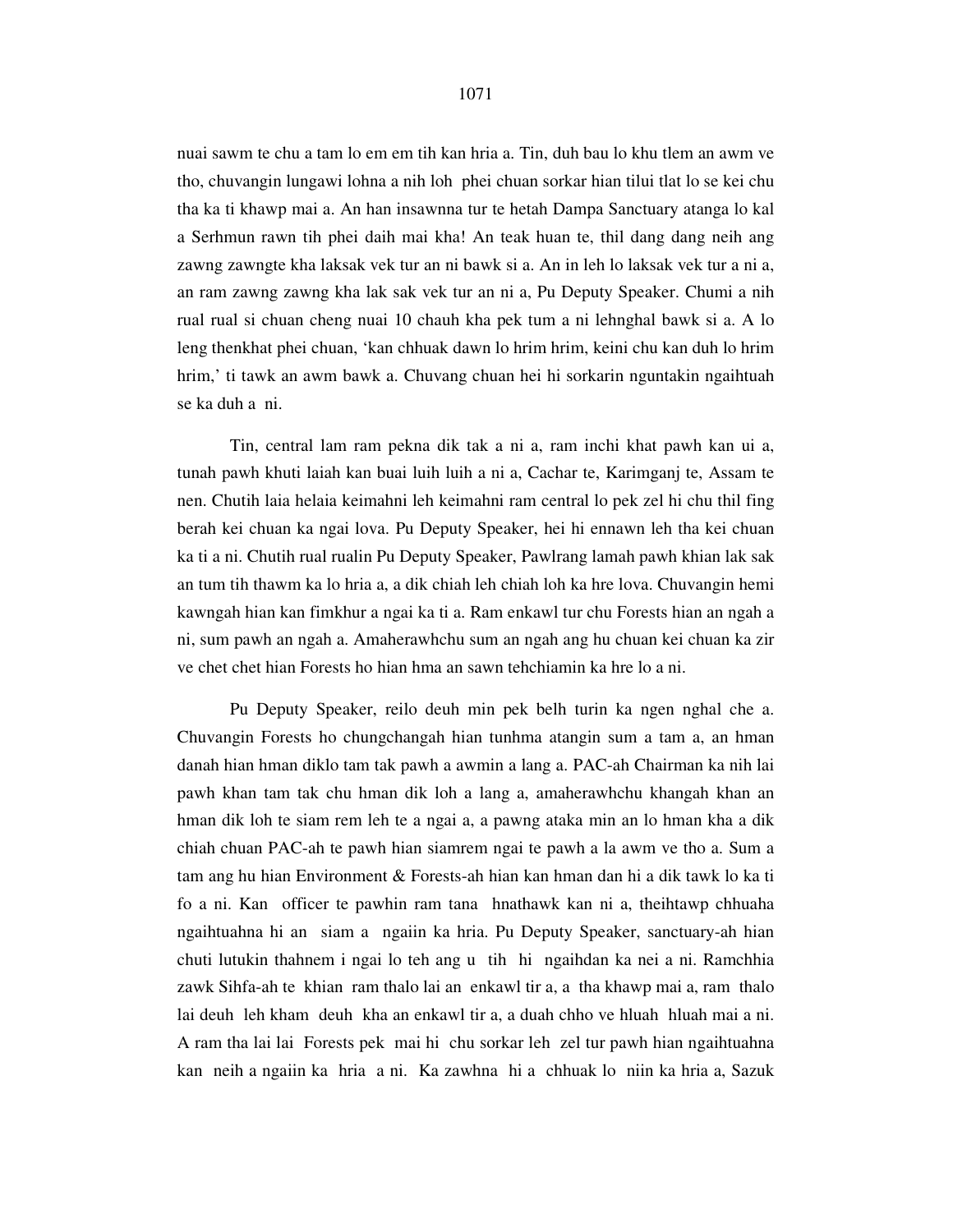engzatnge awm, Sai engzatnge awm, chutiang khatiang chu ka zawt a, vawiin thleng hian a la chhuak lova. Lo chhuak pawh ni se Pu Deputy Speaker, khulai sanctuary-ah khuan an hriat meuh pawh ka ring lo a ni. A kal pawh an kal ngai lo nge ka hre lova, khutiang te khu veha thla la an awm em? Rul a awm em? Eng sava nge awm tih pawh ngaihtuah lek lova hunga kalsan mai mai ang chi, tun atana a piah lam thlenga va zauh leh tur ang hi chu ka tawng theih chhung chuan ka against dawn a Pu Deputy Speaker. Sorkar pawh hian a pe talh a nih pawhin chu chu kei chuan tha ka ti lem lo a ni tih ka han sawi duh a ni.

 Vawiinah hian demand pahnih sawi ngaihnawm tak tak tur kan Chief Minister leh Pi Vanlalawmpuii Minister te hi pass theih turin ka support ve a ni e, ka lawm e.

**Pu LALROBIAKA** : Pu Deputy Speaker, ka lawm e.Vawiinah tute tih dan takah tuilet hnua la awm ngai lo, nulain demand a rawn pharh a, dangdai hlein ka hria a.Tichuan a demand atang hian ka rawn sawi ve tan ang a. Demand no.35-ah hian kan budget hi han en hian thenkhat tan chuan a lungngawi thlak lovin ka hria a. Nikum kan budget ah khan budget estimate ah hian 853.35 lakhs kan nei a, R.E-ah hian 1139.46 kan nei a, chutih rual chuan kumin ah hian tlemin BE-ah hian kan sang deuh hlek a, 902.40 a kai a. Engpawhnise, thil dang lo kal tur neuh neuh te hriat lawk a ni lova, mahse a punna hi a beitham deuh kan tih pawhin hotu a ngaihna hria kan nei a, harsa lo turah ka ngai a ni.

 Tichuan NLUP leh NEDP-ah hian IV phase NLUP 2017-18 ah hian 830 laiin Fisheries hi an thlang a ni a. NEDP-ah hian beneficiaries 25 neih a ni bawk a. Ka rawn sawi duh chu heti zo zai hian  $3<sup>rd</sup>$  phase leh  $4<sup>th</sup>$  phase-ah an lo thlang a ni a, tun atanga kum hnih khatah chuan nasa takin production kan neih lo beisei ila. Chutih rual chuan Neel Kranti Mission Plan atangin Blue Revolution-ah 959.50 lakh kum 2016-17-ah khan hmuh a ni a. Chu chu New Hatcheries tih te, New Cages installed at Serlui B te; Tin, feed mill with 2mt tih te hi hemi atang hian hman chhuah a lo ni a. Tin, Construction of New Ponds kan tih hian hectare 25 lai mai a cover a, chumi atang chuan beneficiries 185 an awm bawk a, khatiang zawng zawng han chhut khan tun atanga kum rei lote ah hian sanghaa intodelhna kan thleng mai dawn niin a lang a ni. Hengte avang hian a changtu Minister pawh ka lawmpui duh bawk ani.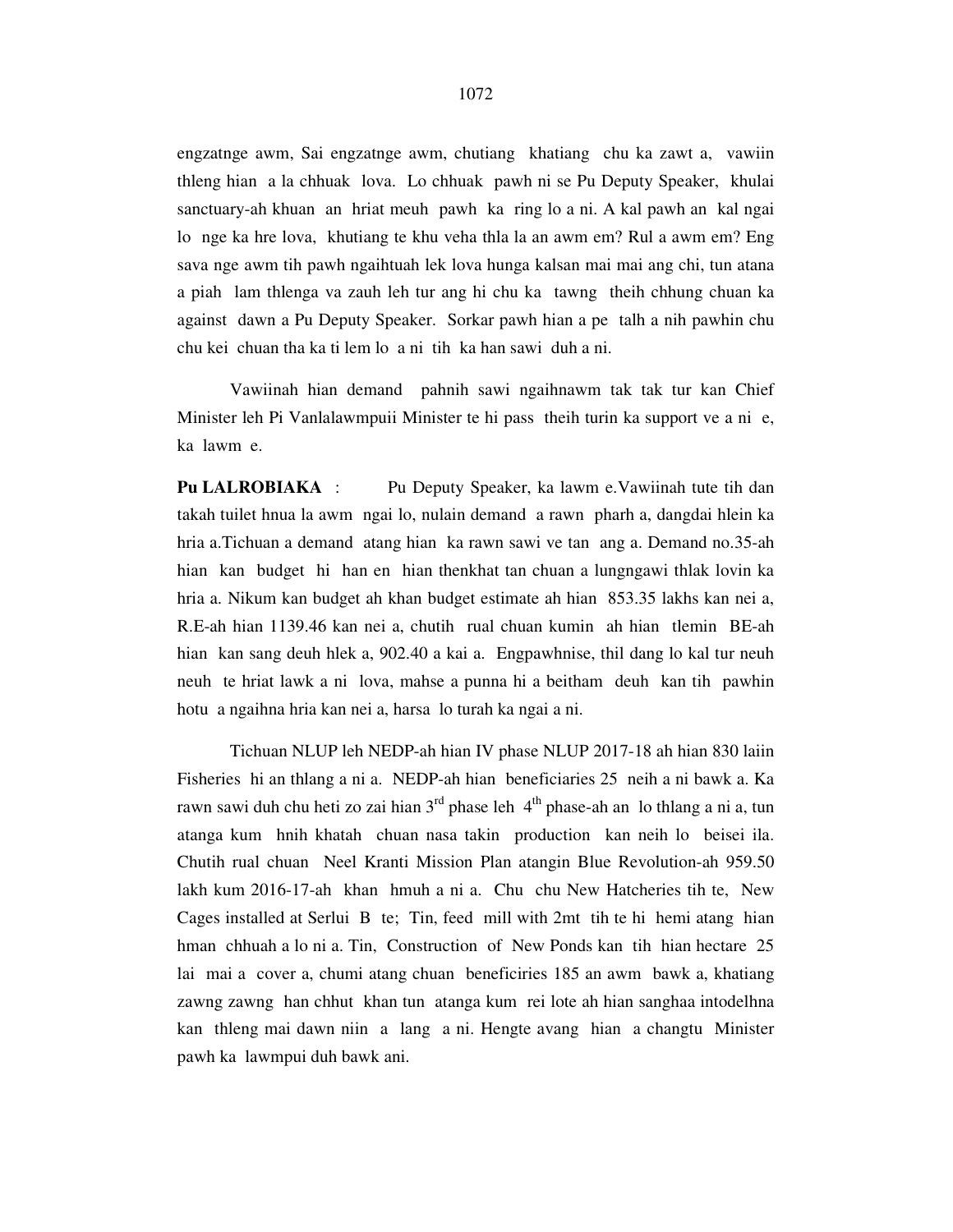Tin, kum tin mai hian Fisheries development fund atangin dil siamna tur sum sem thin a ni a, chu chu ka bial khaw pakhatah hian hmu thei em em mai hi a awm a, an family atangin an hmu deuh vek tawh a ni. An awmpui Tuikuk kha an ti leh a, chu em em chu ka ti deuh tawh a, ka block nghe nghe a ni. Chuvangin a dil hian an dil tluk tluk mai niin a lang a ni. Hei hi department pawh hian nasa zawk hian chhui chiang sela, an hmel hriat tawh an nih avanga kum tin pek tur tihna a ni lova, hma la thar duhte pawh an awm ve a ni. Khang kha fimkhur thu hlaah kan sawi duh ani.

 Tin, Welfare of Fisheries-ah hian 2016-17-ah khan central atangin fund 241.50 lakh lai kan hmu a ni. Mizoramah hian fishermen (sangha mantu) kan tih hi kan awmin ka hre lova, chutih rual chuan helai fund hi engtinnge an hman tih hi ka zawt nghal duh a ni. Tin, Fishermen 450 laiin sak sak angin a lang a. Fishermen Housing Assistance hian khawilaiah nge an sak sak tih leh tute nge lo sa tehreng tih kha ka hre duh a ni. Chutih rual chuan RKVY-ah hian kan hmu thahnem riau mai a a lawmawm hlein ka hria a ni. Tichuan ka hriat leh duh chu YMA branch 20-ah hian singthum te te anmahni khuaa sangha an preserve na tur atan sem niin ka hria a. Eng branch te hi nge an pek, branch 20 lai an pek chuan tih kha ka zawt duh bawk a. Kan hmasawnna tur hi a eng hlein ka hria a,central lam pawh a inhawng hle a ni tih heng atang te hian a hriat theih a ni. Chutih rual chuan kan state pawhin chaw tha kan neih nan leh kan diet tha taka a kal theihna tur atana chaw tha sangha te intodelhna ah hian hma kan sawn zel ka duh hle a ni.

 Tichuan, Sericulture-ah hian Fisheries ang deuh tho khan kum 2016-17-ah budget estimates 1867.08 kan nei a, kuminah hian 1934.06 a lo ni ta a, Fisheries ai chuan hma kan sawn em aw a tih theih a ni. Engpawhnise, a hman dan a zir te pawh a ni a, NLUP atangin Sericulture hi mi 2195 laiin an thlang a ni. Tin, chumi piah lamah chuan RKVY atang hian cheng 95.60 nuai lai 2017-18-ah hian kan hmu bawk a. Sericulture hi keini Mizoram tan hian potential nasa tak a awm in ka hria a. Nikum khan vanneihthlak takin Phnom Penh, Cambodia-ah kan han kal a. Chutah chuan an process na hmunah te kan kal a,a entawn tlak hlein ka hria a. Tin, an lo tih dan pawh an tang bawk a, a chi, a cocoon kha an lei khawm a, an lo process a. A bul lawkah khan a zawrh chhuahna a lo awm bawk a. Tiang chuan an product kha a to em em a ni. Chutih rual chuan a to e ti lo chuan lei duh kha an tam em em mai a ni, a mawi bawk a.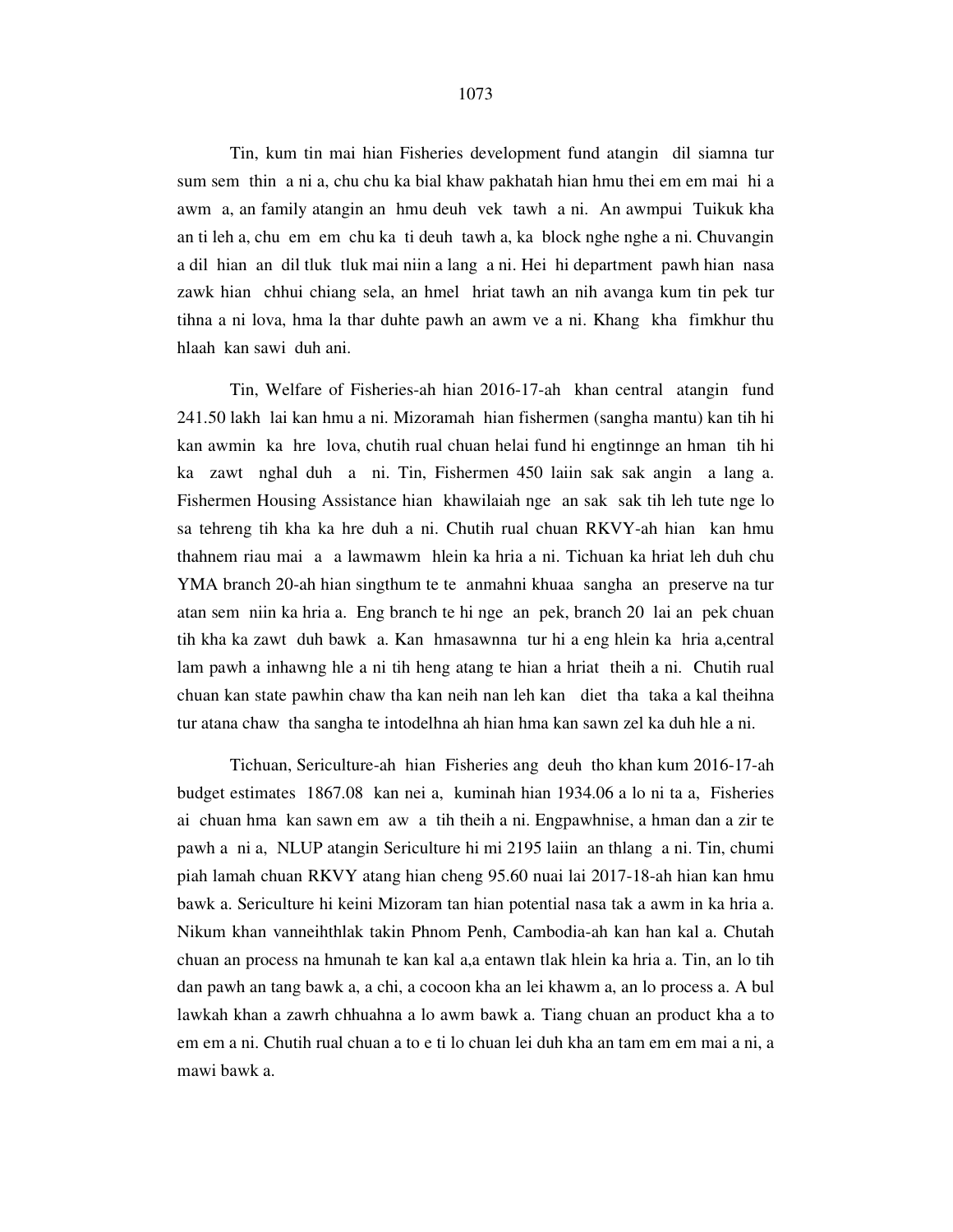#### 1074

 Tin, silk hi China te, Japan te, India te, sari te leh thil chi hrang hrang kan neih chhung chuan Sericulture hi a chhe dawn lo reng reng a ni tih hi a chiang em em a ni. Tunah pawh hian Mizo ten kan tih theih leh production tam tak kan neih theihna tur potential ni hian ka hria a. Tin, chumai bakah chuan, Muga (nau thak) kan tihah hian potential a tha em em a. Kei, a hminga ka bial ve ngei South Sabualah te pawh nasa takin mi thenkhatin an ti tawh a. An harsatna erawh chu a pangang chi a hi Nauthak bikah hian a la harsa deuh a ni mai thei e. Engpawhnise, hengah pawh hian nasa zawka Sericulture Department te pawh an tan sauh sauh a ngai a ni.

Tin, a thatna em em chu loa ni sen sa hnuaia hnathawh a ngai lo va. Hrisello deuh tan pawh, chaklo deuh tan leh engemaw harsatna bik nei tan pawh mahni in lum atangin hna a thawh theih a ni. Chutiangte chu a nih avangin Sericulture-ah hian hmasawnna tur tam tak kan nei a ni tih kha ka sawi duh a. Tin, a bikin kan sorkar chak takin keini bial South Sabual, Reiek cluster te min rawn dah sak a. Chungte chu lawmthu ka sawi duh bawk a ni.

 Cooperation-ah hian nasa takin hma kan sawn a. Kan sawnna tam takah hian sawi tur a tam khawp mai a. Mizoram Cooperative Fish Farming tih te, MASCOS (Mizoram Apex Sericulture Cooperative Society) tih te, MIZOFED tih te, PIGFED tih te. Cooperation movement-ah hian hma kan sawn chho zel a. Tunhma khan harsatna kan han nei deuh thin a, mahse tunah chuan kan harh ve ta ni pawhin a hriat a. MIZOFED te phei chuan profit tam tak an siam tawh a. Tin, Apex Bank te pawhin profit tam tak an siam tawh a. Heng avangte hian a lawmawm ka ti a. Amaherawhchu heng zawng zawngah hian a hming maia hma la ni lo va, theihtawp kan chhuah tak meuh meuh hi kan ram tan, kan hnam tan a pawimawh a ni tih lai hi ka sawi duh a ni.

 Tichuan, Forests-ah hian sawi leh zeuh duh ka nei a. Forests & Environment & Climate Change-ah hian sawi tur a tam khawp a, kan sawi seng lovang a. Nichinah khan member zahawm tak kan senior khan a rawn sawi tawh a. Protected areas ho chungchang kha a tul lo ve, a rawn ti a. Amaherawhchu kei chuan a tul ka ti a ni. Protected areas-ah hian Dampa Tiger Reserve te, Murlen National Park tih te, Phawngpui, Ngengpui, Khawnglung, Lengteng, Tawi, Thorang Tlang, Pualreng, Takalo te kan nei a. Hemi area hi sq.km 1858.75 lai mai kan han nei hi lawmawm ka ti a. Vawiinah hian hetiang zat hi nei lo ila, tuna kan neih sa ang khuan nasa takin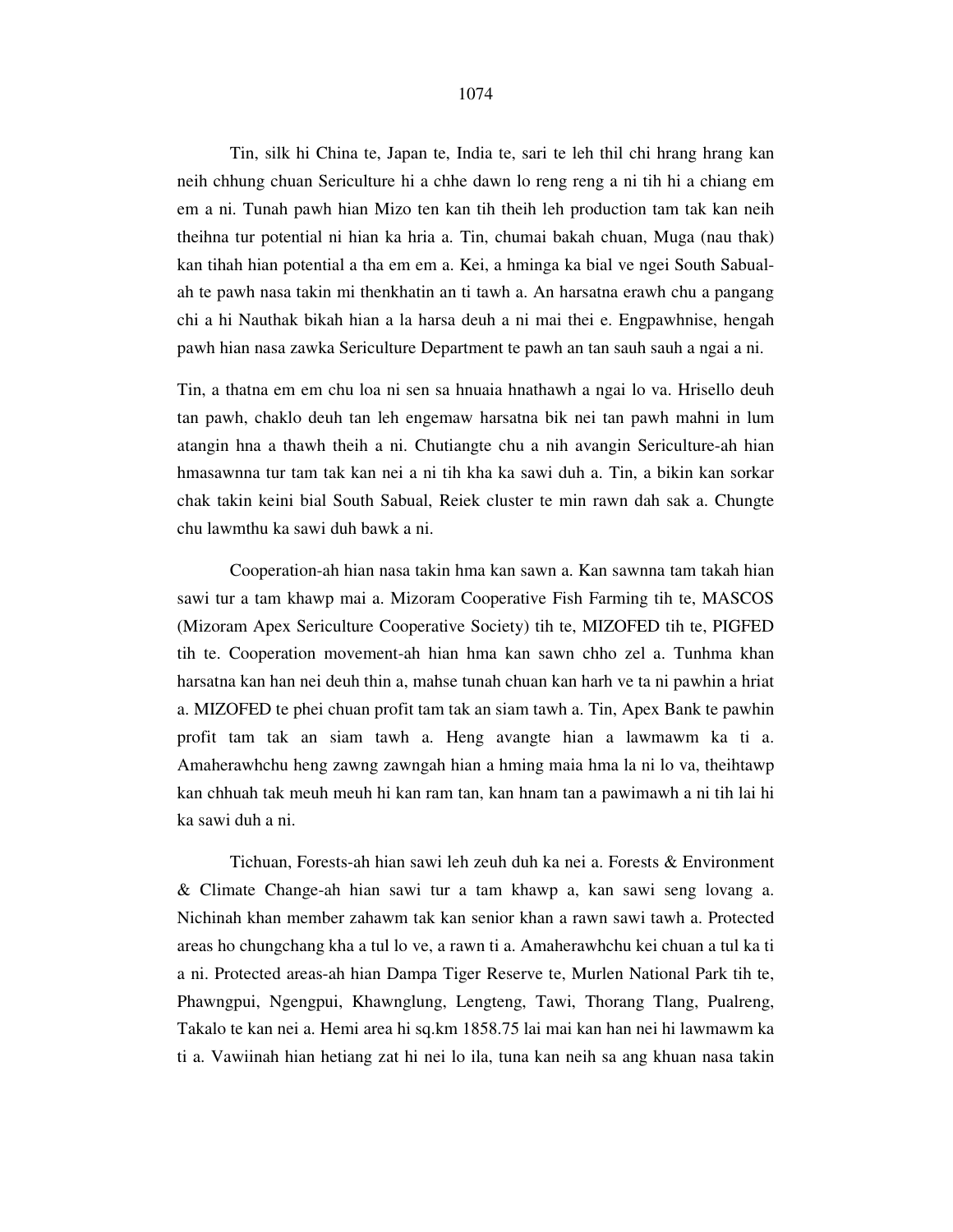thing leh mau, ramsa a chereu dawn a ni. Chutih rual chuan khutianga an ven chung pawh khuan tun hi kan ni a ni. Chuvang chuan nasa zawka tan an lak ka duh a.

 A bik takin Dampa Tiger Reserve-ah hian department te pawh ka titi pui nual tawh a. Tun aia hma kan sawn leh zual (a hrechiang tute zing ami ka nih avangin) a tulin ka hria. Tun ang mai maia kan kal chuan kan ti darh vek ang tih ka hlau khawp mai. A changin sanctuary chhung ami mau sah tih te, eng eng emaw kha a tam a. Chutih rual chuan han sawi leh eng emaw hian sawtna a nei tamlo thin khawpin ka hria a, a pawi ka ti a. Tin, Dampa Tiger Reserve bikah hian department-in a sawi dan leh Google-a a in ziah dan hi a inanglo tlat mai a. Hei hi engnge dik ber tih ka zawt duh a. Dampa Tiger Reserve-ah hian 500 sq.km tih kha niin ka hria a department-ah chuan. Chutih rual chuan Google-a a inziah dan chuan 550 sq.km tih a ni a. Nasa zawka heng hrang hrangah te hian tan kan lak a ngai a. Kan thing leh mau, kan nungcha te an hlu em em a ni tih hi a thara kan hriat a tha in ka hria. Tin, Dampa Tiger-ah te pawh Mizo mi leh sa ngei hi Field Director-ah te pawh hian awm sela. Tun ang dinhmun ai khu chuan hma kan sawnin ka ring a ni. Chungte chu ka han sawi duh a.

 A tawp ber tak takah chuan tawite in GAD leh SAD, kan Leader Demand-ah khan ka sawi duh chu Secretariat tha tak mai kan nei a. Chutih rual chuan permanent structure te kan sa chho zel a building. Amaherawhchu, kan kawng awmsa te hi hei ai hian a zauh theih em aw tih te pawh hi ka sawi duh a. A bik takin Chawnpui Dinthar atanga rawn chhohna kawngte khu a te em em mai a, chetsual te a hlauhawm a. Nakinah chuan permanent structure engemaw a awm tawh chuan kan zauh thei dawn lo. A zauh theih hunlaia kan zauhin nakin zel, tun atanga kum 50, kum 100 thleng pawhin kan thatpui dawn niin ka hria a. Chungte chu ka sawi theih ni mai sela. Demand te kha ka rawn support a ni e, ka lawm e.

# **DEPUTY SPEAKER** : Col. Z.S.Zuala.

**Col. Z.S.ZUALA** : Pu Deputy Speaker, ka lawm e. Vawiinah hian mi special deuh pahnih, kan House Leader leh kan nula neihchhun te demand kan sawi dawn a ni a. A hmasain Fisheries hi han sawi ila. Tuikhuah tanpuina te hi kan lo hmu thin a, a lawmawm khawp mai a. An hman tangkai ngei pawh ka ring a. Tin, hmanni zawhna chhannaah khan sangha nikuma kan produce kha 44760 quintals lai a ni a. Kan lo thar tam ve hle mai a. Amaherawhchu, phai lam atanga kan lak chhoh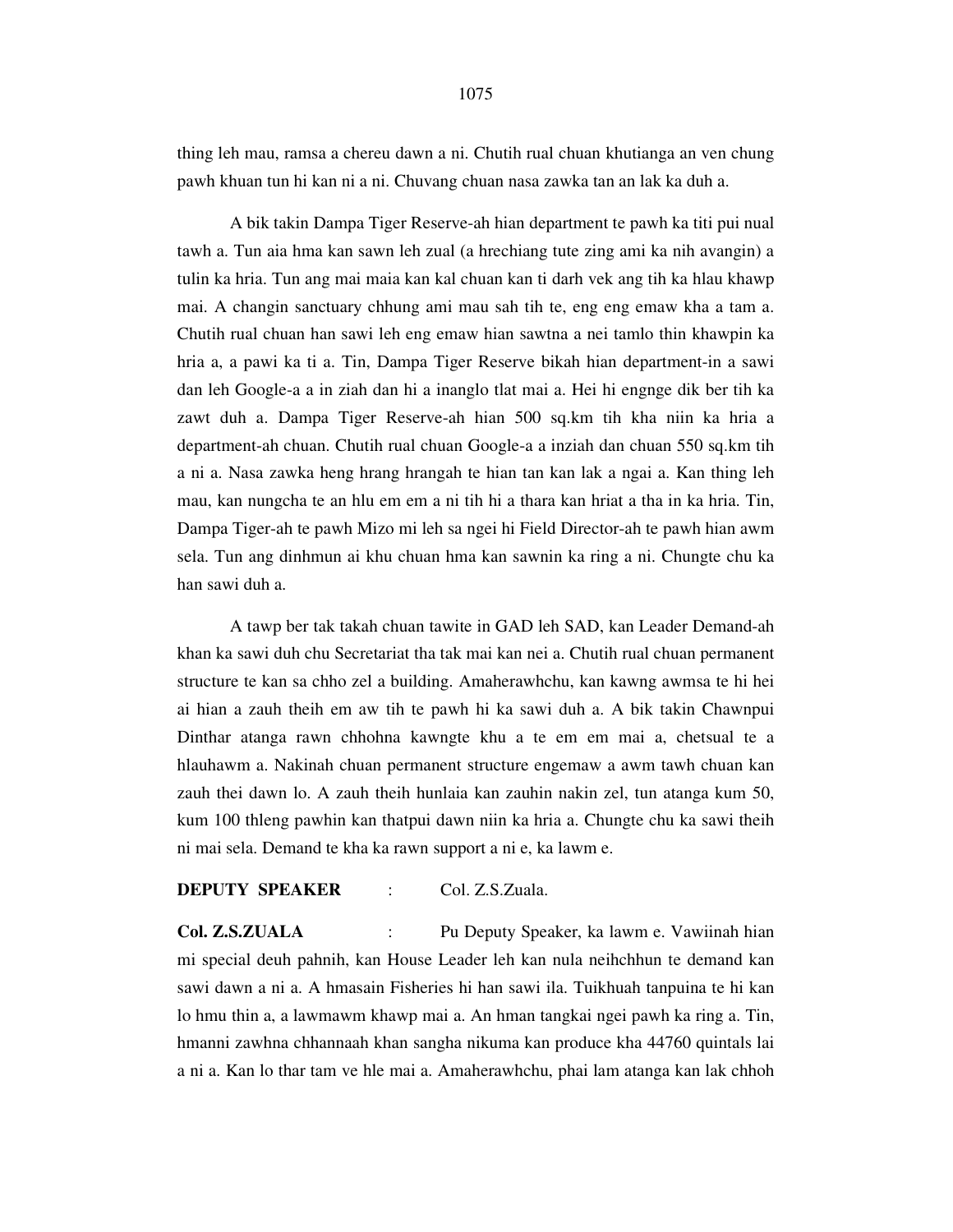hi chu kan la ti tawp thei chuang lo niin ka ring a. Tin, sangha dil hi kan siam nasa mai a. Ka ngaihtuahna pakhatah chuan Arunachal a kan awmlai khan Trout Fishing Firm an ti a, Sela, Kamend district-ah khuan luite pakhatah khan Trout an khawi a. Chu chu an preserve a, an veng a. Khatiang deuh khan keini pawh hi kan sangha dil siamnaah hian Tlawng lui te kan nei a, Tuirial te. Tunhmain kan pi leh pu ten sangha dil an siam ngai lo, amaherawhchu sangha chu an man ve fo mai. Khatiang deuh khan kan lui hi preserve tha ta viau ila. A nih loh pawhin a ram neitute kha hman tir ta ila. Kan hria a YMA ten khawi khawi lai hmunah emaw an preserve a, lei (bridge) atanga han hmuh tur ringawt pawh hi sangha an awm nawk thei. Chuvangin hetiang kawng zawng hian ngaihtuahna hi nei ila a tha awm mang e aw tih ka ngaihtuah a ni.

 A dawt lehah chuan Sericulture, nichin ah khan Pu Robiaka khan a sawi tawh a, hman deuh pawh khan kan House Leader ngei pawh khan a sawi a, MUGA culturing hi Assam lam atang khuan lo chhoin, tlangram lamah hian a prospect a tha zawk dawnin a lang e tih te kha a sawi a, hei hi a prospect a thain ka hria a.Tin, Sericulture hi hralh theih loh awmlo a ni a, a tlawm deuh pawh a lo ni maithei a, hei chu market awmsa a ni a, hei hi kut hnathawktute tan a tha hle turah ka ngai.

 Tin, Legislative Assembly-ah hian han lut ila. Tunah hian kan Secretary neih thin te kha Commissioner & Secretary ah te an lo kai chho ta a, a lawmawm khawp mai, kan House a improve chho zel a. Tin, Governor-ah hian Raj Bhavan sak hi (kan kal zeuh zeuh a) sorkar hmasain sak an tum dan ang, sawti lai ami ang mai kha a ni lova, khi khi a lawmawm hlein ka hria a. Khitah khian Governor Raj Bhavan atana an pek kha NLCPR leh Finance Commissioner-in a pek kha Sainik School nen khan a inrual a, a rualin a puitling nghal te pawh niin a lang a, kan sorkar hmalakna a ropui hlein ka hria a.

 Tin, SAD hi Secretariat-ah khuan engemaw chen, reilote kan han thu ve a. Tunah khuan problem chu a ni miahlo a, security khu tlem chuan kan inrin chhoh chu a ngaih ka ring. Hman deuh khan mi pakhatin min rawn bum ringawt a, pawisa min dil a, chumi kha mi chu ka ni e a ti a, impersonation ang khan. Chu chu a hnu ah kan hre chuak leh a, kan va um leh khan kan hmu ta lo a. Engpawhnise kan man ta tho tho a, khang te kha security kha chu engemaw check dan kha awm thei se, nakin hnu atan kan la mamawh ka ring.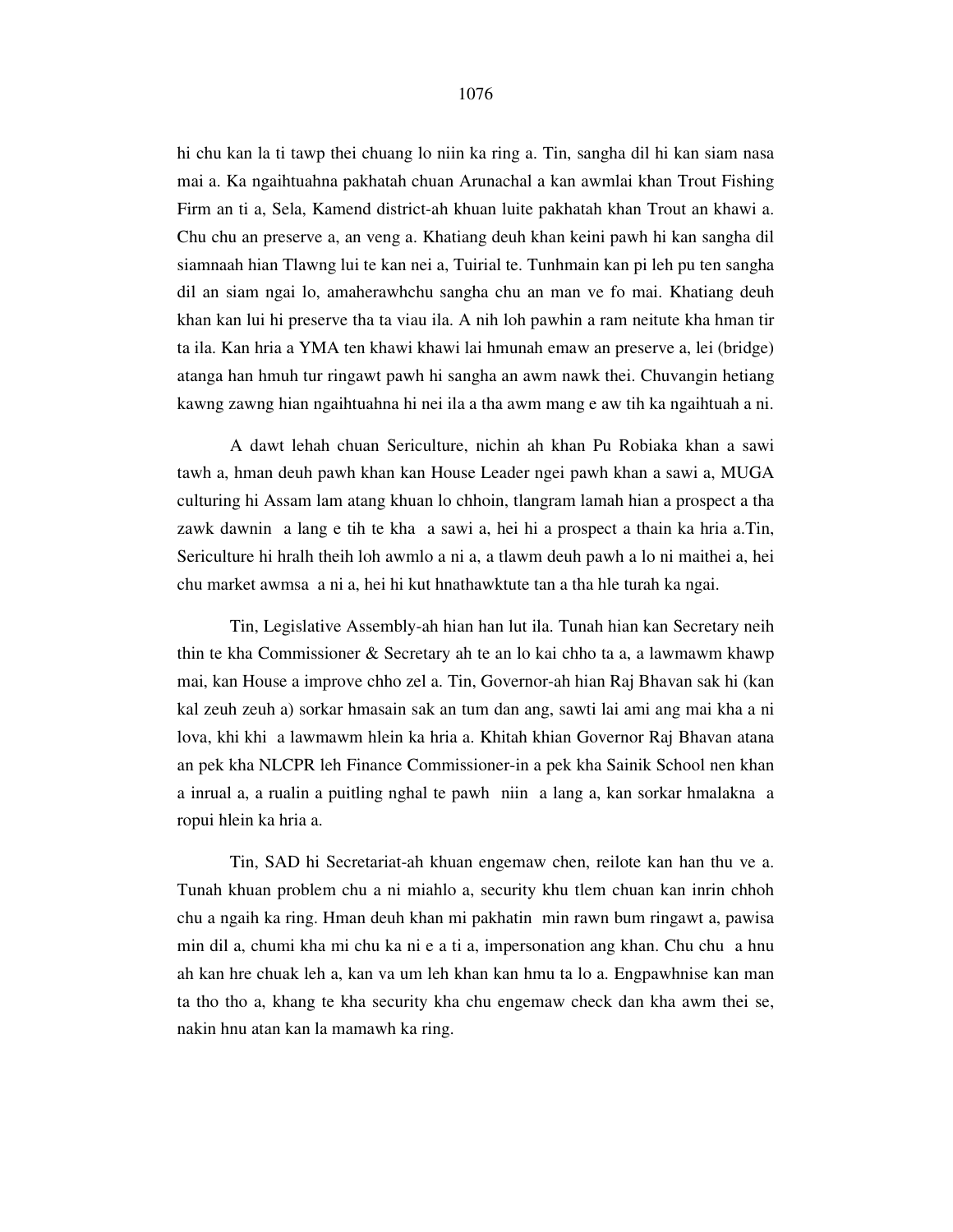Tin, GAD hi han sawi ka duh chu, Mizoram House hi hmun hrang hrangah kan nei a, kan hmang tangkai hlein ka hria, a bik takin damlo te hian kan hmang tangkai em em a ni. Hei hi kan House Leader, kan Chief Minister zahawm tak hian damlo te welfare atan hian a rilru a pe nasa hlein ka hria a, Kolkata-a New Town kan nei ringawt te pawh khu a ropui hlein ka hria a, damlo ten an hman tangkai dan khu thil ropui tak a ni. Chutiang bawkin Mumbai-ah a ni a; tin, Vellore-ah khuan ka hre ve a, hman deuh khan in checkup in ka zuk kal a. A maintain na pawh kha kan sorkarin tam tawk tak a pe a, khung te pawh khu an hmang tangkai a. Hetiang hian damlo mi harsa te kan sorkar hian nasa takin kan leader khaihruaina ah hian a tanpui a ni, malsawmna kan dawng chho zel pawh niin ka hria.

 Tin, Environment, Forests and Climate Change hi a hming hi an thlak a, a sei ta riau mai a. Ramsa humhalh kha an sawi a, a dik khawpin ka hria. Ramsa humhalh ah hi chuan a pawimawh ber hi chu awareness hi niin ka hria. Silai tun te pawh kan han sawi a, ram buai lai khan kan silai, ka pu atanga kan silai neih chhun kha tute emaw misual kutah a lut ang tih hlauh thu ah khan Police-ah, Thana-ah khan an lo va deposit a, chu chu sipai atanga kan lo chhuti a, ka va zawn chhuah leh chuan a condition kha chu chhe tak a ni, an maintain theilo. Chutiang bawk chuan Forests te pawh khan an sawi tawh ang khan a maintain hun te, a tihfai hun, a oiling hun te kha siam sak thliah thliah kha tha hle turah ka ngai a. Tin, silai tun hi kei pawh ramvak mi tho ka ni a, amaherawhchu ram vah an awihloh chinah kha chuan silai chu ka tung hmiah! Mahse department ka ti buailo, inah ka tung mai a ni, kha kha a tha ang reng viauin ka hria a. Tin, maintain a ngaih avang khan mahni bulah khan awm mai se, kan hmang chuanglo a, rilru a in control kha ni leh maiin ka hria. Tin, hemi han sawi zelna ah hian unlicensed gun hi a tam lutuk, entirnna, Air Rifle powerful deuh deuh te, heng te hi strict zawka control dan awm thei sela chuan a tha hlein ka ring a. Tunah hi chuan ramsa, sava veh te hi chu a reh tawh viauin ka hria. Aizawl ah hi chuan, a bik takin kan in bul velah pawh sawn sava te, thehlei te hi a tam tawh mai a ni. Nakin deuh hunah te phei chuan thehlei te hi chu kan la ning mai dawn ni te pawhin a lang.

 Tin, kangmei ven hi a pawimawh berin ka ring, afforestation-ah hi chuan. Entirnan Durtlang kham khi kum engzatnge a kan tak loh? A la rei vaklo a nia, tun ah khi chuan thing leh hnim tha takin a lo to. Khitiang khian kan inzirtir that hle chuan kan hlawhtling turah ka ngai a. Mahse Zokhawsang saw, Assam Rifles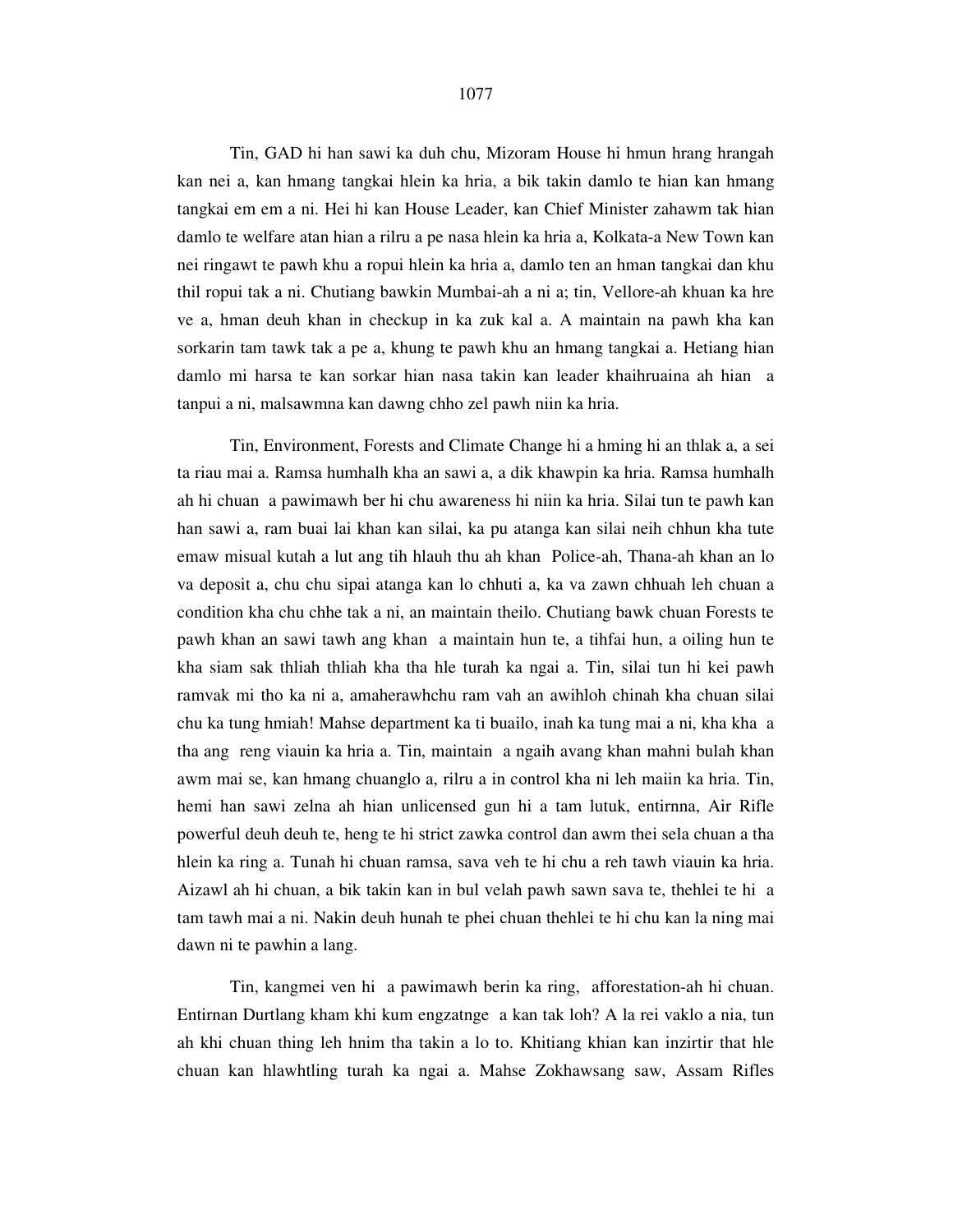awmna chuan hnuai lam saw kumtin a kang ziah mai a, tu tih kan nge tih man a har ka ringlo a. Khaw thenkhatah te chuan ran vulhtute hian hal an ching a, khang khan ( DEPUTY SPEAKER : Kan han inthlak lawk ang e) (Er. Lalrinawma at the chair) ran vulhtute kha a tam zawk hi chu pawn lam atanga lo kal, rawn ti hi an ni a. Hmun thenkhatah chuan ram in tih kan chuan, khua atangin kan hnawt chhuak ang che, te an han tih kha chuan ram kha a kang lo mai a ni te an ti a. Khatiang deuh khan helai ram kang te pawh hi a dan theih chu a rinawm a. Tin, Chite lui hum halh pawl hi an awm a, hei hi Governor te leh kan Chief Minister zahawm tak te pawhin an patronize pawh ni awmin ka hria a, hei hi a tha hlein ka hria. Chite Lui hmingthang deuh leh lui nuam deuh kha tunah khu chuan bawlhlawh dah khawmna bawm ang a ni tawh a, amaherawhchu hei hi mi thahnemngaiin Society angin an in siam a, Chite Lui humhalh pawl, hetiang hian NGO ten hma an la hi a lawmawm hlein ka hria a.

 Tin, Bamboo chipping entirnan huan te kan han siam a, Teak huan te, kha tah khan mau tha tak tak te an hal darh a, chutah teak kan han chhing a, kum 30 hnu ah emaw a hralh theih chauh a, hetiang lam hi chu chin loh a tha tawh zawkin ka hria. Bamboo natural growth, kan native plant hi hmang tangkai ang. Khati zawng kha ka han sawi theih chu a ni mai e. Pu Chairman, ka lawm e.

**CHAIRMAN ( Er.LALRINAWMA)**: Pu Hmingdailova, aw, a ziak sa a.

**Pu HMINGDAILOVA KHIANGTE** : Pu Chairman, ka lawm e. Nimin lam khan sawi tur a tam a, sawi a chakawm viau mai a. Minister zahawm tak tak te hmalakna han sawi kha a chakawm rualin, tul rilru ang te pawh han sawi chhuah a chakawm viau a. Mahse Pu John Rotluanga, Minister zahawm takin min fiam ang deuh a ni a, term hmasa khan a Deputy Speaker lai khan, 'Jesimi Day hmang turin kan chhuak dawn a, min hrethiam a niang chu,' ti a, 'nangni sipai ho hi in pension tawh hnu pawhin in hna hi in ning thei lo a ni maw,' min ti a. Nimin pawh khan exservicemen re-union leh 1944-a 2<sup>nd</sup> World War-a Japan sipai division, Mizo sipai tam berna Assam Regiment 250 rualin ni 4/5 an lo dan tlat avanga, battle honour, an indona hming Jesemi chawia a anniversary, a champha ti mai ang kha kan lawm ta bawk a.

 Hun kan hmang rei na a. Vawiinah hian han sawi loh theih loh niin ka hria a. A hmasa berin (Pi ti ve mai ang aw) Pi Vanlalawmpuii Chawngthu demand no. 35-na Fisheries. Member zahawm tak Pu T. T. Zothansanga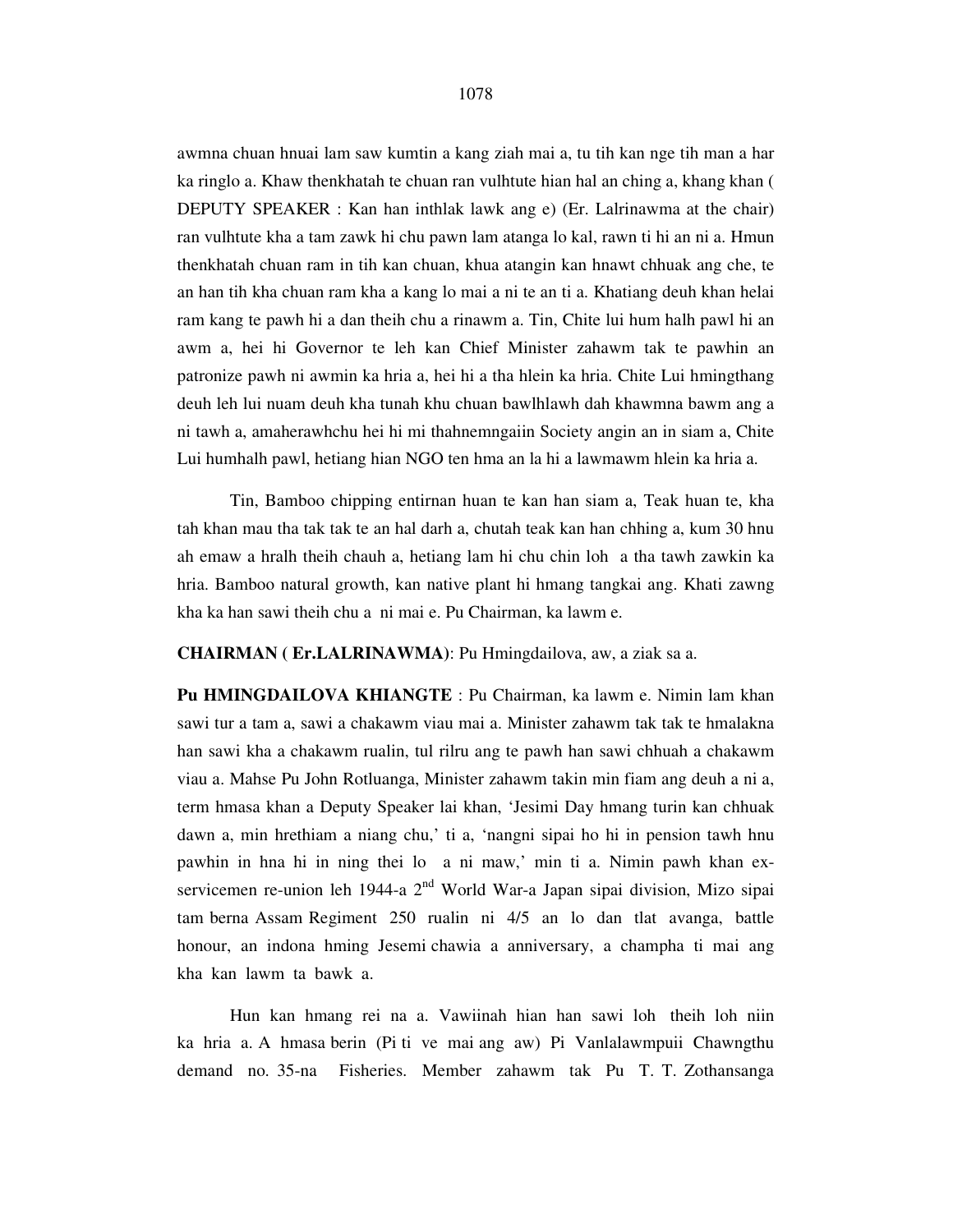Unstarred Starred Question-ah hian, Kolasib District hi Fish Pond tamna ber a ni a, 2997 a ni a. A dawttu chu Mamit a ni a, 2000 kai hi pali an awm a ni. Chuvangin, khulam ah khuan sangha dil a tam tawk a, kan tuipui a ni tih ka sawi duh a. Eizawnna a lo tling tak tak ta a ni ka ti a. A dang chu sawithui vak lo ila.

 A changtu Minister zahawm tak tan hian thil thar engemawzat a awm a, ka han share-na ni pah fawm in District Committee te pawh an awm a. District Committee ah chuan Minister zahawm takin, 'chutiang khatiang khan member lo dah ve rawh' an tih angin kan party leader te pawh kan han dah ve a. Amaherawhchu, District Fisheries Officer ten Committee-naah khan an ko fo lem lova. An koh fo lem loh tum khan thil tangkai tak tak te a lo chhuak ve thin a. Chuvangin, sangha dil tanpui ngaite, fish farmer tanpui ngaite an han sem ah khan rual lo deuhin kan hmu a. Kan lung kha a awi chiah loh avangin, vawiinah kan Minister zahawm tak hi ka rawn share duh a ni.

 Tin, a dawt leh ah chuan, demand no. 37-na Co-operation Department hi luhchilh a ngai viau mai a. Han ngaihtuah uluk loh chuan engemaw an thawh le tihte pawh a awl viau a. Kan hriat tawh ang khan Apex Bank te, Gas Agency te leh Oil tih velah hi chuan an thawk tha hle a ni. Amaherawhchu, Co-operation han tih hian, Society tih lai tak hi a ngaih pawimawhawmin ka hria a. Thingtlang lamah hian Society an nei tha em ? Kan kal vel tawhna ah hi chuan ka hmu zeuh zeuh a. Kawnpui a tha viau a, Bukpui a tha viau a, a bak hi ka hmu lutuk lova.

 Term hmasa phei kha chuan All India-ah khan Mizoram hi ti ber zingah thlan a nih avangin khatih laia a changtu Minister Pu J.H. Rothuama ho khan kan lawm nghe nghe a nih kha! Chutiang chuan Society lam hi uar ila, thingtlang lam hian a hlawkna an chhawr theiin ka ring a. A chhan chu price control-tu an ni. An awm tawhna ah chuan price an control a, a tha khawp mai. Chumi a nih loh chuan mifel over deuh te hi an awm ve zel a. Heng ho hian a man an ti to thin a, a buaithlak thin tih te kha ka sawi duh a. Chuvangin, thingtlang lamah hian Society hi uar ta ila a tha awm mang e aw, tih kha Minister zahawm tak hi ka han share duh a ni.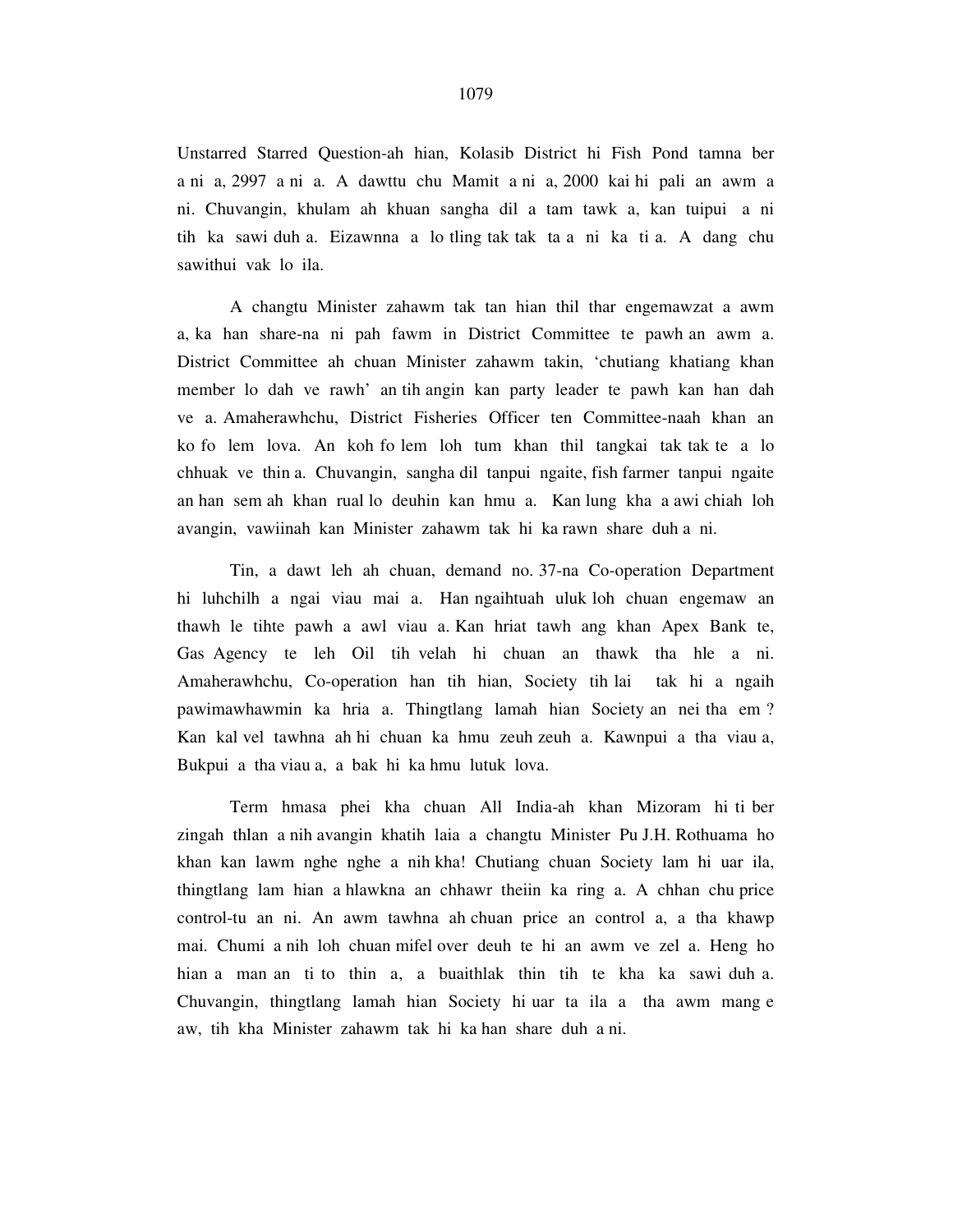Pathumna ah chuan demand no. 41-na Sericulture-ah hian tawite sawi duh ka nei a. Sericulture hi a lar chho viau zel a. Kan hriat tawh ang khan a product hi buaipui a ngai ve lo, a market lamah buaipui a ngai ve lo tih kha thil lawmawm tak a ni. Thil dang hi chu han tharchhuak teuh mah ila, a market lam kan buai thin a. Kan thar tam poh leh a market a buai thin tih te kan hretlang awm e.

 Ka han sawi duh tak chu Assam ram, boruak a lo lum chho zel a, MUGA pangngang kan tih kha, Assam ramah hian an khawi hleithei tawh lova. Mizoram boruak hi engtin emaw natural air condition te pawh a la ni reng bawk a. Chuvangin MUGA pangngang hi Mizoramah hian hlawk tham taka khawi hmingthang thei kan ni tih hi an sawi kan hre thin a. Member zahawm tak Pu Robiaka'n a bial chanchin a rawn sawi a.

 Kawnpuiah pawh khuan MUGA pangang khawina a awm a. Supply Kudam thar ve vaw bul lawkah khuan peng a awm a. Khulai penga luhthlak khuan MUGA pangang khawina a awm a. Khung vel khu, tuna a dinhmun aia tih len emaw, tumna kha a awm leh awm loh ka hre lova. A changtu Minister changtu zahawm tak hian min lo hriat sak se. A kal vel a remchang bawk si a, a hmun a remchang bawk si a. Khu te khu chu tihlen a tha awm mang e aw tih kha ka share duh bawk a ni e.

 Tichuan, demand no. 1-na hi han sawi dawn ta ila, chu chu Legislative Assembly a ni. Keini MLA te hi chuan kan hre khawp mai. Legislative Assembly-a officer te leh staff te hi an efficient hle mai a. An chungah hian lawmthu ka sawi a ni ti ila a tawk mai awm e.

 Demand no. 11-na. Nichin ah khan ka member puite khan an rawn sawi tawh a. A hmasa berin SAD hi Secretariat Administration chi tinreng enkawltu an ni a. A hminga Parliamentary Secretary ka nih ve lai khan department-te kan han enkawl ve lai khan, kan han thlir zau deuh a, SAD te sawn over load hna an nei niin ka hria, an buai khawpin ka hria. Chu chu ennawn sak atan, zirchian sak atan a tha khawpin ka hria, an buai hlein ka hria a ni.

 Tin, Police Officer te kan lo nihna ah, a compound chhung vela motor awm saw ka en vel thin a. Misual pakhat silai nei, engemaw tum neiin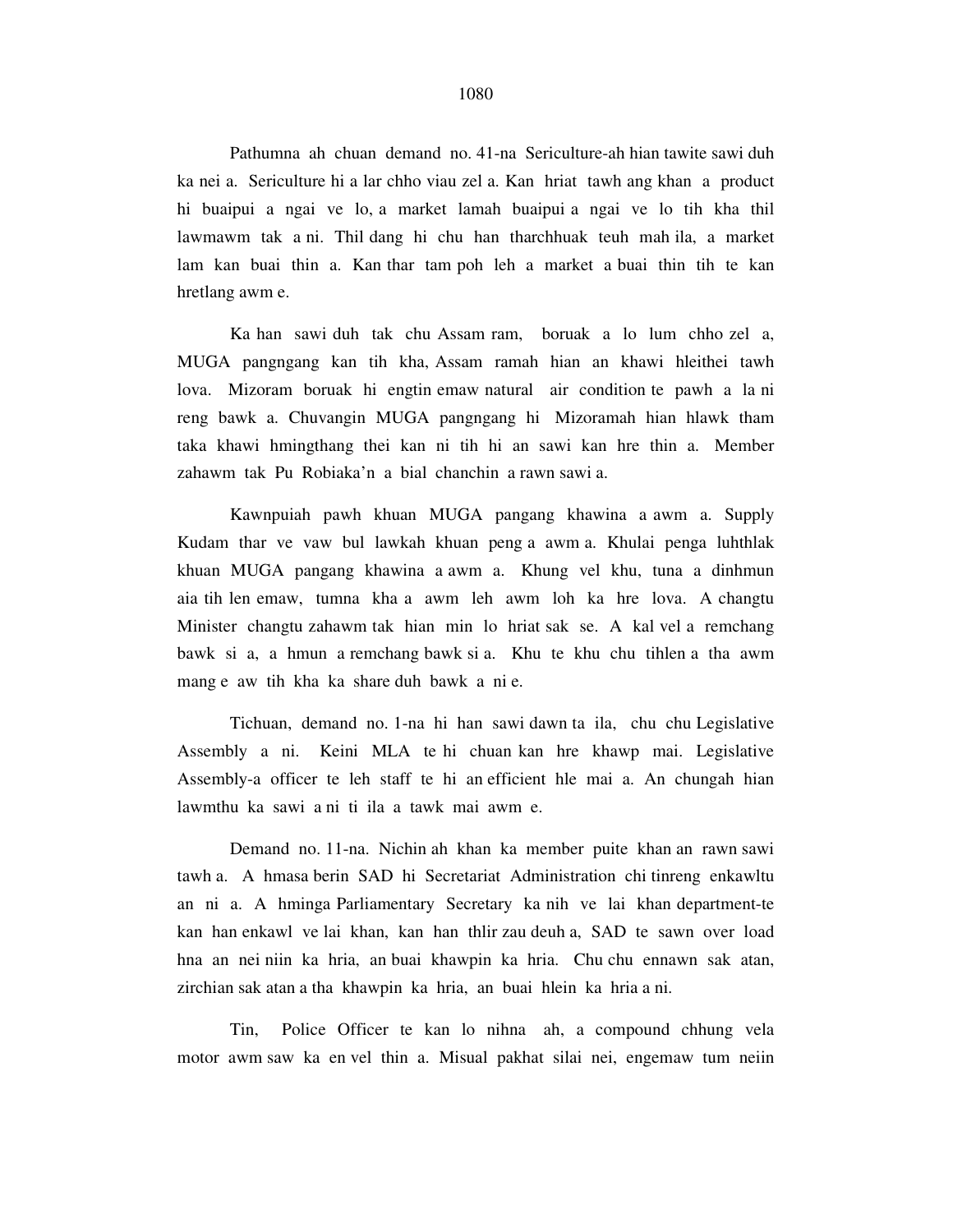lo lut ta sela, han kah zeuh a, han tawm lehna tur a tam lutuk a. A chang chuan Police ho hnenah, 'Engatinge Taxi a lo luh ve ngawt, Taxi luh phal tawh suh u,' te ka ti a. Kan inti thu ve thin a ni. Han enchian chuan security saw a tha lo. Tin, mi huatthu sawi palh te pawh a hlauhawm a, kan P.S., Secretary ho zawng zawng saw an ding kual phei vek a. Chuvang chuan, helai hi en that a tha awm mang e kan ti bawk a ni.

 Tin, 15-na ah chhuk thla leh lawk ila, GAD. Kan hriat ang khan GAD mawhphurhna leh an tangkaina hi a tam, sawi sen a ni lo. Ka han sawi duh chu, India ram khawpui hrang hranga, Mizoram House tangkai zia hi a ni. Tunhmain sawisel neuh neuh te a awm a. Tin, inspection ang deuh te pawh khan term hmasa kha chuan Assembly Committee-I khan kan enkual vel a. Chunga an harsatna chu a awm ta miah lo tih chu a tih theih lovang a, mahse, tihfel deuh vek a ni tawh a, thlen vel leh han khawsak vel pawh a hrehawm tawh lova. Pu Chairman, khawngaih takin minute khat chauh.

 Tin, heng House kan nei hi a hmuna student awm te leh family tam tak ten an hman tangkai dan ngaihtuahin state dang House te nen phei chuan khaikhin theih a ni lo. Mitthi te an awm changin House hi a pawimawh a ni. Tin, Delhi ngat phei chu, 'engatinge Mizo hnahthlak zawng zawngin Mizoram House hi ruang dah nan an rawn hman?' ti a ka zawh hian, 'Manipur te chuan an phal ve lo, chungte chuan an phal ve lo,' tih kha a ni. Chuvangin kan Mizo hnahthlak, Manipur ami te, Assam ram ami te hian Mizoram House-ah an thian, an chhungte ruang hi an rawn dah tih ka sawi duh a.

 Pu Chairman, a hnuhnung berah chua demand 36-na Environment, Forests & Climate Change Department kha tawi te in ka sawi duh a. Term hmasa lam khan Fire Prevention Awareness chungchang ah, District-ah, intervillage competition an siam kha Pu Chairman, a tangkai khawp mai a.Village Council hote an tang khawp mai, lawmman te pawh an siam sak a. Chuvang chuan kha inter-village competition, Fire Prevention Awareness chungchang kha neih chhunzawm zel ni se a va tha awm ve, Pu Chairman.

 Tin, Fire Prevention Awareness hawn ni a, a hawngtupa leh senior officialten an sawi, 'Fire Prevention Awareness hi MLA bial tinah organise ni se a tha ang,' tih kha an la hriatreng ka ring a, tih atan a tha awm mang e tih kha ka remind duh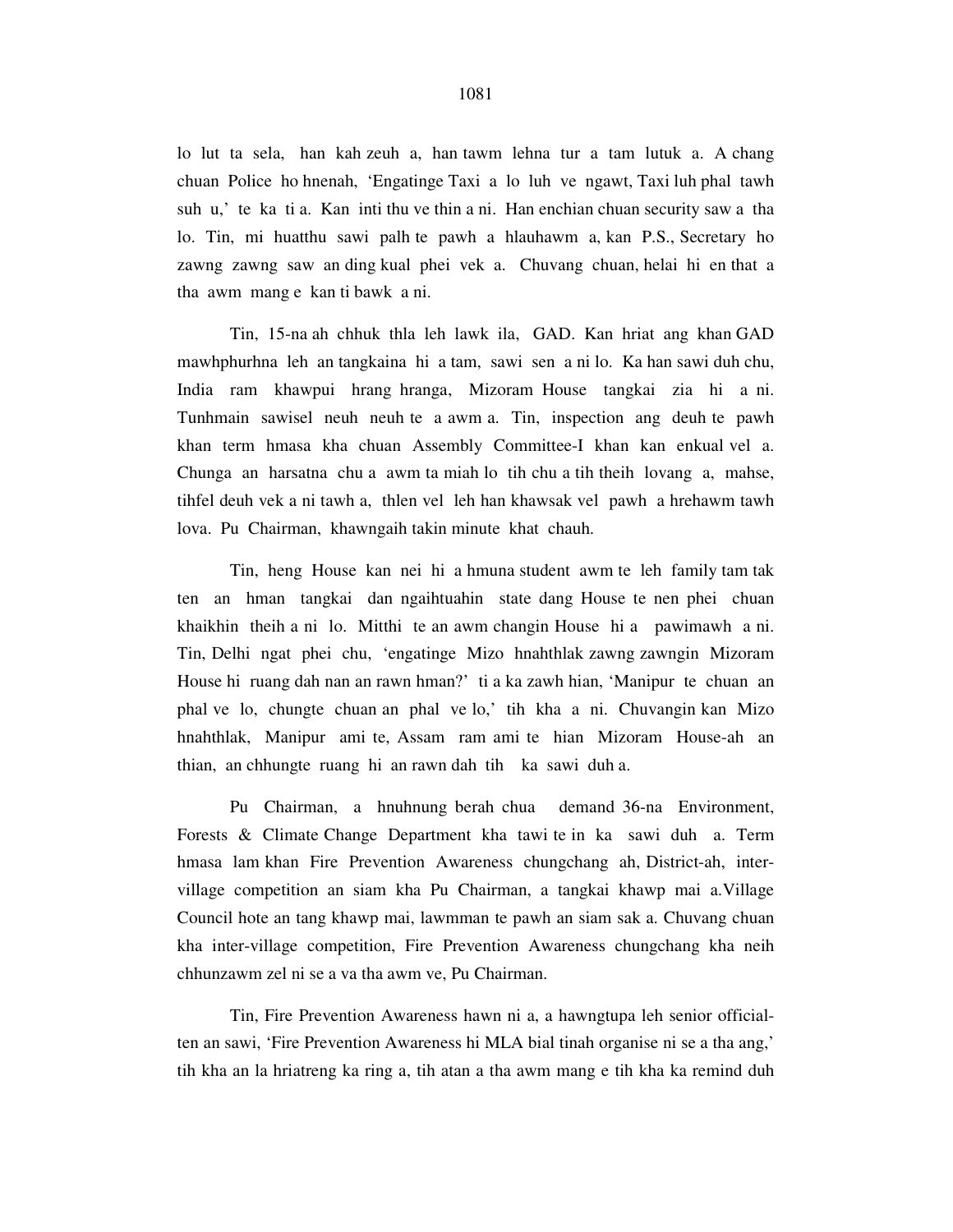deuh bawk a ni Pu Chairman. Tichuan demand ka han sawi tak kan House Leader Pu Lal Thanhawla, kan CM zahawm tak ni bawk demand leh Pi Vanlalawmpuii Chawngthu demand te hi ka support a, pass ngei atan tha ka ti a ni. Ka lawm e.

# **CHAIRMAN** : Pu Lalthanliana i lo sawm ang.

**Pu LALTHANLIANA** : Pu Chairman, chawhma hi ka rawn chuh ve ringawt a, din hma duh chhan ka nei a. Vawiin hi kan hriat angin Kohhran ni pawimawh zan atangin a intan dawn a, Maundy Thursday a ni a. Kohhran hrang hrangah Lalpa Zanriah Sacrament te kil a ni dawn hlawm bawk si a. Hun dangah pawh khan hetiang nikhua te chuan tlemin kan han inhmakhua deuh thin khan ka hria a. Chuvang chuan keini ho pawh hian mahni biak ina Sacrament kan kil ve hmanna turin hun hmang thiam ta ila a va tha dawn em tih rawtna te, ngenna te ka rawn thawh hmasa duh a. Chu chu ka rawn din hma duhna chhan pawimawh tak a ni.

 Pu Chairman, Chief Minister zahawm tak leh Pi Vanlalawmpuii Chawngthu, Minister zahawm tak te demand hi thlawp pahin tlem tlem sawi ka duh a. A hmasa berah chuan demand no. 35-na Fisheries Department hi ka sawi duh a. Ka Starred Question kha Unstarred Question-ah min lo leh sak a lo ni a, a bo emaw ka ti a, ka keu ka keu a, a lo awm a. Ka zawhna then then atangin an hmalakna te tlem azawng han sawi ka duh a.

 2016-17-ah sangha an chi sem leh an senso te ka khaikhin a. Sangha pakhat hi  $\bar{\mathfrak{g}}$ 2.5/- velin an lei tihna angin a lang a, ka chhut diklo maithei e. Tunlai chhanah chuan sangha  $\overline{z}$ 2/- man chu a te khawp mai a an lei tam viau nain, engzat nge thi ang aw tih kha ka ngaihtuah a. Kan sawi thin a, dil neitu thenkhat chuan kei chu 20,000 ka dah, kei chu 30,000 ka dah te an ti a. Kum tawpah an han man a (CHAIRMAN : Chair kan han thlak lawk ang e.) (DeputySPEAKER at the Chair) quintal thum te, quintal li te lek lek an man leh si a. Pu Chawngphira'n ka dil atangin sangha ka man a, 750 a ni a, ka chhiar thlapa, a ti. A vaiin quintal hnih leh a chanve a ti alawm, 750 kha. A nih chuan 3 vel te, 2 vel te kha 1kg a ni a, 20,000 chuang dah chuan quintal 66.6 tih vel kha a kai chho daih mai a. Heta ka han sawi duh chu, ka experience leh ka lo ngaih ve danah chuan sangha hi tun hma atang khan Department-in a kalpui dan hi ka duh khawplo deuh thin a. A chhan chu sangha chi manah an seng teuh a, a chaw manah an seng tlem thei lutuk a, a in balance lo ka ti a. Mihring te pawh hi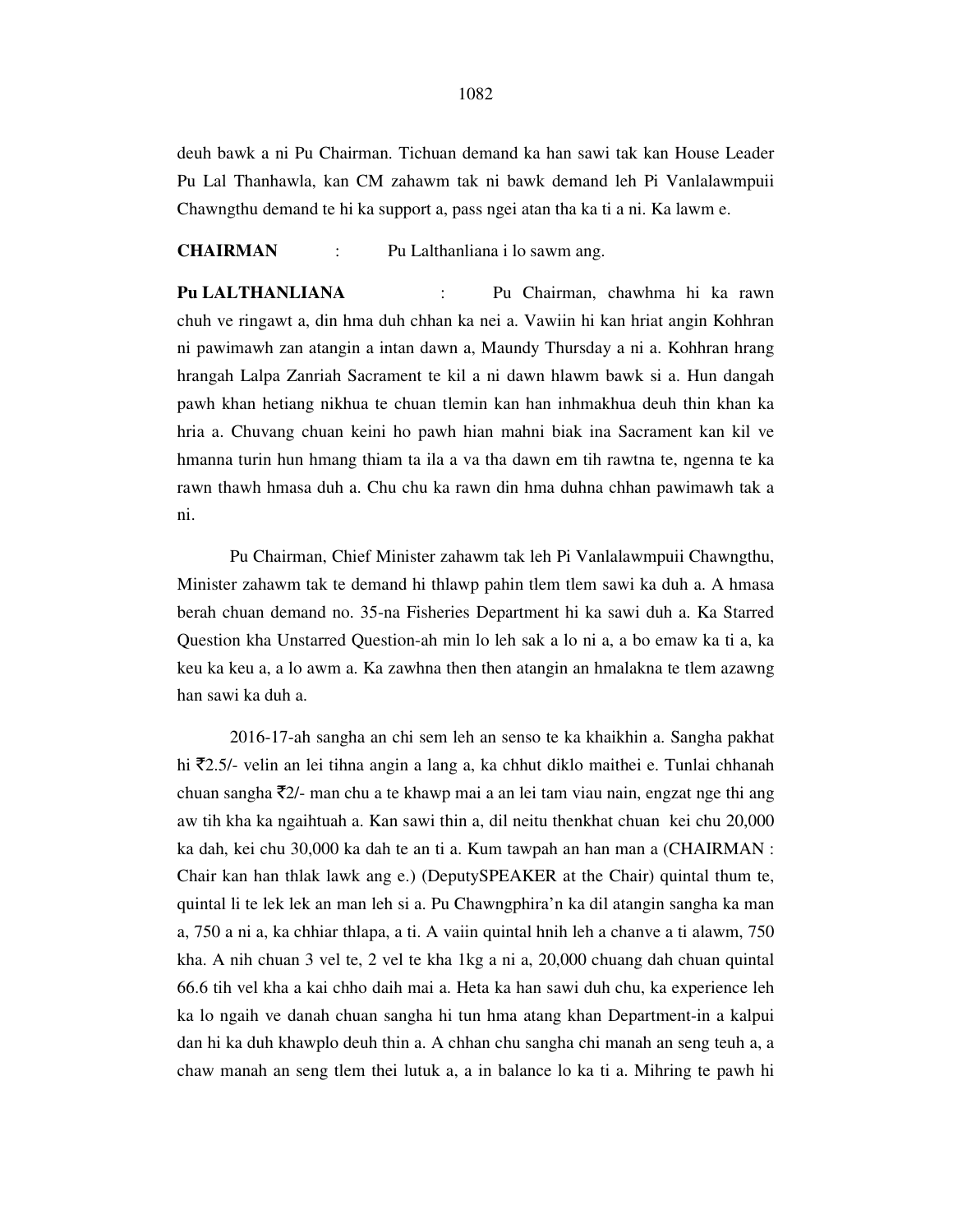piang ringawt ila, chaw ei mang lo ila kan thang lo ang a, a then te phei hi chu kan thi teuh dawn tihna a ni a. Chuvang chuan sangha man leh a chaw man senso hi 50/50 hi nise kei ka duh a. 2016-17-ah khan sum hi a chaw manah an lo seng a. Hemi tum hi chuan an ti tha ka ti khawp mai. Amaherawhchu 2017-18-ah hian 19% chauh hi a chaw manah an seng a ni. A chi hi dah tam vak lo ila, a chi mana tam tak kan sen hi a chaw man lamah hian kal ve thung ta se, a thang tha duh a. Sangha hi chaw kan pek tam na na na chuan an thang tha deuh a ni. Mihring pawh chuti tho chu kan ni. A thar pawh kan thar hnem zawk dawn a ni. Hetah hian ngaihtuahna seng ta ila, a thain ka ring a. Sangha tam deuh kan dah a chaw kan pe mang lo a, thenkhat chuan May thla velah a chi kan dah teuh a, kum tawp January, thlasik velah kan zu man a, kha kha a ni ringawt! Enkawl mang lovin, 'a va tlem e,' kan ti a, a tlem tur reng a ni, chaw pawh kan pe lova, hmun engzat a thenin nge ni, hmun khat vel te emaw an lo la dam tek tek a. Chungte chu kan hawn ve a, hralh tham tak tak a ni leh chuang si lo a, thenawm te kan sem a, a hlawk lo khawp mai, chuti vel chu a ni a. Chuvangin khati zawng khan rilru ka pu a, ka share duh a ni.

 Kum 2016-17-a department-in sngha chi hralh zat min pek ang chuan sangha panga leh a chanve hi 1kg-ah a chhuak chauh a ni, kum khatah. Chuvang chuan hemi let hi an thar thei a ni tih kha ka sawi duh a. An thar zat kha chu a rawn ziak tho bawk a sawi ta lo ila.

 Tin, tunlai chu sangha lam hi ka rilruah a awm deuh a, chuvang chuan Fisheries Department-ah hian kan budget hi tlem ka ti lutuk a, dah tam ta ila a thain ka ring. Tin Mizoramah hian kum khat chhungin quintal 70,000 vel kan lo ei daih tawh mai a. Quintal 70,000 te chu kg ah  $\overline{5}180/2$  a chhutin 126 crore zet a ni tawh a ni, hei hi a dik chiah lo a nih pawhin hma chu kan sawn a, uar pawh kan uarin ka hria a ni. Sangha hi a tha a ni, kan bul lawkah hnam pakhat hetiang lampang uar deuh hi an awm a. A tha a nih ka rin nachhan chu Bengali ho hian an uar em em mai a, an fate exam lai phei chuan an pate hian bazar atangin sangha hi an rawn khai haw ziah mai a ni. Chuvangin thluak tan te pawh a tha a nih ka ring a. Hnam fingin an uar hi chu uar ve chawt mai ila, a fin thlak te pawh hian ka hre thin a, an ngaisang a,a tui pawh an tuipui a. Tunhma khan kan sawi thin a, Silchar leh Shillong inkar 240 km hi bus-a chuang chungin sangha tui zia te, a siam dan te sawiin an ti ti tluan chhuak zak thei a ni. Chutiang chu a ni a, an tuipui em em mai a ni. Hetilaia thu te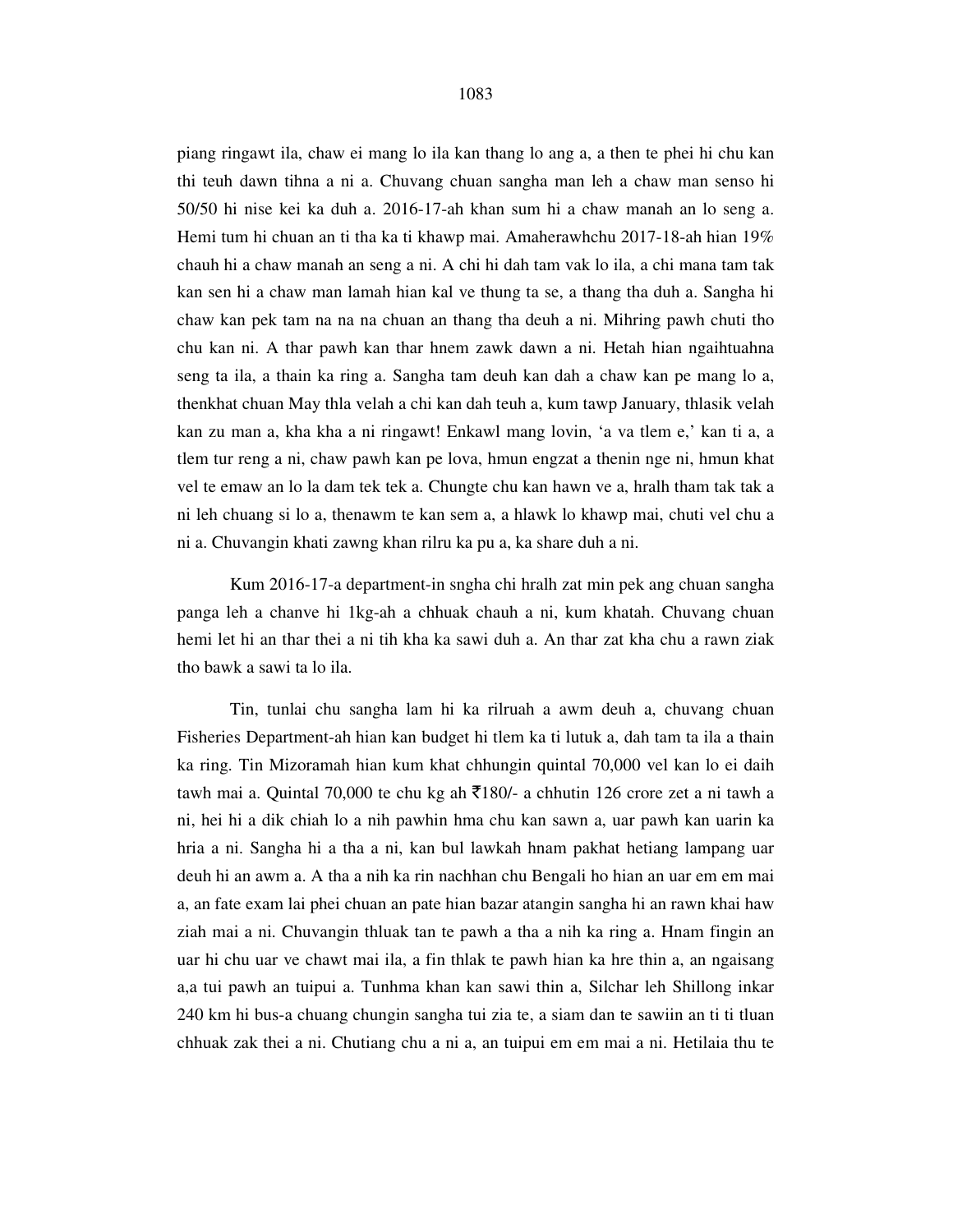zingah pawh hian a hria tam tak an awm ka ring a. Chuti khawp chuan a tha niin ka hria a.

 Tin, internet-a ka hmuh pakhat chu sap tawngin ka han chhiar ve khanglang i la "Fish is among the healthiest food on the planet", a ti a ni. Chu chuan sangha thatzia chu a ti chiangin ka ring a, sangha hi a hrisel a. Tin, sa ei theilo pawh hi 'sangha ei rawh' an ti zel, a mak khawp mai! Sangha hi a tha a ni, chuvang chuan kan uar hi a tha in ka hria a. Tunlaia tleirawl ho duh em em vun a ti mawi a, vun tan a tha em em a; tin, vun a ti nung a, sam a ti tle a, a ti thang tha bawk a, chungte chu a ni a. Tin, Vitamin D te pawh hi heta tang hian a tam em em a ni. Tunlaiah chuan natna tlanglawn em em depression kan tih te hi a veng tlat mai a ni, a ti tlem an ti a. Tin, stroke te hi an ziahna atang chuan mi kar tina sangha ei ziah vawi hnih khat ei ziah hian 15% velin stroke chance hi a ti tla hniam an ti a. Stroke tur kha engemaw chen a veng a ni. Tin, kan zinga chanve velin ngaihthlak nuam kan tih deuh tur chu Alzheimer te, kum upat tawhna avanga hriatna chaklo turte kha a veng a ni, rilru a ti chak a nih chu! Rilru chak a siam a nih chu sawi tur a tam lutuk. Nichina kan sawi ang khan a tha em mai a; tin, a thar rangin ka hria a, kum khatah a thar a, May velah sangha chi kan dah a, December, January velah kan man leh mai a. Kum tin mai khan a thar a, a let zung zung a, a hralhna chungchangah pawh harsatna a awm vaklo. **V**aiho an rawn kal a, an rawn lei tawp mai a ni. Kg buai te a ngai lo a, a uih tur vente pawh a ngai tawh lo, tunlai khawvelah chuan. Vaihoin an han en vang vang a, chuti zat chu an tia, keinin chuti zat chu kan tia, kan in bargain a, kan hralh mai a. Intodelh nan hian a tha em em in ka hria a. Ka sawi uar duh a ni. Amaherawhchu, a budget hi a tlem lutuk deuh a ni.

 Demand no. 41-na Sericulture Department chungchanga ka han sawi leh duh chu, sangha kha ka rawn sawi leh tho ang a, ka compare duh a. A department hi a inlen hleih khawp mai a. An budget-ah hian Sericulture hi Fisheries let vel a ni a, a salaries pawh hi a let vel a ni a. Chu chu Budget bu in en chuan in hre tho ang a, sawi vek lo mai ila. Nichin khan mulberry pawh kha kum tin a thar an ti mai a, mulberry ringawt kha a ni a, muga silk-te phei chu long term a nih ka ring a. Sangha hi chu a short term bawk si, a hlawk bawk si. Chuvangin sangha hi chu a la tha a ni. Sericulture Department budget ang tiat velte hi chu, dah ve theih ni ta sela a tha ngawt ang. He Department hi chu tihlen a thain ka hria a. Pu Deputy Speaker, kan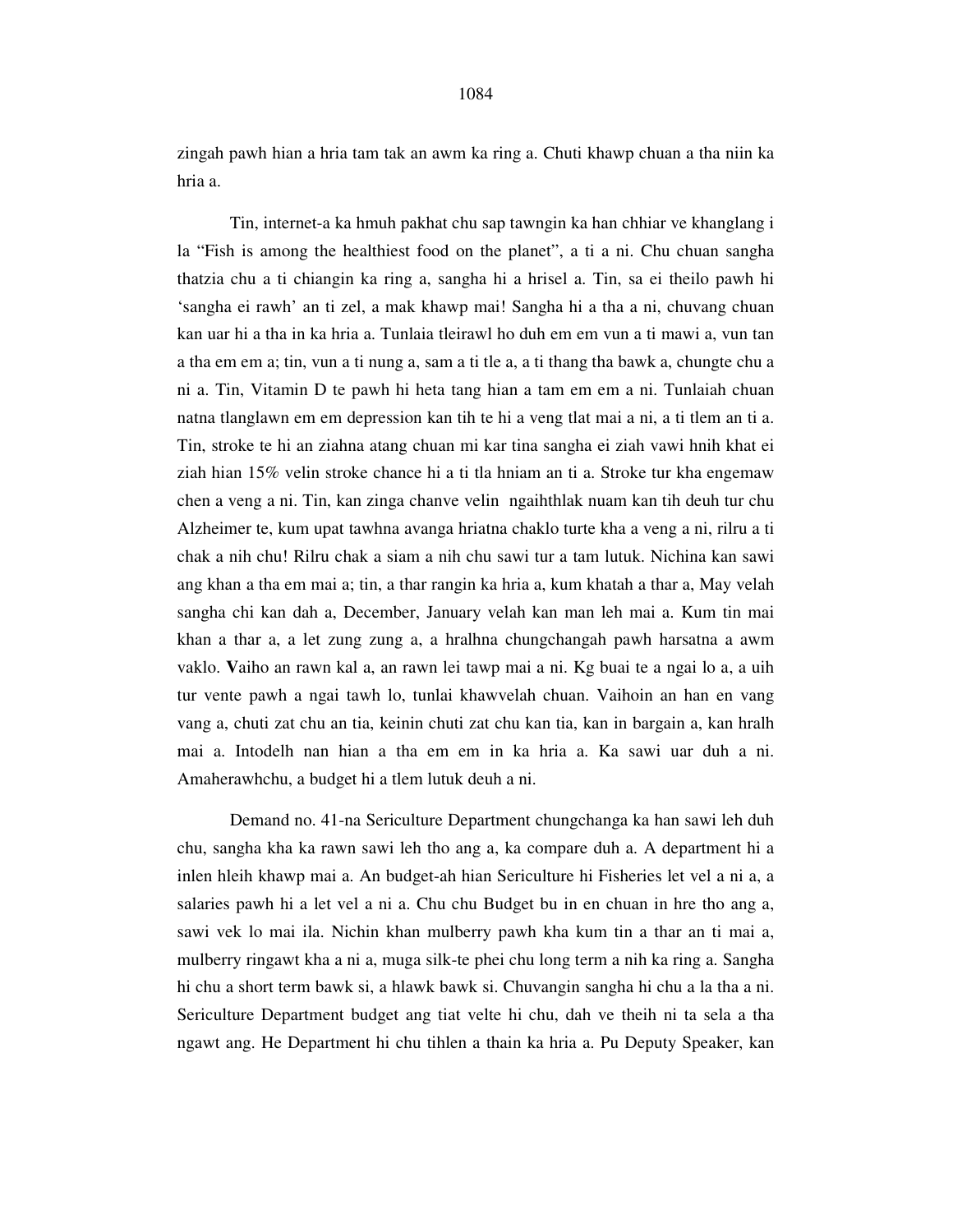ram intodelhna tur hnai ber leh awm chhun, hrisel bawk si, tha bawk si niin ka hria a. Hei hi uar taka han sawi ka duh a, sawi hi phur pawh ka phur a ni.

 Pu Deputy Speaker, Legislative Assembly, Demand no. 1-na, 13-na, 15-na, 27-na, 16-na hi tawi tein ka han sawi leh ang a. Han sawi ta mai mai ila, he budget hi ka en ka en a. He budget-ah chiah hian "write off/losses" tih  $\bar{\tau}$ 1 lakh a awm tlat! A mak khawp mai, Budget dangah hi chuan ka hmu lo va. In hriat loh takin ka han hrilh ve mai mai che u a nih chu.

 Tin, budget-ah hian a object head hnuaiah hian "Professional Services" tih column hi a awm deuh vek mai a. An dah blank vek mai a, hei hi engatan nge he head hi a awm ka ti a, ka hrethiam lo khawp mai a, ka han sawi lang bawk a. Tin, Pu Deputy Speaker, hmanni khan zawhna pakhat ka zawt a, corpus fund chungchang hi Health & Family Welfare Department ka zawt a, an lo pawm ve mai bawk a. Amaherawhchu, a chhanna written-a answer ka hmuh chu, "Hei hi Health Department chan a ni lo va, Finance Department mawhphurhna a nih avangin Health Department-in a sawi thei lo" ti khan min chhang leh daih si a. A tira ka submit lai khan, hun kal tawha kan lo zawhna thin department a nih avang khan ka han zawt mai kha a ni a. Health Department chan a ni lo tih chu ka thehluh dawn khan hria ila chuan ka thehlut malek ang ka ti a. Finance Department kha ka zawt chat tur kha a ni a, kha kha ka han sawi lang duh hrim hrim a.

 Tin, tunlai hian department hming tihdanglam hret hret hi a awm a. Keini ang tan chuan hriat a har a. Khaw pakhatah pa pakhat a ang a, ' motorcycle-in ti a, ka lam thiam ve dawn chauh va, bike in ti leh a, a tih ang deuhin thil hming hi kan thlak kan thlak a, kan lam thiam dawn chauh a hming dang daih an lo vuah leh a. Kan Prime Minister ang deuh hian, ani hi kan entawn dawn tan ta em ni aw ka ti a.

 Tin, Pu Deputy Speaker, GAD hi ka han sawi leh daih teh ang. (DEPUTY SPEAKER : Warning a ri tawh a, sawi hmasak tur i la ti chauh mai a.) A dang chu ka sawi tawh lo mai ang. (DEPUTY SPEAKER : Ban hma kha i rawt si a, nangmah berin i bawhchhiat chuan.) Mizoram House chungchang hi ka sawi duh a ni, nichin khan a pawimawhzia kan sawi vek a. India rama state lianah chuan Chennai khu a pawimawh ka ti ve tlat mai a. Chennai leh a chhehvelah khuan zirlai hi an tam ve em em a. A bik takin Vellore kal tur chuan kal lam khuan 90% vel hian Chennai hi an kal tlang thin a ni. Damlo serious zual tan hian Chennai atang chuan motor-a kal a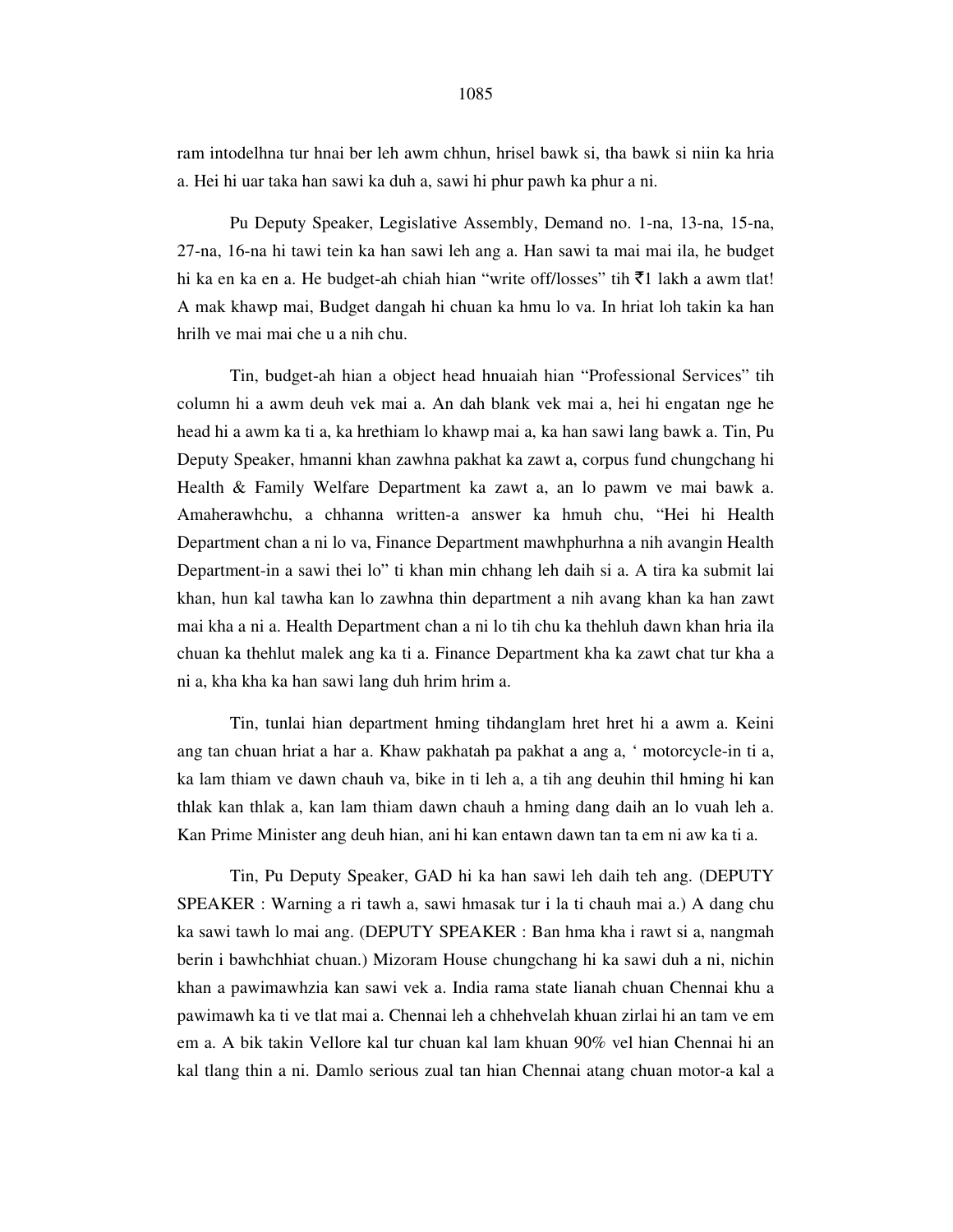## 1086

ngai tawh thin si a. Vellore-ah thlawhna tum hmun a awm bawk si lo a. Chuta tang chuan zan dar 8:00/9:00 velah kan thleng thla a, chuan Chennai atanga Vellore kal a ngai thin a, a hahthlak em em a. Tin, 151 km daih a ni a, bus te, motor lian te chuan darkar thum vel kal a ni a.

 Chuvang chuan Chennai-ah khuan chawlh hahdamnan Mizoram House hi awm thei sela aw ka ti a, a tangkai ngawtin ka ring. Haw leh dawn pawh hian Bangalore atangin zingkar flight nang turin zan lai vel, 11:00 velah sumo emaw, motor dang pawhin an tlan vang vang a, airport an va thleng a, chau hnepin hetian an rawn tlan thleng thin a. Chennai lamah House te chu nei ve ila an rawn chawl det ang a, damlo chau deuhte tan pawh a ziaawm dawn a ni. Hman deuh khan ka puzawn ka hruai a, kan buai khawp mai a. Chennai atangin hahdam takin an rawn thleng chho thei dawn a ni tih kha ka ngaihtuahnaah a awm a. Kolkata te, Delhi te chu a tul em em, a tha ka ti a, Delhi-ah phei chuan dah belh theih pawh a tha ka ti. Chennai hi a pawimawh ve tho dawn lawm ni ka ti a. Chuvang chuan hei hi ka han sawi duh a.

 Demand no.36-a ka sawi duh chu tawngkam khat lekin, a lan danah chuan Forest Department hian sanctuary hi a nei viau tho si a. Neih zau uarh ai chuan central ta te a lo ni leh zel dawn bawk si nen, kan neih chhun hi enkawl uluk ta ila a tha lawm ni tih ka han sawi a ni. Pu Deputy Speaker, ka chungah i dawhthei hle mai a, ka lawm e.

**DEPUTY SPEAKER** : Ban hma kha i rawt si a, hun i hmang tlem dawn emaw ka ti deuh a. Hei dar 1:00 PM a ri tep a, pahnih phar lawk kan awm a, Pu T. Sangkunga leh Pu R. Vanlalvena. Amaherawhchu, sawina hun a awm tawh lo, Pu TT. Zothansanga a la phar lawk bawk a. Kan chawl mai ang a, a phar lawkte kha chawhnu lamah tih mai kan ti mai dawn em ni ang? Aw, kan chawl rih ang a, dar 2:00 PM-ah kan thu khawm leh dawn nia.

#### **RECESS TILL 2:00 PM**

**DEPUTY SPEAKER** : Kan sawihona kan tan leh tawh ang a. Chawhma lam khan ban hma rawtna te pawh a awm a, khangte hre reng khan hun hman thiam te pawh tum ila, innawr kher ngai lovin. Tin, hun hman zawh kher pawh hi a tul lo.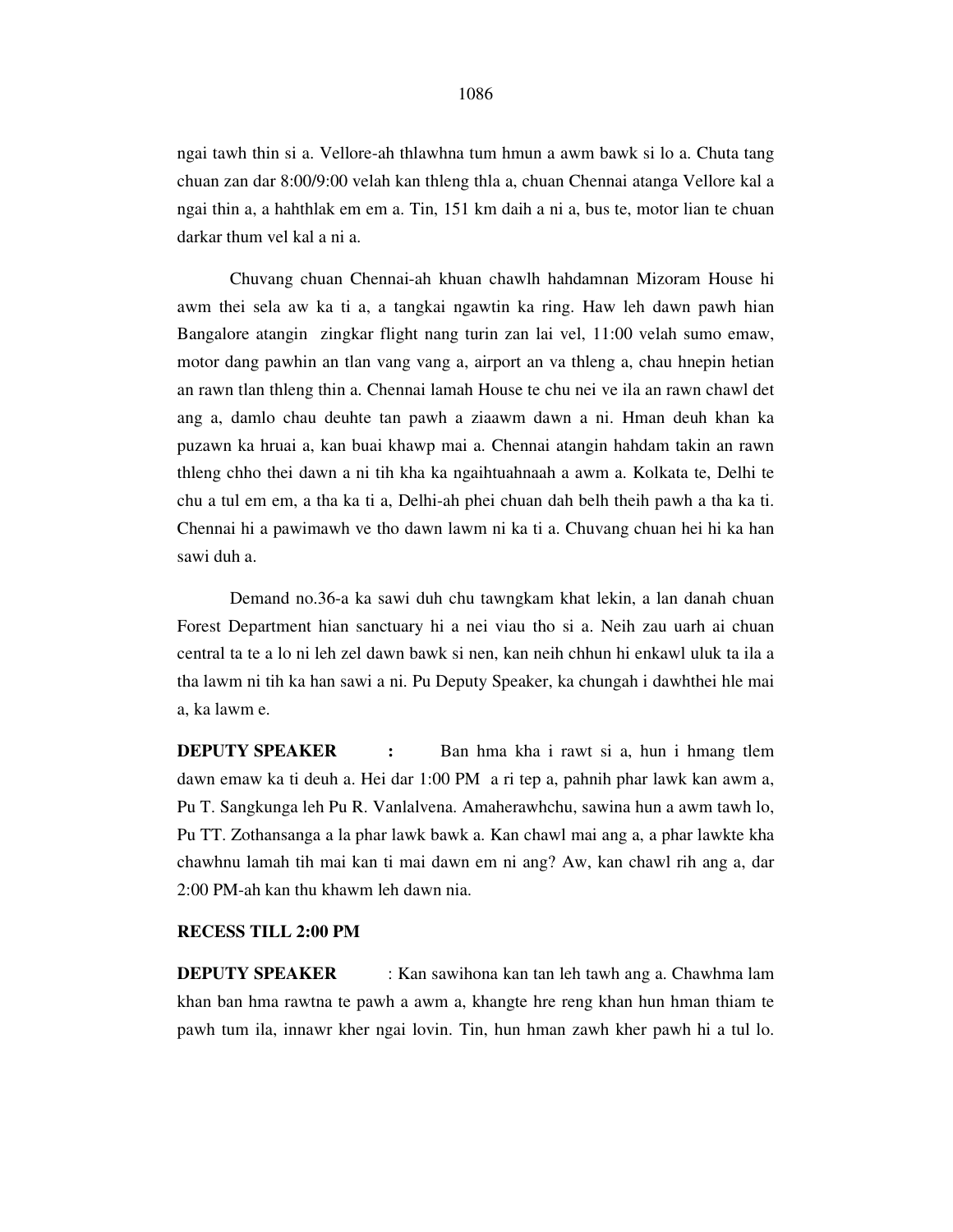Ngaimawh zawng zawng sawina hun a awm lo ti hre tlang ila. Phar lawkte kha kan awm a, Pu T. Sangkunga khan a pharin ka hria a, tunah lo sawm ila.

**Pu T.SANGKUNGA** : Pu Deputy Speaker ka lawm e, Demand kan sawihona hnuhnung ber tun term-ah a ni tawh dawn a. A lunglen thlak kan tih ang deuh kha a ni a, banah phei hi chuan NGO pawl dang ang chu ni se, 'dam takin zamual chu liam ang che' tih hla sakna hun a ni. Chuvangin thusawina hun ka nei hi a lawmawm ka ti hle a ni.

 A hmasa berin demand no. 35-na Fisheries hi sawi ka duh a. He department hi department pawimawh deuh mai, department langsar vaklo an ni a. Potential kan nei tha em em a, Mamit leh Kolasib district-ah te. Hei hi duh angin kan la hai chhuak tha lo a. Pakhatah chuan a department hi service dangin an awp rei a. Director-ah hian Agriculture emaw, eng department mi emaw rei tak an awm avangin a department mi te thiamna hi an hmang tha tawklo niin ka hria a. Reilo te ka awm ve chhung khan 'hei hi chu ni tawh lo se, anmahni hi ni ve ngei tawh se' ti a kan ngenna te DP&AR lamah vawi engemaw zah kan sawi a, tunah chuan a department mi zel an awm chho ta hi lawmawm ka ti.

 Amaherawhchu, department tenau hi ngaihthaha an awm fona thin chu DP&AR demand nen sawi kawp a ni bawk a. Kan House Leader leh Fisheries Minister te pawhin hria se ka tih chu, khatia department dangin an awp rei khan Group A grade-ah te an lo kai har a, an hlawhte kha siam that a ni bawk si lo a. Chuvangin an suffer em em a. Helaiah hian department danga Joint Director-ah Deputy Director-ah, kum chuti zah District Officer-ah tih ang chi kha, organise service-ah hi chuan ni khat pawh khami feeder grade-ah lo awm se chuan an kai thei mai thin a. Heng department te thenkhatah hian an Rules te hi siamthat ni ve rawh se tiin kan rawt pui nasa a. Chu chu department tam takah a tlang a, RR te an siam tha a. Department thenkhatah hian an lo la siam tha lo a. Fisheries te pawh hi an officer te service hi mi awp hlum rei an nih avangin an rawn kai sang khat a. Hengah hian hriat an tha hlein ka hria a, DP&AR lam leh a concern Minister-te pawhin lo hriatpui se.

 Tin, District pathum Serchhip, Lawngtlai leh Champhai siam a nih khan technical staff leh clerk te, grade IV te inchawih tawk chiaha proposal siam a ni a. Mahse DP&AR lam khan khatih lai khan Ministerial (clerk) lamah excess staff ngah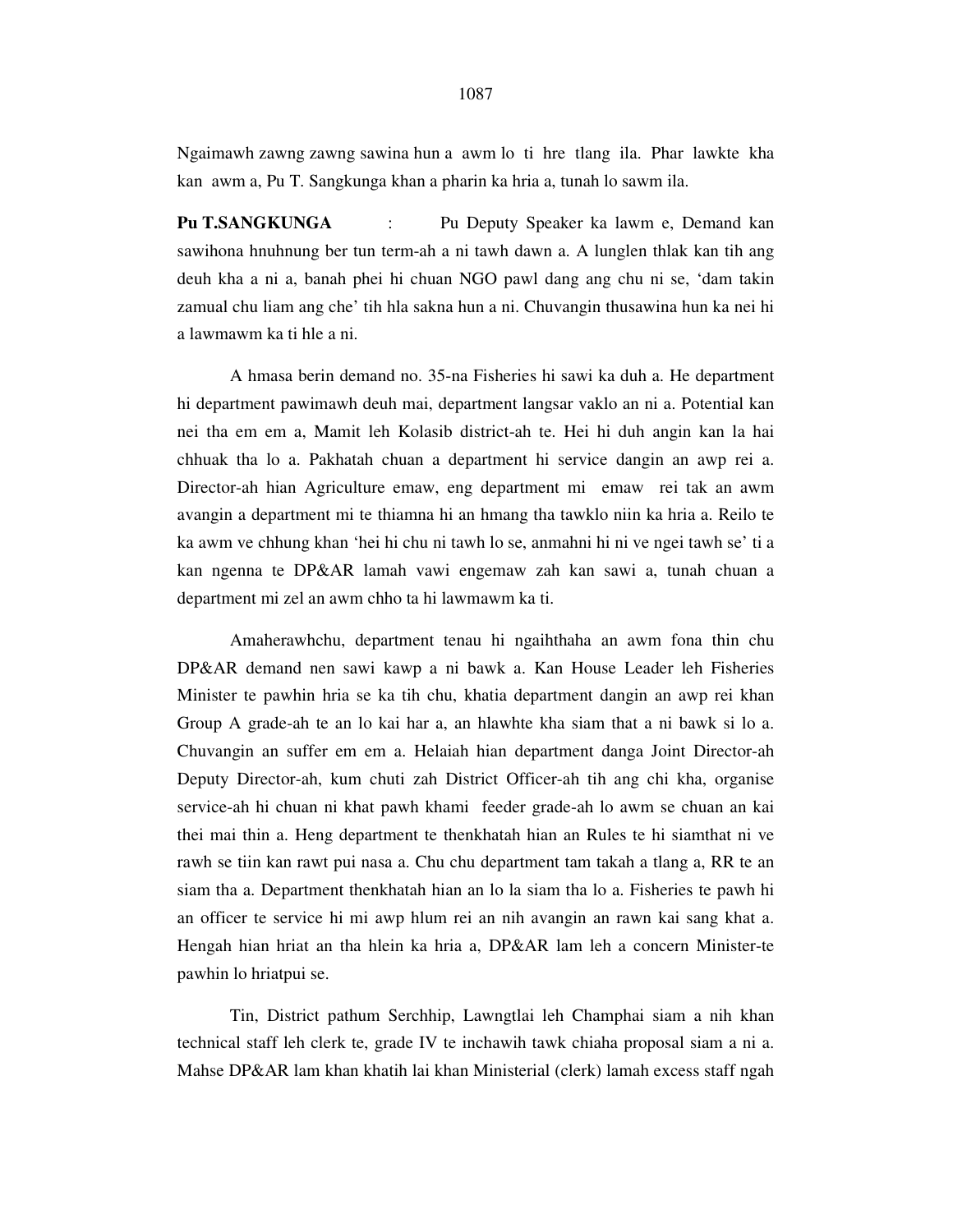hleiin an insawi a, chuvangin 'hetami hi kan pe mai ang che u, a technical zawng hi kan rawn create ang a, heng a chhuang ami hi Fisheries Department-ah chuan kan rawn dah dawn nia,' an ti a. Department dang pawh an hlawhchham zel. Chuvangin clerk post hi min create sak law law mai rawh u kan ti a. 'Kan pek theih che u kan ring a, kan pek theih loh che u chuan kan create nghal dawn nia,' an ti a. Min pe thei ta lova, tun thleng hian a post pawh hi an create sak ta bawk lova. District tharah clerk pakhatmah create lohvin District Office pathum chu a awm ta ringawt mai a. Hei hi an lo hriat zui atan ka han sawi lang ve duh hrim hrim a.

 Tin, Department hian clerical staff an neih that loh chuan technical mi emaw, muster roll emaw ten accountant hna te, cashier hna te kha an thawk a, hei hi dan kalh a nih avangin clerk pakhatmah awm lova Serchhip, Champhai leh Lawngtlai create a ni ta leh tun thlenga create a la ni lo hi ngaih pawimawh atan ka dil sak duh a.

 A dawt leh ah chuan GAD demand no. 15-na hi han sawi leh ila. Mizoram House-in hma a sawn tawh hle mai a. Nikum hmasaa Committee kan zuk kal khan Old Balliganj-a Mizoram House in pangah hian chawn tiat deuh thaw thaw thing te a lo to a ni. A ban te kha a tlu lek lek a Salt Lake leh Old Balliganj phei khu chu a chhe zual a. Kan sorkar chak takin siam tha se tih recommendation kan thehluh bakah Commissioner leh Secretary concerned te Committee-in a kova, PWD te nen. Kan sorkarin pawisa eng emaw zat a dah belh a, khami hmang khan an lo repair nual a, lawmawm ka ti a. A hma kha chuan a tlu mai ang tih hlauhawm khawp khan a then te chu a awm a, khutianga cheibawl a ni leh staff fel tak tak, nidanga sorkar hna kan thawh tirha federation anga kan kal kha chuan kan va chhuah chhungin kan bag leh baggage zawng zawng room dangah te min lo sawn sak a, insual ngam hian kan inhau ta thin a. Tunah chuan fel taka House enkawl niin thawktu experience tha tak tak nei ten min lo dawngsawng a, thlen te khu a nuam tawh a, lawmthu ka sawi duh a.

 A hnuhnung berah chuan Environment & Forest hi khawvelin a buaipui a ni a. Kum 1970 atang phei kha chuan climate change avangin Earth Day ram 193 vel telna in April ni 22 apiangin an hmang ta thin a. Kuminah pawh an hman leh ka ring a, kawng te an zawh a, kan ngaw leh leilung hi kan dim loh chuan, kan tui te hi enkawl ngun a nih loh chuan khawvel hi awmna tlak a ni lo thuai dawn tih hriain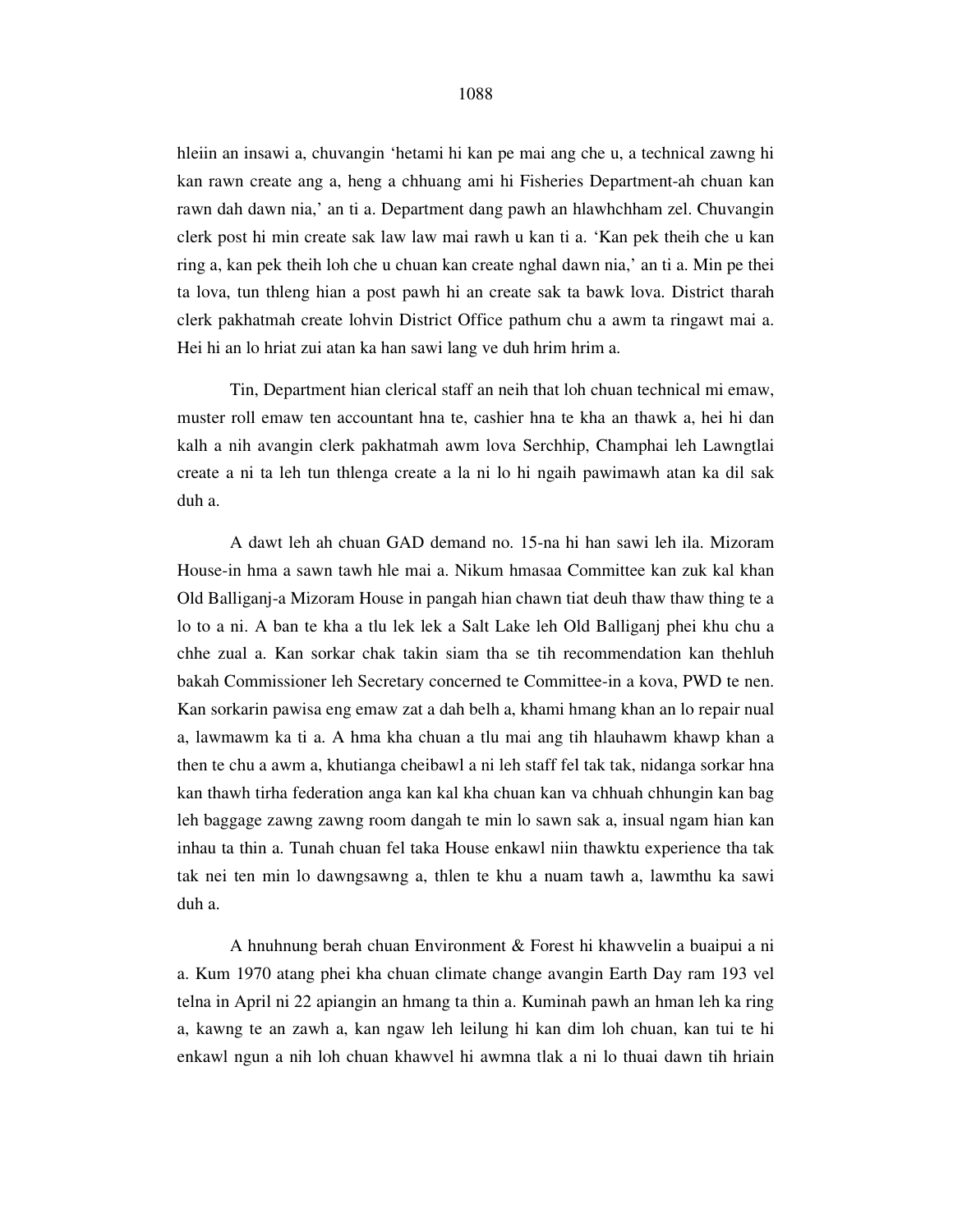helam atan hian Earth Day an hmang ta thin a ni a. Chuvangin kan khawvel boruak hi a chhia in khawsak a hrehawm ta em em a. Indira Gandhi khan mihring te dam khawchhuahna chu nungcha, ramngaw leh thil nung te, ramsa leh sava te nun khawchhuah na ah hian a innghat a ni. Heng ho an dam khawchhuah loh hi chuan mihring hi kan dam khawchhuak bik lovang tih hi a thih hma khan a lo sawi a, hei hi khawvel in a chawi lar em em a. Chuvangin environmentalist tam tak hetiang vei ho hi mak tak mai chu hmuihmul sei tak tak emaw, sam sei tak tak zuah emaw hi an ni duh em em a. Heng hote hi hmun tinah an lo pen chhuak sup sup mai a, CHIPKO movement kan tih U.P-a a lo chhuahnaah phei kha chu Sundar lal Bahuguna phei kha chuan 1972-a contractor ten ngaw an rawn thiat turah khan chaw a nghei tawp mai a, nuho in an rawn tawiawm a, thing lian pui pui an pawm vek a, contractor-te kih theih loh turin. In kit dawn a nih chuan keimahni min kit hmasa rawh u tiin CHIPKO movement avangin U.P State ram zau tak an humhalh a, chu chu entawnin ramngaw humhalhnaah khan chanchin tha a hril nasa hle a. Germany-ah te pawh contractor-in kalkawng an laih dawnin he ngaw hi chu thiah awih a ni lo tiin kut insuihin German mipui leh a khaw neitu ten an lo danna te a awm a, khatiang khan miin an lo vei tawh em em a, chuvangin ngaw kan tih that hian Aizawl-ah pawh entirnan Pachhunga College leh Dinthar thlanmual te ang hi awm lo se engtingnge kan awm ang aw tih tur khawp a ni. Mahni in bula theihai leh lamkhuang awm chhun pawh fate indan nan kan kit leh mai thin a. Entawn tlak em em chu Chanakyapuri, Mizoram House bula Dalmia ram acre 85 ramngaw khu ti khuan a zuah tawp mai a, a nupui panga te nen hlim takin an enkawl a, India mihausa 10 thlanchhuah zingah a tel thin a, cement te leh Dalmia tih hming a chuan tawh reng reng hi chu an company product a ni mai a. Ani khuan khung a ram te hralh phal lovin arawn te, zawng te an awm a, khu khu Lung of Delhi City tih hial a nih avang khuan Delhi khu a nuam viau va. An Municipal ten an enkawl tha viau va, Delhi pawh greenest City tih a lo ni hial a. London-ah te pawh khatianga khawlaia ngaw zuah kha Land of London City an ti hial a. Tuna sector tih belha khawpui kan zauh emaw, zauh lo emaw thing phunna tur hi in bul ah siam ni sela, tichuan kan ram dam khawchhuahna tlakin a awm ka ring.

 Pu Deputy Speaker, chung sawi chuan kan House Leader leh Pi Lalawmpuii demand hi ka rawn support a ni. Ka lawm e.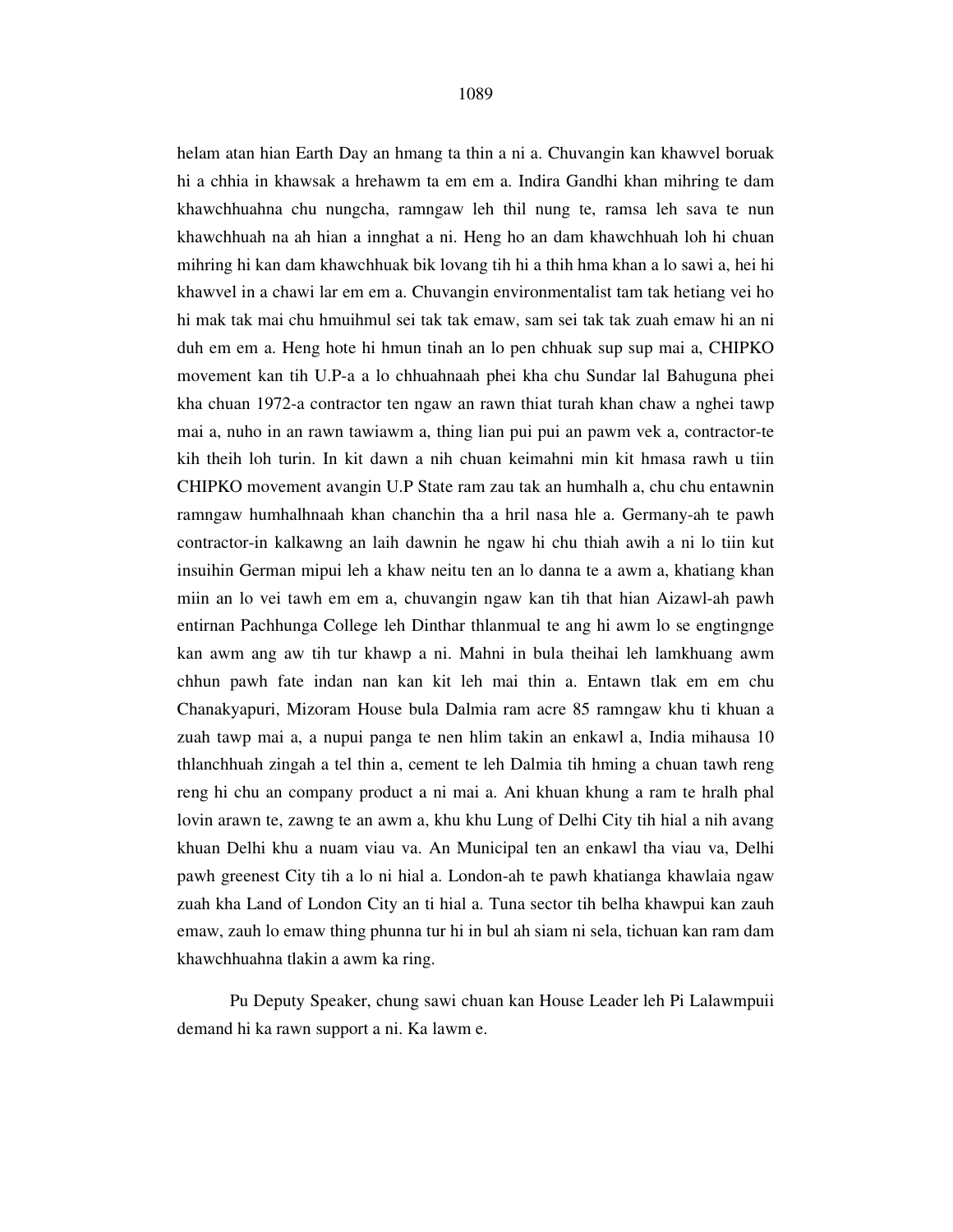**DEPUTY SPEAKER** : Awle, thu in awih tlang a, a lawmawm e. A dawt lehah chuan Pu T.T. Zothansanga.

**Pu T.T. ZOTHANSANGA** : Pu Deputy Speaker, ka lawm e. GAD-ah ka tan ang a. Session hmasa lam te khan office neilo kan tam chungchang te kha kan sawi a, mahse, tunhnaiah Department hrang hrangin office kan han nei chho te hi a lawmawm ka ti a. Tin, Circuit House Aizawl ami hi hmasawnna duh zawk avangin kan nei ta rih lo va, siam leh theih dan te kan ngaihtuah dawn em aw tih ka ngaihtuah a. Chutih rualin a changtu Minister-in min tih sak tura ka duh chu Champhai Circuit House khi min siam that sak thei em aw ka ti a ni.

 DP&AR-ah khan Department hrang hrangah hian service rules nei lo hi Department 18 vel an la awmin ka hria a, service rules neite pawh hi kan in hung lutuk em aw ka ti a. Keimahni Department-a kan naute an survive chhoh zelna tura in hung deuh taka kal deuh tlat hi kan ang a. Hei hi ka ngaimawh khawp mai a, ka rilrua a lo awm danah phei chuan tlema a sang deuh chin Superintendent nge niang, Assistant Director rank velah hian joint cadre hi nei ila, Department te pawh hi han in sawn kual dan te pawh hi awm sela a tha awm mang e aw tih hi ka ngaihtuah a. Tun ang dinhmuna kan ding zel a, Department hi a in hung chho zel a nih chuan Director zingah Delhi mahnia kal ngam lo kan awm thuai dawn a ni, seniority-in an chho si a. Khalai te kha ka rilruah hian a awm a, tlema a lian deuh chin Departmenta han in hung chhoh ngar ngar ang chi kha kan service rules-ah hian a awm deuh nualin ka hria a.

 Unstarred question kha han en ila, kan seniority list kha ka dil deuh malh malh mai a, engtik hunah emaw chuan tuna gazetted ni si lo kha nakinah chuan Director-a an awm hun kha a awm nual mai dawn a, kha kha kan ram kan kal chhoh zelna tur, kan hmasawnna tur atan a tha em aw tih kha ka ngaihtuah a. Tin, chutih rualin, Officer hmun khata awm rei lutuk kha zawhnaah khan hmun khatah khan a rawn awm a, kum 10 aia tam mahni Department seat ngaia thu kha an lo awm nual mai a. Mi tha tak an ni mai thei a, tha tak an nih rualin a hlawklo zawnga an lo kal palh hlauh chuan a pawi thei awm mang e tih ka ngaihtuah deuh a ni.

 Tin, helamah hian TV an han dah thar ta a, a lawmawm ka ti khawp mai. Kan Session lai hian kan naute, kan Driver leh kan P.S.O. te khuan a to lem lo bawk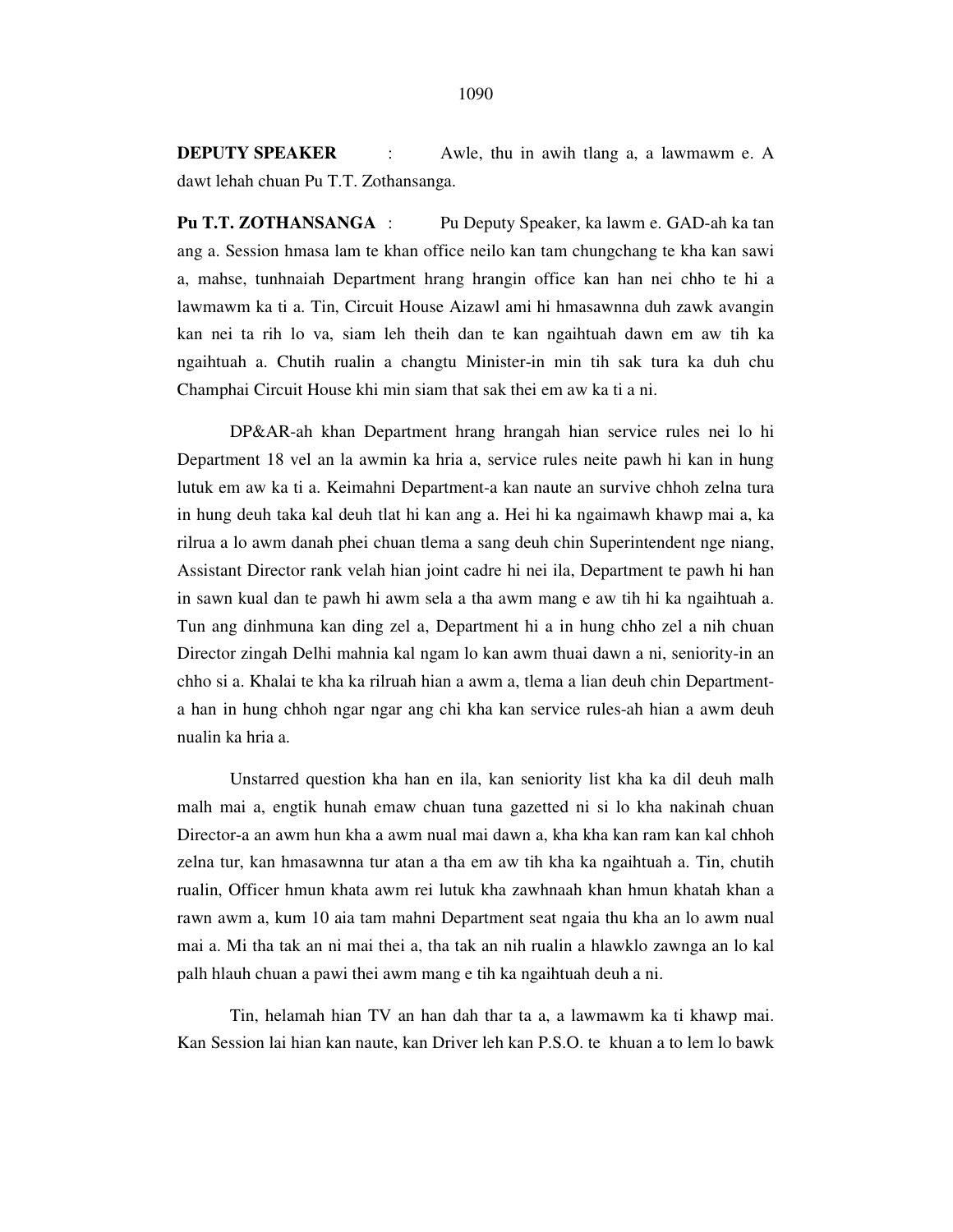a, inhnuaiah khuan han dah sak chhin sela nidangah chuan a tha awm mang e aw ka ti a, tum dangah khan a awm thin a, chu chu ni leh ta sela.

 Tin, Environment & Forests-ah khan tun hnaiah hna kan la thar dawn mek a, a lawmawm ka ti khawp mai a. Forest humhim tur hian kan theihna zawng zawng tunah hian kan hman a ngai a ni. Fire Watcher kan han ti a; tin, hna hrang hrang te pawh a humhim turin Forest-ah hna kan han la thin a, a tam zawkah erawh hi chuan kan N.G.O. te an hman tangkai theihin ka hria. N.G.O.-ten sangha man an khap te, tur hman an khap te hi a hlawk em em mai a, anni te nena tanhona mumal kan neih hian a hlawk dawnin ka hria a. Ngaw kan ti chereu chak lutuk te pawh hi kan hria a, a pawi khawp mai a, tunlaiah chuan a ngaw hrim hrim piah lamah tuihna siamtu a nihna hi kan hre tawh a, keini ka bial lam chu Burma lam hnaih kan ni a, Hnahlan chhak tlang dungah Burma hovin thing an han kit tak tak mai chu Tiau Lui khi a tlem rawk mai a ni. Tin, Champhai-in kan tui tlan Tuipui te pawh khi Murlen ngaw te khi chu awm lo se rin aiin a kam chak ang, tuihna siamtu a nihna lai hi, nunna, kan survive-na tak tak hi a ni a, kan khap hi a pawimawh a. Chutih rualin climate change siam tak tak tu a nihna lai te kha pawimawh ka ti a, kei aia hria Department hotute an awm a.

 Fisheries-ah khan han lut ila. Pu Deputy Speaker, Fisheries-ah khan tlema fimkhur loh deuhna kan nei a, ka unstarred question 38-naah khan Fisheries-in nursery seed an leina leh a neitu te min hrilh thei em tih kha Fishery nursery seed hi Department-in kan nei ve lo tiin min chhang a. Chutih rualin member zahawm tak Er. Lalrinawma'n ni 28/3/18-a a rawn zawhna unstarred question no. 62-naah khan Government seed farm kha 5 lai a lo awm leh bawk si a, chuvangin Department lam hi kan fimkhur lo deuh ka ti a, ka zawhin engmah kan nei lo an ti a, Pu Rinawma'n a zawhnaah Lengpui, Zobawk, Tamdil, Mualpui, Thenzawl tih kha an rawn sawi leh vek bawk si a, Department lam kha kan fimkhur a thain ka hria. Tin, Pu Deputy Speaker, Fishery nursery hi District tinah hian neih hi a tha mai em aw tih hi ka ngaihtuah a, vairam ami a lo kal a, Champhai te a lo thlen chuan an thi zo deuh thaw tawh thin a, a thi bang hi kan chan a ni mai a. An semah pawh hian Champhai lam chu a tlem chho zar zar a, a chhan chu a hmun a hlat vang a ni, a changtu Minister zahawm tak hian min lo hriatsak sela. Nursery seed na na na hi chu a har vak lo turah ka ngai a, District tinah hian 2/3 te awm sela, khulai vaiho man tura kan innghahna khu a bo deuh mai lo maw tih kha ka rilruah a rawn awm a ni.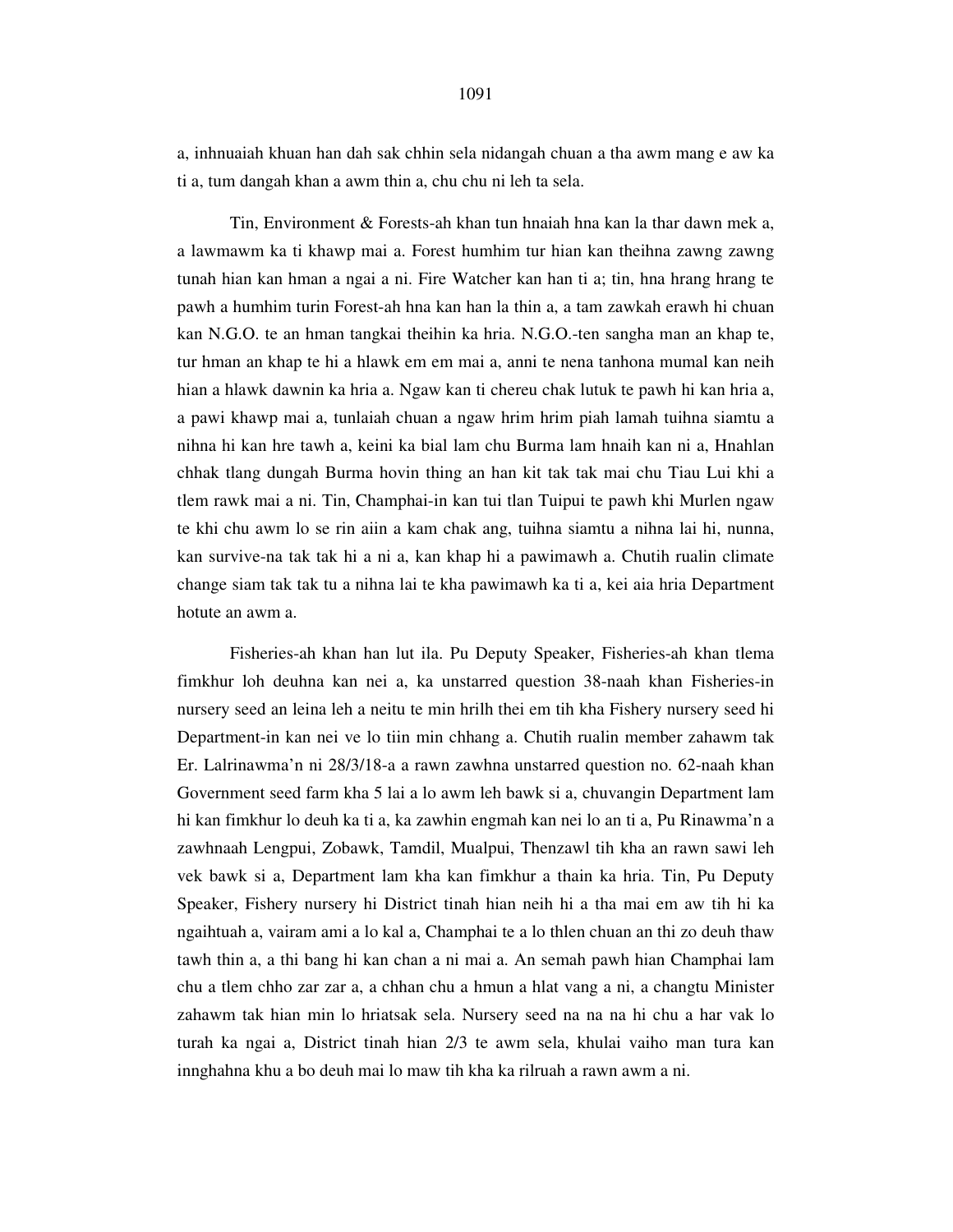1092

 Pu Deputy Speaker, (ka zo tep a nia, Sacrament ei loh kan hlau hlawm si a) Sericulture-ah khan ka lut leh zawk ang a. Sericulture-ah hian kum 2013-2018-ah hian vaibelchhe za sawm paruk leh nuai sawmkua paruk zet mai kan lo sem tawh a, District tinah kan semna te pawh hi ka zawt bawk a. Helai ka rawn zawhna pakhatah hian Muga chingtute hnenah pawisa fai cheng engzat nge kan pek tih kha ka rawn zawt a, helaiah hian a inanglo deuh nuaih mai a, Kolasib-ah  $\bar{\xi}$  64,015/- a ni a, Aizawl-ah  $\overline{50,500}$ - a ni a, Lunglei, Mamit leh Serchhip-ah  $\overline{554,400}$ -, Champhaiah  $\bar{\tau}$  40,938 /- a inanglo deuh nuaih mai hi engnge a chhan aw ka ti a, a kind-a in pek a nih rau rau chuan han sem rual mai awm tak ka ti a, a rual lo nuaih lai a te kha min hrilhfiah sak thei se ka ti khawp mai. Tin, Pu Deputy Speaker, Champhai District-a hmalakna bik hi ka zawt a, tun kum 2017-2018-ah pawh hian 711.84 lakh (nuai zasarih sawm pakhat point sawmriat pali) zet mai kha a lo ni a, a lawmawm ka ti a. Chutih ruala ka sawi duh chu hetiang em ema hmalakna tha si hi engatinge MLA ho hian kan lo hriat ngai reng reng loh aw tih hi ka ngaihtuah a ni. A thenah phei chuan construction of breeding house 320 lakh lai te a lo awm a, hei hi kan hre bawk si lo va, 160 lakh man Hall te leh eng eng emaw hi a awm deuh thluah mai. Heng hi keimahni bial chhung ami thil kan hriat loh hian public-ah hian kan image hi a chhe ve tlat mai a. Chuvangin, keimahni huam chhungah kan bial chhungah te a lo awm hlauh a nih chuan a hriat hrim hrim hi chu kan hre ve tur a ni dawn lawm ni tih ka rawn sawi a ni. Sawi tur tam tak a awm a, Demand pahnih te ka rawn thlawp e. Ka lawm e.

**DEPUTY SPEAKER** : Dr. Ngurdingliana i lo sawm ang.

**Dr. NGURDINGLIANA** : Pu Deputy Speaker, inthlahrung takin, ka rawn inbuatsaih na a, mahse demand pakhat chauh lawmthu sawi a ngai miau si a.

 Demand no.15, GAD, Civil Aviation. Kan House leader leh Chief Minister ni bawkin helicopter service a ngai pawimawh a. District tin capital theuh service tir vek a ni a, hemi piah lamah kawng hrang hrangah, rikrum thilah, dam loh thilah te tiin hmun dangah te Department te tunah hian hma a lak tir mek a. Chungah chuan keini pawh kan bialah kan House Leader-in Phullen-ah, Khawlian-ah, Suangpuilawn-ah tunah hian a thawktu turte thlang fel tawhin hna pawh kar leh maiah an tan dawn a. Khangah khan bial mipui aiawhin kan House Leader hnenah lawmthu ka sawi a. Tin, hemi piah lamah Jet Airways Delhi leh Aizawl direct-a tun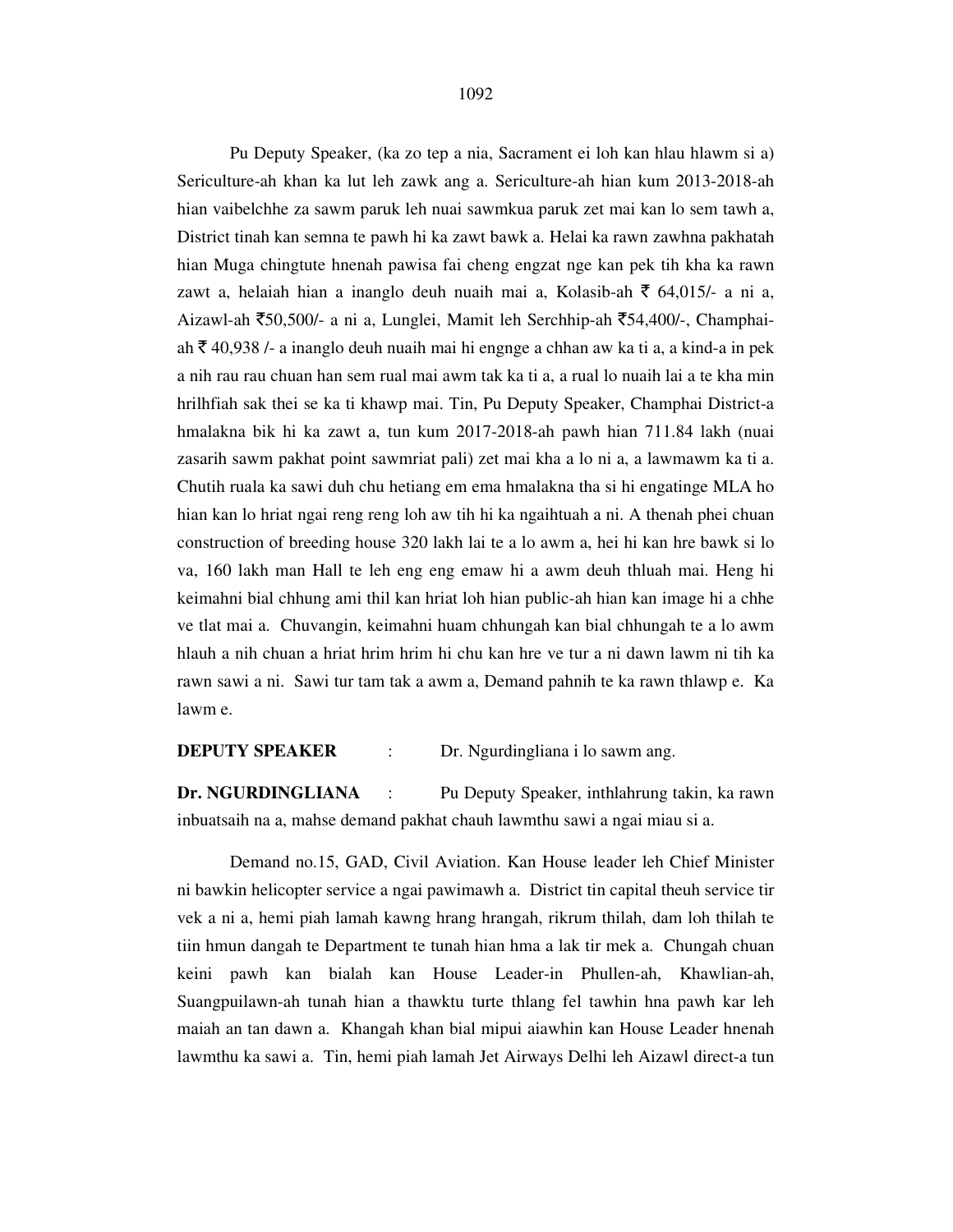kar maia a service thar te hi kan House Leader hma lakna hi a ropui ka ti a. Tin, hemi piah lamah Cabin Crew te, Air Hostess te, Jet Airways bikah hian tunah hian ka hriatsual loh chuan Mizo hmeichhia 43 lai an thawk tawh niin kan lo hria a. Heng te hi hmangchang hre tak House Leader kan neih avanga keini pawhin zar zo chho zel kan ni hi tawite in lawmthu sawi pahin ka rawn sawi a. Minister 2 te Ddemand hi ka rawn support a ni e. Ka lawm e.

## **DEPUTY SPEAKER** : Dr. K. Beichhua i lo sawm ang.

**Dr. K. BEICHHUA** : Pu Deputy Speaker, ka lawm e. Demand No.15 GAD hi han sawi nghal mai ila. New Latawh Airport, Latawh tlangdung saw Airport atana tha tura kan hriat avangin Chief Minister zahawm tak hnenah dilna tlawm te kan thehlut a, kan dilna tlawm tak min ngaih pawimawh sak a. Tichuan, aerial survey-ah keimah ngei ka va kal a. Chumi hnuah preliminary survey-ah pawh Engineer ho ka hruai thla a, kan zuk en a. Chutiang chuan hma kan la chho zel a, tunah hian April atang hian SE hovin Survey neia DPR siam turin min neih sak leh dawn a. Hei hi Chief Ministe zahawm tak hnenah lawmthu sawi lo thei lo in ka inhre lova, lawmthu ka sawi a. Sawti lai saw a pawimawh em em mai a. Chhim lam tan chauh ni lovin Lawngtlai atanga a hlat dan leh Saiha atanga a hlat dan saw a inang chiah chiah a. Chutiang chuan Zoram pumpui tan pawh hian a pawimawh a. Zoram tan chauh pawh ni lovin India ram tan pawh defence purpose atan hian thil pawimawh tak a ni. A thlang lawkah khuan Multi Modal Transit Road a awm a, heng project kan zawh phei chuan lawng chawlhna hmun a awm chho dawn a. Tourism develop nan pawh khi khi thil pawimawh tak a ni dawn a. Chuvang chuan hei hi kan Chief Minister zahawm takin hma min lak sak zel hi lawmawm ka ti a, a hmasa berin lawmthu ka sawi duh a ni.

 Pu Deputy Speaker, kan hriat angin kan district saw district senior ber 3 zinga pakhat a ni a. Kan DC Office saw session-ah pawh zawhnaah pawh ka sawi zing tawh a, chhanna ah pawh hma lak mek a ni tih a ni thin a. Hma te pawh tun aia chak deuh hleka kan lak theih a, DC Office thar neih saw kan chak ve hle tawh a ni tih ka sawi duh a. Tin, chu lovah DC Bungalow te pawh a chhe viau a, kan Circuit te pawh khi a chhe ve viau tawh a. Sawngte pawh saw a rang lama hma min lak sak theih chuan a lawmawm khawp ang tih ka sawi duh bawk a.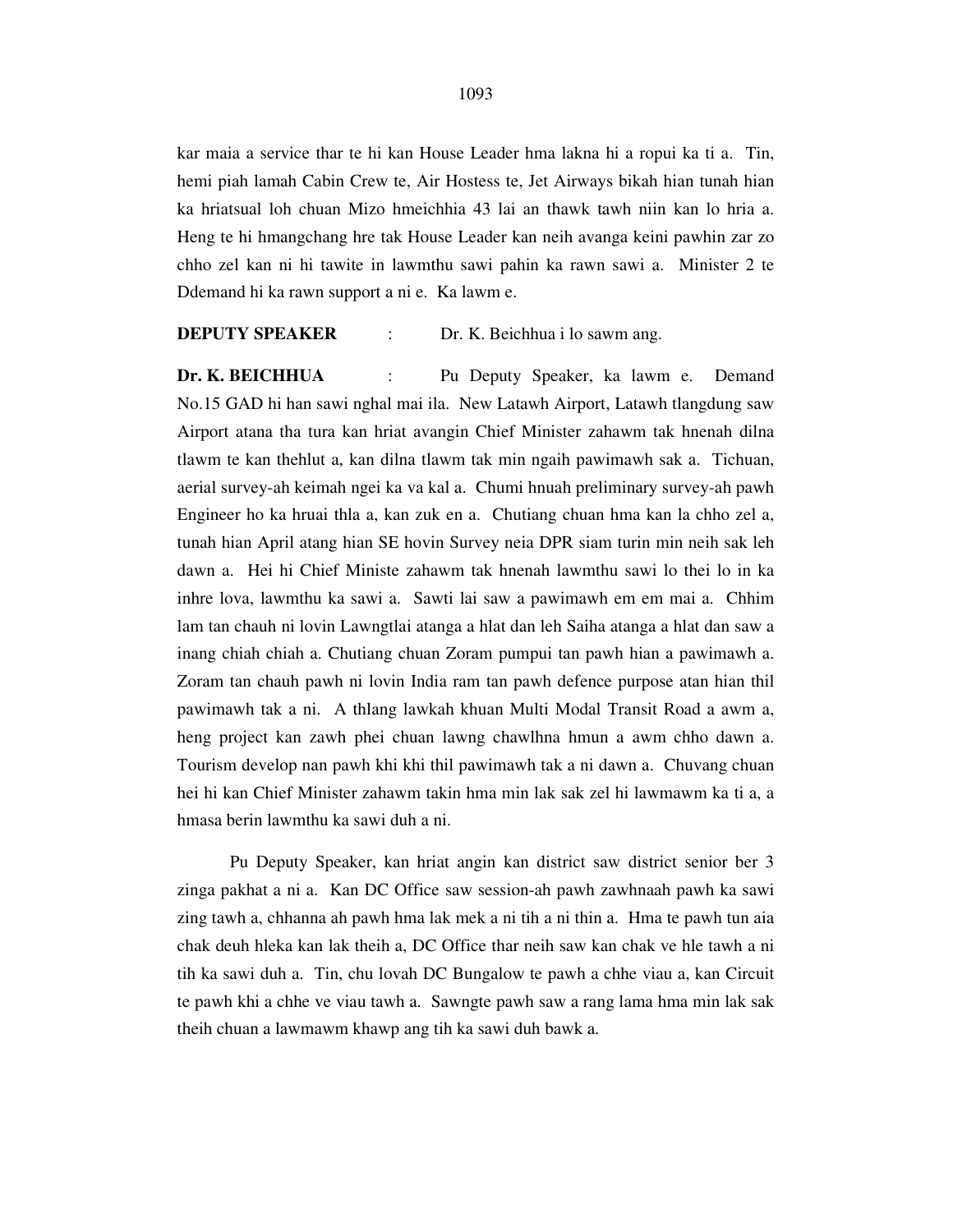Tin, thil pakhat, District Council hun lai atang khan Lakher Clerk hi kan nei thin a, a hming han hriat ringawt pawh hi keini sawlam tan chuan a lunglen thlak ve riau a. Tuna DC Office-a Lakher Clerk kan neih thin post la awm reng, hnawh khah loha la awm reng saw, a changtu Minister zahawm tak hian rilruah min lo neih sak se a lawmawm dawn hlein ka hre bawk a ni.

 Demand no.27, District Council & Minority, nimin piah lama question kan inchhanna atang khan kan dinhmun chu member zahawm tak takte hian in hre vek a. Salary component-ah khati zat kha a kal a, development-ah 7%, 6% tih ang te a ni. Nichinah khan member zahawm tak Pu Sangthuaman a sawi tawh a, ka sawi thui lovang a. Sawlai saw  $6<sup>th</sup>$  Schedule Area a ni a, thuneihna an nei sang kan ti a, dik pawh a dik a. Mahse, mihring hi tupawh nu leh pa enkawl ngei, leh hotute neia awm kan nihna laiah hian tunhma dinhmun kan phak tawh lo lutuk saw a rilru nat thlak hlein ka hria a. Chuvangin DCA nu leh pa berah kan nei a. Kan dik lohna lai te chu kan thatna tur a nihte chuan nu leh pa te chuan min zilhhau ang a, tih rilru nen min enkawl a pawimawh hlein ka hria a ni. Chuti lo chuan, tuna kan kal ang zela kan kal chuan ram hmasawnna tur leh mipui hmasawnna tur saw hmuh tur a awm mang tlat lo mai a. Sawlai saw rilruah concern Minister zahawm tak hian min lo neihsak se a lawmawm hle ang.

 Demand no.36-na sawi zawm leh mai ila, Pu Deputy Speaker. Environment, Forests & Climate Change Department. Kan ram forest hi kan tichereu thin a, mahse, sik leh sa tha tak kan nei a, siam leh hi a har miah lo a ni. Tin, roadside plantation te pawh hi rilruin ka vei ve viau a. Chuvang chuan tuna kan budget-ah hian pawisa a tam thawkhat viau a. Nikum aiin tun kum hi a tam lehzual ta a. Heng hma kan lakchhoh danah hian nikum lam leh tunhmaa kan hmalak chhoh dan ang te kha thlir letin engtia hmalak hi nge tha ber ang tih te pawh hi ngaihtuah ta ila.

Kan ram nungcha humhalh chungchang te, afforestation chungchang te, roadside plantation zawng zawng te pawh hi district tinah DFO te pawh kan nei a. Tin, NGO tha tak tak kan nei a, thawhpui nuam tak tak. Keini hlawh neia thawkte aimahin an tui zawk emaw tih tura thawhpui tur tha kan neih lai hian Environment, Forest & Climate Change-ah hian kan hmalakna hi ka duhthawh vang nge a beitham deuh hlekin ka hria a. India ram hmun dang entawn tlaka siam thei dinhmunah kan ram hi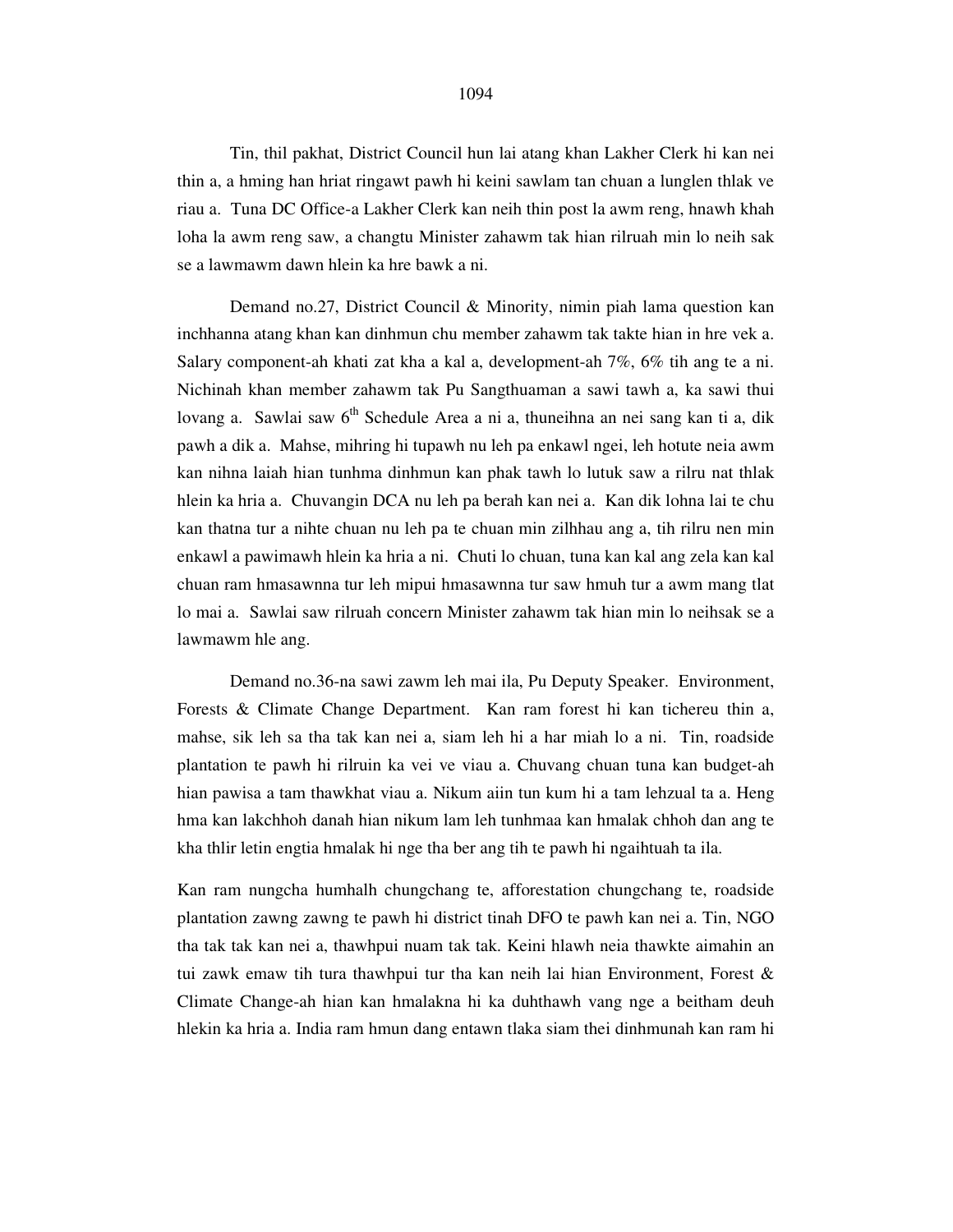a awm a ni tih hi ka hmuh dan a ni. Chutiang chuan Department lam pawh hian nasa lehzualin hma la thei ta se tih kha ka rawn sawi duh bawk a.

 Demand no.11 ka sawi leh zung zung ang a, Pu Deputy Speaker. Secretariat Administration hi, thil dang ka sawilo ang a, pakhat te chauh. Central lam te kan kal ve zauh zauh a. Tin, state dang te pawh engemaw neuh neuh ah a chang changa kal ve chang kan nei a. Keini hi population tlemte, tin, dawrtute pawh chuti tehvaka tam kan ni lo, hna te pawh a tlem a. Hengah hian kan file movement hi tun aia chak zawk hian engtinnge kan kaltir theih ang? A shortcut dan kawng te hi a awm em. A nih loh chuan kan efficiency te hi kan inennawn fo a va tul ve tih hi rilruah ka nei a. Helai hi a changtu Minister pawh hian rilruah min lo neihsak se a lawmawm hle ang.

 Demand no.35-ah ka kal nghal ang a. Kal zung zung mai ang, hun a chep a. Fisheries Department hi sawilo thei dinhmunah kan awmlo in ka hria a. Kan farnu pakhat, Minister kan neih awmchhun, tlai lamah pawh sangha fresh deuh min hawn tir te pawh ka ring a.

 Pu Deputy Speaker, nikum lam aiin kuminah kan budget te hi a sang chho a. Chutiang chuan sangha dil pawh hi 15,861 lai kan nei a ni. An sangha dil neih leh kan sangha thar chhuah erawh hi chu kan inbihchian a tul hlein ka hria a. Nula a la ni bawk a, a la chak tha bawk a. Hma chak taka la chhoa, kan sangha demand hi tunah phei chuan khawpui leh mi pangngai chung deuh phei chuan sa hi kan ei tawh lutuk lo a. Kan ei ber chu sangha hi a ni bawk si nen chak deuh hlekin hma min lak chhoh sak se a tha ang, thil dang chu ka sawi vak lo mai ang.

 Sericulture Department demand no.41 kha. Mizoram chu khawiah pawh hian mulberry hi ching ta ila a thatlohna hi a awmlo reng reng Pu Deputy Speaker. Chuvang chuan Silk Producing State ni thei tur khawp hian hma a lak theih a ni tih hi ka hmuhdan a ni. Tin, pangang khawi lah hi keini ang mimawl ber pawhin a khawi theih thil a ni a. Tun aia chak zawka hma lak dan pawh hi a changtu Minister zahawm tak hian a hriat ngei ka ring a. A chungah beiseina sang tak kan nei a ni tih kha Pu Deputy Speaker, ka sawi theih ni se. Ka lawm e.

**SPEAKER** : A lawmawm e. Er. Lalrinawma.

**Er. LALRINAWMA** : Pu Deputy Speaker ka lawm e. Sawi tur a tam si a, ka sawi zawr zawr mai ang a. Demand no.37, Co-Operative Society hi sawi ka ka duh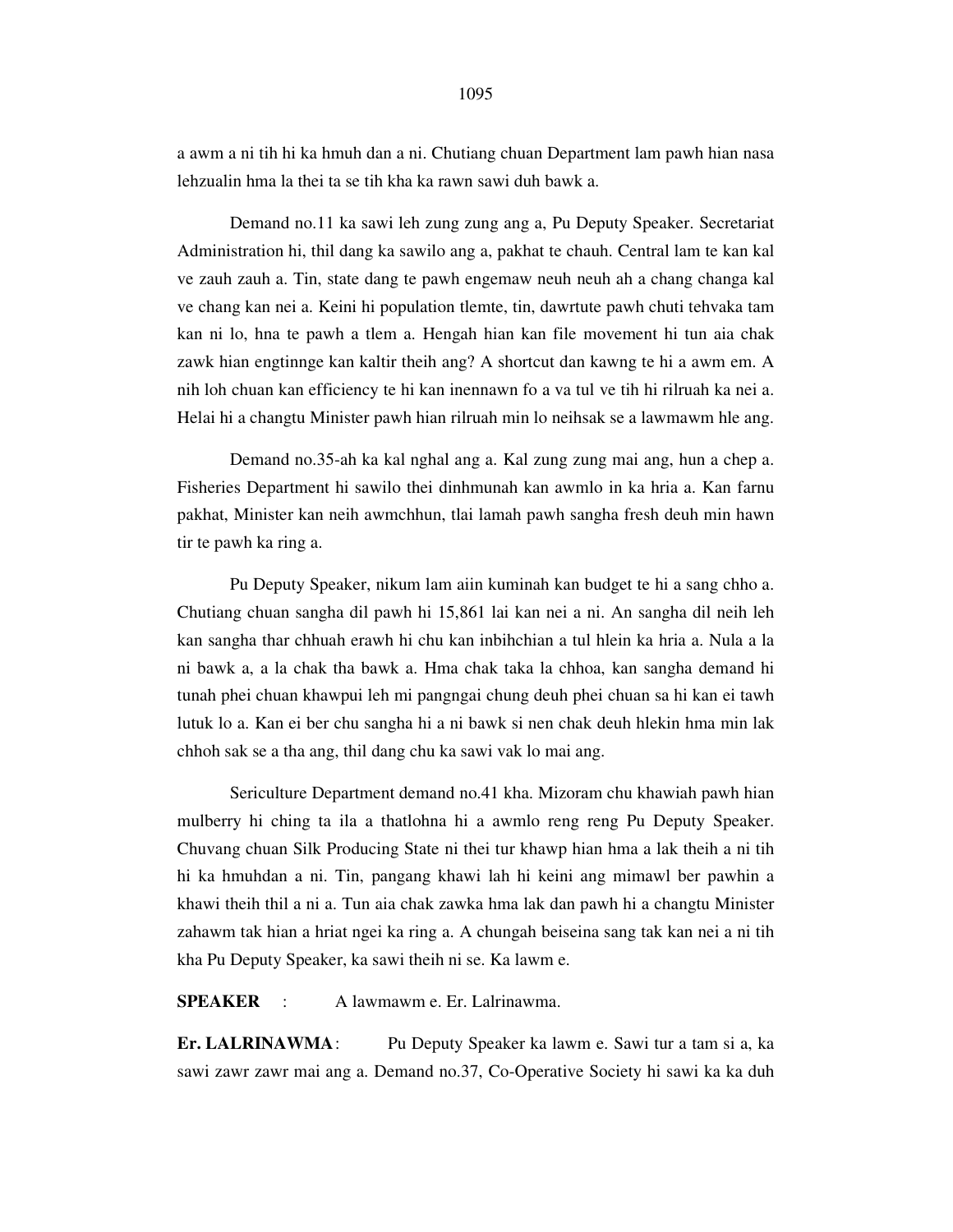a. Hei hi a pawimawhin ka hria a. A chhan chu a bik takin thingtlang lamah phei chuan Society kan ti mai a, kan hriatthiam dan hi chu Co-Operative hi a ni ber mai a. Thil man to thu hla ah dawr te siamin an tangkai em em mai a. Hengte hi han tihchak lehzual dan te hi a awm ka ring a.

 Hei hi vantlang tana rawngbawlna ropui tak niin ka hria a. A chhan chu khawte angah te phei chuan, dawrkai mal awmna ah phei chuan thil man thu hla te pawh hi a buaithlak ve duh khawp mai a. Khatianga Society an lo din hian mipui tan pawisa tam tak an lo hum sak thin a. Chuvangin Society hnathawh peng pakhata thil pawimawh tak niin ka hria a. Tin, anmahni ho ah MAHFED te pawh an awm a. NLUP te pawh kan han ti a, thil hrang hrang an han thar chhuak a. A market thuah hian kan buai riauin ka hria a. MAMCO lah kan nei mumal ta bawk si lo a.

 NLUP Marketing Board lah a chanchin kan hre zui ta bawk si lo a. Anni lam hi a market te pawh buaipui turin buatsaih chho ila chuan a tha khawpin ka ring a. Hmanni phei chu hmunphiah an hralh theihloh thu min rawn thlen a, a pawi ka ti khawp mai a. Kumin pawh hmunphiahah te pawh an buai a. Khatiang deuh khan heng marketing bawr ah pawh hian anni kaltlang hian chak takin hma a lak theih ang tih ka beisei a.

 An sawi thin a, la hi a chingtuten a a man an tel man ber a ni e an ti thin a. A chhan leh vang an han zirchian chuan society tha tak hnuaiah an lo inthlunzawm vang a ni tih te kha sawi a ni thin a ni. Chuvangchuan anni hi an pawimawh em em a, kan ram tan pawh tihchak zel a thain ka hria tih kha ka han sawi duh a ni.

 Demand no.35, Fisheries chungchang hi sawi ka duh a. Sangha hi ka hma ami te sawi ang khan a tui a, kan duh tlangpui vek a. Mizo society-ah pawh tunhmain kan pi leh puten sangha tlangvuak te chu an rilrua awm ber a nih thin lai te pawh kha a awm a. Tunah erawh chuan a ki a dang chho a. Engpawhnise sangha khawi ah pawh kan tui khawp mai Mizo mipuite hi. Amaherawhchu kan ram tlang leh mual ten a zir lo a, zirlo chung chungin kan bei a. Engpawhnise heng te pawh hi a hmunhma a zir a kan thlan thiam deuh te pawh a thain ka ring.

 Tin, NGO lam ten lui tui venhim lampang sangha chungchangah hma an la nasa a. Ka bial Chhiahtlang-ah te pawh khian YMA Branch pakhat khian Tuikum te an veng a. Khitiang khian Khumtung lamin Tuirini te, Chhuanthar Baktawng lam te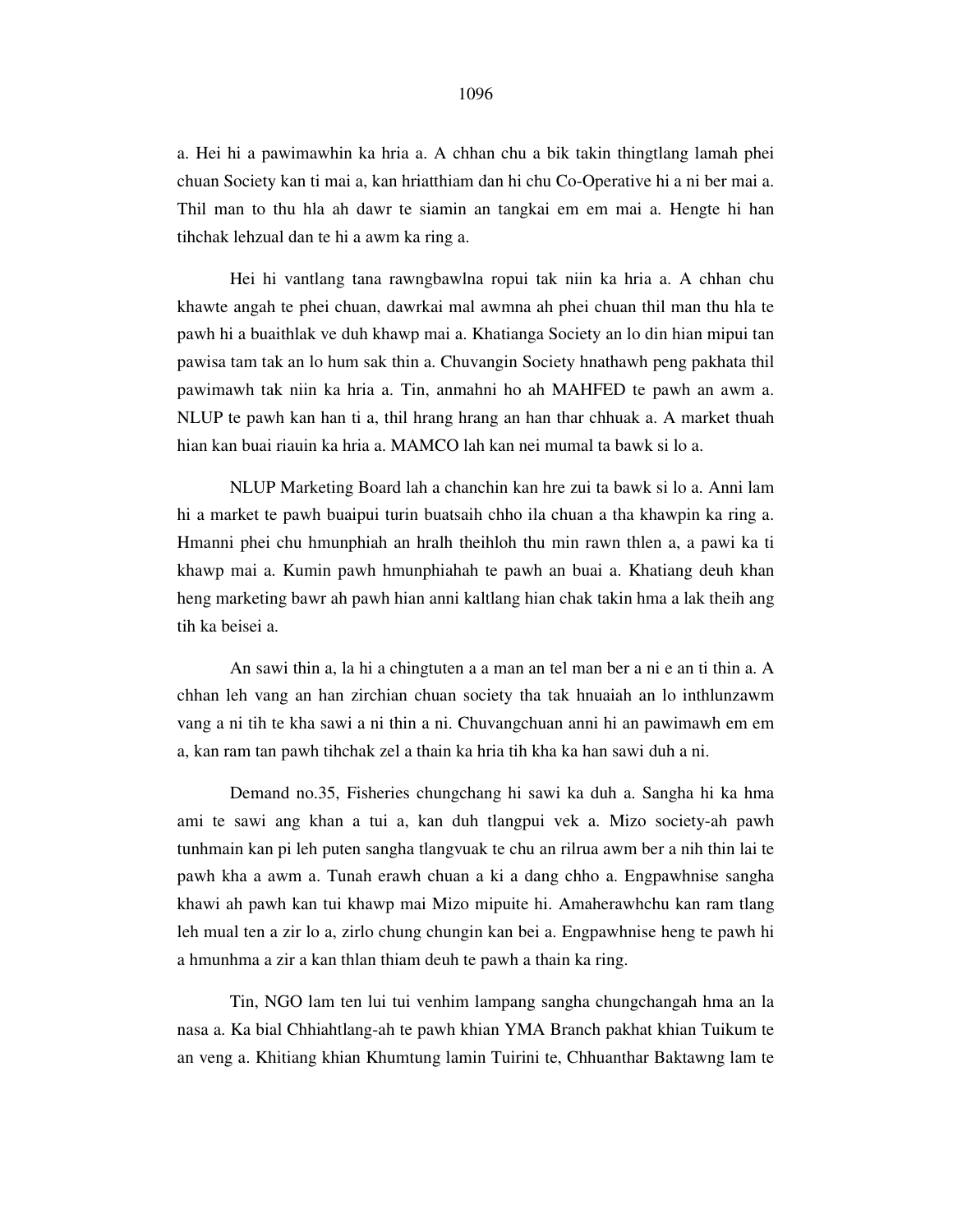pawhin Tuirial te an ti a. Khatiang khan theihpatawp an chhuah chho a, a ziaawm hlein ka hria a. Hei hi NGO leh khawtlang te an tanrual thiam a, tur hrai te leh khatiang thil hrang hrang kha kan ven chhoh kha a thain ka hria a. Tun aia tangkai zawka NGO lam kan chhawr thiam te pawh a thain ka hria tih ka han sawi duh a.

 Demand no.41-a Sericulture chungchang hi, kan naupan laiin Baktawng-ah kan awm thin a. Kan khuaa farm awm ve chhun a nia, kan hre lar khawp mai a. Nauphak hmun nen an bei nasa a. Vawiinah erawh chuan alo rem tawh a, an kit vek tawh a, a hmun hma te pawh separtment kutah a awm ta lova. Engpawhnise tunhma kha chuan an lo bei nasa thin a. Kan nung khaw chhuak zo lo niin ka hria a. Amaherawhchu khawvel lum zelin Mizoram tan hun tha tak a rawn her chhuah pui a, hmabak eng tak a awmin ka hria a.

 Amaherawhchu pangang khawi hi buai hi a nasa thin a. Mizo society nen hian a inmil lo deuh em aw te ka ti thin a. Hei hi a her rem dan tur kan ngaihtuah thain ka hria a, khawtlangah chhiat that alo tam a. Pangang te phei chu rannung dawrawm tak an lo ni a, enkawl ngun a ngai em em mai a, chuvang chuan a buai lai hian buai a na a ni. Engpawhnise hunin min la rawn hrilh hre turah ngai ta ila. Khalam pang kha chu duhtawk ta mai ila.

 A dawt leha ka sawi duh chu GAD a ni a. GAD hi a pawimawh em em mai a, allocation of business-ah pawh hian heta kan dah loh zawng hi chu GAD-in a chang ang tih kha a ni deuh mai a. Chuvangin mahni ngaih pawimawh zawng zawng kan House Leader zahawm tak chan te a lo ni bawk a, a sawi theih vek turah ka ngai a. Ka ngaihpawimawh (pakhat ti mai ila) chu kan hre tawh thovin ka ring a, entirnan, rules te, act te kan ti a, department hrang hrang hian kan hna chanpual hi kan in tibuai lek lek niin a lang a.

 Entirnan : Agriculture Department te, Commerce & Industries Department leh Sericulture Department te hian agriculture marketting leh sericulture marketting chungchangah te hian an hna chanpual chin an siamfel that a thain ka hria. Agriculture Department, Horticulture Department, Irrigation & Water Resources Department te pawhin plant protection, manures, fertilizers leh organic farming leh tuihna siam chungchangah te pawh thil hnawk tam tak a awm a, hengte hi kan chinfel ran a thain ka hria.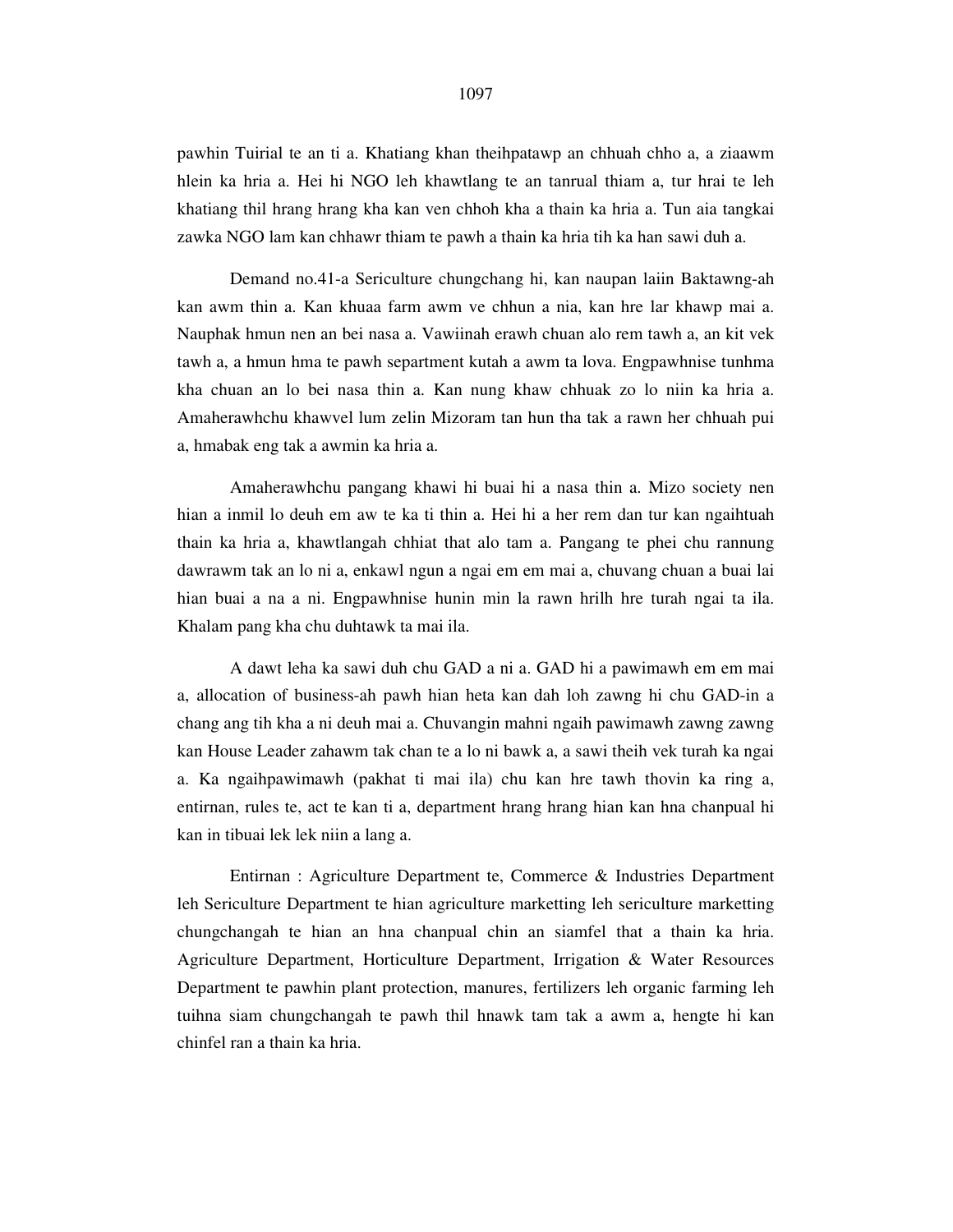### 1098

 Tin, Fisheries Department chungchang bikah pawh, Forest Department te nena an inkar thu ah lui tui, hmanni ah Fisheries Act kan pass a, khangah te khan water bodies zawng zawng kha chu Forest Department chan deuh vek kha a lo ni a. Kan han pass zo kha enge kan an ang aw tih ngaihtuahnate pawh a awm a ni. Hengah hian chanvo inchuh theih a nih avangin GAD lam te pawh hian tifel zung zung sela, khatiang kha engemawzat a awmin ka ring a ni.

 A dap chhuah ral ah phei chuan khang kha ka sawi theih ni ta se. Engpawhnise ka han sawina ki zawk chu Pu Deputy Speaker, hnathawh tur kan bithliah fel lohva kan siamrem loh chuan department leh department inkarah inhruipawhna te thlengin kan in ti fuh lo mai ang tih a hlauhawm em em a ni tih ka sawi duh a, helam ah hian tan la ila. Heng anmahni allocation of business chungchangah hian chak leh zuala ke kan pen a tha awm mang e tih kha rilru ah a awm a.

 Tin, ka sawi duh chu sorkar leh mipui inkar hi ka vei ve em em mai a. Vawiinah hian keini sorkar mi leh sa te pawh hian mipui vanga awm kan ni tih hi kan hriat a thain ka hria a, heti zawng hian ke kan pen tam leh kan inzir te pawh hi a thain ka hria. Chutiang chiah chuan mipui te pawh hian sorkar hi an ta a ni tih kan hrilh hriat a ngaiin ka hria a. Kan hnathawh tam tak hi a hlawhtlin theih lohna pawh mipuite pawh hian sorkar hi kan ta anga en lovin kan va dah hrang lutuk ni a a lan vang leh keimahni min hualhimtu, min vengtu leh kan nu leh pa tak tak a ni tih lai kan hriat chian loh vang niin a lang a. Helai hi kan inhrilh hriat hi a thain ka hria. Chumi a nih loh chuan mipui leh sorkar inkar a zauh lutuk hi a hlauhawm in ka hria a ni. Sorkar tha kan siam hi a ngaiin ka hria a, a nihna takah chuan mipui lam atang hian sorkar hi sorkar mi leh sa te tan em ni tih mai awl khawpin thil te pawh hi a kalin ka hria a ni.

 Sawi leh thin ila, ka rilruah Health Care chungchang te pawh hi (vawi thum ka sawina niin ka hria a) entirnan, 2015-2016 chhung ringawt pawh hianin cheng vaibelchhe 94 chuang daih sorkar mi leh sa ten kan lo bill ta a. Chutih laiin Health Care atan pawisa pakhatmah va thawh emaw, va pek emaw kan nei ve chuang si lova, chutih laiin mipui hnenah  $\bar{\xi}$ 500/ $\bar{\xi}$ 750/ $\bar{\xi}$ 1000 kan chawi tir a, chutihlaiin mipui ten kum 2016-17 chhunga an bill zawng zawng hi vaibelchhe 16 vel chauh ani. A inthlauh dan hi turu tak a ni, 94 leh 16 kha chu! Chuvangin sorkar mi leh sa te pawh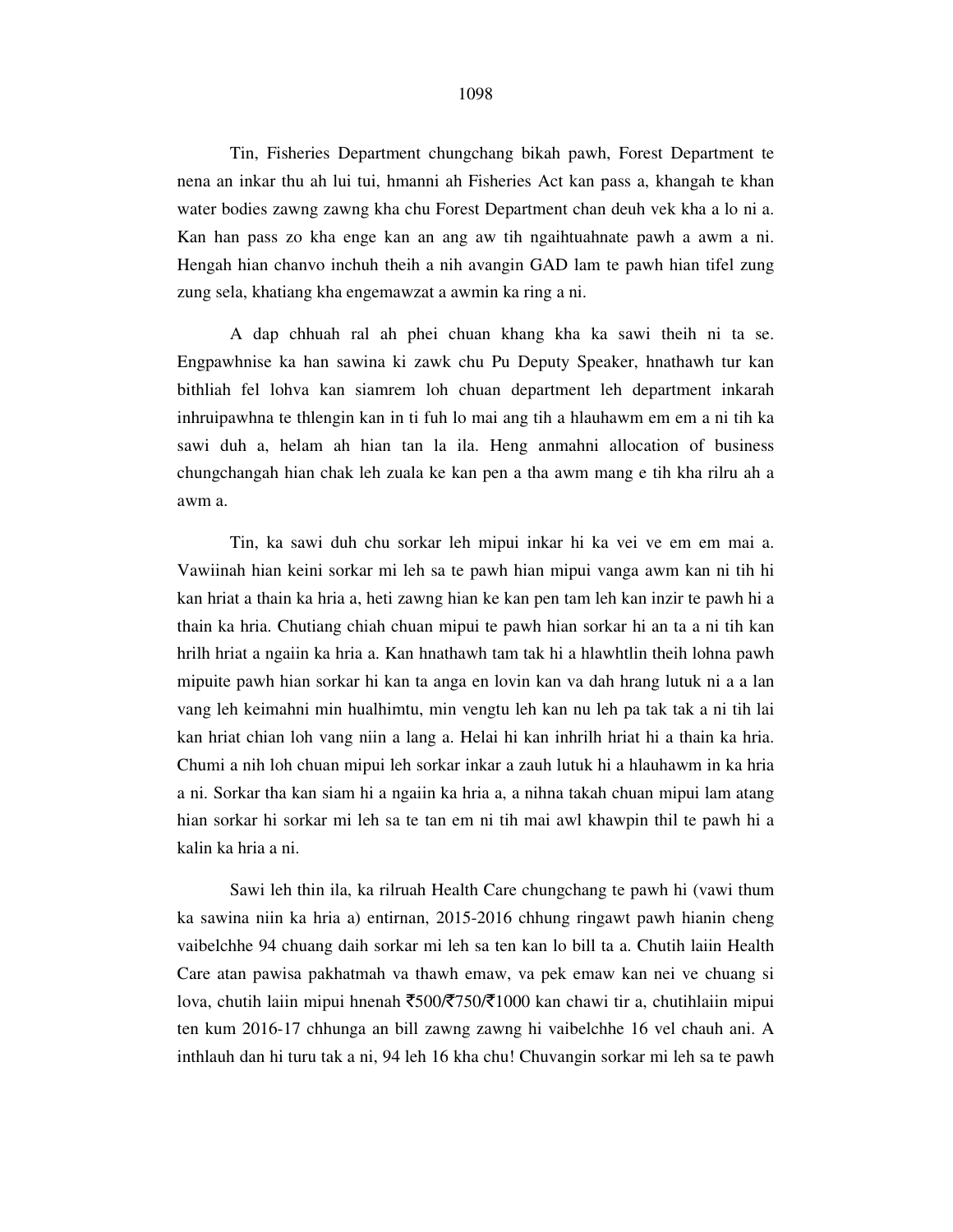hian hetiang hian Health Care-ah nasa taka MR kan bill laiin cheng khat pawh kan pe lo lai te hi a zahthlak a, chuvangin kan pek ve dan tur te pawh hi kan siam a ngai a. Chu chuan mipui leh sorkar mite inkar kha a ti zim thei ang tih hi ka ring a. Pu Deputy Speaker, ka sawi thin ang khan kan hlawh atangte pawh hian thlatin a  $\bar{\tau}$ 1 te chu dah ve ngam ila, kei ngei pawhin vawiinah hian dahna tur a awm chuan ka dah phal nghal tih ka sawi duh a. A chhan chu khami kan va tih ve te te khan tuna kan budget atanga kan hlawha kan hman zawng zawng atang hian dah ta ila, vaibelchhe 400 vel a daih dawn a. Tichuan tuna kan hman zawng zawng hi kan han belhkhawm chuan vaibelchhe 130 vel chauh a ni a. Vaibelchhe 400 vel kan khawl theih te phei chuan nuamsain Mizoram mipui kan inenkawl thei ang tih hi ka ring a. Heng thilah te pawh hian mipui leh sorkar inkar kan tih zim hi a van tha em tih hi ka rilruah a lo lang a.

 A dawt leha ka sawi duh chu population chungchang hi han sawi daih kan duh a. Kan sawi thin a, mihring hi lehlamah chuan tuna kan awmdanah hi chuan ram leiba emaw kan inti deuh ber niin ka hria a. Birth control kha kan ti nasa lutuk a. Amaherawhchu ram economy thang tak tak tur chuan eiraltu an tam phawt loh chuan economic-ah hian thanna a awm thei lo a ni. Pawisa te hi khawl vek ila, tuman hmanglo ila tihngaihna a awm lo reng reng, hman tura siam a ni! Khatiang khan eiraltu a awm phawt loh chuan industry pawh a nung khawchhuak theilo. Chuvangin vawiina kan population, Pu Dy Speaker, i phalna in ka han sawi anga, 1948 kum khan 48.5 % in a hma aiin kan pung a, tichuan 1991-ah hian 39.70 %-in kan pung leh a, zaa sawm vel bawrin kan punna a tlahniam a, tichuan 2001 chhiarpuiah hian 28% velah kan punna hi a tla thla leh a. 2011 chhiarpuiah chuan 23% velah kan tla thla a, 2001 leh 2011 inkarah hian thil tam tak a thleng a, Kohhran leh YMA te an lo thangharh a. Birth control kan tih char char chuan mipui te hi kan tlem dawn a ni tih ngaihtuahna Kohhran leh YMA ah te a lo chhuak a, chu chuan a rawn su hawng niin ka hria a. Engpawhnise hetianga kan kal zel chuan kan population a manganthlak khawpa tlem kan ni mai dawnin ka hria a. Chuvang chuan kan ngaihtuahna pawh hi kan tih zauh a ngai a. Family planning kan inhrilhfiah dan te pawh hi kan thlak chhoh a ngai awm mang e tih kha ka rilru ah a awm a. Tunlaiah te phei chuan thi kan tam khawp thin mai a, a bikin mipa te kan hek hle tih te pawh kan ngaithla thin a ni. Engpawhnise helai hi kan rilruah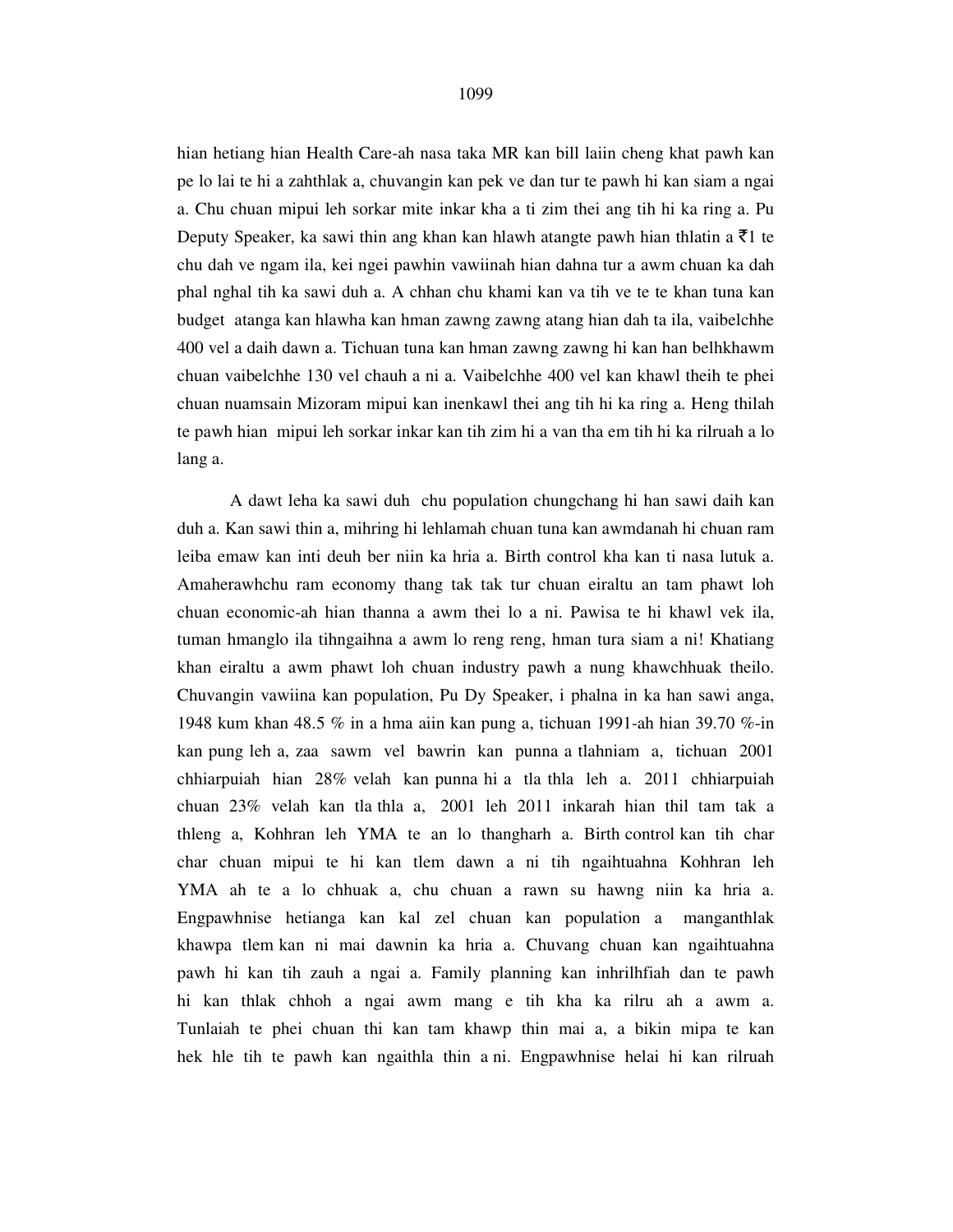kan punna hian hniam lam a pan zel a ni tih kha kan hriat a, heti zawnga kan ngaihtuahna tih zauh hi a tha e tih kha tawi te in ka rawn sawi duh a ni. Demand no. 36-na Environment, Forests & Climate Change Department hi tlem han sawi ka duh a. Ramngaw humhalh chungchang hi a pawimawhin ka hria a, mahse ka hma amite sawi ang khan ramngaw pawh a chereu chak khawp mai a. Amaherawhchu mihring kan nih phung ah mihring kan pung chho zel a, ei kan duh a, a tih loh theih bik si loh a. Kawng kan lai a, mihring khawsak nawm nan. Chu chuan ramngaw kha ava tih chereu ve loh theih loh a; engpawhnise heng thil te pawh hi chak lehzuala kan kalpui chhoh zel a thain ka hria. Tin, sapel, ramvah kan ching lutuk te hi a manganthlakin ka hria. Hmannia kan House Leader zahawm takin a sawi ang khan silai te pawh khawm hial hi keipawhin tha hian ka hre thin a, kan khawm theih chuan ka support khawp mai tih ka sawi duh a ni. A chhan chu inkap palh kan tam lutuk! MLA zahawm tak tak te hi kan bial ah kumin chhung hian mi eng zat nge intipalh, nikum ah eng zat nge intipalh tih hi in zawt ta ila chu sawi tur kan hre teuh ang. Chuvang chuan inkahpalh a tam si, lehlamah thil buaithlak tak a ni. Silai nei apiangin kan pu chhuak a, mi leh sa kan inchian leh si lo, hetiang intihpalhna te pawh hi a pawi em em a ni. Anmahni chhungkaw tan a pawi mai piah lamah nungcha kan va that ringawt kha a diklo a ni. Tam tak chuan ramvah hi nuam kan ti a, mahse hei hi a dik ber lo a ni tih ka sawi duh a. Hemi chungchangah hian ka sawi duh chu DISHA meeting District level-ah kan nei thin a, hetah hian CSS Environment & Forest lam ami hi a rawn lang ve ngai miah lova, entirnan, central scheme tam tak he department hian an khawih ve thinin ka hre si a, hei hi a tih belh dan a awm em aw ka ti a. A bik takin hei hi hon'ble MLA te pawhin kan hre lo ang rengin ka ring. Amaherawhchu DISHA meeting-ah te pharh a, agenda-ah te an tel chuan loh theih lohin kan lo zir ve thin a ni. Chutiang ah chuan hei hi a tel ve dan te a nih theih chuan ngaihtuahna zau zawk nen awm thei se a tha ang tih ka ring a.

 A tawp ber atan tak tak Pu Deputy Speaker, Legislative Assembly chungchangah hian Committee peng hrang hrangte kan awm a. Tin, kan Assembly Secretariat te pawh an fel khawpin ka hria. Tin, Assembly Committee recommendation chungchang hi kan ngai thutak tak tak em aw tih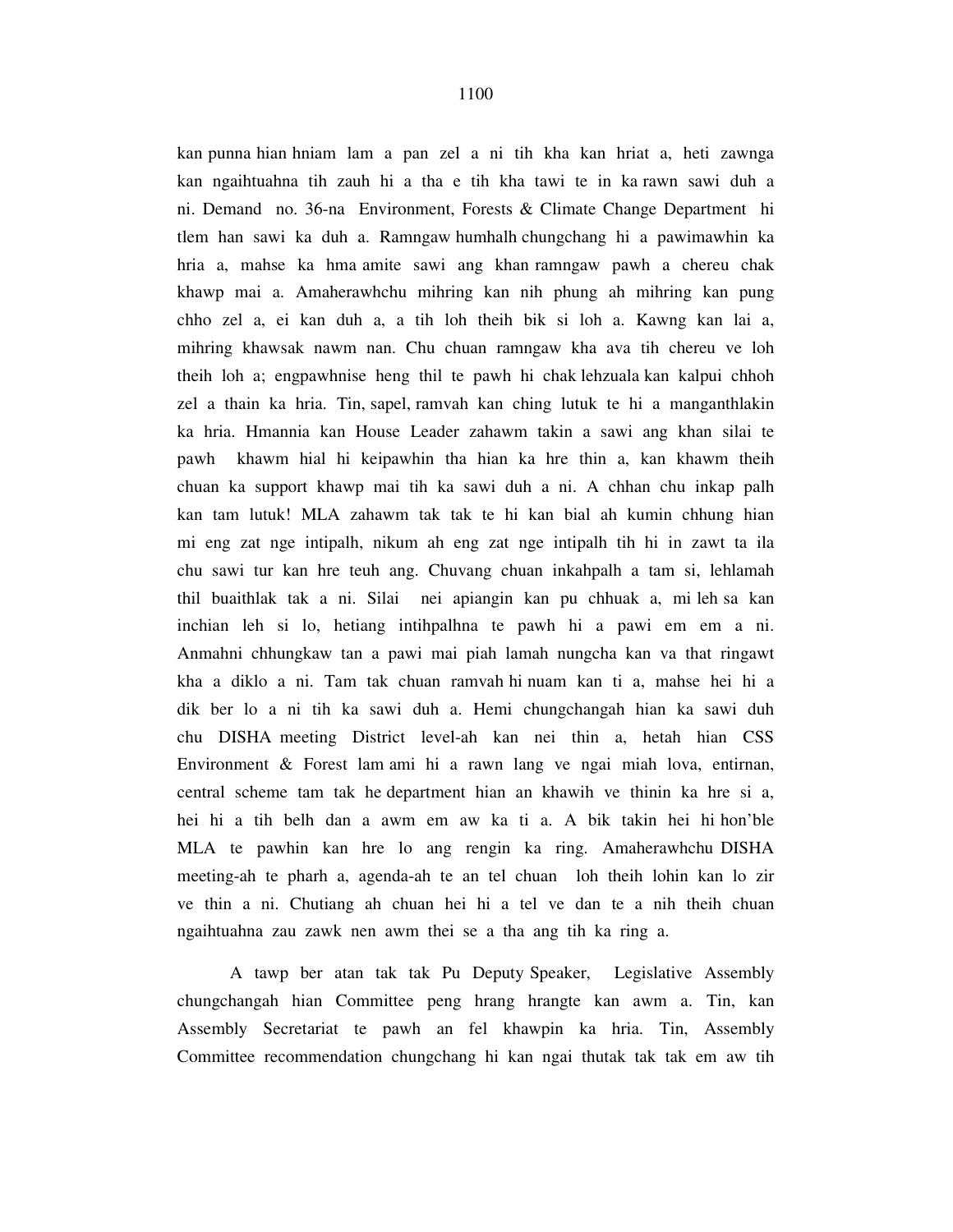ka ngaihtuah a, a nihna takah chuan Committee ten thil an va zir a, thil an va hmuchhuak a, heng an hmuhchhuaha an recommend te hi chu chak taka sorkar hian a umzui a thain ka hria a, sorkar chakna pawh a ni. Minister zahawm tak tak te pawh hian heng lamte pawh hi (an rilru an pe lo ve ka tihna nilovin). Tun ai hian an ngaihtuahna lo seng lehzual ta se. Anmahni Department chhunga thil thleng tam tak an enkawl laiah te pawh khan an hriat hman loh hriat belh tur te pawh tam tak a awm ka ring a. Chuvangin Assembly Committee tangkai tak tak ten recommend an rawn pek thin ah hian uluk lehzual leh chak lehzual zawka hma kan lak a thain ka hria. Hmanni kan Committe phei chu 'Assembly Committee chu keipui ha nei lo ang deuh alawm' tih thawm te kha sawichhuahin a awm a, chuvangin ha hriam tak a nei a ni tih kan hriat a thain ka hria a. Thil diklo titu na na na chu kan hrem ngama kan tih ngam kha a ngai a, an thuchhuak hi kan bawhzui a thain ka hria a. Sawi tur tam tak karah chu chu ka sawi ni mai teh se.

**DEPUTY SPEAKER** : Tunge sawi leh ang le? Pu Lalruatkima.

**Pu LALRUATKIMA** : Pu Deputy Speaker, ka lawm e. Vawiinah hian Minister zahawm tak pahnih Pi Vanlalawmpuii Chawngthu demand 3 leh kan House Leader Pu Lal Thanhawla demand kan sawiho dawn a ni a. Demand kan sawiho hnuhnung ber tun term ah chuan a nih tur thu te pawh kan ngaithla tawh a. Han sawi zar zar ila, zanin lamah Kohhranin programme kan neih avangin kan hmanhmawh tlang deuh niin ka hria a. Amaherawhchu bawhchhiat loh hram hram a tul tho chuan ka hria a, bang hman tho siin zan inkhawm hman tur si chuan inbuatsaih tlang ila a thain ka hria.

 A bik takin Pi Vanlalawmpuii Chawngthu demand 3, demand no. 35-na Fisheries Department leh Co-operation Department demand no. 37-na leh demand no. 41-na Sericulture Department te hi sawi khawm remchang deuh mai a lo ni a. Hetianga Department han inchantir hi a inkaihhnawih vek avang hian a lawmawm hlein ka hria a ni. A bik takin kan hriat angin Cooperation hi Society movement hi thawhhona, inpumkhatna leh a huhoa tanruala indawmkan tawnna a nih avangin a pawimawh khawp mai a. Helai hi Mizo te hian kan hmang thiam tawk lo em aw ka ti a, Kohhran-ah te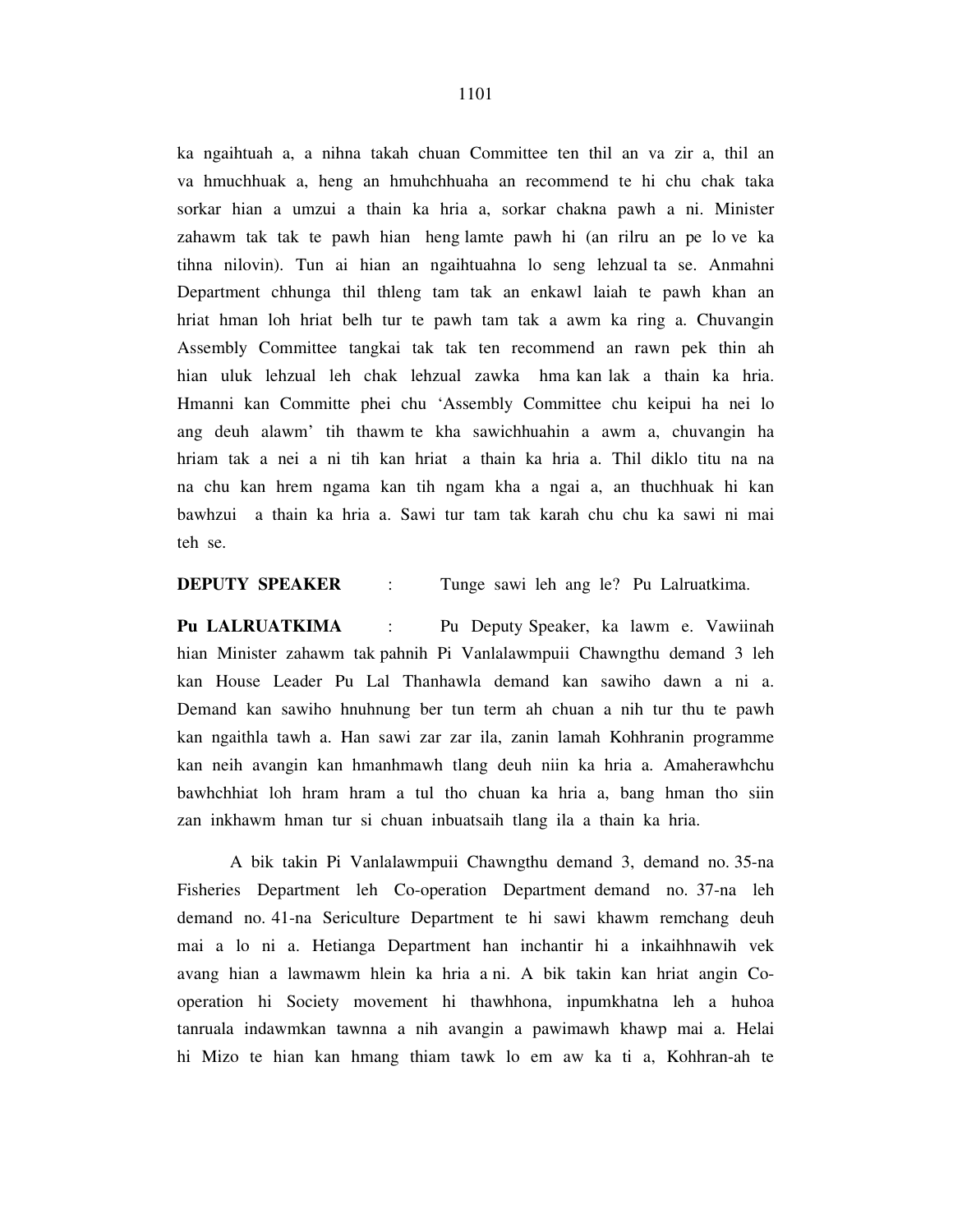kan hran lutuk vang leh party politics kan lak nat lutuk avang hian duh ang hi chuan Co-operation society, Co-operation movement hi a hlawhtlin tur angin a hlawhtling tawk lo fo thin a. Amaherawhchu state level-a kan society erawh chu a hlawhtling em em a, kan hmu tlang vek a, chungah chuan than lehna tur tam tak a la awm ang a, kan thang chho zel ang. A bik takin Zo-fishfed te, MASCOS te pawhin thanna tur tam tak an la nei a ni. Chung ah te leh hengho kan va dawmkan tur APEX Bank ang chi ah te pawh hian kan sorkarin hma a lakna chi hrang hrang Health Care Scheme-ah te pawh khan, a pung kha a tam zawk a nih lai khan kan state-in Bank kan neih ve kha kan duhsak tawk lo deuh ni khan a lang a. Hei hi chu a changtu Minister zahawm tak te leh Health Department leh Finance enkawltute khan la sawiho a tha in ka ring a, chungte chu ka han sawilang duh a.

 Demand no. 35-na Fisheries Department kha a pawimawh khawp mai a, Vety Minister a awm lova, sa a pawimawh thu kan sawi a. Vawk kawchhungah kha chuan ramhuai Nuaia kha a lut a, mahse sangha erawh kha chu tihpun a ni ve thung a ni. Lal Isua ngei pawh khan sangha that zia kha a hria a niang a tipung a nih kha! Chuvangin a inthlau khawp mai a, Vety leh Fisheries kha Sangha hi hriselna atan a that thu te kan chiang em em a, chumiah chuan blue revolution te, NLUP te, FFDA, RKVY khatiang hmalakna chi hrang hrang kha kan nei a. Amaherawhchu kan potential area lam kha kan vulh tawk lo em aw ka ti a. Hemi kawngah hi chuan tan lak lehzual a tul a. Sangha ei hi hriselna a ni, hmelthatna a ni tiin Aizawl North II bialtu khan a sawi tawh a, amah pawh hian a ei nasa a ni ang, a ngeih tha khawp mai a. Chutiang karah chuan heng kan sangha te hi a market engtiklai mahin kan buai lo ni hian ka hria a. Chuvangin hemi kawngah hian mipuite pawhin hma kan lakna kawngah leh kan intodelhna tur hian sorkar-in hma kan lakna kawngah hian tan kan lak lehzual hi a tul a.

 A bik takin ka han sawi duh chu a hlawmin kan Minister zahawm tak demand-ah hian ka sawi tawh ang khan NEDP atangin pakhatmah kan dahlo ti ila kan sawi sual lo ang. Vaibelchhe sangkhat kan neih atang khan kan dah tlem lutuk a ni, development hnathawhna tur tunah hian Pu Deputy Speaker, kan dah lo tluk a ni a. Chuvangin helaiah hi chuan kan farnu neihchhun hi kan duat viau dawn emaw ka ti a, Finance Minister lam pawh hian an duat tawklo deuhin ka hria a. BE-ah emaw RE-ah duhsak dan kha rawn ngaihtuah se a thain ka hria. Heng kan sangha te, kan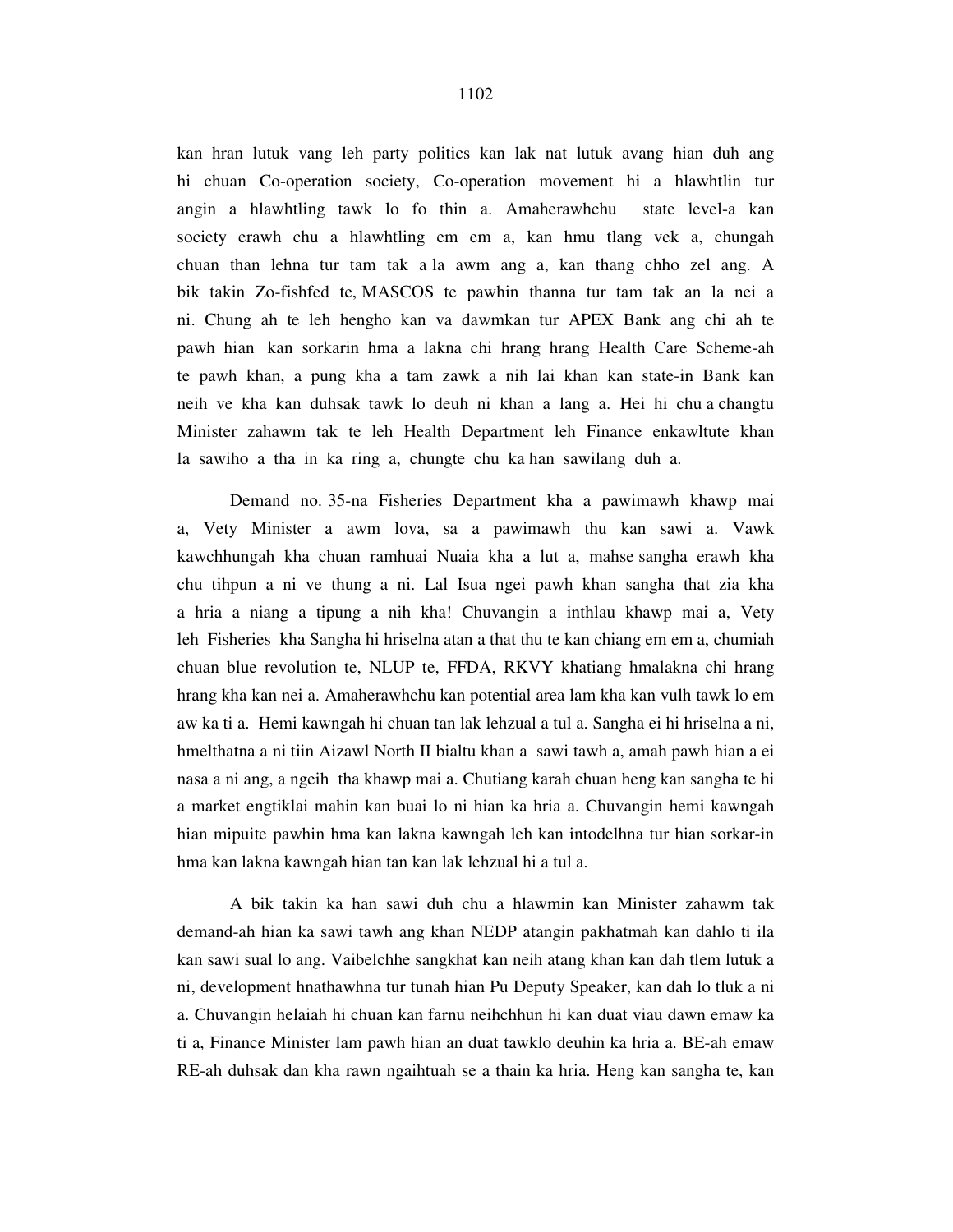sericulture te pawh a innghahna kungpui chu co-operation movement kha a lo nih lehzel avangin Sericulture pawh vainu ina sari an la kaih chhung hi chuan a market a awm ka ring, sari kaih ho khu an la pun zel hmel bawk si! Chuvangin pangngang khawia eizawn hi a hlawk a ni, market pawh a awm, market hrelo sumdawnna ai chuan khalaiah khan hmalakna tur tha tak leh hmalak tul tak ni pawh khan ka hria a ni.

 Kan House Leader zahawm tak demand hi a indawt te te chuan ka sawi lovang a. Ka sawi duh chu nizan lama Lunglei-a thil thleng kha a pawi khawp mai a, sawlaiah kawng chungchangah harsatna kan tawk a, kan hnathawktu JE Pu R. Rongurliana leh kan MR Chowkidar hot mix plan enkawltu Pu R. Laldinliana te FIR thehluh a nih avangin police-in an la a. Thana-a an han hruai kha JE Pu R. Rongurliana hi an lock up zui niin a lang a. Helai hi MJA lama kan hotupa pawh phone-in ka va zawt tawh a, thil awmdan kha, 'an thuchhuah kha a dik em?' ka va ti a, 'dik e' a ti a. Pu R. Laldinliana MR-a thawk hi Police ten kut an thlak chiam niin a lang a, damdawi inah admit zui a ni a. Hetiang thil thleng hi a pawi ka ti a, he House zahawm takah pawh hian thil sawi chhuah nuam a ni hauh lo a ni. Khalai kawng siam dan chungchanga kan ti tha tawklo a nih pawhin khatiang khera in man emaw, lock up a indah rup emaw (DEPUTY SPEAKER : A Department demand nen a va in concern lo ve) A concern Chief Minister a ni vek a, Chief Minister khan General Administration te, khang zawng zawng kha kan Chief Minister zahawm tak enkawl mek a ni, Pu Deputy Speaker khalai kha. Chuvang chuan Police Thana-a khatianga kut inthlak rup rup kha tun thlenga a la bo lo a nih si chuan kan sorkar kan inenlet hi a tul a. A tul angin kan House Leader zahawm tak pawhin min enfiah sakin hetianga dan lova mi kut thlaktute hrem tur hian he House kaltlang hian ka phut bawk a ni.

 A dawt lehah chuan Political & Cabinet hi a pawimawh khawp mai a. Nikum October thla-a an meeting kha tunhnaiah khan an han nei leh a, tunhnaiah agenda an sawi tam hman lova, hemi hi a pawimawh khawp mai a, Cabinet Meeting kaltlang lo chuan sorkar kalphung a buai vek mai a. Chuvangin hemi hi chak lehzuala thu ngaihtuah tur pending tam tak la awm te pawh tih zung zung hi a tul hlein ka hria a ni.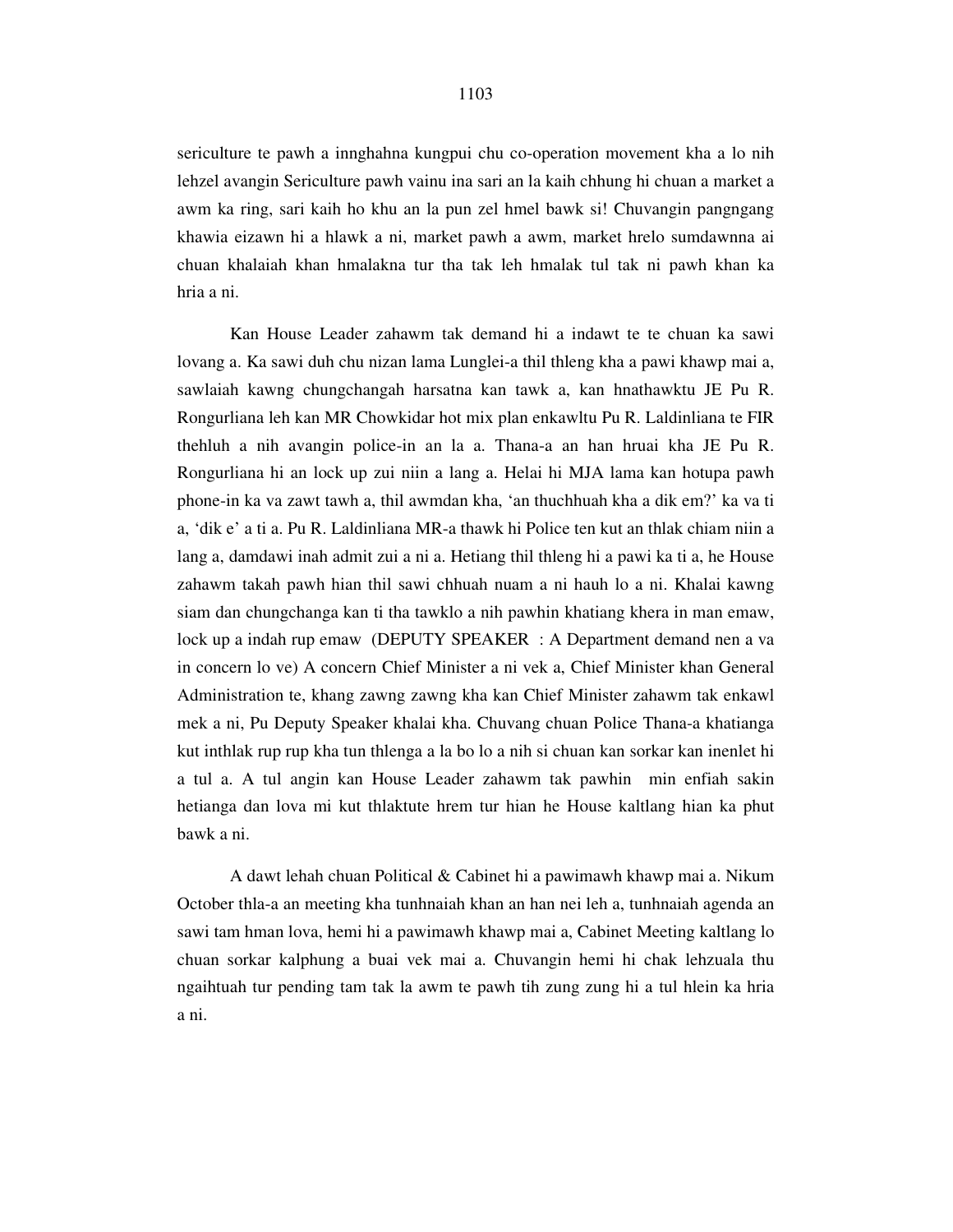Tin, GAD-ah hian ka sawi duh chu Pu Deputy Speaker, Manipur-a Mizoram House sak ve hi question hour-ah pawh khan ka sawi tawh a, a tul khawp mai. Kan Mizo hnahthlak te nena kan inpawh tlanna leh an inhumhim ve nan, an thlamuan nan a ngai a ni. Tunah hian Imphal leh Churachanpur-ah ram kan nei a, amaherawhchu helaia ram kan neih hi tun dinhmunah chuan kan rula raw neih tlat mai a, hemi tur hian ngaihtuahna kan House Leader zahawm tak hian min neih sak se.

 Tin, Champhai-ah kan hre vek a, nikum lam thil thleng avang khan kan NEDP sum hi kan han en a, Lunglei Circuit House cheithatna turin nuai sangkhat a awm a, amaherawhchu khilai khi cheithata tih that leh theih mai a nih avangin ruahmanna siam a tha hlein ka hria.

 Kan Airport neih ve chhun khu air condition a la ni lo a ni. Khua a lo lum chho leh ang a, boruak a hrehawm em em a, air condition-a tih ve hi a hun tawh hlein ka hria a. Civil Aviation lamah hemi kawngah hian tan kan lak lehzual a tul tak meuh meuhin ka hria a ni.

 A dawt lehah chuan hemi in a ken ve tho, member zahawm tak Lunglei East bialtu khan Aizawl-Delhi Jet Airways direct flight kha a zuk flag off a, a lawmawm khawp mai a. Chutih lai chuan ka hriatsual loh chuan Aizawl-Kolkata Jet Airways lo kal thin kha a tawp dawn niawm tak a ni a, khatiang a nih kha chuan Air India ringawt chuan min cater zo dawnin a lang lo a ni. Chuvangin hemi hi chu chhunzawm leh dan a awm lawm ni? Chumi tur chuan kan sorkar hian hma a lak a tul hlein ka hria.

 Demand No. 27-na District Council & Minority Affairs-ah hian sawi tur a tam khawp mai a. Sorkar inrelbawlna atan 90% a kal a, development atan 10% tling manglo a kal thu kha kan sawi tawh a, a beidawn thlak khawp mai! Hetiang a nih chuan kan ram siam kan tum te, kan ram tih hmasawn kan tum te ai hian keimahni kan invulh nasa lutuk lai hi kan ngaihtuah thlen loh chuan harsatna kan tawk zel dawn a ni tih hi a lang reng mai a. Vawiinah hian kan hriat angin tun thla ni 22 khan Governor Room ah  $6<sup>th</sup>$  Schedule to the Constitution, para 16, clause II ang khan dah a ni a, 16 clause 3-ah kha chuan House-ah hian khami chungchang kha lay tur a ni. Vawiin thleng hian la lay loh a ni a, an la hmanlo pawh a ni thei a. Chutiang te chu kan dinhmun a ni a. District Council Affairs ho reng reng saw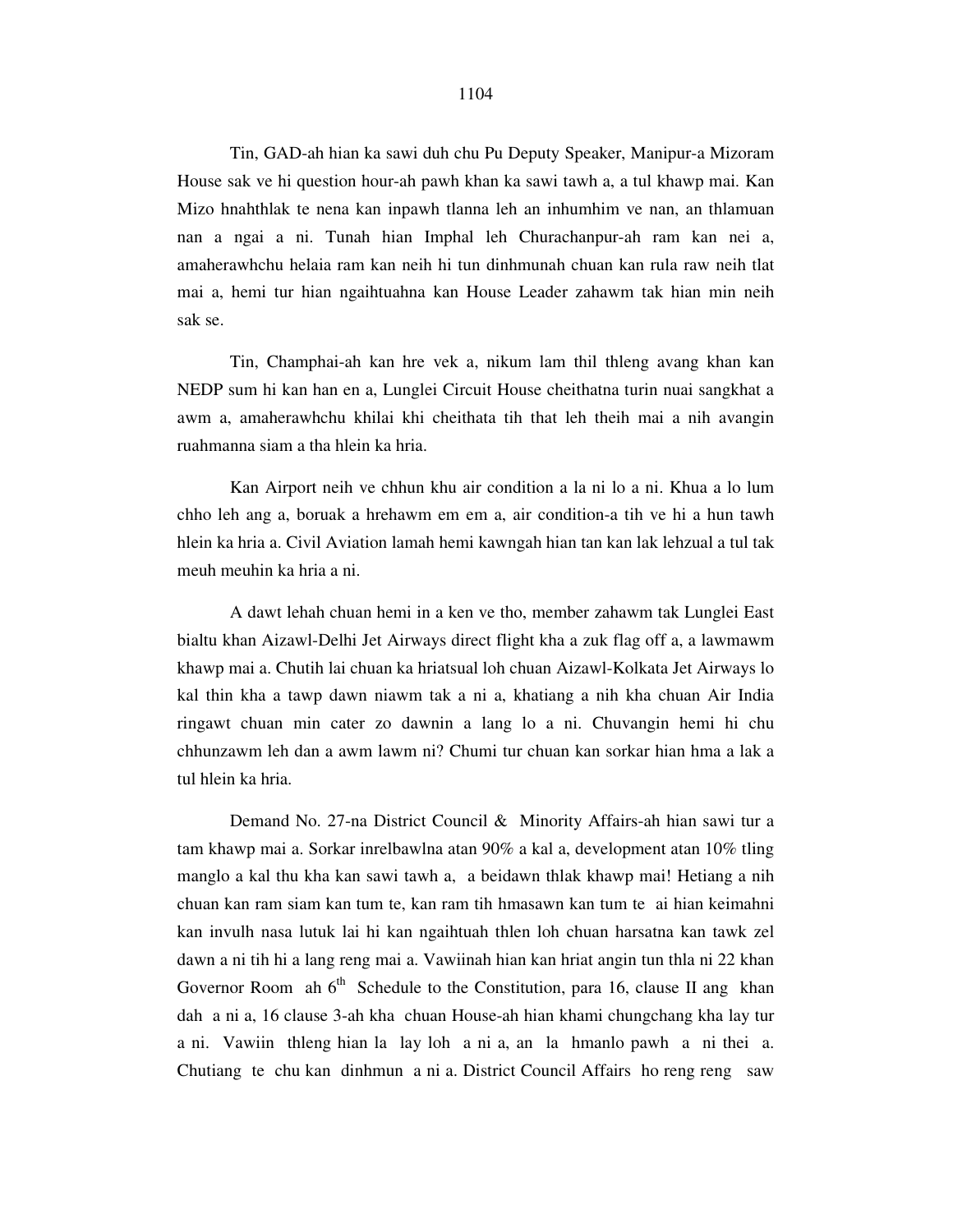6 th Schedule hnuaiah autonomous sang tak nei an ni, kan hre vek a ni. Amaherawhchu heng minority kan induhsakna hmang hian keimahni rilru, kan moral hi kan tichhe lutuk palh ang tih ka hlau va. Session-ah pawh ka sawi tawh kha Inquiry Commission 2015 August thla ami neih leh neih loh chungchang kha Home Department ka han zawt chiang a, hma pawh an lo la a, inquiry pawh neih ngei a ni tih kha he House hi ka hrilh hre duh a ni.

 Tin, Lawngtlai D.C kan transfer thut mai a, chu chuan a nghawng chhuah chu a chhe khawp mai! Office pawh chhunzawm hleithei lovin tunah sawn Lawngtlai mipuite nen harsatna kan la tawk niin ka hria a, a pawi khawp mai! Heng zawng zawng hi dan leh thupek kenkawh kawngah mawhphurtu a ni a, mipuite nen theihtawp chhuaha relation tha an neihna tura ruahmanna kan siam ran hi a tul hlein ka hria.

 Demand no.13-na Demand kan han sawi ah hian sorkar hmalakna kan han sawi tak tak hian All India Civil Services-ah Mizo kan tlin theih loh avangin tunah chuan Chief Secretary te, kan DGP te chu hnam dang an lo ni ta. He House zahawm tak pawh hian Mizo nula leh tlangval an tlin zel theihna turin theihtawp chhuaha hma lak zel kan ti a. Combine Civil Services kan la nasa lutuk leh kan thalaite helamah hian itawm taka facilities kan vur avang hi a ni thei mai awm mang e tih chu ka rilru ah a awm deuh va. Chuvang chuan Pu Deputy Speaker, helai hi kan inenlet tulin ka hria a ni.

 Tin, demand no.36-na ah hian kan sawi duh chu, Reserved Forest leh protected area kan enkawl dan ah hian Inner Line Reserve Forest hi sq.m 570 tiin keimahni economic survey 2016-17-ah khan a lo lang a ni. Ka hriat sual nge ni IFR sq.m.509 tih kha a ni bawk si a, kan statistic hi nge diklo kan hriat dan hi a diklo zawk em ni chu aw ka ti a. Kan House Leader hian kan nihna dik tak leh Inner Reserve khu kan kalpui zel dan tur leh Assam state nen harsatna kan tawh mek dinhmun tlangpui he House kaltlang hian mipuite leh keimahni member te pawh hi min hrilh a thain ka hria a ni.

 Tin, River and Reserve Forest hi sq.m.1832.5 kan nei a, a zau tha khawp mai a ni. Amaherawhchu khawi chin nge tih pawh hi kan hre lo a ni. Hemi chhung ah hian inhmun leh lo mi tam takin an nei a ni. Chuvangin helai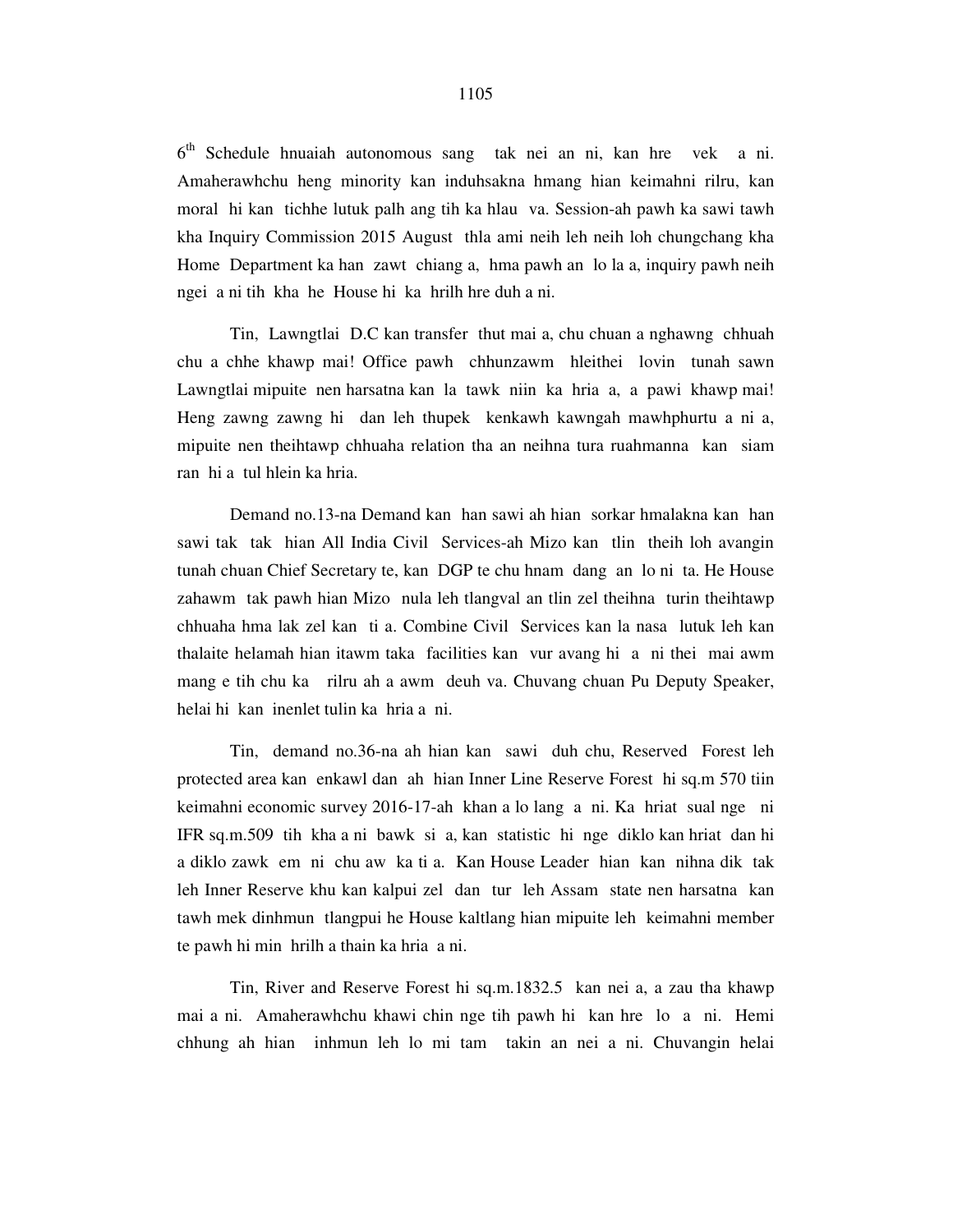chungchang ah hian de-marcation fel tak department hian a neih thuai a tulin ka hria a ni.

 Tin, Road Side Reserve Forest hi Minister pawhin a sawi tawh ang khan kan humhalh tha tawklo a ni. Kan humhalh that tawk loh avangin kawngpui thlengin huan leh ram nei zawng zawngin kan vat vek a, chuvang chuan kha lai reserved neih ang kha kan enkawl tha tawklo a ni. Plantation te pawh kan nei a, khawthlang lamah chuan teak a bo nasa khawp mai. Chuvangin kan Chief Minister hian min enthat sak thei se a tha ka ti khawp mai. Thahnemngaihna tam tak kan department enkawlah hian kan nei a, mahse Pu Deputy Speaker, kan hmanhmawh tlang bawk si a. Heng zawng zawng hi ram pum huap leh department lian khaikhawmtu a ni a. A tawp bera ka sawi duh chu, nichina kan sawi ang khan allocation of transaction of business-ah khan keimahni department-a tul tawhlo tam tak GAD-in kan enkawl chhungah khan kan dah a ni. Kha kha siamthat ni se, siam rem ngai te pawh siam rem ni se, chuti a nih loh chuan department inkarah harsatna awm thei a ni.

 A tawp berah chuan Assembly Secretariat-in Commissioner & Secretary kan nei thar a. Pu Deputy Speaker TV helam atangin ka hmu phak lova. Term hmasa session hmasa berah khan TV chu kan han nei a, mahse a hnuah kan neilo ta vang vang a, vawiinah chuan kan nei leh ta a, lawmthu pawh ka sawi duh a ni. Ka lawm e.

**Pu LALRINLIANA SAILO:** Pu Deputy Speaker, ka lawm e. Nula budget pharh hmasa ber kan neih theih avangin han fak kha a thain ka hria a ni. Thalai mai bakah hmeichhia te chawimawina leh pawimawhna hria kan Chief Minister duhawm tak mai leh lehkha thiam nula Minister a han dah hi ram tan pawh hian a chhuanawm hlein ka hria.

 Demand no.35,37,41 hi ka rawn la kawp ang a, Fisheries Department leh Sericulture khaikhawmtu chu Cooperation an ni a, Sericulture te pawh hmanni khan question-ah kan dah tawh a, Society tha deuh maiin an lo dingkhawm hlawm a, khawchhak lamah te leh hmun dang dangah, Self Help Group te nen. Tiang chuan tunah hian tan an la chho leh zual dawnin ka hria a, a lawmawm hlein ka hria a ni. Tin, kan sawi tawh thin a, artui te, sangha te pawh hi phai lam atanga lo lut hi society a lo ding a, khatianga va collect khawm a, tui mal far te te chu a trip pui pui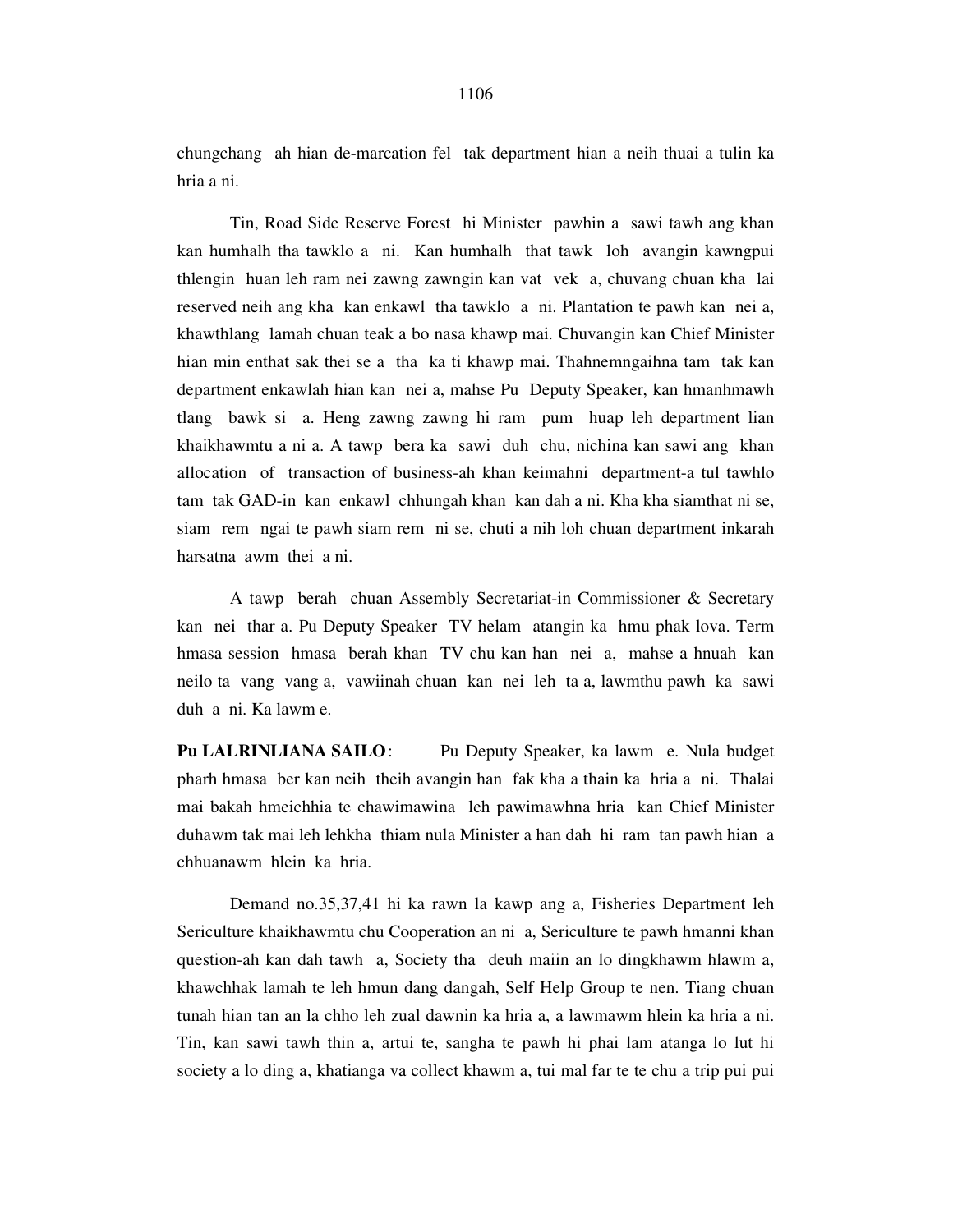te rawn thleng khawm kha a ni a, chu chu kan lo ei thin a ni a. Cooperative movement hi a pawimawh ka ti a. Tin, kan hria a, history-ah te leh economic forum journal-ah te, 1840 leh 1850 chhoa Europe khawmualpui tam tlaka, an tlak thlak duai duai khan W.Olsen-a, mithiam tak khan cooperative movement tha zet mai a rawn hmuchhuak a. Tiang chuan kuthnathawktute, agriculture-ah bank te nen in tie up in credit linkage system fel tak a rawn introduce a. Europe khuti taka an len nachhan chu cooperative society te movement a ni a. Chu chu India ramah pawh kan hmang a, mahse politic tuichhiain min nuai buai thin a, chu chu a pawi em emna a ni a. Amaherawhchu, Mizoramah hian hei aia chakin kan Minister hian a ti thei a ni tih hi ka ring a. Chu chu ka rin thu bakah han ti se ka ti khawp mai tih ka sawi duh a ni.

 No.1-ah hian ka kal leh ang a. Assembly hi a lawmawm tak meuh meuhin ka hria a, an hah em em mai a. Department hrang hrang kan han tlawh ve thin leh kan han hriat ve chinah pawh hian Assembly Secretariat-a thawktute aia rim hi an awm bik dawn em ni chu aw ka ti a. Chuvang chuan an thawhrimna hi a chhuanawm ka ti a ni.

 Tin, 3-na Council of Ministers leh 13-na Personnel & Administrative Reforms, GAD-ah kan kal ang a.

Chumi hma chuan Environment hi sawi tur a tam khawp mai a. Nungcha humhalh te leh kawng hrang hranga an hmalakna hi a ropui a. Chumai ni lovin kan sorkarin a ngaihna hria a tunlaiah ramri buai leh a neuh neuhah (ti a, zawi te te a in rem dap dap mai a Assam Forest Reserve tih neuh neuh te a lo awm nge ni ka hre lo a) rem hre tak maia Kolasib-ah te pawh an han function ta te hi awmze thui tak nei, rilru thui tak neia kan CM leh a kaihhruaite hmalakna niin ka hria a, a ropui khawpin ka hria. Tin, Council of Ministers te leh 13-na Personnel & Administrative Reforms leh GAD ka han sawi teh ang, ka sawi kawp ang a. Chumi hma chuan Helicopter service hi a tir khan kan insawisel sak a. Amaherawhchu a lo tangkai em em mai a, Pu Deputy Speaker, kei ngei pawh hian Pathian khawngaihna leh mite tawngtaina avang leh helicopter service avangin ka fapa hi ka chan loh phahin ka hria a, ka lawm tak meuh meuh a ni tih hi ka sawi duh a.

 Vawiina helai kan thutnaa budget hnuhnung ber, he term-a budget session hnuhnung bera ka lawmna em em ka rawn sawi duh chu GAD atang hian tan ta ila. GAD-in mihringte zirchiang tak maia officer te leh thawktute transfer leh posting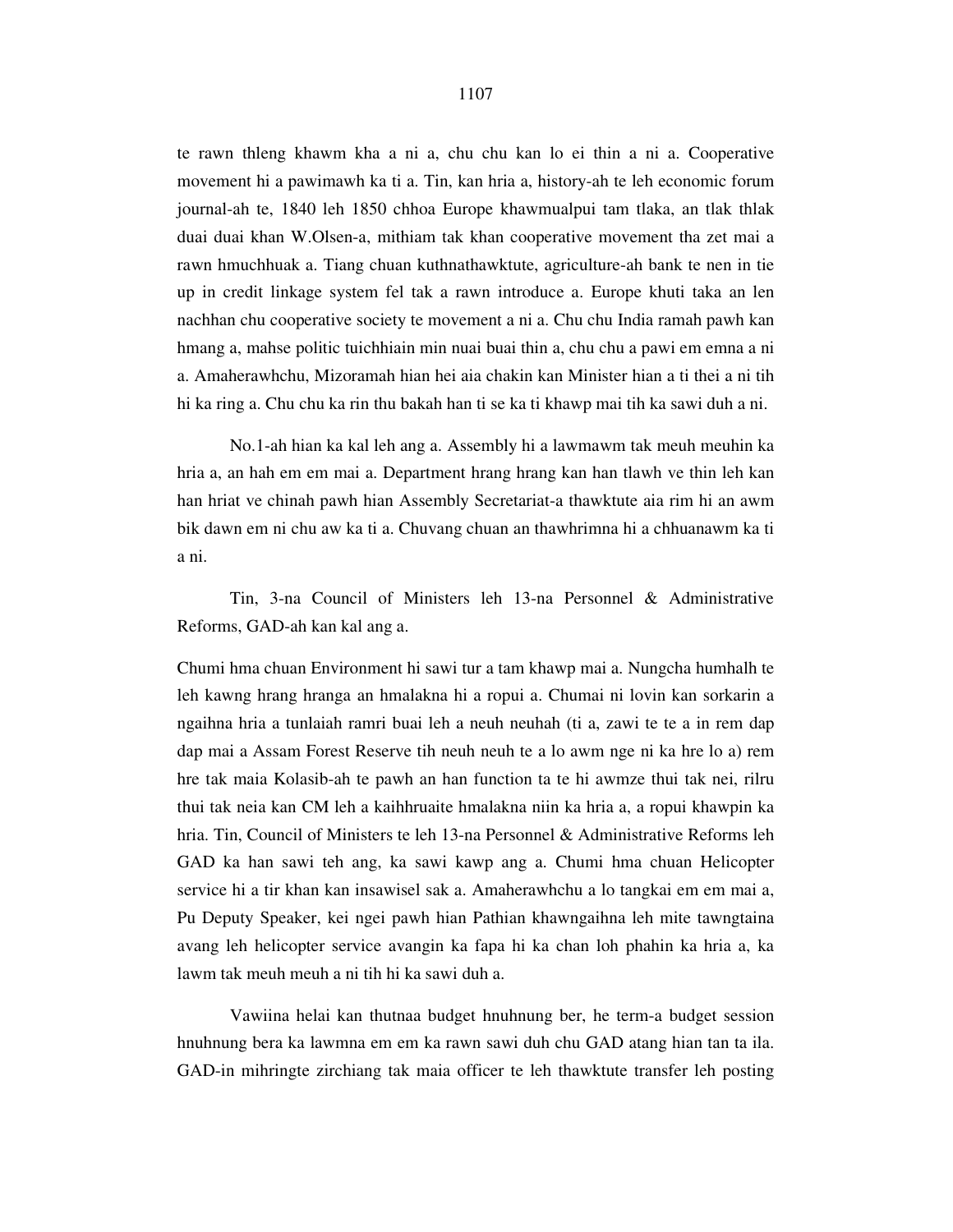1108

vel avang hian a nih ka ring a, he sorkar hi sorkar tha a lo ni ta tlat mai a ni. Chumi chianna, evident chiang em em chu opposition party te pawh hian thanhnemngai takin he ram tan hian hna an thawk a, an taima khawp mai. Chutihruala kan Minister te hei hi an thil tihsual a ni, an corrupt a ni ang tih tur awm reng reng loa budget vawi 5 kan han hmang thei hi ropui ka va ti tak em! A ropui ka ti tak meuh meuh a ni. Hei hian sorkar tha a entir a. A bul berah chuan GAD-in officer te hmun dik taka an han posting chat chat ang chi te hian an awmna hmun theuhah an tangkaiin an tang a, efficient takin hna an thawk a ni tih a chiang em em mai a. Kan Minister te hi ka fak thlawt a ni. CM leh kan Minister te an corrupt a ni tihna document a awm ta reng reng lo a. kKan hriat ang in house te chu power-ah pawh challenge theih loh a ni a. Helai hi duh duh huai taka sawina ngam a ni a. Chutiang awm loa kan tlingtla hi a lawmawm ka ti a ni.

 MLA fang tan chuan kan pute hian kan tisual palh ang a, House-ah min chilh hrep mai ang tih hlau hian kan lo thaw ve dep dep thin a. Chutiang awm loa kan tlingtla hi a lawmawm ka ti a, a ropui ka ti tak meuh meuh a ni. Tin, thil dang dang sawi vek chi lem loh te pawh hi a awm ka ring a. Entirnan rang tak taka officer han sawn, (ringtu angin han sawi ta ila) khawi maw lai officer lian emaw han in sawn deuh rup rup te pawh hi ngun taka thlir a, kan hnam kal zel tura him tur niin ka ngai a, ka ring bawk a. Chu chu a lawmawmna niin ka hria a. Chumai ni lovin a thlamuan thlak tak meuhin ka hria a ni.

 Chuvangin he sorkar budget, tun term a kan sawi hnuhnun ber thlenga House hlimawm tak Pu Deputy Speaker, kan Speaker leh nangman i kaihhruainaah hian lawmawm ka ti a. Helam hi kan han vui lek lek thin a, opposition lam hi hun in pe tam bik lutuk deuh in kan hria a. Question pakhat ngau ngaua 11 te in dintir a ni a, kan lo chhinchhiah ve ania. Chutianga a lai a ro in rel te hi a lawmawm tak meuh meuhin ka hria.

 A tawp nan Personal Administrative Reforms-ah hian Central Service hi kan tlem sawt tih hi a lang reng a ni. A dikna lai a awm ang a, chhan leh vang hrang hrang chi tam tak a awm ang. Amaherawhchu tunah hian sorkar hian incentive hi lian takin pe se a thain ka hria a, ka rawt ve duh a ni. UPSC-a inziak tling te hi chu thalaite ah incentive tam tham tak hi pe deuh nawlh mai ila, engemaw hi chu a rawn motivate chho lehin ka ring, chuvangin hei hi kan rawt a ni. Tuna kan budget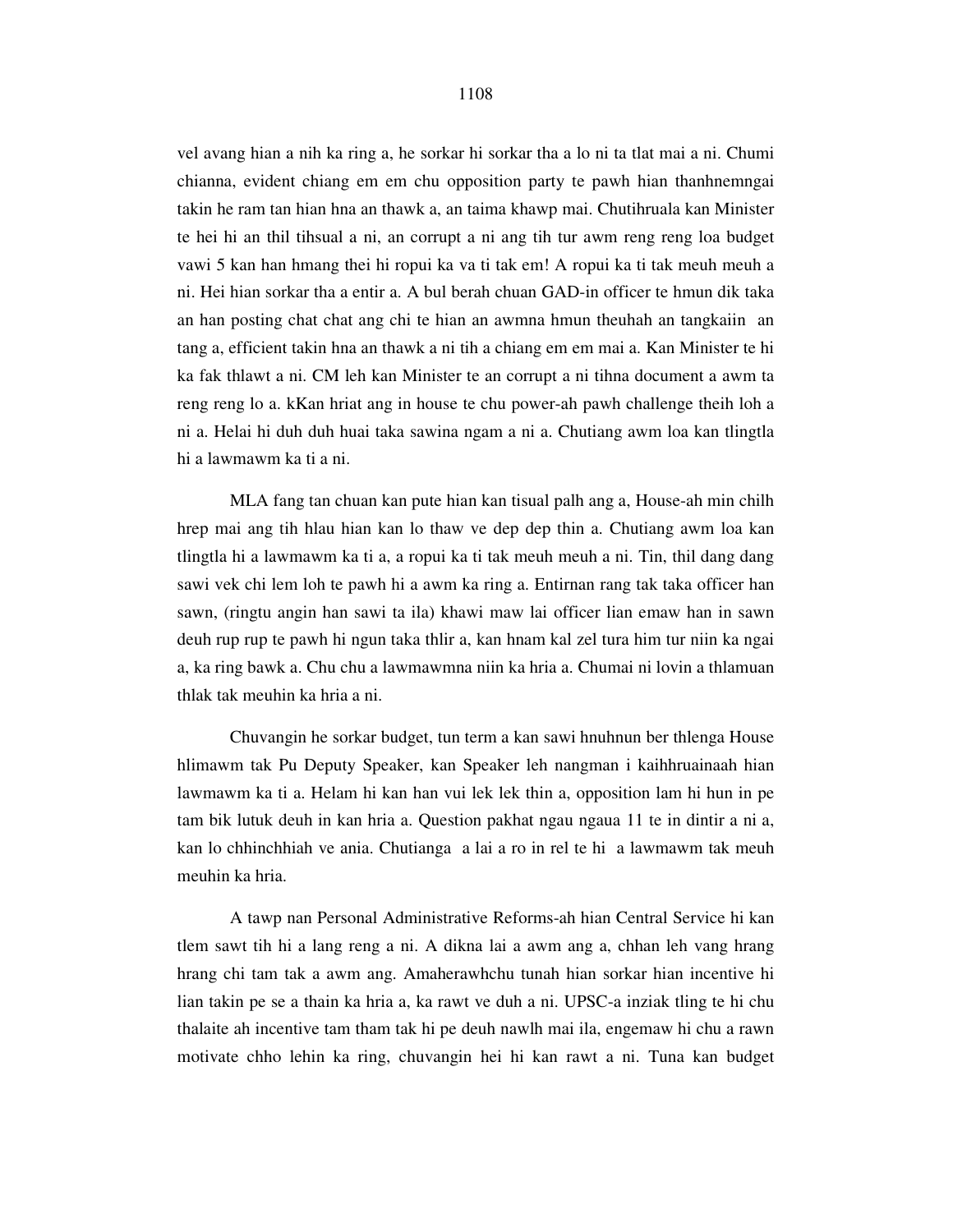session-ah hian Pu Deputy Speaker, a vaiin ka rawn tham khawm a nih chu. In kaihruaina hnuaiah, kan House Leader zahawm tak kaihruaina hnuaiah hlim taka kan han tlingtla hi a lawmawm ka ti a, opposition te pawh an fakawm ka ti em em a. Zep thu a awm lo a, mimal takin sawi ta ila, kan opposition group leader te nen pawh in thenawm kan ni a, in thenawm hma atang pawha college lama lo inzui tawh, kan zui te an ni a, a gentleman ka ti a, a lawmawm tak meuh meuhin ka hria. Tin, ka lawm em em na chu kan CM hi mi gentleman a ni a, mimal tak pawh hian a zahawm a ni, a ti thin a ni, ka hnenah pawh hian tuna he House-a kan thutkhawm hnu pawh hian. Chutiang taka ram tana thahnemngai tak, a tul loa au pawr lemloa kan tlingtla te hi ropui ka ti a. He House zahawm tak inkaihruaina hi vawnghim zel turin duhsakna nen kan demand te hi ka rawn support a ni e. Ka lawm e.

**DEPUTY SPEAKER** : A lawmawm e, Pu R.L Pianmawia.

**Pu R.L PIANMAWIA** : Pu Deputy Speaker, a hmasain lungaihna ka tawmpui Pu Thanliana'n sacrament chan zan ti a a sawi avanga ngaihtuahna thuhmuna a kal mek laiin, Manipur-ah erawh chuan naktuk Good Friday tur hi sorkar office zawng zawng kala, bank zawng zawng te pawh kal tura order vawiinah tihchhuah a ni a, keini erawh chu kan la vannei hle a, tawngtai pui an ngai a ni tih ka sawi duh a.

 Demand kan sawi turah hian sawilo theiloa inngaihna ka nei a, lungaihna ka tawhpui nula Pi Vanlalawmpuii Chawngthu Department enkawlah hian tarlan duh zawk ka nei a.

 Fisheries Department hian min duhsak thin khawp mai a, amaherawhchu tun aia nasaa min la duhsak na tura ka ngen duh a awm a, chu chu sangha chi hi tun aia tam deuhin sem dan awm sela, rial noa suaha insem hi chuan sangha dil neitute tan thil ropui tak tak tih a harsa dawn khawp mai a, no nga te tal khan a theih lawm ni tih min lo hriatsak se ka duh a. Tin, lui tui humhalhna hi Fisheries Department khan dan kan nei tawh a, hei hi duh angin ram mipui ah hriattirna leh zirtirna kan la pe tha lo niin ka hria a, hei hi department ang pawhin Fisheries Department pawhin YMA Branch tinah emaw a bu kha tlawmngaiin pe thei vek sela, tun ai hian luipui humhalhna kawngah hian kan tangkaipui ka ring.

 Tin, Co-operation Department hi a tangkai em em a, kei pawh kan khuaah service society-ah Manager-in kum engemaw zat ka awm a, kan lo buaipui tawh thin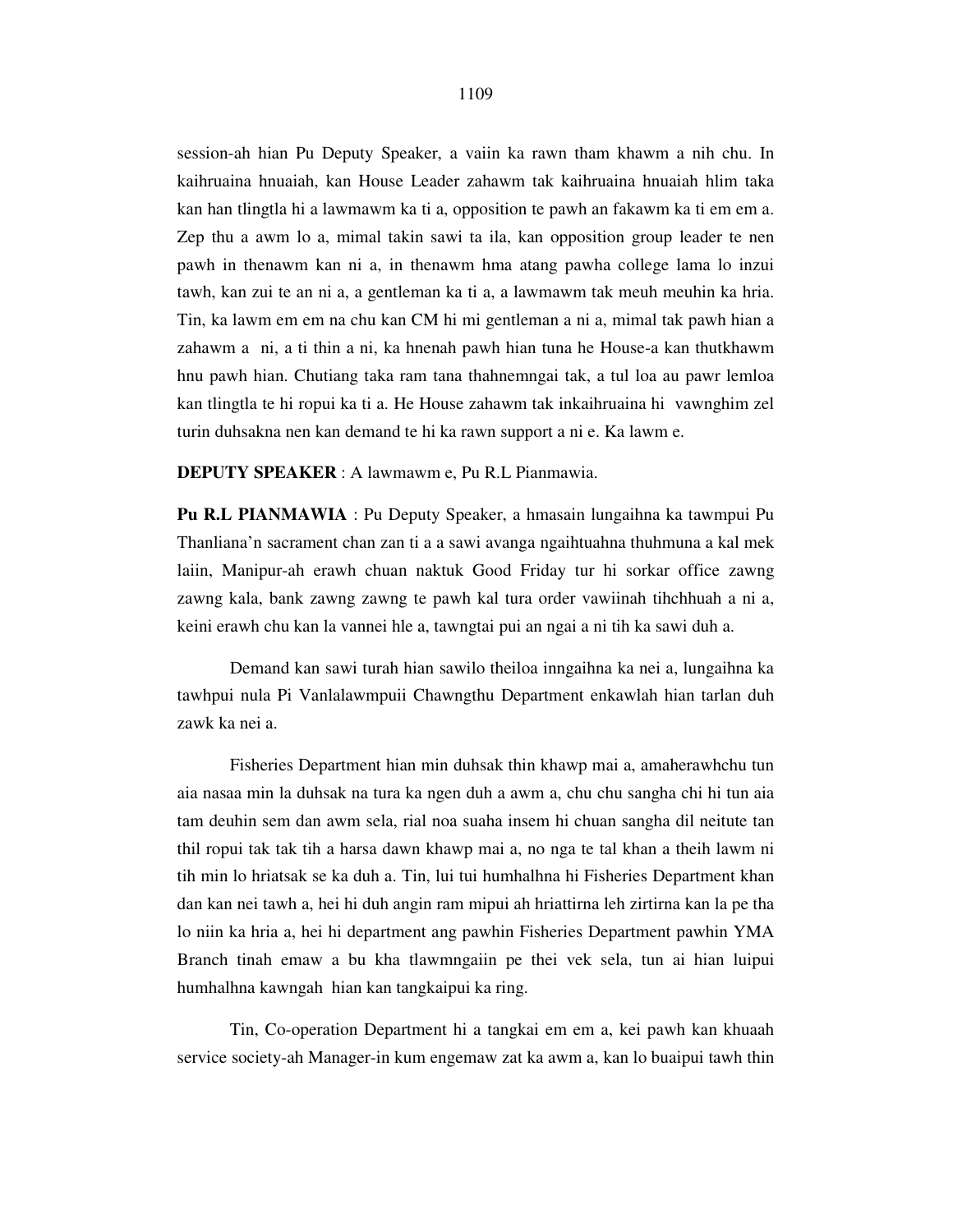a, mipuite tana a tangkai dan hi a hretu pawl tak niin ka inring a. Rate duh duha tihsan tur an dang ringawt pawh hi mipuiah sum tam tak min pe a ni tih vawiinah kan hriat thar atan ka sawi duh a.

 Tin, lui sangha te humhalhna kawngah Central YMA te hmalaknain nasa tak sorkar tanpuiin hnathawhna hmel hmuh tur, hriat tur kan nei thin a, hei hi a lawmawm a. Hemi chungchangah hian a thawk tha te tana lawmman hi awmze nei deuh hleka tih dan tun bak hi ala awm thei em aw tih kha ka sawi duh bawk a.

 Tin, kan House Leader demand Legislative Assembly-ah hian session hmasa lama CCTV Legislators Home tan a tul dan ka sawi kha tihhlawhtlinin a awm chho ta zel hi a lawmawm ka ti a, lawmthu ka sawi a. Demand no. sawi kher tawh lo in Sakawrdai-a SDO Civil office chhe em em mai tun hmaa AO hman thin kha tunah chuan a sak tharna tur min tihsak avangin lawmawm ka ti a, lawmthu ka rawn sawi a. Tin, kan ram HPC nena buaina chungchang min chin fel sak a, reilote ah inremna sign mai tur a ni tawh a. Chumi ah chuan Chhinlung Development Council ni tawh lovin, Chhinlung Hills Council a ni tawh dawn a. Hetah hian GAD hnuaia an pawisa bang te pek mai mai ni tawh lova budget hran nei tura ruahmanna min tihsak avang hian lawmthu ka sawi a.

 Environment, Forests & Climate Change hian hming a ngah tawh khawp mai a, hming pathum inkawp a nei tawh a. Hei hi a pawimawh em em mai a, India ramah hian kan ram sik leh sa tluklo hi tam tak an awm tawh a. Kan humhalh that loh erawh chuan reilote ah a rethei ber tur kan ni tih kan hriat a thain ka hria.

 Chuvang chuan, Sanctuary kan neih te pawh humhalh sauh sauh ila. Tuna Rawnal mau tam kan tih te pawh hi, a chi hi nasa zawkin la khawm ila, YMA branch tin hnenah hian kung chuti zat chu lo ti nung teh u tiin ngen ta ila a that ka ring a. Forests Department ten mau atanga kuang an siam, Central YMA Office-a an dah thin te kha, keini rethei bial te chu a hmang tangkaitu kan ni a. Khang te kha awm leh thei phei se chuan a lawmawm ngawt ang.

 Kan ram sik leh sa siamthatna atana thing leh mau te humhalhna kawngah hian chak leh zuala hma lak zel hi thain ka hria. Central sorkar tharin namenlovin, ruahmanna kal thin te a tihtawp sak teuh mai a. Chuvang chuan kan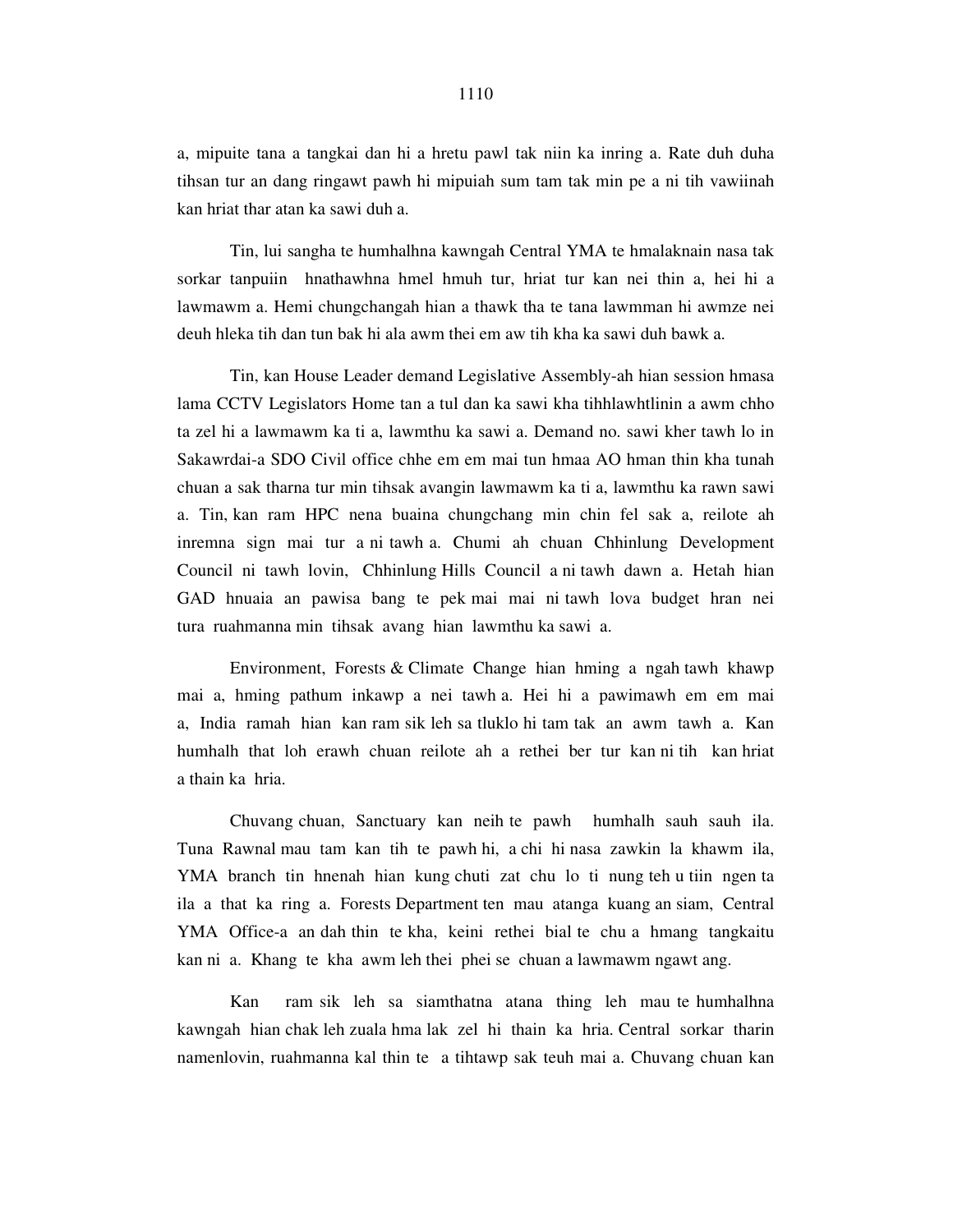Department-in bial hrang hranga hma an lak tawhna an chhunzawm theih tak loh hi NEDP sum atanga ngaihtuah sak leh hi ka ngen sak duh a.

 Tin, nungcha humhalh tih te, ram kang ven tih chungchang ah te lawmthu ka sawi duh a. Kan hotute'n DFO tha tak min pe a, YMA leh khawtlang te nen a thawhhona thatak mai kan nei a, Entawntlak takin tun dinhmunah hian kan ding a ni. Tuisual Group YMA te leh Chalfilh Group YMA adviser ka nihna ang leh bialtu MLA ka nihna ang pawhin Forests Department te chungah lawmthu ka sawi tak meuh meuh a ni e.

Minister pahnihte demand hi lawm takin ka thlawp a ni. Ka lawm e.

**DEPUTY SPEAKER** : Tunge sawi leh ang le. Pu P.C. Zoram Sangliana.

**Pu P.C. ZORAM SANGLIANA** : Pu Deputy Speaker, ka aw a chak lo deuh hlek a. Kan nula demand rawn pharh Fisheries, Co-operation-ah bik hian tlem ka sawi duh a. Fisheries-in tun kumah pawisa tlemte an nei chunga an inruahmanna te hi chhuanawm ka ti em em a. Anni hi an innghahna ve chu RKVY leh NLUP, NEDP atang hian a ni mai a. An sawi dan taka Blue Revolution-a innghat mai an nih avangin NEDP atang hian an mamawh chu pek belh zel ni sela, mitinin kan neih sa tia sawi theih si tichhuaktu an ni a.

 Chumi rualin kan tuikhuah Serlui 'B' an hman tangkai zia te, tuna an project-in Tuirial an ruahman dan han hmuh te hian, Zoram hi sangha ringawt pawhin heng tuikhuah pali te atang hian, min intodelh tir thei dawn a ni awm mang e aw tih khawpa an inruahmanna te hi ropui ka ti a. Sawi tur tam tak awm kar ah chulai te mai chu ka duhtawk ang a.

 Co-operation Department bik ah hian kan hotuten 1990-a khawchhak lama MLA engemawzat min zin tir khan, Co-operative Society hmang tangkaitu chu kan unaute hi an ni tih kan han hmu a. Price man hi sorkar-in a control a, a dang zawng hi Society te tih vek mai hi a lo ni a. Society-in a man an san leh khatiang pawh khan Co-operative Society hman tangkaina, economic atana save an neih nasat zia te hi kan hre lo thinin ka hria a.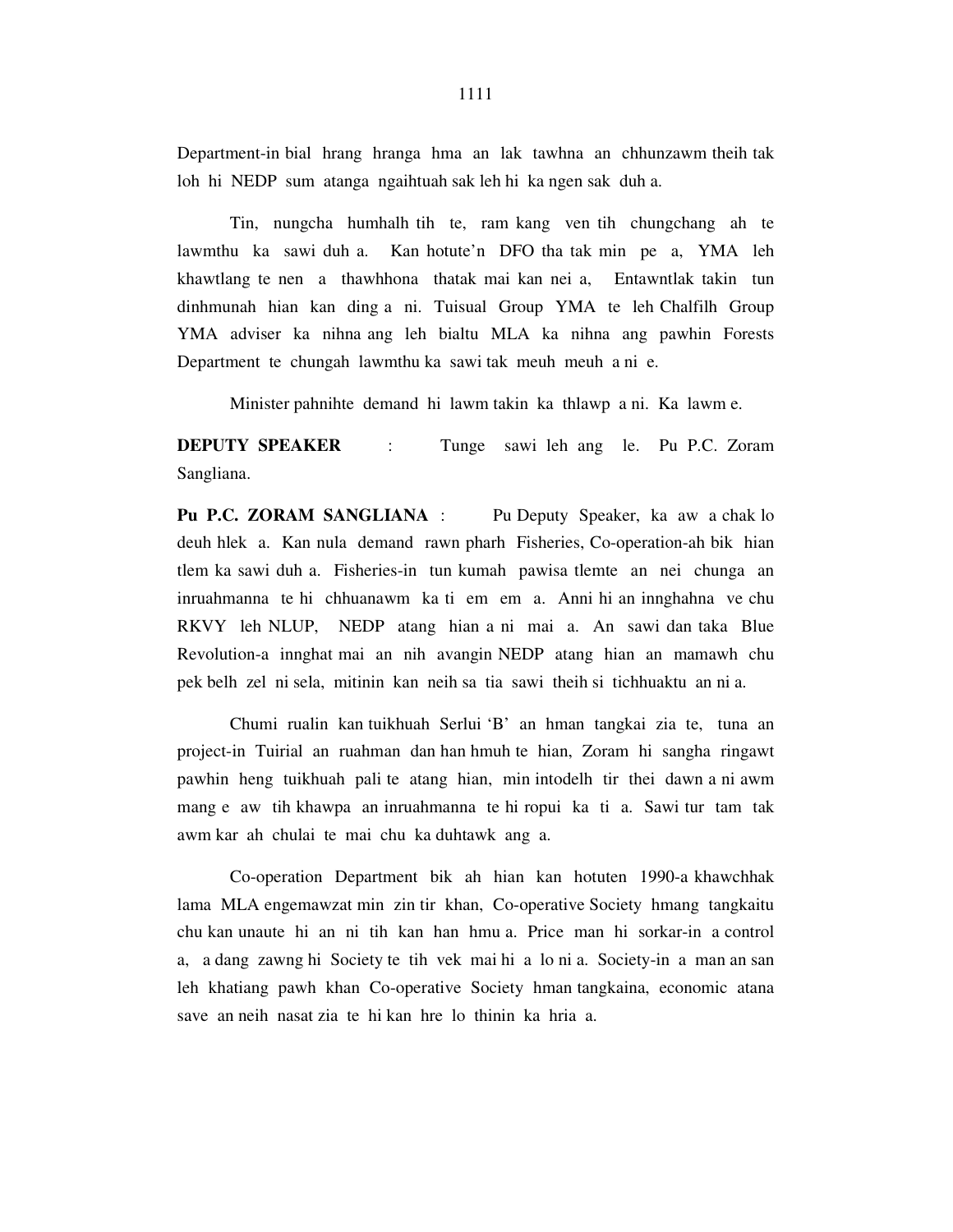Kan District chhunga Kawnpui Society pakhat atang ringawt pawh khuan, nikum chhunga rough-a han chhutsak khan (mahni bial lo zawk kan sawi ve ang a) cheng nuai sawm leh singnga zet mai Society pakhat hian mipuite sum kum khat atan an save sak a ni. Chutiang khawp chuan hei hi a tangkai a, hman chhunzawm ni sela. Tin, an hman thiam em em, PACCS (mini bank ti te pawghin an sawi thin) (Co-operative ah hian Primary Agriculture Credit Cooperative Society) hi kan tangkaipui em em a. Hei hi uar zawka hmang turin inzirtir a thain ka hria. State level Co-operative hrang hrang MIZOFED, APEX BANK leh a dang dang te pawh ti ta ila, lo neitute thlai tharchhuah kan lo humhalh sakna atanga kan pek let, chung ang deuh te pawh chu. Farmer te hnena man man zawka an tih theihna tura hma an lakna chi hrang hrang te hian min ti lawm a. Heng Society hrang hrang te hian sorkar hna nghet ah an dah ngailo thin na a, mi 2500 atanga 3000 vel hi nitin an eitur an pe niin ka hre ve a, ka chhut dan mai mai in. Heng te hi min ti lawm em emtu an nih avangin han sawi tel ve lawk ka duh a ni. Ka bial angah te khuan Society bikah kan han tangkaipui dan chu, nichina kan sawi ang khan price hi an control tlat mai a, Society bul velah kha chuan an thil zawrh inang rau rau ah khan Society khan a tih tlawm vek, a tih hniam sak vek avang khan mipuiten malsawmna an lo dawn phah a. Hengte hi sawi loh thei loh a niin ka hria a, ka rawn sawi tel duh bawk a ni.

 Tin, kan hotupa, kan Chief Minister zahawm tak demand-ah hian, Demand 36-na Enivornment, Forests & Climate Change Department-ah hian, a bik takin a bial ang pawha he malsawmna hi dawngtu kan ni Darlawn leh Kolasib leh Mamit leh Kawrthah division 4 lai mai enkawl a min khaikhawm turin Northern Circle min han hun sak a? Official-a hawn awmlo mahse tha takin a function a. Tun hmaa thingzai permit emaw, hmunphiah permit ... farmer te tan a permit ngai Aizawl-a an rawn kalpui thin kha, tunah chuan Kolasib ah awlsam takin an la thei ta, heng te hi kan lawm em em a. Official-in min han hawn sak thei phei se chu tih pawh hi ka ngenna a ni a. Heng te pawh kan ram thing leh mau kaltlanga a tulnaa sum leh pai an han lak chinah te leh misual an han hremna thinah te pawh hian an chhuanawm ka ti a.

 Demand 15-na GAD ah hian ka sawi duh chu enkawltu azir hian chhungkua pawh hi a dingchang thin a. Midangte hmuh atan pawh, thenawm te tan pawh chu chhungkua chu an tha, an tha lo a ni tih lanchhuahna fo chu enkawltu pa emaw,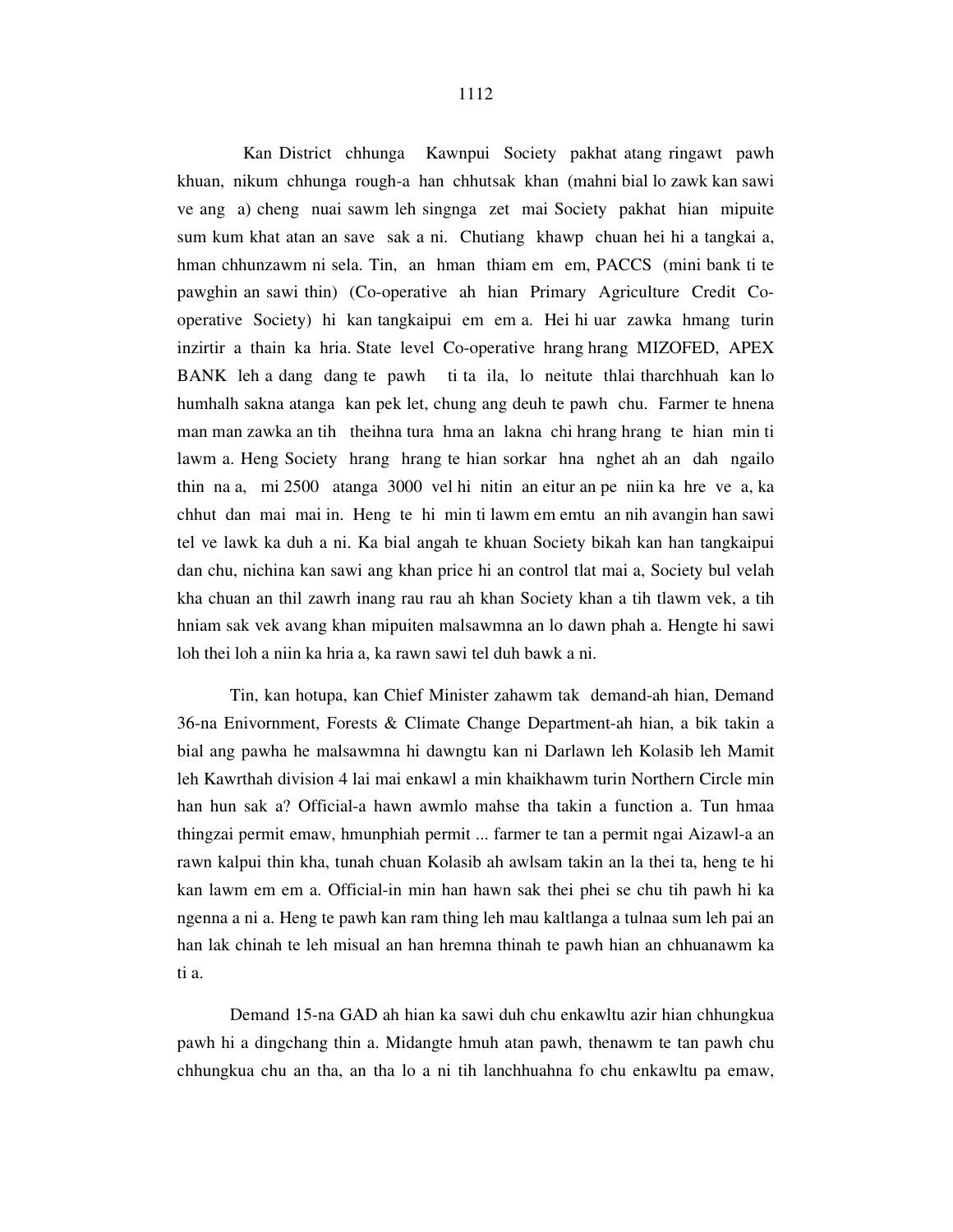chhungkaw pa ber emaw, chhungkaw nu berin a fate a enkawl danah a lang thin a ni. Kan ramah chumi tichhiang em em mai chu, tun term-ah Pu DeputySpeaker, budget hun hnuhnungber kan han thleng a, ruling-ah chuan kan sawi tur ...... ka ring. Pawn lama rinthu leh tlema inpuhna ang thin kha, dik veka kan ngai a nih si chuan helai chhung hi kan in sawi chhuahna hmun tur ni awm tak a nih laiin ka hmaa thu sawitu chi zawng zawng, budget kan tan tirh atangin kan hotupa Council of Minister te an correct ngamlo. India rama Chief Minister hausa 10 zingah a tel, engtinnge chutiang chu a nih theih tih vel te hi he House-ah hian fiahna zawn tur niawm tak a nih laiin, chutiang ni lova vawiin thlengin demand tinreng ah tha an tihpui zel hlawm a. Han sawi hian he sorkar kaihruaitu hi mihring lama kaihruaitu, tawngtai miten, Pathian miten an tawngtai sak reng rah hi vawiin thleng hian kan hmu niin ka hria a. Chu chu min ti lawm em em tu a ni a, chu chu GAD-ah hian a leng fai vek niin ka hria a. GAD a an hnathawh hrang hrang tunhnaia House hrang hrangte leh thil hrang hrang an tih a malsawmna kan hmu hi MLA leh .... tho bawk hi kan ni thin a. Heng hmasawnna te hian min ti lawm em em a ni. Chuvangin Vigilance tih chak chhohna te, Secretariat Administration lo danglam chho te hial pawh hi thil lawmawm tak niin ka hria. Sawi tur tam tak a awm a. Tun tuma he budget-ah hian Pu Deputy Speaker, ka lawmna em em chu a hotupa ber budget tlemte a ni ta mai chuh! Heng te hian a vai khan hruaitu a ni tih a tih lan rualin, duhamna neilo in, kan ram enkawlnaah hian a naute a rintawk zia te a ti langin ka hria a. Mi dang kan va nekna lam ni lovin. Ngaihna hria hruaitu in hei hi a tih rah tak meuh meuh niin ka hria a. Chutih rual erawh chuan kan nula hi NEDP kha an innghahna a ni si a. Hetah hian keini Zokhaw lam pawhin malsawmna kan lo dawn tur kha nakinah NEDP atang pawh khan phal taka pek belh tur tiin ka ngen sak duh bawk a ni.

 Sawi tur tam tak a awm a, ka inbuatsaihna leh ka thlir ang pawhin ka duh angin ka sawi hleithei lova, ka aw a chak vak loh avangin. Vawiinah kan nula Pi Vanlalawmpuii Chawngthu demand leh kan hotupa, kan Chief Minister zahawm tak Pu Lal Thanhawla demand te hi lawm takin ka rawn support a ni e.

# **DEPUTY SPEAKER** : Tu nge sawi leh ang le? Pu Zawma.

**Pu VANLALZAWMA**: Pu Deputy Speaker, ka lawm e. Vawiinah Minister zahawm tak Pi Vanlalawmpuii Chawngthu leh kan Chief Minister zahawm tak Pu Lal Thanhawla demand sawihona hun tha deuh mai kan nei leh a, a lawmawmin ka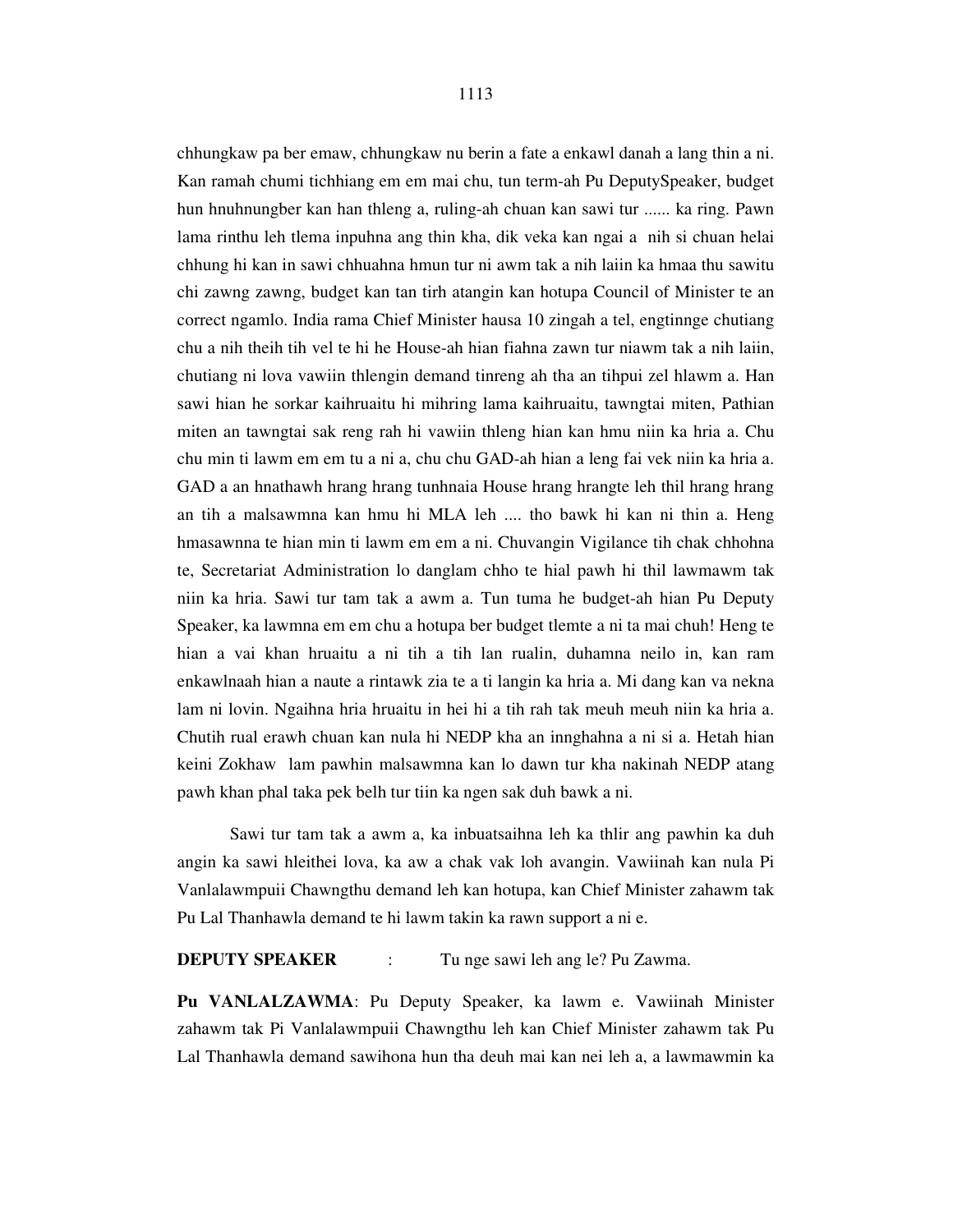hria a. Kan ngaihthlak tawh ang khan sawi tur tam tak nei pawh kan in sum a, zanin program te ngaihtuahin a sawite pawhin tawite te in an sawi a, kei pawh thui tak ka sawi lo ang a.

 A hmasaa ka sawi duh chu, sangha lam kan tuipui tlang bawk a, khatah khan lut ve chat mai ila. An sawi loh deuh nia ka hriat ka ngaih pawimawh ang reng deuh chu, tuikhuah lam kha kan sawi uar a, chutih mek lai chuan kan sawi hnem vak loh tunhnaiah thil thar Serlui Hydel Project leh Tuirial Hydel Project hi kan lo nei ta a. Tui a tling pum mai a khutah khuan. Khumi hman tangkai lehzual dan hi Fisheries Department hian ngaihtuah a tha khawpin ka hria. Hman deuh khan Serlui khu kan tlawh a, chutah chuan Caged Culture an tih awlsam dan leh a thatzia te kha hmu ve thiam hian ka inhre deuh a. Tuirial Hydel Project tuikhuah tling meuh ah te pawh khuan kha lam kha uar lehzuala hma lak ni ta se. An budget a tam tawk lo a nih te pawhin kha lam tur khan pe hnem ta deuh ila. Andhra Pradesh atanga an sangha vura an rawn pack heta zuarlo hian keimahni thar chhuah ngei hian khu tuikhuah kan hman tangkai chuan kan intodelh thei mai ang tih ngaihtuah dan a awm a. Pu Deputy Speaker, kha lam hawi khan hma lak ni ta se a theih chuan ka ring a. Uar lehzuala hma lak ni ta se sangha-ah hi chuan kan intodelh mai dawnin a lang a ni. Chu chu khalai point-ah kha chuan ka duhtawk mai ang a. Midangin tul dang chu an sawi tawhin ka hria.

Thil pakhat ka han sawi leh duh chu Cooperation Department-ah hian (tlema penhleh deuhte pawh kan ti maithei a) hemi Cooperative Society kan tih, Rural Development ho pawhin an rawn ti a, Self-Help Group te an rawn ti a. Mimalin kan tih hleihtheih loh, a huhoa kan tiha tha deuha tih theih si lam hawiah hian a manganthlak ka tih em em chu Mizote hian hetiang lam hi kan hrethiam hleithei lo lai hi a ni. Thian zahoa sum tih khawma sumdawnna han tih a sum lalut mai thei tur, kan mamawh khatia han tih chhohna tura kan tangkaipui tlan vek turah hian kan ti khawm hleithei lova. Lehlam zawnga sawi chuan voluntary organization, sum leh pai lama kan hlawkna tur ni lemlo ah chuan kan ti tha thei khawp mai a, YMA te, MHIP te, MUP thleng hian, kohhran pawl chhunga pawl hrang hrang hrang atangte pawhin tikhan kan ti khawm tha thei khawp mai a, mumal deuh hian kan kal thei a. Mahse Cooperative Society ang hi kan ti hleithei hlek lo mai hi eng vang nge aw? Kan inzirtir thiamlo deuh em ni aw ka ti a. Vai ho zingah hian han ti law law ila,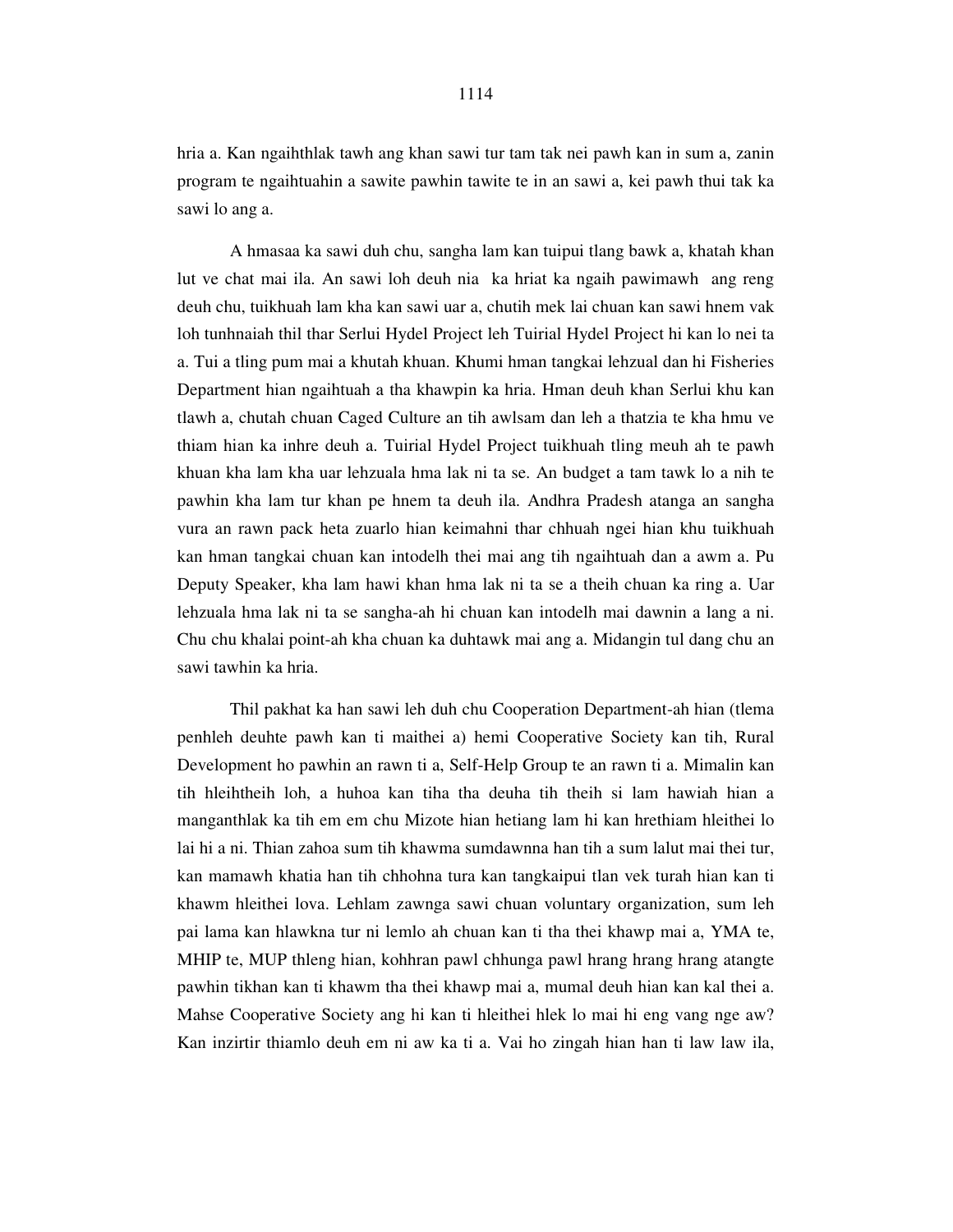YMA kan tih angte hi an ti hleithei der lo, help a awm lo tlat a, an ti peih lo a ni, hekna lam hlir niin an ngai a, mahse, keinin kan ti thei phian a.

**DEPUTY SPEAKER :** Ngawi rawh aw, chair kan han inthlak leh lawk ang e. (Speaker at the chair)

**SPEAKER :** Aw sawi zel rawh.

**Pu VANLALZAWMA :** Pu Speaker, ka lawm e. Ka tehkhin pakhat chu MNF sorkar laite khan kan hotute khan thian pahnih pathum inkawm ngeih deuh tura an rinte kha hna intawmtir hi an ching viau a ni. Tun sorkarah hian an ching em, an tih dan ka hre chiah lo a. Mahse party unit khata khawsa ho, tangrual thapa kan hriat, inthurual viaua kan hriatte pawh khan hna intawm hi kan ti hleithei hlek lo ni te hian kan thil ngaihtuah dan hi fuh lo awm hian ka hria, hetiang society-ah hian. Tu emaw kha kan chantir a, pakhat khan a buaipui a, hlawk vaklo vek hian kan ti mai thin a. Tun thleng hian kei chu party inhmuhkhawmnaa ka kal pawh hian khang kha ka la sawi ka la sawi a. Pathum khan hna pakhat entirnan in sak te kha thawk ho ta ila. Pakhatin a hmunah hnathawk ho a vil ang a, pakhatin bungrua vel a la khawm ang a, pakhat a tul anga office dawra khatia insiamrem thlep kha ni se, hlawk deuha thawk mai thei tur hi thawh ho kha kan thiam reng reng lo mai a. Thil danga thawhho kan thiam tehlul nen hian, helai hi a veiawm angreng hian ka hria a. Chung chu vawiinah Cooperative Society, Cooperation Department demand sawi hian ka ngaihmawh em em leh Mizo ten kan zir ngai deuh hi han sawi chhuah ka duh a. Pu Speaker, khati zawng khan ngaihtuah ila. Pathum hian tangrual thapin thawk ila hlawk deuha thawh theih mai tur hi kan thiam reng reng lo lai hi engtin nge mawni dawn ni tih hi kan vaia ngaihtuah atan ka han sawi lang duh a. Khalam chu ka duhtawk leh mai ang a.

 Sericulture hi a tha khawp mai a. Ka sawi tawhin ka hria a, tun hma deuh pawh khan, hman deuh hlek pawh khan. Pangang hi kan innghahna pawimawh tak leh Mizo ten kan thiam ve mai nia kan hriat a ni a. Amaherawhchu mulberry tree tak mai hi a har, a buaithlak phian mai a ni awm mang e aw tihte ka ngaihtuah a. Vawiinah Pu Speaker, ka sawi duh danah chuan, Forest Department nen hian kaihkawp dan a awm em aw tih ka ngaihtuahnaah a awm a. Kum tin Forest Department hian thing tam tak phun tur an sem a, kan phun a, puitling ta manglote pawh a tam a. Mulberry tree, pangang chaw lam hi min uarpui sela, tichuan pangang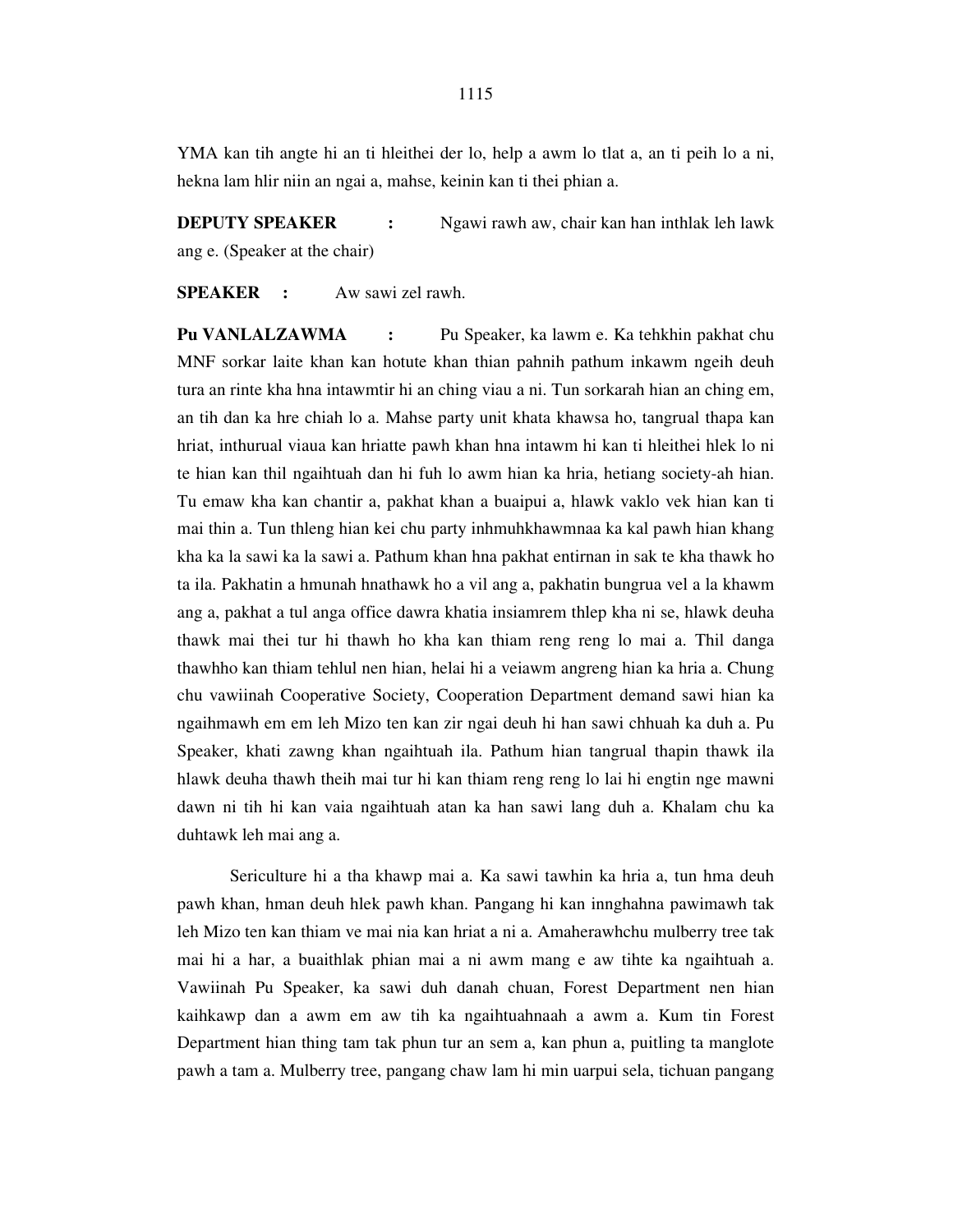chu automatic-in kan ngah mai ka ring a, tichuan silk a lo pung dawn tihna a ni mai a. Forest Department leh Sericulture hi inzawm dan awm sela, pangang khawi chu a pung ngei ngei ang tih hi Pu Speaker, ka ring a.

 Tin, GAD-ah hian ka sawi duh chu Pu Speaker, Mizoram House kan sawi a, kha kan hre vek a. Engemaw zawnga sawi chuan Mizoram House kan ti a, khu laiah sorkar-in hotel kan zu run hi a nih mai dan a awm a. A hmingah Mizoram House kan ti a ni mai a. Hetah hian an hna pui ber chu mikhual room-te lo buaipui a, ei leh inte lo buaipui a ni. Hotel management chiah chiah kha a ni a. Heng lama thawk tur hi engatinge maw Hotel Management lam zir chhuak kan ngah tawh tehlul nen hian hetiang hi kan la rawih reng reng loh aw tih hi ka ngaihtuah a. Khalam zawng khan ngaihtuahna hmang ta ila.

 Dik tak chuan Mizoram House staff-te an fel lo e, an tha lo e tihna lam ni loin an zir loh lamah khuan kan chhawr vak vak a, an titha vaklo a nih pawhin dem viau theih an ni lo. Helam theihtawpa zir, Hotel Management zir, room rem dan te, ei siam dante thlenga zir thiamte hi House pakhatah hian pakhat zel te hi awm tel tal se chuan tun ai khuan kan changkang lehzual ang tih hi ka ngaihtuah a. Chutiang zawng chuan ngaihtuahna hmang ta ila Pu Speaker, a that hi ka han ring leh a. Tawi te chiahin ka sawi ang ka tih kha.

 A dawt lehah chuan District Council & Minority Affairs tih chungchangah hian han sawi lawk ka duh chu nimin piah lawkah pawh an sum, an budget atanga hlawha an pawisa hman dan zawng zawngte kan en khan duhthu kha a sam lo va, an hmang tam lutuk deuhin a lang a. Kan Chief Minister zahawm tak, District Council Affairs changtu Minister ber pawh kha a beidawng deuh te hian ka hria a. A beidawn loh hi a va tha em aw tih hi ka ngaihtuahnaah a awm a. Dik tak chuan Dan puia a awm danah khan Sixth Schedule hnuaiah an awm a. Autonomy chu an nei ngei mai, mahse a tak takah chuan Mizoram sorkar District Council Affairs hnuaia awm an ni a. Tun ai hian ngaihven lehzual ila, tha thawh lehzual ila, awmze nei leh tha deuh zawkin an kalpui theih lawm ni aw tih hi Pu Speaker, ka sawi duh a.

 Chumi ka sawi duh em emna chhana chu sawlaiah kan District Council pathumte mumallo deuha an kal a, (an huat thu suhah) hmasawnna lam hawi mang loa an kal sawn Mizoram tan hian a hlauhawm tel a ni. Helam hi changkang viau mah ila anni pathum an changkan loh chuan thui tak kan kal thei miah lo ang. Kan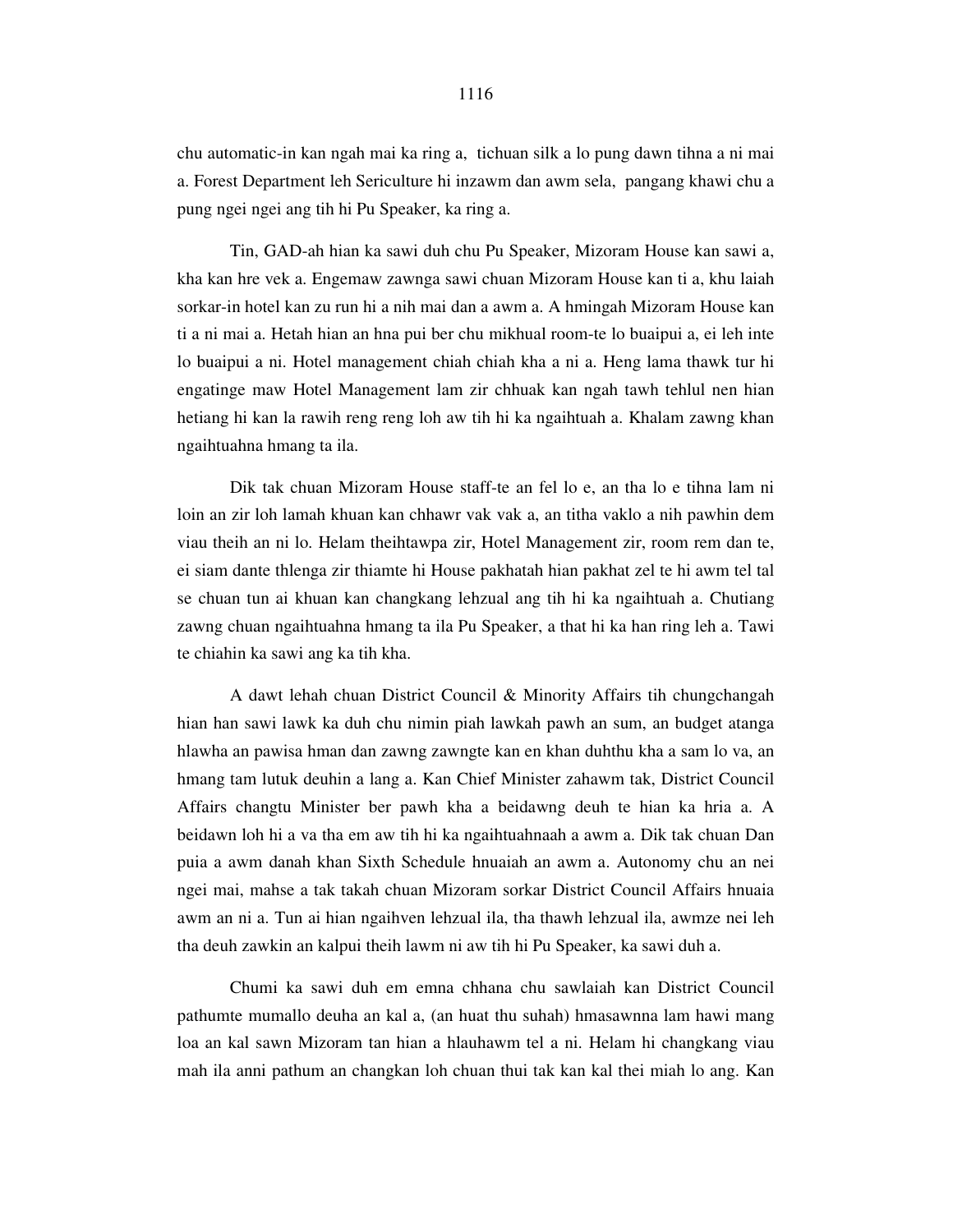unaute an ni a, kan naute, keini aia fel tak tak tam bawk mah se, Mizoram Sorkar ang chuan kan naute an nih dan a awm a. Kan hnuai amite an nih dan a awm a. Saw saw a kal fuh loha, mumal lo deuha a kal chuan Mizoram hian hma hi a sawn tak tak lo ang. Anni tel lo sawn hmasawnna pumhlum hi Mizoramin kan nei dawn lo. Chumi ngaihtuahna atang chuan duat taka enkawl chung si in a tul a nih chuan khawng deuh leh lawha thil han tih chang pawh nei ila. Autonomous District Council an ni a, thuneihna hrang an nei ti-a en mai lo deuh hian hma lak theih dan a awm lo em ni tih kha Pu Speaker, ka sawi duh a ni.

 Tin, tunhnai thil lawkah (a inzawm thoin ka hria) Dy. Commissioner thar Lawngtlai-ah an pe phei a. Nimin lama kan thawm hriat te kha a hahthlak mang e aw ka ti a. Heaiah kan Chief Minister zahawm takin a sawi tawh a, anmahni duh ang tak Mizo kan pe a tih mek laiin zirlai pawl pakhat kha chuan office pawh kal hlei theilo khan an lo dang bet niawm khan a lang a. Kha tak pawh khan rilru a kap ang reng khawp mai a. Ama tan tak pawh khan a hrehawm viauin a rinawm a. Tin, security te pawh pek a ngai em aw tih te ngaihtuahna a awm a. Tha deuha ti pawh ni sela engemaw zawnga herh palh a, kut tawrh palh mai thlengin a hlauhawm em, nge rawn innawr haw te hi thil hlauhawm a ni em tih te hi Pu Speaker, ka ngaihtuahnaah chuan a awm a. Chutiang chu thleng lo turah ngai pawh ni ila, ngaihven deuh a va tha em tih ka sawi leh duh a.

 Legislative Assembly chungchangah hian (mi tam tak chuan ho deuh in ti mai thei a), ka rilrua awm deuh reng thin a awm a. Chu chu tunah rorel in kan awm khawm a, kan tawngkam hman ho te te hi kan ngaihtuah lem loh, mahse nakinah helaia kan thusawi te, kan in address dan te hi mi in an la rawn chhiar ang a, chik em em in kan scholars ten an la rawn zir ang a. Chu lai ah chuan (kan hmanpawlh mawlh mawlh lai thil pawi em em a nilo tih lai khan, nakin a miin eng a ti nge maw an ti an tih thin, an tih tur awm hi ngaihtuahna pakhat ka nei a) a bik takin kan Chief Minister zahawm tak leh House Leader tih kan sawi pawlh nawk nawk lutuk dan hi record a awm tur a ni si a, a fello deuh mang e aw tih ka nei a.

 Hmanniah Tourism Minister khan Aizawl projector a sawifiahna lamah member zahawm tak Pu Kima hming a sawi ti ila in bo deuhin ka ring a, Pu Lalruatkima hming a sawi a ni. Pu Kima tiin tuman kan au ngai silo a, mahse Pu Kima hming kha a sawi a ni. Chu chu example-a ka rawn pek duh nachhan chu,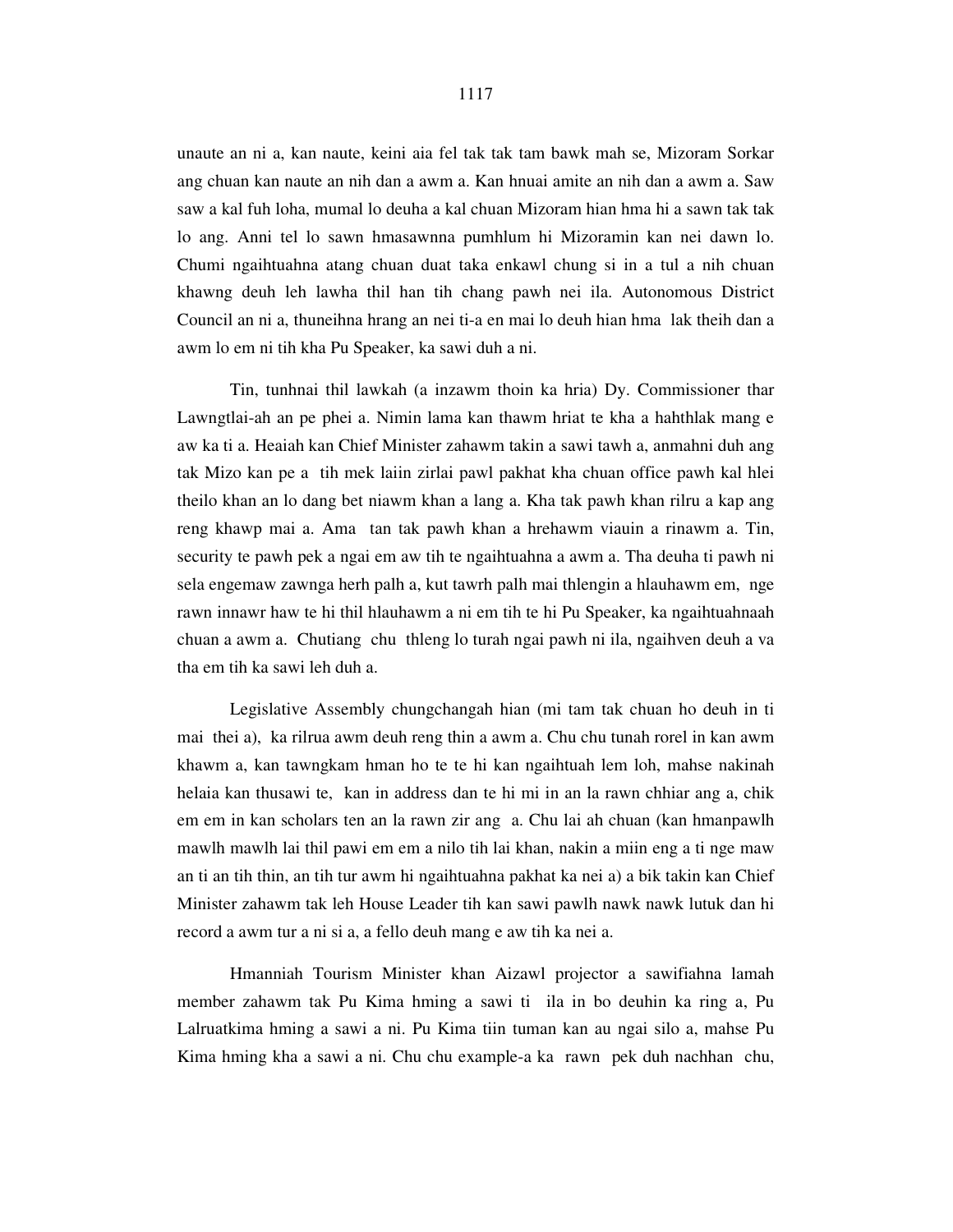rorel ho in kan awm a, inngeih takin tha takin kan ti ho a. Kan Chief Minister a nih na ang a Chief Minister ti-a address hi a tha a. Ch tih laiin House Leader a nihna anga House Leader-a kan address hi a dik leh a. Tun maiah pawh uluk deuhin ka ngaithla a, House Leader demand hi kan sawi vak vak mai a. House Leader Demand hi em ni kan sawi? Chief Minister demand niin ka hria kei chuan. Chulai te chu kan uluk vak lo a. Mahse nakin ah miin an en let hunah hian a that tawk lohna lai a awm a. A zawhna chhannaah te pawh entirnan Minister dang te pawh Finance Minister anga a chhan tur te, Taxation Minister a nih anga Speaker-in a koh tur ang te kha, kha lai te kha kan uluk lo deuh tih hi ka sawi duh mai mai a.

 Ka feel em emna chhan pakhat chu Man Mohan Singh-a Prime Minister a nih khan Lok Sabha ah House Leader a nilo tlat a ni. House Leader chu khami tum khan Pranab Mukherjee a ni a. Kha kha Lok Sabha a a tel vawikhatna ah khan, Lok Sabha-ah khan House Leader a ni ang lawi a ni. A hma khan Minister pawimawh tak tak a ni fo tawh, mahse Lok Sabha-ah hian member a lo la ni ngai reng reng lo a. An House Leader a ni a. Chutih mek lai chuan Prime Minister ber kha Lok Sabha ah chuan House Leader a ni lova. Chu lai chu then hran hi a ngai khawp mai a, Rajya Sabha-ah zawk kha chuan an hmang tho a. Kha'ng avang khan Pu Speaker, thahnemngaihna leh nakina miin an en let huna an ngaihven theih a ni a, thil pawi chu a ni hauh lo. Kha kha ka rawn sawi chak ve hrim hrim a ni Legislative Assembly-a kan in address dan a kha. A bik takin kan House Leader a nihna anga kan address hun a awm ang a, Chief Minister a nihna anga kan address hun te, GAD changtupa anga kan address hun te kha a awm a ni tih kha ka rilru a awm reng thin a. Kan Dy. Speaker phei chu thuthmunah ka sawi pui leh zauh thin a, chu lai te chu ka ngaihmawh deuh pakhat ka han sawi lang tel mai mai duh a ni. I kaihhruaina hnuaiah rorelna tha tak kan nei thei, vawiinah pawh tha taka kan rorel te kan kal chhoh avangin lawmthu ka sawi a. A hminga opposition lam hotu ang deuha kan awm venaah pawh i kaihhruainaah kan lawm tak zet a ni tih Pu Speaker ka sawi nawn duh a ni. Ka lawm e.

# **SPEAKER** : Pu Zothangliana

**PU ZOTHANGLIANA** : Pu Speaker, ka lawm e. Kal phung pangai a pel deuh hlek tih ka hria a, mahse khawngaih takin kan Group Leader pawh khan min lo hrethiam sela. Ka insum a, lawmthu sawina tur tam tak te pawh awm vein ka hria a.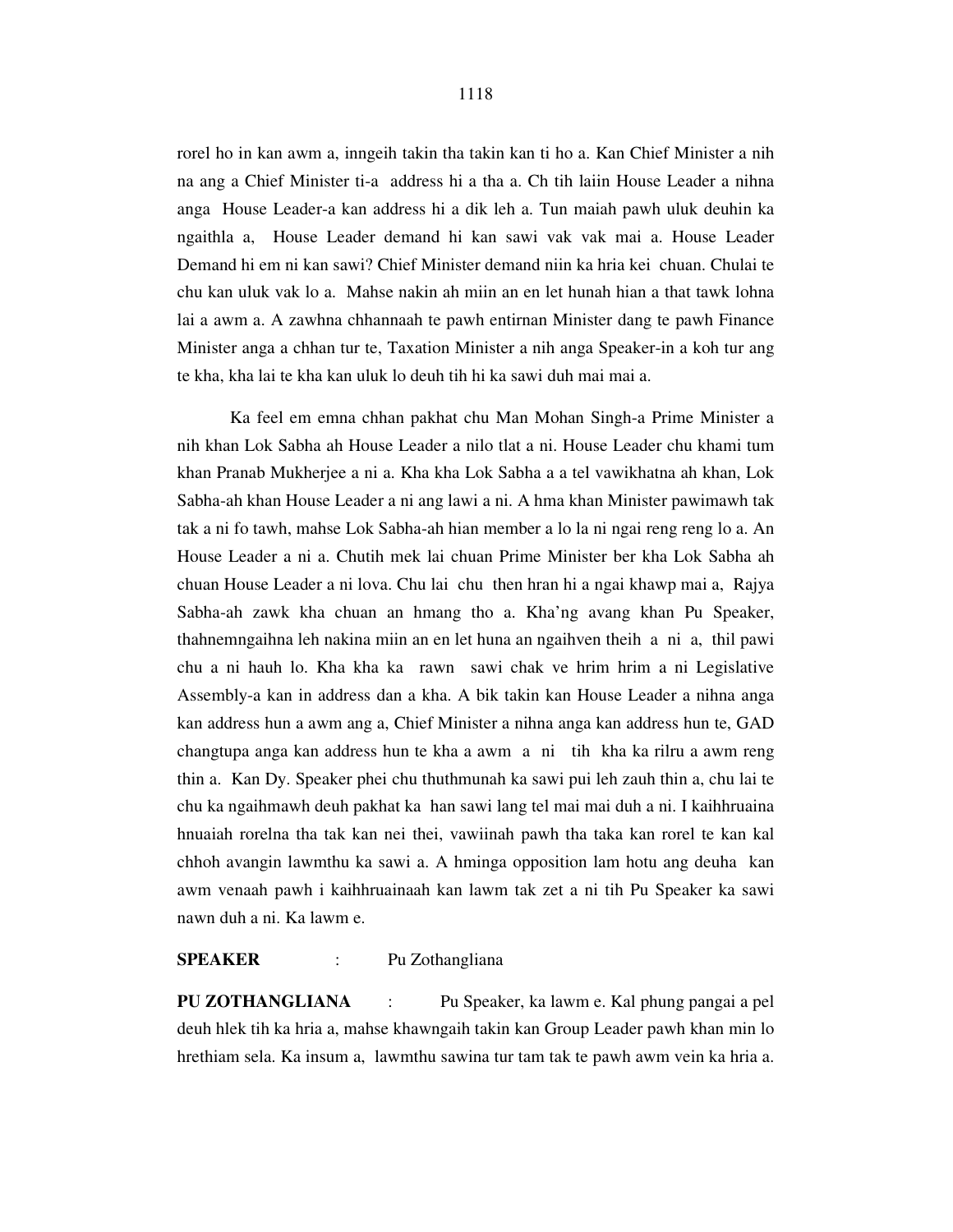Amaherawhchu ban hma kha kan duh tlang bawk si, tul kan tih tlan bawk si avangin ka insum a. Mahse ngawih tluan chhuah kha a fel loh na lai a awm thei tlat mai a. Chuvang a ding chhuak chu ka ni Pu Speaker.

 Chawhma lamah khan ka awm a nawm loh deuh avangin pawn lamah ka awm tam deuh a, thu sawi zawng zawng ka ngaithla lova. A hnua ka hriat danin kan hotuten thu tha tak tak tam tak an sawi rualin kan District Council 3 te a kan ram hruaitu zahawm tak tak te chanchin an sawina kawngah thil hriat fuh tawk loh deuh lai te awm in MDC, EM, CEM leh contractor nih kawp tum tih ang zawnga ngaihthlak theiha thusawi te a awm niin thian thenkhat ten min hrilh a, a pawi ka ti a. Chutiang chu sawi a lo awm palh a nih chuan thil dik a ni lo a ni tih

chiang takin ka sawi duh a. MLA ho zingah te pawh hian nupui te emaw, chhungkhat fate emaw an mahni tak te pawh a thenah chuan a ni maithei, contractor lo ni thin emaw sumdawng lo ni thin emaw te chu an lo awm ve pawh a ni maithei a. Chutiang tho chuan kan MDC lamah te pawh an tunhma hun atanga chutiang ti mi te pawh chu an lo awm ve pawh a ni mai thei. Hetiang ang a nih avanga in vai hmer a, in chhhuah chhiat lutuk hi chu thil dik a ni thei lo a ni tih hi Zoram mipui te hriatah Pu Speaker, nangmah kaltlangin ka sawi ve hrim hrim duh a.

 Kan MDC te saw lama Autonomous District Council pathum tea kan hruaitute zingah sawn fel tak te fel bik lemlo te pawh an awm a ni thei, a thente chu he House-a thu ngei pawhina kan tluk miah lohte pawh an awm ve mai thei a ni. A thente chu keini aia fello deuh tak pawh an ni ve mai thei bawk. Chutiang karah chuan saw lam emaw, Autonomous District Council emaw in hmuh hniamna leh in en tetna anga ngaih theih lek lek tura thu sawi leh tawngkam he House zahawm takah hian a awm em ni tih tur anga thil sawi a awm leh zauh thin hi pawi ka ti em em a ni.

 Tunhma deuh hunah khan District Council pathumte saw an lo hming thalo viau thin pawh a ni mai thei, keini naupang kan ni a, kan hre thui lemlo. Tawng kam mawilo tak tak uchuak taka in deusawhna tawngkam niawm tak ' chungu nung chung buk' tih ang chi te, 'Mizo II' han tih ang chi te he House zahawm takah pawh hian a lo ri chhuak tawh thin a ni mai thei ka hre lo, chutiang niawm taka hriatna chu ka nei a, ka chiang ngam lo a ni.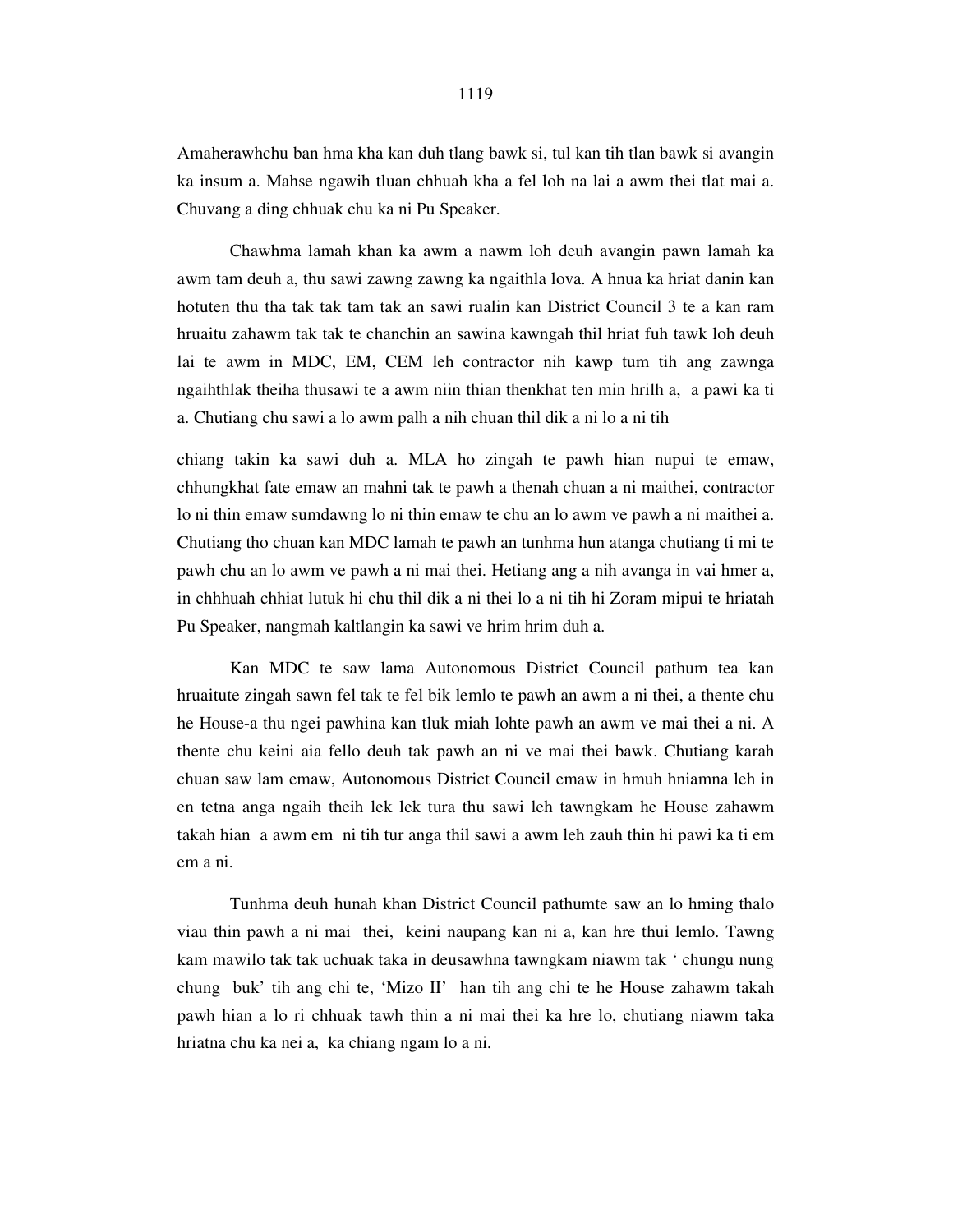Engpawhnise, Mizorama cheng vek kan ni a; Zo hnahthlak vek kan ni a. U leh nau vek kan ni tih hi kan duh huna sawia kan duh huna engemaw ti deuh riau si a intih thin hi kan awm dan tur a ni lo ang tih ka ring a ni. Tin, tun hma chuan an lo fel tawk lohna te pawh tam tak a awm ve mai thei, vawiinah hi chuan Lai Autonomous

 District Council pathumah sawn thil ti tha tak tak an awm a, a bik takin keiin ka hriat chian ve Autonomous District Council-a kan hotute, kan CEM Pu P.Zakunga leh a thawhpui te saw tun hmaa kan hruaitu tha tak tak an awm rualin an tha leh zualin an fel fai ta hle niin keini chuan kan hria a ni. Chulam chu ka duh tawk ang a, thil pakhat sawi loh theih loh chu, tun hnaiah kan House Leader-in tul a tih chuan a la sawi tur tho a ni ang a. Mahse, sawlam bialtu ka nihna angin ka sawi ve pawh hi a awm tho-ah min ngaihsak ang tih ka ring a. Kan DC IAS val Dr. Arun T sawn chhuah a ni a, Chakma Autonomous District Council suspension order chhuahte leh Chakma Autonomous District Council election notification chhuah te nen a innan chin vel avang hian puh loh loha inpuh a, in sawi hmingchhhiat tumna a nasa hle a. Chu chu opposition party thenkhat ten remchanga la-in thalaite leh tutu te emaw an fuih theih ang ang fuihpawrha mawng hiahna hmanruaa hmana sorkar ding lai beih nana hman tumte pawh an awm bawk niin a lang a, a pawi ka ti khawp mai.

 Pu Aruna, kan DC chhuak ta kha a fel em em, mahse, mipuiin duhkhawp lohna an nei a. Tin, Pathian khawngaihna zara mipuite aiawha thlan tlina awm ve mek saw lam MLA te pawhin kawng tam takah tha tiin fel ti em em mah ila, kan mipui te tan Mizo tawnga biak theih loh dawr theih loh a nihna vang ringawt pawh hian harsatna a awm a ni tih kan hria a. Chung karah chuan mi tha tam tak mipui nawlpuiin an biak pawh theih tur an awm tho a ni tih hriain hman deuh tawh khan Chief Minister zahawm tak hnenah hian ngenna te pawh kan thlen a ni.

 He thu hi sawi chian a tha ka ti, mahse, kan Chief Minister hi khatih hunlai khan phaia zin tur a ni a, 'ka zin hawn hunah kan ngaihtuah dawn nia' min ti a. A zin hawnin a buai em em a, biak mai theihna hun remchangkha a awm lo a. Nichina ka sawi tak Chakma Autonomous District Council suspend leh inthlan puan te khan a rawn nangching a. A hma daih atanga ruahmanna lo awm tawh kha kan hotute hian min tihhlawhtlin sak mai ani tih ka rawn sawi chiang duh bawk a ni.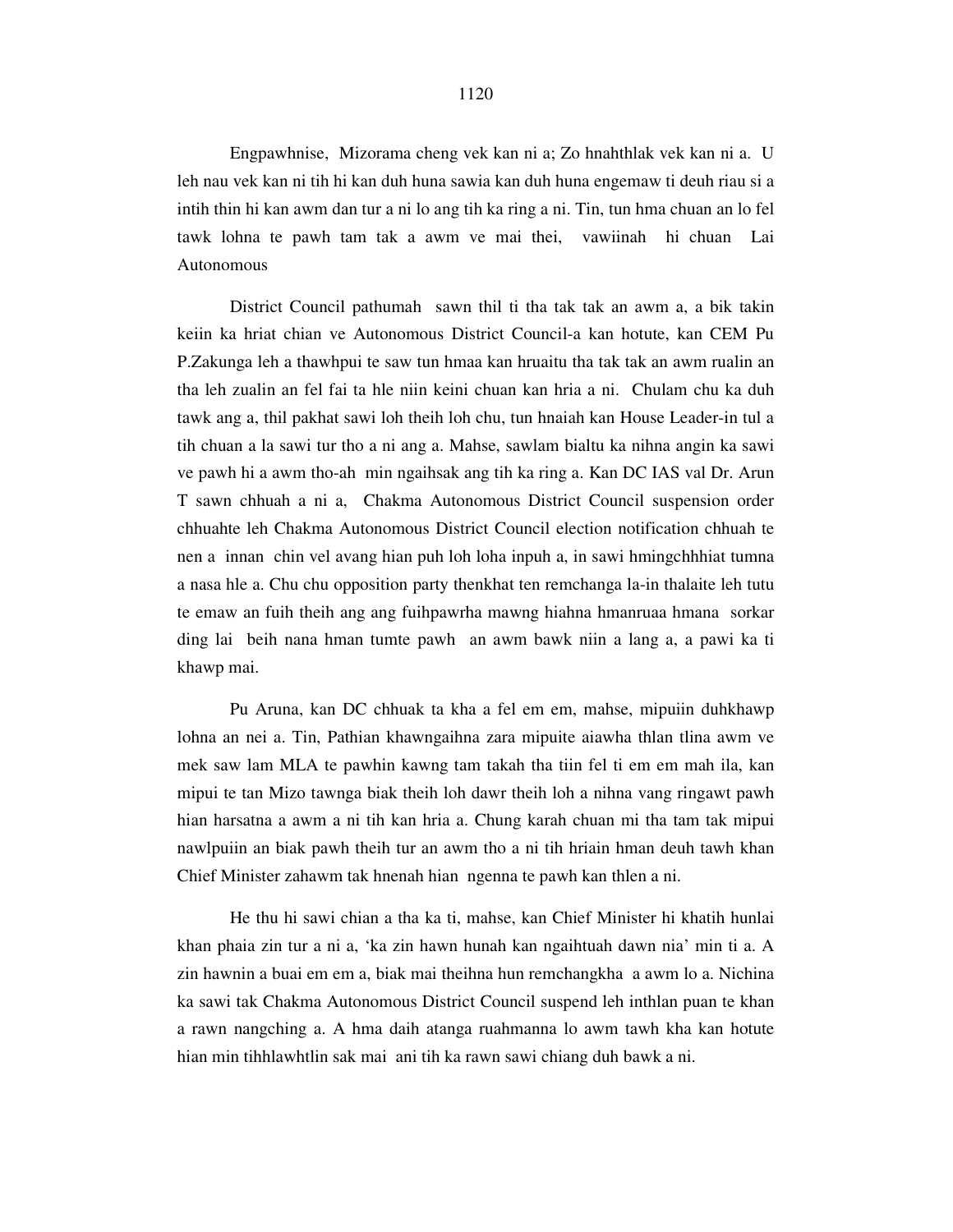Pu Speaker, hun min siam sak avangin ka lawm a, an demand chungchang te sawi hman ve tawh lo mah ila, kan Chief Minister zahawm tak leh kan hmeichhe Minister zahawm tak Pi Vanlalawmpuii Chawngthu te demand hi kei pawhin ka rawn support bawk a ni e. Ka lawm e.

**SPEAKER** : Awle, sawihona chu kan duh tawk tawh mai ang a. Minister zahawm takte kan sawm hmain nimina kan thu puan kha tih sual palh kan nei a. Pu K.S Thanga kha ni 27 kha a pum nawm loh avangin awm lo tur a ni a, ni 28 nimin chawhma kha chu a biala Chief Guest a nih avanga awm lo tur a ni a, tih sual palh a awmna chhan chu a dilna lehkha pakhatah khan ni 27 & 28 kha ziah kawp a ni a,  $(a)(b)(c)$  ah khan a (a) laia kha a pum nawm loh chanchin kha a ni a, ni 207 & 28 kha a pum nawm loh avanga chawhma kha awm lo angin kan lo chhinchhiah a, tih sual palh a ni. Nimin chawhma kha chu a bial chhungah Chief Guest a ni tih kha kan han ti dik hram a ni e. Minister zahawm tak Pi Lalawmpuii Chawngthu in sawihona kha rawn khaikhawm sela, sawifiah ngai te sawifiah in pass rawn dil tawh mai se la, amah ilo sawm tawh mai ang.

Pi LALAWMPUII CHAWNGTHU, MINISTER : Pu Speaker, ka lawm e. Ka department chan demand no. 35, 37 leh 41 te min sawipuitu member zahawm tak tak 15 te ka neih avangin a hmasain member te chungah lawmthu ka sawi a. Tin, an rawn sawi na reng rengah khan thahnem ngaihpuina thu leh hla vek a ni a. Kan department chan pathum te hmasawnna tur leh chak leh zuala kan kal zelna tur te min rawn sawipui avangin lawmthu ka sawi bawk a.

 Tin, helaiah hian rawn react tur kha a awm nual a. A hmasa in Fisheries Department demand no. 35-na-a Pu R.L Pianmawia sawiah khan tunah hian Mizoram Fisheries Rules siam a ni a, Law & Judicial Department hnenah endik tura thawn a ni a, Law & Judicial thurawn angin siamthat ngai te siam that tura tih mek a ni. Tin, Pu V.L. Robiaka sawiah khan sangha dil tanpuina hmu thei riau an awm ni anga hriatna kha kan lo chhinchhiah ang a, sangha dil tanpuina kan sem leh thei te a nih chuan chung hunah chuan felfai tak leh fair takin tih kan lo tum dawn nia tih kha ka chhanna a ni a.

 A dawt lehah chuan YMA te leh Central YMA te nena kan thawhhona a tha em em a, district hrang hrang atangin kum 2017 pawh khan branch 18 hnenah incentive award pek a ni a. Tin, Central YMA-ah te pawh hian pek a ni bawk a, tin,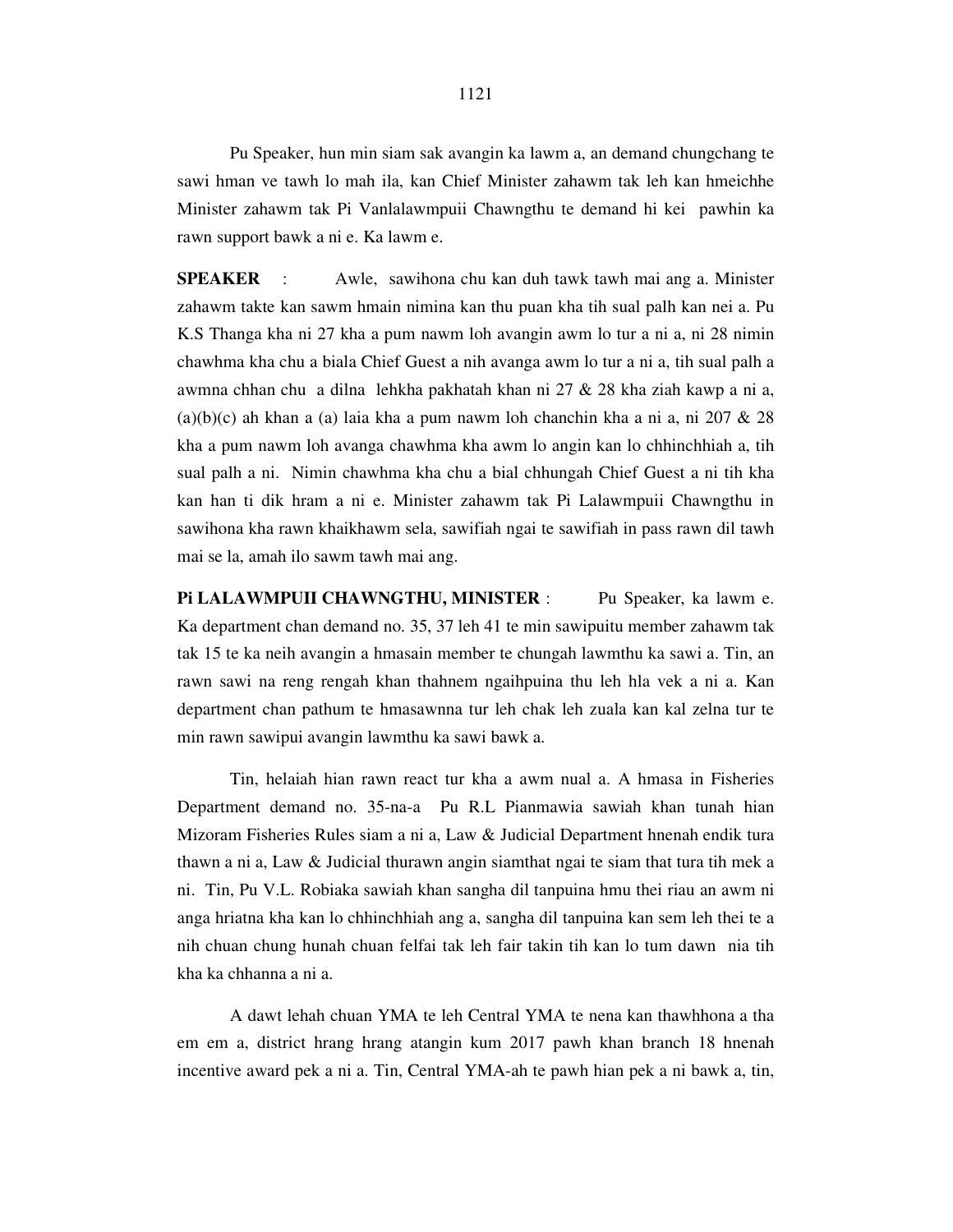fish farmer kan pe bawk a. Heng kan kalpui hi tun kum tharah pawh kalpui zel kan tum a, luidung humhalh leh nungcha humhalh kawngah khan YMA-te nen a tan tlan zel hi department ten kan tum a ni tih kha ka sawi duh bawk a.

 Tin, district hrang hranga sangha dil nei thlam/hut sak chungchang te pawh kha Pu V.L.Robiaka khan a rawn sawi a, khang chhanna kha chu National Scheme for Welfare Fishermen hnuaiah hian fishermen house sakna district hrang hrang ah kan pe a. Aizawl district-ah 50, Lunglei district-ah 50, Siaha-ah 30, Kolasib-ah 82, Mamit-ah 43, Lawngtlai-ah 58, Serchhip-ah 30, Champhai-ah 40 a vaiin 383 an ni a.

 Tin, MLA zahawm tak Pu Lt. Col. Z.S. Zuala rawn sawi sangha dil siam mai bakah luidung humhalh tih kha nichina ka rawn chhan tawh ang khan tunah pawh hian kan luidunga awm nghahrah kan tih khawi turin Tamdil farm-ah hma kan la mek bawk a ni.

 MLA zahawm tak Pu Hmingdailova Khiangte rawn sawi kha sangha dil tamna ber chu Kolasib leh Mamit district an ni a. Sangha dil tanpuina diltute thlan danah fimkhur lehzual ni se tih kha nichina ka rawn chhan tawh ang kha ka chhanna ni sela. District officer te nen fimkhur takin kan lo kalpui tawh dawn nia tih kha ka sawi nawn leh duh a. Tin, district level committee awmna FFDA (Fish Farmer Development Agencies Scheme) Scheme hi 2016-2017 atangin Blue Revolution Scheme in a thlak a, Blue Revolution Scheme hnuaiah hian district level committee dinna tur guideline a la awm loh avangin a hmaa Fisheries Board Member kan tih ang chi te kha tunah hian a awm tawh rih lo a ni tih kha ka sawi lang leh duh bawk a.

 Tin, Pu Lalthanliana khan min fak pui em em a, sangha that na zawng zawng kha a rawn sawi a, a lawmawm ka ti a. Tin, ka hriatsual loh chuan a nu leh pa te atanga sangha dil siama lo tuipui em em mai an lo ni a, chuvang chuan ani pawh hian sangha dil zau tak tak mai a lo nei a ni awm e, a sangha te pawh kan ei ve tawh nghe nghe, thamna chu a ni lemlo turah ngai ila. (Speaker : In fak tawnna hun a thleng a ni). Sangha chaw hi department-in a ngai pawimawh hle a, a ni sangha dil nei a ni bawk a, chuvangin 2018-2019-ah Blue Revolution Scheme atangin Centralah hectare 200 cover theihna tur proposal kan thehlut mek a.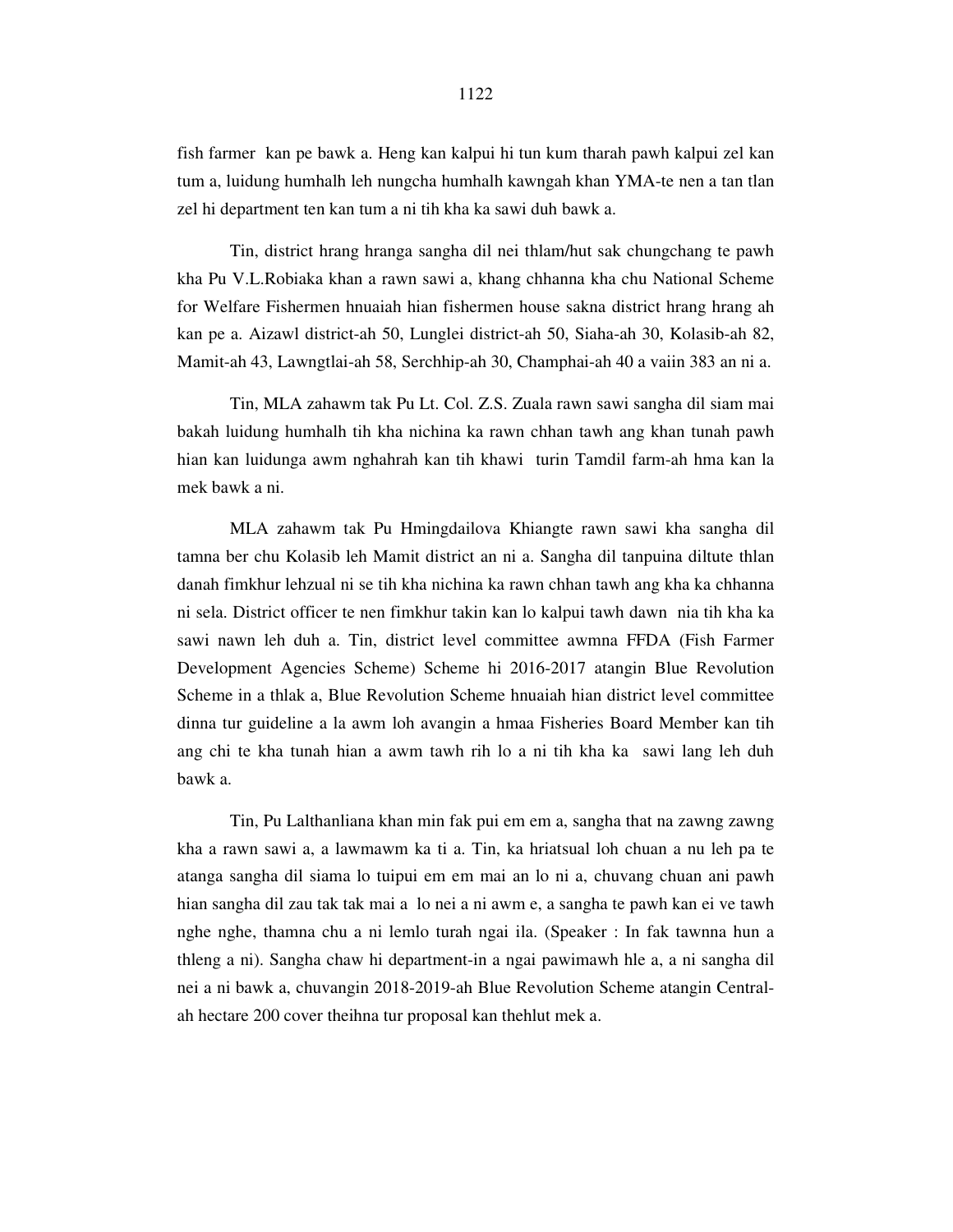Tin, Fisheries Department-ah hian budget dah tlem a ni tih kha min rawn sawi pui vek mai a, thahnem min ngaih puinaah lawmthu ka sawi a. Ruling leh Opposition lam sawi lovin development atan khan nuai sawm chauh kha a awm a. Member zahawm tak Pu Zoramsangliana rawn sawi ang khan keini chu NEDP, RKVY leh NLUP te kan innghahna a ni a, chawhma lama kan hriat tawh ang khan kan hotute a ngaihna hria kan nei a, chuvang chuan Fisheries Department-ah hian kei leh department-a ka thawhpui te chu kan lungngailo a ni tih ka sawi duh bawk a ni.

 Pu T.T. Zothansanga, MLA zahawm takin Fisheries nursery seed chungchang a rawn sawi kha Fisheries necessary seed hi kan nei lova, sangha chi siamna fish seed farm zawk kan nei a ni tih ka rawn sawifiah leh duh bawk a.

 Tin, MLA zahawm tak Pu Lalruatkima rawn sawi potential area-ah tun aia nasa lehzuala hma lak theih ni se tih kha nichina ka sawi tawh ang khan NEDP atangin kan hotuten sum min pek theih chuan a hma aia nasa lehzualin hma lak kan tum dawn a ni tih ka sawi leh duh a. Tin, Dr. K. Beichhua'n kan sangha dil neih tam ang huin kan kal tlem tih te pawh a rawn sawi a, Pu Sangthuama MLA zahawm tak pawhin a rawn sawi a, thahnemngaihna thu hla vek a ni a, chuvangin theihtawpin hma kan lo la ang a, kan hun neih chhung reiloteah hian hmasawn thawhpuite nen kan lo tum dawn nia tih kan sawi duh bawk a.

 Tin, kum 2018-2019 atan ruahmanna kan nei ve nual a. Kan hriat theuh angin kan budget kha a tam lo va,  $\overline{(}0,02,40,000/-$  (nuai zakua pahnih leh cheng singli) a ni a, administrative cost-ah cheng  $\overline{8,92,40,000}$  (nuai zariat sawmkua pahnih leh cheng singli) development component-ah  $\bar{\tau}$ 10,00,000/- (nuaih sawm) a ni a. Heng bakah hian CSS atangin  $\bar{\tau}$ 10,00,850/- nuaih sangkhat zariat sawmnga vel hi hmuh kan in beisei a, chung atang te chuan hmalakna tur eng emaw zat tih theih turah ngai ila.

 Blue Revulution hnuaiah hian dil thar, new pond a vaiin hectre 30 a zau siam belh tum a ni bawk a. Dil hlui hi hectre 100 a zau chei that/renovation of ponds tum a ni bawk a. Hectre 200 vel sangha khawina hmunah sangha chi leh sangha chaw farmers te hnenah sem chhuah tum a ni bawk a. Tin, fishermen 50 tan in/thlam sak leh tur 10 siam leh tum a ni a, mi 1000 tan skill development training buatsaih sak tum a ni bawk a ni. Tin, Hydel Project Reservoir tuikhuahte hman tangkai nan leh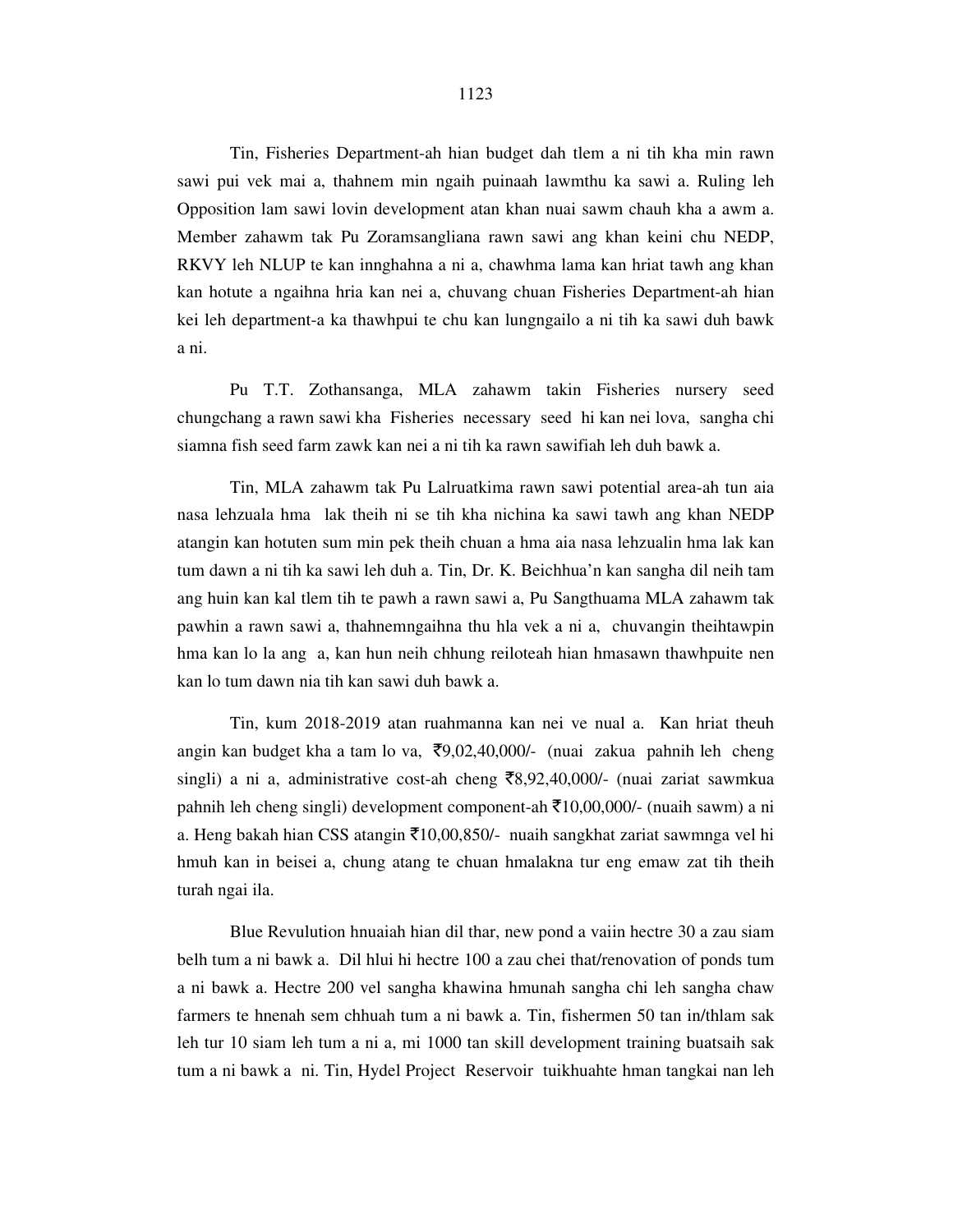a bul vela fish farm community te dinhmun chawisan nan cage culture unit 166 Hydel Project Reservoir-ah siam belh leh tum a ni a. Kan Prime Minister-in Tuirial Hydel Project a rawn hawn a, a sawi ang khan Tuirial Hydel Project pawh hi Fisheries Department hian hman tangkai a, cage siam belh kan tum a. Tin, tunah hian Serluiah khuan cage 148 kan nei mek bawk a, hengte hi reiloteah tun kum tawp lamah chuan thar chhuah/hralh chhuah theih beisei a ni bawk a ni. RKVY atang hian nuaih 300 vel hmuh beisei a ni bawk a, NLUP atang te pawhin a ni a, khatiang zawng zawng kha chu ka sawi tawh lo mai ang a, Fisheries Department chungchanga thahnem min ngaihpuitu zawng zawngte chungah lawmthu ka sawi a.

 Pu T.T. Zothansanga, MLA zahawm takin unstarred question chhanna fimkhur lo a tih kha lo fimkhur kan tum tawh dawn nia tiin ka chhang duh bawk a. Pu T. Sangkunga, MLA zahawm takin Department lang sar vak lo min ti kha ka la na deuh a, langsar kan lo in tih ve tehlul nen, tun aia nasa a hna thawh kan tum bawk a ni tih ka rawn sawi bawk a ni. Dr. K. Beichhua'n thahnemngaihna thuah sangha dil leh thar chhuah a inmil lo, hma chak zawka lak ni se tih te a rawn sawi a, Er. Lalrinawma, MLA zahawm takin N.G.O. ten buhtuh humhalh te nasa lehzuala kalpui ni se a tih te pawh hi bawhzui kan tum zel a ni. Tin, Pu Lalrinliana Sailo pawh thahnemngaihna thuah nasa zawk a hmalak zel chungchang te min rawn sawipui bawk a, Pu R.L. Pianmawia MLA zahawm tak Fisheries Deptt.-in a bial an lo duh sak thin a, chutiang chuan duh sak zel kan lo tum ang a. Sangha no 1 aiah no 5 te sem ni ve tawh se a tih te pawh kha tih hram kan lo tum ve tawh dawn a ni. MLA zahawm tak leh Opposition Leader Pu Vanlalzawma'n Serlui leh Tuirial Hydel Project hman tangkai a sawi kha nichina ka rawn sawi tawh ang khan Serlui 'B' chu kan hmang tangkai mek a, chutiang chuan Tuirial pawh hman tangkai kan tum bawk a ni.

 Demand no. 37-na Co-operation Department chungchang kha member 9-in min sawi pui a, an chungah lawmthu ka rawn sawi a. Co-operation Department hi langsarlo ang taka lang si mi harsa te leh mi chhumchhia zawk te tan malsawmna nasa tak Department kan ni a. District 6-ah hian office kan nei a – Aizawl West, Aizawl East, Lunglei, Serchhip, Champhai leh Kolasib-ah te office kan nei a. Mamit-ah hian office thar hawn leh tum mek a ni, Staff hi mi 124 an awm mek a, kan post neih zat chu 214 a ni a, post ruak hi 90 kan nei a, heng post ruak te pawh hi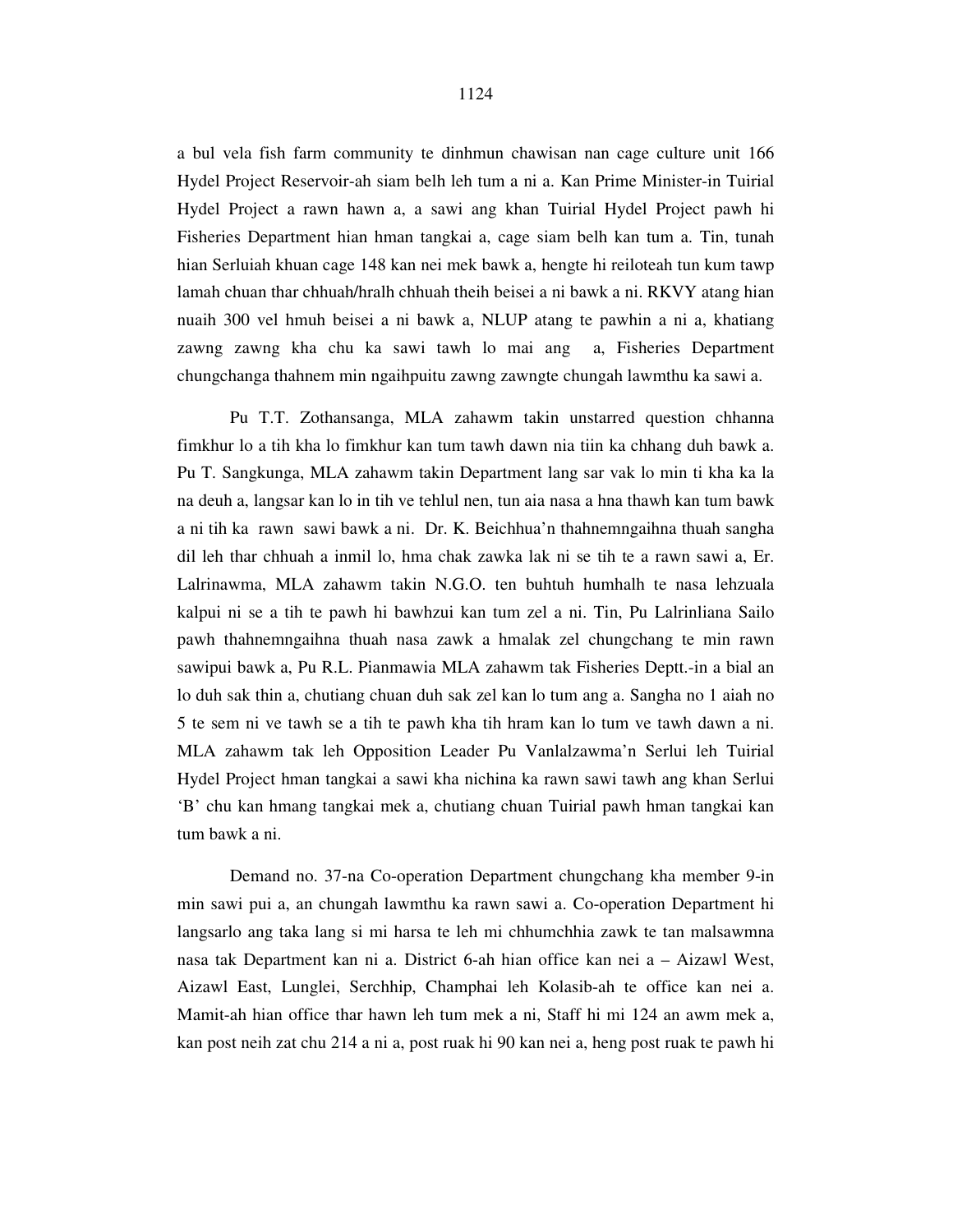kan hotuten min hnawhkhah sak theih chuan chak leh zualin hna kan thawk thei ang tih ka sawi lang leh duh a.

 Co-operation Department-ah hian Society leh State Society leh Primary Cooperative Society hrang hrang kan nei a, NEDP atang te pawin sum min pe a, kan mamawh hrang hrang hi NEDP atang hian min pui thin a. Hmanni lawkah MULCO rama retaining wall siamna tur nuai 340 pawh NEDP atangin sorkarin min pe a, sorkar chungah lawmthu ka sawi a. Tin, Apex Bank te hi a tangkai em em a, tunah hian deposit awm hi cheng nuai sing sarih sanghnih leh zali leh paru point paruk leh singhnih leh sangruk a ni a. MIZOFED-ah hian petrol pump hi 7 kan nei a, gas distributor hi 6 kan nei bawk a, langsar taka lang si lo MIZOFED te pawh a tello a kan awm theih miah loh, ram pumin kan innghahna te a ni ve a ni tih kha ka sawi duh bawk a. Tin, ZOFISHFED-ah te hian kan business turnover hi  $\bar{\xi}$  2,30,000/- a ni a. A tlangpui, a zavai ni lovin kan rawn sawi a, PIGFED-ah hian cheng nuai zahnih sawm pathum singkua zanga sawmsarih paruk a ni a, WOMENFED-ah hian an business turnover hi  $\overline{5}$  7,45,422/- a ni a. Tin, MASCOS-ah hian nuai hnih singkhat sangkua zali sawmnga a ni a. MAHFED ah hian cheng Nuai 83 singkhat sangkhat zahnih sawmhnih pali a ni. Tin, tun kumah hian MAHFED hian hmunphiah hi kan leisak thei lova. Kan lei sak theihloh nachhan hi sum awm loh vang ni lovin a hralhna kan hmuh loh vangin kan lei sak thei lova. Kum danga kan lo lei sak thin te kuminah kan inti beidawng a, House kaltlangin thupha ka chawi bawk a ni.

**Dr. K. BEICHHUA** : Pu Speaker, aw sin ngaihthlak chuan Dar 4 a pel mai dawn alawm le!

**SPEAKER** : A ngaihnawm viau aniang, dar 4 a pel tawh a ni tak. Mahse, kal zel i tum ang aw. Awle, kal zel rawh le.

**Pi VANLALAWMPUII CHAWNGTHU, MINISTER** : Pu Speaker, ka lawm e.

 MULCO Ltd-ah hian an business turn over hi vaibelchhe 12, nuai 20 sing thum, sang thum zariat sawm pasarih a ni a. Tin, MAHCO-ah hian nuai 17 sang riat zariat sawmkua pahnih a ni bawk a. Khang kha tlema a langsar deuh keimahni Cooperation Department-ah chuan ka rawn tarlan theih a ni a.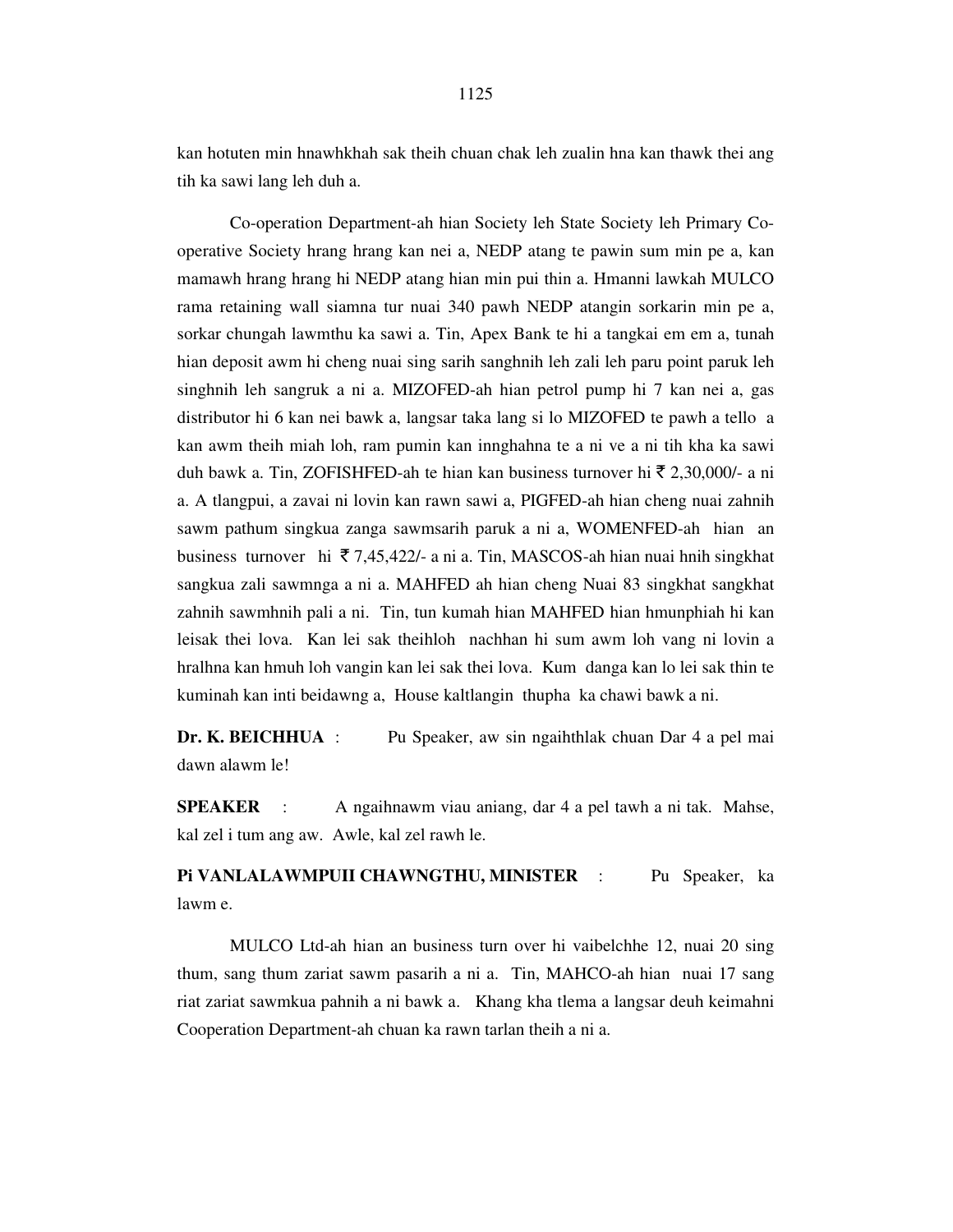### 1126

 Tin, Office Memorandum atangin Department chuan a theih ang chin chinin sum hi a renchem ve a. Department meeting-ah te pawh senso tlem ang thei berin meeting te pawh hi neih a ni thin a. POL pawh an quota hi 20% a tihtlem a ni a. Tin, Cooperative Act leh Rules-ah te amendment siamin audit fee rate te pawh tihpun a ni a. Hei hian Department revenue pawh nasa takin a tipung a ni. Kum 2016-17-a revenue kan target nuai 26 chu nuai 69 leh sang nga hmuin nuai 43 leh sang nga-in kan khum a ni. Kum 2012 leh 2013 atang khan sum harsatna avangin State Level Cooperative Federation te leh Primary Cooperative Society te a theih ang anga financial assistance pek thin chu pek theih a ni tawh lo tih ka tarlang ve duh bawk a. Tin, RKVY hi ssheme pawimawh tak a ni a. RKVY ah hian Cooperative te hi cover tel loh kan la ni reng a. Hei hi min cover tel ve theih chuan kan lawm hle ang tiin Sorkar ka ngen bawk a ni.

 A dawt lehah chuan demand No. 41-na, Sericulture Department. MLA zahawm tak Pu V.L. Robiaka khan Sericulture min rawn sawipui naah khan Muga pangang khawi hi project te neiin bul tan chauh a la ni rih a. Kumin atang chuan farmer te mamawh ang a chi pe thei tura ruahmanna kal pui mek a ni tih kha ka chhan theih ni sela.

 Tin, Pu T.T. Zothansanga, MLA zahawm takin Muga chingtute tanpuina pek inanglo tih chungchang kha a rawn sawi a. Pu Speaker, i phalnain a inanloh nachhan kha phek khat a ni mai a, chhiar chhuak lovin pek min phal sak theih chuan Pu T.T. Zothansanga hi ziakin ka pe mai ang a.

 Pu Hmingdailova Khiangte in Kawnpui-a Sericulture Department-in Muga Farm a neih hi tun dinhmunah central Seed Board hnuaia special C Zone-ah dah a ni a. NERTPS project hnuaiah hian a farm leh infrastructure te upgrade mek a ni tih kha ka chhanna ni bawk sela. Eizawnna tlak Sericulture Department hi department lian tak anga lang ni si lo, nichinah MLA zahawm tak takten an rawn sawi tawh ang khan mahni kawt kaiah, mahni in lum atang te a eizawnna min pe theitu a ni a. Chhungkaw hrang hrang a bik takin thingtlangah phei chuan chhungkaw nu te tein eizawn nan te an hmang nasa em em a. Chuvang chuan he Department hi ka tawng mawi lo ni lo sela, mi rethei te tana Department pawimawh tak leh tangkai tak a ni tih ka sawi duh a. Tin, min sawipuitu zawng zawngten an rawn sawi, a hralhnaa kan buailo ringawt pawh hi a lawmawm a ni. Rei lo te chhungin kan pangngang khawi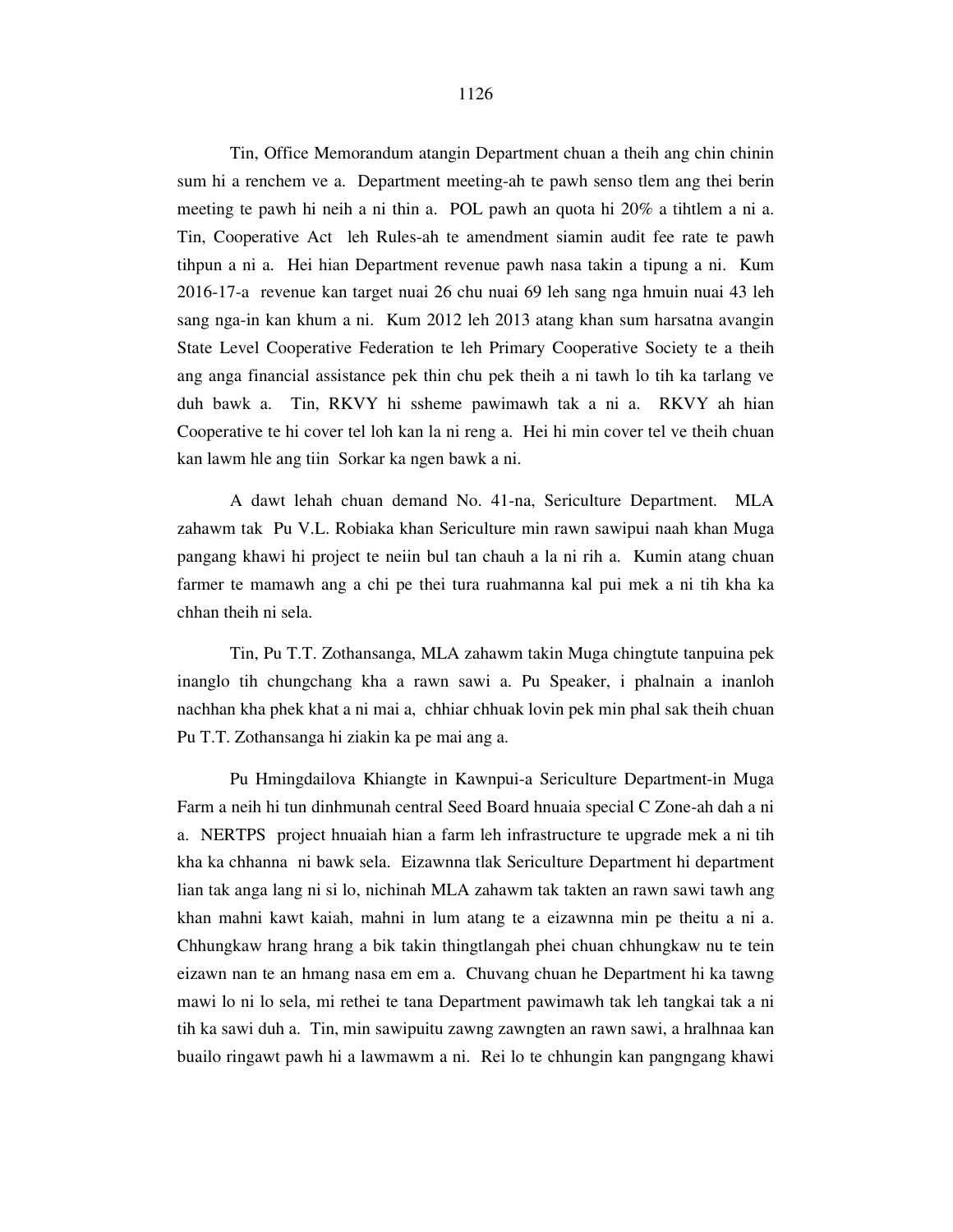te hi thar chhuah a ni thin a. Chungah chuan thil dang thar chhuah ang ni lovin Sericulture Department a pangngang khawi te hi chuan a hralhnaah hian kan buai lova. Tunah hian Department-ah hian an thar chhuah zawng zawng hi kan leisak thin a. Chung kan leisak thin te chu tunah hian privatise kan tum tan a. Vaiho an rawn inchhawp hnai dawn a. Keinin hetia kan lei a, vai hnena kan hralh chhawn leh ngai lo khan vaiho min lei sak thin tute an rawn inchhawp hnai ang a, helaiah an rawn inbun ang a, anni hnenah chuan direct-in helaiah hian an rawn inbun ang a, an hralh thei tawh dawn bawk a ni tih sawi duh a.

 Tin, vawiinah ka theih ang angin ka incheina hi Sericulture fak nan ka rawn inbel ve a. Vawiinah Sericulture min tuipui a, thahnem min ngaih puina zawng zawngah lawmthu ka sawi a. Chuvang chuan session zawh ni-a MLA zawng zawngte awrh turin Sericulture necktie Department chuan kan present vek dawn che u a ni, tih kha ka sawi duh bawk a. In zavaia chungah lawmthu ka rawn sawi a.

| <b>Demand No.</b> | <b>Purpose</b>           | Amount          | <b>Demand for</b><br><b>Grants Page No.</b> |
|-------------------|--------------------------|-----------------|---------------------------------------------|
| 35                | <b>Fisheries Deptt</b>   | 9,02,40,000.00  | $444 - 451$                                 |
| 37                | <b>Cooperation Deptt</b> | 17,65,12,000.00 | $463 - 470$                                 |
| 41                | Sericulture Deptt        | 19,34,06,000.00 | $527 - 531$                                 |
|                   | <b>TOTAL</b>             | 46,01,58,000.00 |                                             |

hi he House zahawm tak hian min pass pui turin ka rawn dil e. Ka lawm e.

**SPEAKER** : Minister zahawm tak khan a demand no.35, 37 leh 41 hnuaia 2018-2019 chhunga pawisa hman tur, a vaia belhkhawm ₹46,01,58,000.00 pass pui turin House a dil a. Pass remti zawng remti ti ru le. ( Members : Remti) Remtilo kan awm em?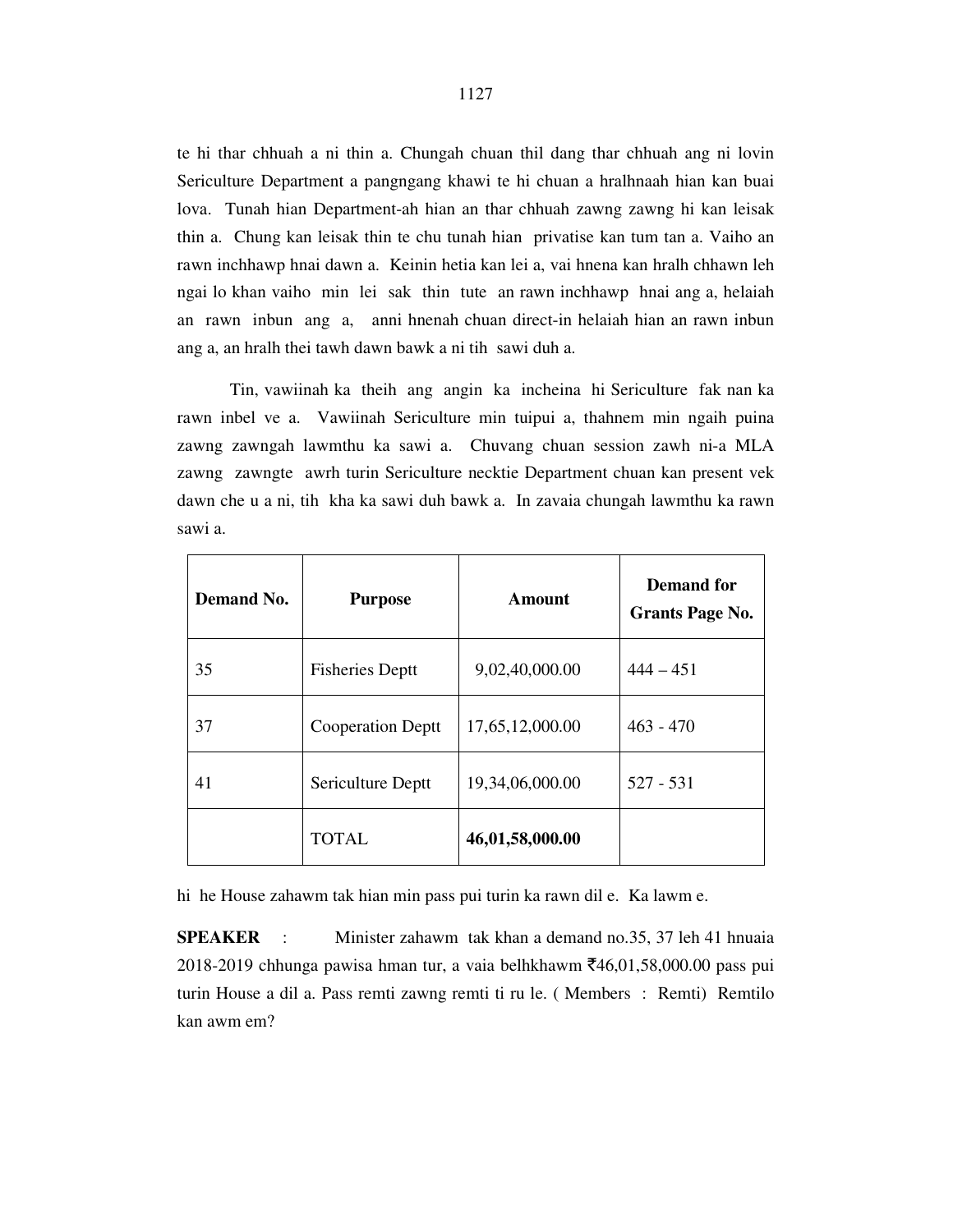Tichuan kum 2018-2019 chhunga department 3, Fisheries Department, Co-Operation Department, Sericulture Department ten an pawisa hman tur a vaia belhkhawm  $\bar{z}$ 46,01,58,000.00 chu House hian lungrual takin a pass ta a ni.

**Pi VANLALAWMPUII CHAWNGTHU, MINISTER** : Pu Speaeker, ka lawm e.

**SPEAKER** : Khawngaihtakin kha kan zalenna kan hmang theuh a. A tawp thlenga awm tum ila, ka ding leh vei, official te pawh kan inngen ni sela.

 Tunah chuan Chief Minister zahawm tak kan sawm ang a. Sawihona kha a khaikhawm ang a, sawifiah ngaite a sawifiah zawhah pass rawn dil nghal mai sela. Amah i sawm tawh ang u.

**Pu LAL THANHAWLA, CHIEF MINISTER** : Pu Speaker ka lawm e. Hritlang benvawn ka vei a, vawiin hian ka lo inchei lum tawk lo a. Helaia AC hian nileng khan min tivawt a, a zual lehnghal a. Aw chhiat naka laiin a chhe lehzual a, min lo hriatthiam kan ngen hmasa a.

 Pu Speaker, ka chungchang thu kha lawmawm deuhin i sawi a, helaia thu rei ber ka nih chungchangte, a tha lam i rawn sawichhuak kha lawmawm ka ti a. He House hi Pathian leh mipuite zarah tum 9 ka thutna a ni a. Chubakah chuan bial 3 dang ah kan hotuten min din tir naah mipuiin min thlang tling tawh a. Tin, tum 9 a ni nachungin ka thutna hi helaiah leh tuna member zahawm tak Opposition Group Leader Pu Vanlalzawma thutna bak hi ka thutna min la dahsawn sak lo a ni, nang leh Mizoram mipuiten. Hei vang pawh hian lawmthu ka sawi a. Mipuite hnenah lawmthu ka sawi a ni.

 Pu Speaker, Good Friday kan hnaih a, zanin inkhawm te kan ngaipawimawh tlang a. Chu chu hei kohhran upa, a sawichhuak tur awm berin a rawn sawi chhuak a. Midang, a naran pawhin kan ngaipawimawh hi a lawmawm khawp mai a. Sawitur tam tak nei te pawhin an sawiloh phah a, an insum phah a. Kei pawh hi ka inpuahchah nasa khawp. Kan department te an fel a, department lianpui pui a awmlo na in.

 Kan inpuahchahna leh min rawn puahchahna ang hi sawi vek ila chuan darkar 2 ah a leng dawn lo a ni. Chung chu ka sawi chuan ban hma kan duh kha a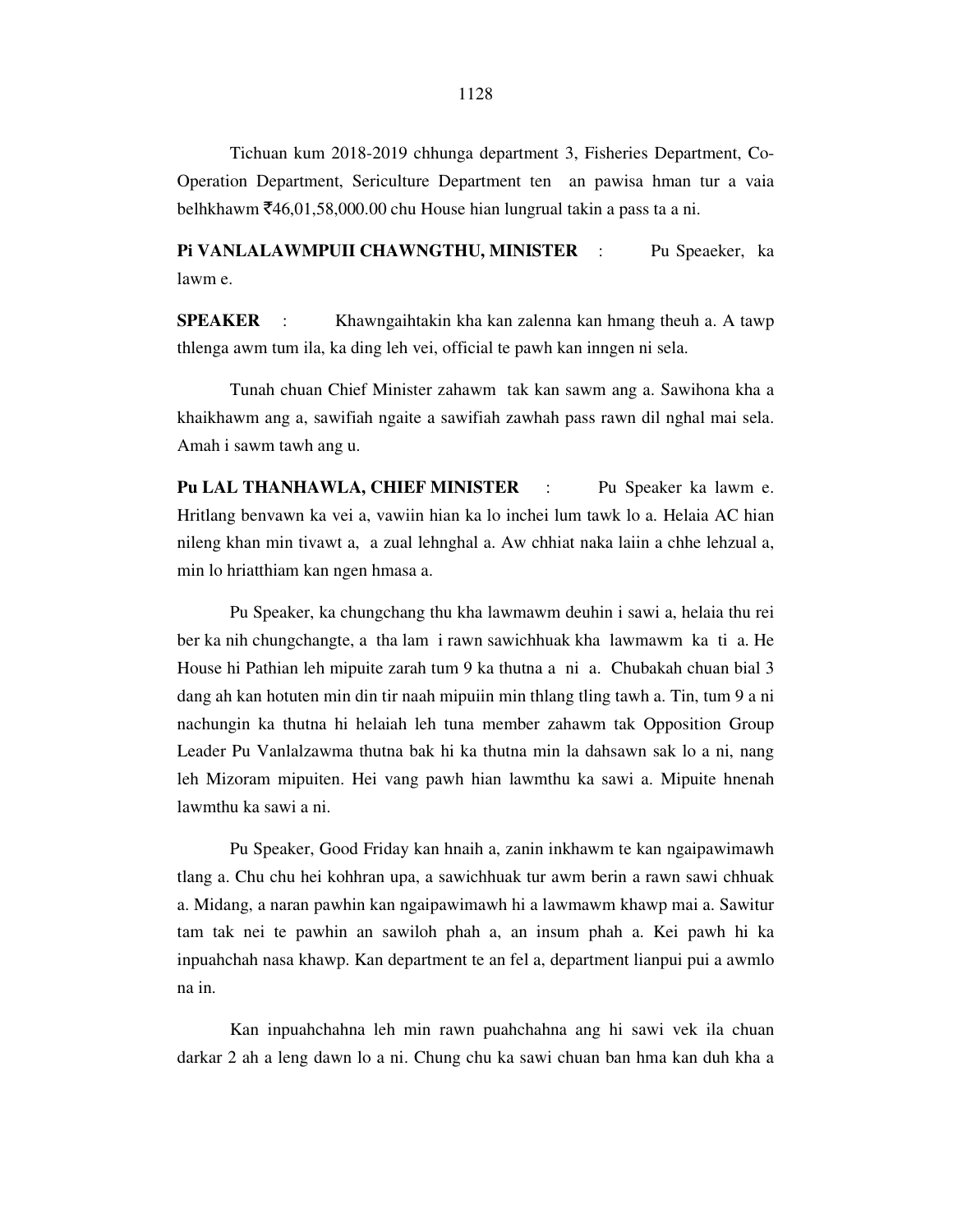sawt dawn chuanglo a. Tin, helaiah kohhran upa Pu Romawia, Minister zahawm takin a khaikhawm sermon pah ang chi kha a ni dawn si lo a. Chuvang chuan in ning ang tih ka hlau a, a tawi thei ang berin ka ti ang a. Amaherawhchu member zahawmtak ten hre ve se thaa ka rin tam tak a awm a. Ziakin ka compile ang a, ka la sem dawn nia.

 GAD department anga han en chuan a ropui vak lo a. Mahse, hna an lo thawh tam zia te, SAD te pawh, Secretariat Administration sawlai bial chauh ni-a langah pawh hian official ten hna tam tak an thawk a, Chuvangin kan hotute hriat ve atan a tha hrim hrim a. Chu chu tunah hian kan sawisen dawn loh avangin ka rawn sawi hmasa a ni.

 Pu Speaker, HPCD rammu te nen hian sorkar hi kan innghirngho deuh reng a. Inkahna rapthlak tak tak te thleng thleng lo mahse, kan MLA zahawm takte sorkar hnathawka an vak kual te an lo rikrap dan te leh a vengtute nun kan chan dan te kan hria a. Tin, anmahni leh kan sipaite inkap fo lemlo mahse sawlai biala kan mipuite hi an rikrap deuh reng a. Tin, tihluihnain chhiah te an khawn a. Chungte avang chuan harsatna nasa tak an tawk thin a.

 Kan sawrkar engtik tum ah nge ka hre lo a, inremna kan nei tawh a ni. Chutah chuan inremna kan neih zawhah, Memorandum of Understanding kan sign zawhah CTI Sesawn-ah, Arms Surrender ceremony kan nei leh a. Amaherawhchu khatah khan kan sorkar kha min bum deuh nge ka hre lo a, an rawn surrender zingah khan arms tak tak kha pakhatmah a rawn tello a. Kan lo hriat lehzel dan chuan kuang ang deuh lianpui an siam a. Tah khan an silai neih that ang chi kha chu an dahtha a, hmun dangah an thawnbo daih tih kan hria a.

 Tichuan an rawn surrender kha kan hotute hovin kan han en a. Hetihlaia kan hotupa Pu Vaivenga phei chuan 'HPC ho helnaah chuan PHE Department an hek ber a nih hi mawle,' a ti nghe nghe a ni, pipe chhia hlir a awm avangin. Tun tumah erawh hi chuan kan hotute nen thahnemngai takin an inbia a inrem duhin. Tin, anni pawh kum dangah leh tum danga kan phal ngailoh ram pawn ami Mizoram khua leh tui pawh nilo te inbiaknaah khan kan hotuten an tel ve kha an remti a. Chung chu kan lo ti fuh viauin a lang a. Mi pawimawh tak tak te an ni a, thahnemngai tak tak te, inbiaknaah pawh khan a thahnemngai ber ber ah an tang ta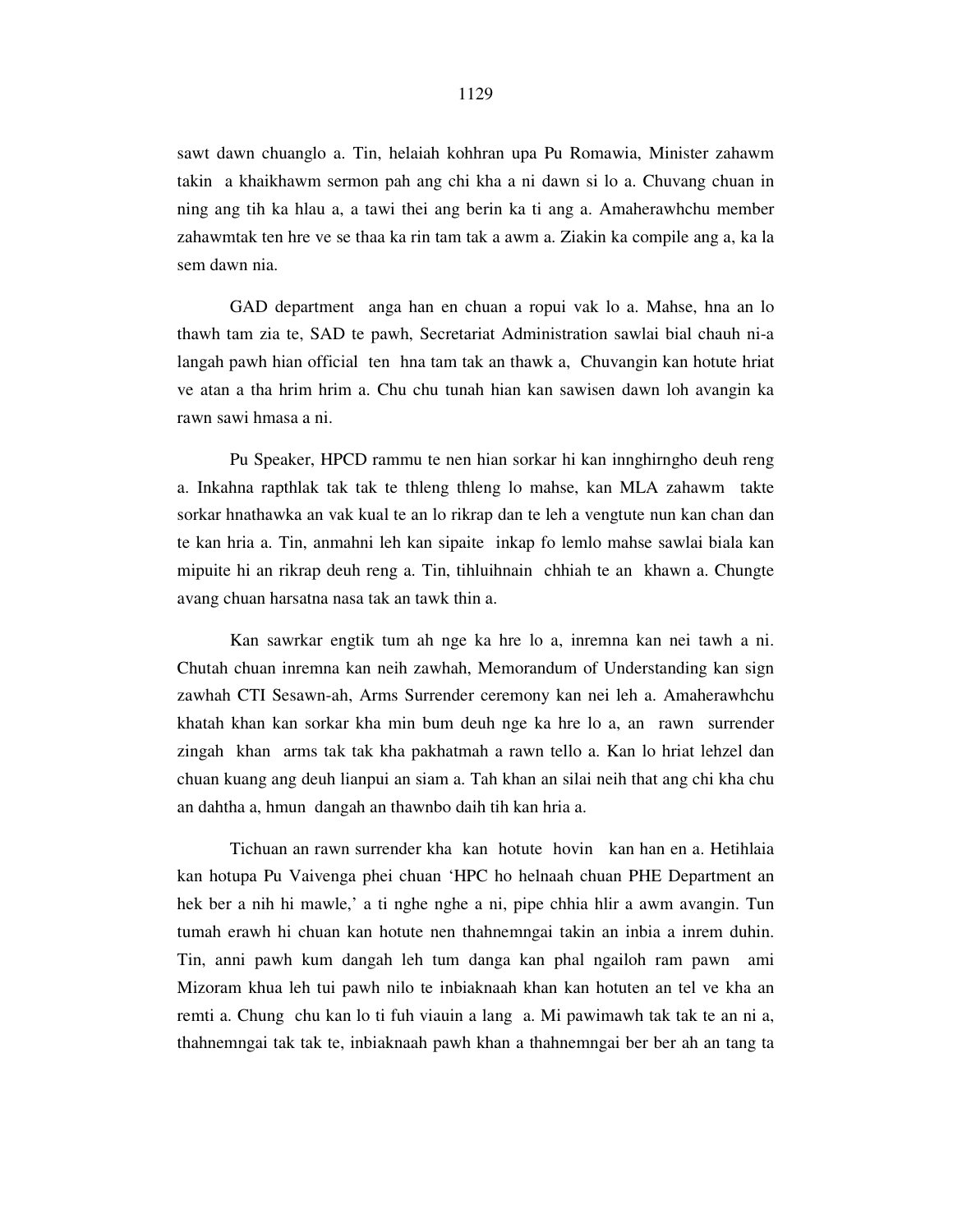zawk nghe nghe a. Tichuan Pathian kaihhruaina duhawm tak an dawng a, tunah hian inrem turin engkim an tifel tawh a ni.

 Kan Home Minister tunah hian a dam lova, kan hnenah a awm thei lova, a pawi hle a Easter Monday hi Christian te tan a auspicious a, chuvangin Easter Monday-ah he inremna hi sign ni se tih a ni a. Chumi sign tur chuan an inpuahchah a, keimahni lam aiawh tur chuan, 'Chief Secretary-in sign rawh se a hmasaah pawh khan Chief Secretary-in a sign kha maw' kan ti a, chu chu helaiah member zahawm tak te hriat-ah House ah ka rawn puang a ni e.

 Tin, a signing ceremony ah pawh hian a tel duh chu kan hotute zingah pawh hian a tel theih tho vang a, amaherawhchu a senglo mai thei a, official kha helama inhnamhnawih deuhte leh min hriatpui se an tih deuhte chu an sawm dawn niawm takin ka hria a. Chu chu helaiah House ah hian hetianga inremna duhawm tak keimahni thisen zawmpui ngei, Zofa zing ami ngei te nena harsatna kan lo tawh tlan thin ah 'Inremna Thuthlung' kan han ziak thei tur hi a lawmawm em avangin helaiah member zahawm takte hnenah ka rawn puang a ni.

 Tin, Pu Speaker, District Council te kan sawi a, a lawmawm khawp maia. Tuna kan District Council chhawm te hi tuna mite ringawt te hi dem tur an niin ka ring lova, a hma atang tawh khan an lo inkaihhruai danah hian diklo engemaw chu a lo awm tawh ni tur a ni a. Chung chu tih that tumin tuna a dinglai te pawh hian theihpatawp an chhuah a ni. Amaherawhchu rei tak thil lo kal dik tawhlo han siam that hi a namen lova. Sorkar-ah pawh kan hria a, chuti chunga harsa taka thawk chungin tunah hian hma kan la chho mek a. Mara an ni emaw, Lai an ni emaw Chakma an ni emaw chutiang karah chuan entirnan, a sorkar thar apiang khan employment lamah te eng eng emaw proposal te siama recruitment an lo tih kha a pawng a puiin a indal theih hranpa lova, mahse tun hnuah chuan fiscal discipline tha tak an maintain hi anmahni interest a nih bakah mipui zawng zawng tan pawh a tha a ni tiin Fiscal Discipline lamah te pawh thurawn te pawh kan pe a.

 Tin, chumai chu nilovin sorkar sum tho a ni a, subject to audit a nih ve tho avangin kan Accountant General te nen te pawh sawiho puina kan nei tawh a. Tin, kan Governor zahawm tak hi a tang na khawp mai a, member zahawm tak tak ten in han ngaimawh em em salary component-a a kal tam lutuk te pawh hi ngaihmawh hmasak berah a nei ve a ni. Chuvang chuan fiscal discipline an neih theihna tur hian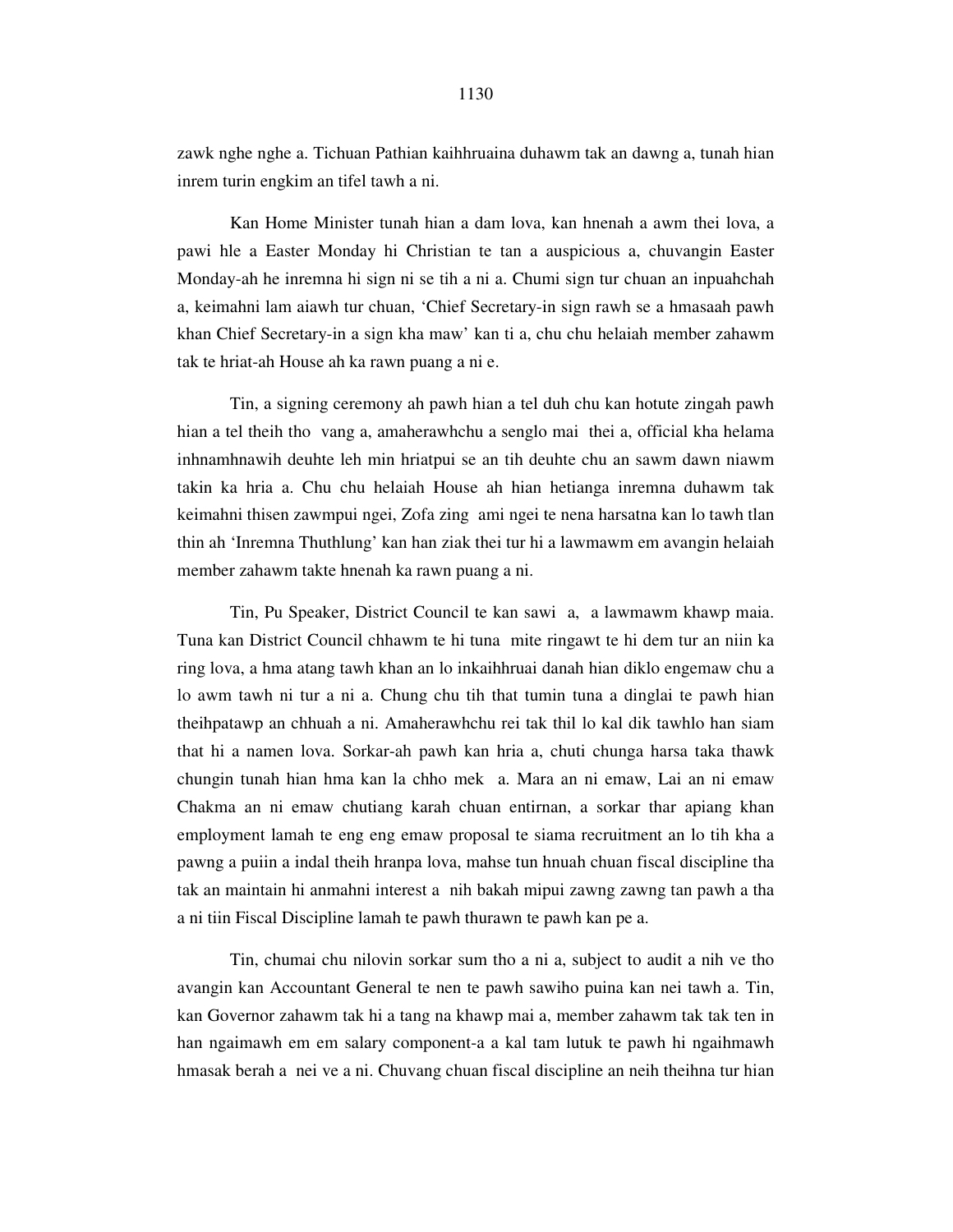theihpatawpin tan te a la ve a. Ani chuan thuneihna te a nei sang deuh va. Chuvangin post creation te pawh hi a band a ni, a prior permission loh chuan siam loh tur te pawh a ti a. Tichuan Chakma District Council -ah khan an lo la teuh mai a, tunhnai maiah khan. Chungte avang chuan Lawngtlai DC, Dr.Arun T, IAS kha inquiry a lak tir a. Tin, a hma khan member zawng zawng khan District Council pawisa kha an lo puk teuh mai a ni. A puk tam pawlin  $\bar{\xi}$  29 lakhs leh  $\bar{\xi}$ 30 lakhs te an puk a, a puk tlem berin  $\overline{530000}$ , chung chu hmannia zawhna kan chhan tawh ang khan thil thalo anih avang leh thil diklo hul hual a nih avangin anni khan khawi atang in nge an rulh ang tih kha a hriat tawh bawk si loh avangin an salary atanga rul turin sorkar-in notice a pe a. Tum hnih a pek na atanga thla khat chhungin an rul zo ta vek a.

 Khatianga an ba te an rulh theih tak avang khan action dang kan la hranpa lova, amaherawhchu thil dang dang bawhchhiat an lo nei leh a. Chu chu prior permission of the Governor la lovin post engemaw zat kha an lo ti khat leh a. Chungte avang chuan financial discipline an kalh leh tak avangin Lawngtlai DC-in enquiry a la a, ani chuan anomaly tam tak a hmuh avangin suspend turin a recommend a. Tunah hian suspend an ni ta a ni. Kan Governor phei chuan dissolution kha a duh a, mahse, a extreme lutuk a ti leh a ni mai thei, a suspend ta a, tichuan Local DC-in administration kha a lak a ngai a ni.

 Tichuan a hmain District-a kan hotute leh helaia sawlam bial aiawh MLA te pawhin "inthlan a hnai si a, vai DC kan neih chuan tawngah te hian kan harsa ang tute mai pawh hi, chuvangin min lak chhuah sak thei ula", an lo ti tawh a.

 District Council a kan hotute leh tualchhunga kan MLA ten chungte avang leh Chakma tia en dawn tuma kan inzirtir laiin ani kha an administrator turah khan awm ta se, kan sorkar hotute chuan kan duhsak hle mai a, Mizo ni lo hnam dang administrator-ah an dah tih te kha a awm leh dawn a ni.

 Chungte avang leh sawlaia kan District Council-a kan hotute leh kan MLA te ngei pawhin hman atang tawh khan 'min lak chhuah sak la,' an tih avangin rang takin tikhan chawp leh chilhin kan la chhuak ta a ni, chhan dang engmah a awmlo. Tin, Dr.Arun T, IAS hi officer fel tak a nih ka ring a, hmaichhanah vawikhat chauh Kolasib -ah kan in hmu a. Kawnpui-ah Civil SDO a ni tawh a, an fak em em a, Vairengte-ah Civil SDO a ni tawh a, an fak em em a. Vairengte atanga D.C Kolasib ten an lakchhoh pawh khan an rawn ui nak nak a ni. A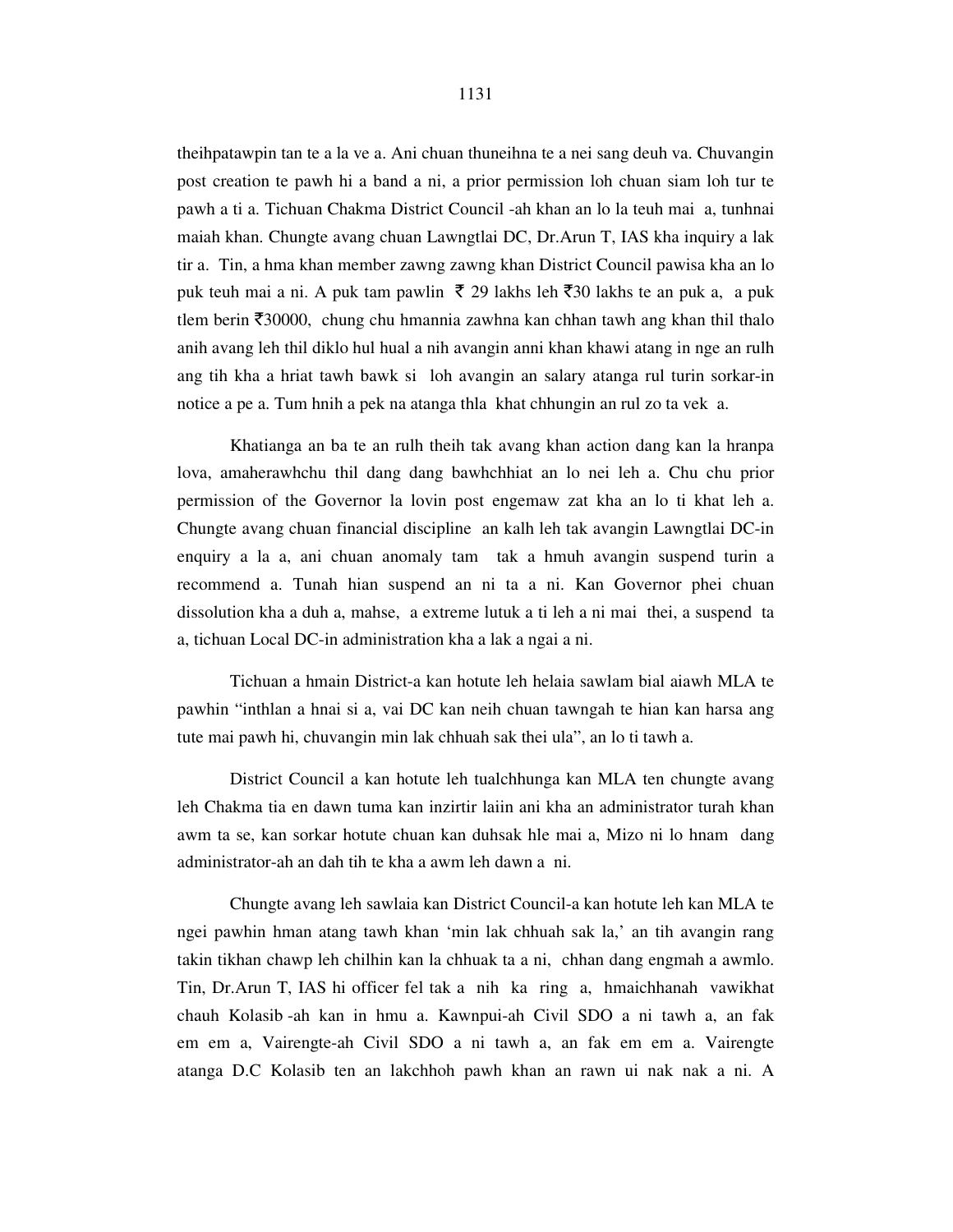chhan chu Kawnpuiah te, Vairengteah te Civil SDO ang khan hna tam tak a awm lova, a doctor nihna kha a hmang thin a, free clinic te kha a siam sak thin a, an hlim em em a ni, chutiang chu a ni a. Tin, tunlai technology lamah pawh a sang viau a ni ang a ngaihtuahna te pawh a seng a. Tuna Lawngtlai a rural khuaa a awm chhung pawhin, JIPMER, Pondicherry-a Medical College tha tak, Institute tha tak te nen khuan tele medicine link an neih theih na turin hma a la a. Khatianga kan va transfer lai pawh khan Pondicherry-a a awmlai a lo niawm e. Chutiang khawpa tang leh a ngaihna hriaa hma la chu a ni a. Sawlaia an lo ui a nih pawhin a uihawm hle mai thei. Amaherawhchu mipui hruaitute zawk khan inthlan huangah/dawn ah hnam dang a nih avangin harsatna kan neih phahna atanga min pek avangin chutiang chuan lakchhuah a ni. Tin, D C a nihna ang khan Chakma Administrator kha lo ni ta ang sela, min puhmawhna tur tam tak a awm thei dawn niin lang a, sawlaia kan hotuten thil dang vang leh an duh loh vang ni lovin hnam dang a ni a, tawng lamah harsatna a neih avanga 'min lakchhuah sak rawh u' an lo tih lai a nih bawk si avangin a remchang ta a, chutianga lakchhuah a ni tih hi Mizoram mipui ten hria se ka duh a ni. Ani hi officer fel tak a ni, chuvangin tangkai zawka chhawr dan te pawh kan hotuten an la dap ang a. Tin, tunah hian Secretary level ah kan indaih lova, Mizo ngat phei chu direct IAS te phei chu kan awm tawh lo tluk a ni. Chuvangin hei hi kan hotute pawhin in vei a, member zahawm tak Pu Lalruatkima pawh khan a rawn sawi a. Civil Service-ah te kan lut tlem ta hlawm a chuvang chuan Mizo ngei Chief Secretary pawh kan nei thei ta lova, DGP pawh kan nei thei ta lova. Nakinah phei chuan direct-a lut ngat ang chi phei hi chu kan nei lo rei viau ang tih te pawh a hlauhawm a. Mi min hrilh danin 1995 hnuah khan IPS thar hi pakhatmah kan nei tawh lo a ni an ti, chutiang chu kan dinhmun a ni a. Chuvangin kan Youth Commission te pawh hian thahnem an ngai hle a, tunah hian financial constrain, sum lamah harsatna awm mahse incentive pek dan te ngaihtuahin hma an la chho mek a. Tin, YMA hrang hrangte pawhin kan zirlaite khatiang zawnga tan la turin hmalakna te an lo nei ve a. Hman deuh lawkah khan Serchhip Sub-division YMA te pawhin khatiang khan an zirlaite, college kal lai te leh khatiang ho te kha coaching ang deuh leh an interest na ang chi te an lo buatsaih a, chumi a tawp khar ni ah pawh chuan tel ve turin duhsak takin min rawn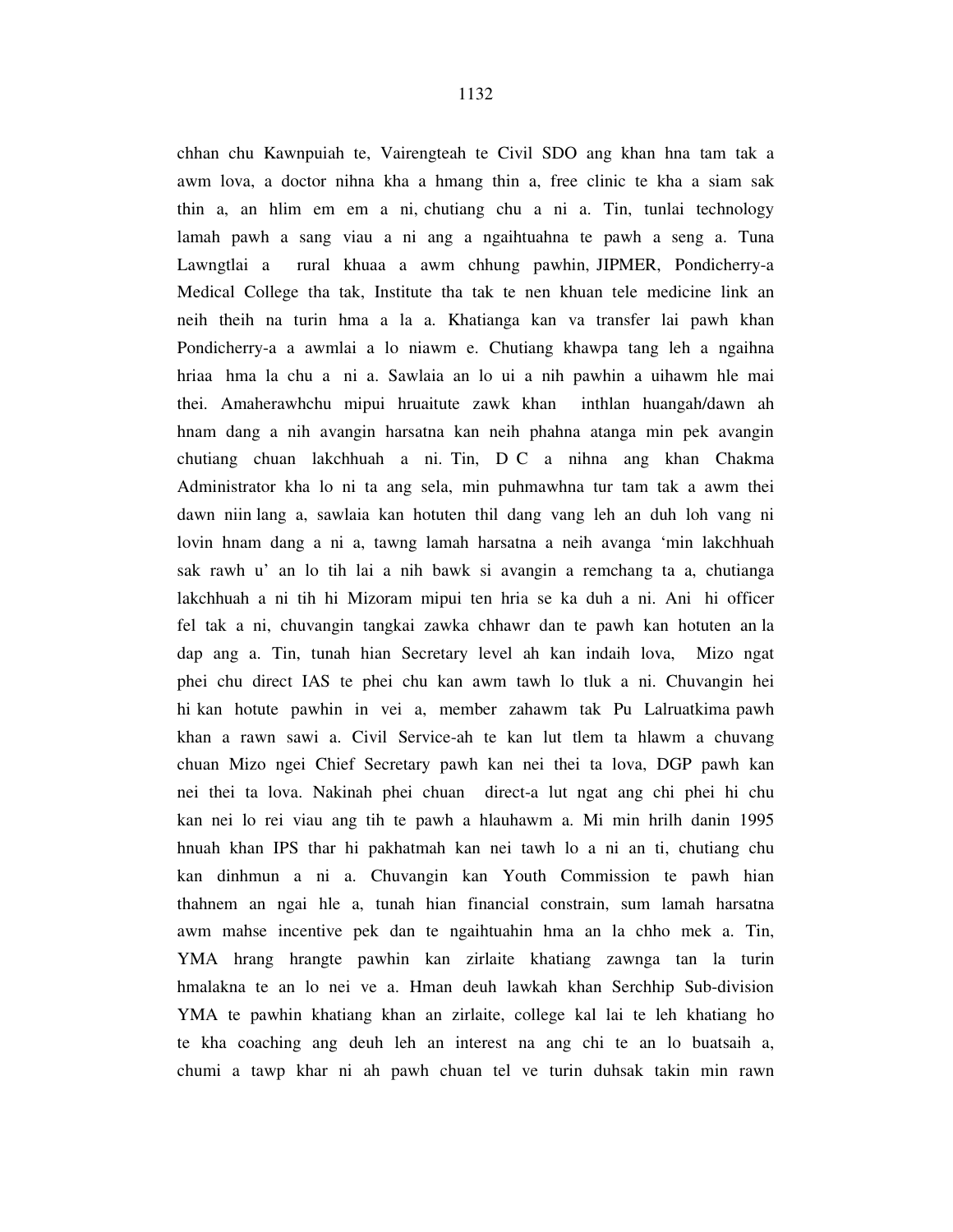sawm a, kan han tel ve a. Chutiang chu tunah hian kan dinhmun a ni a, chuvangin kawng hrang hrangah tan lak a ngai hle a ni.

 Tin, ka sawi tawh ang kha District Council 3 te saw autonomy sang tak nei an ni a. Civil administration saw a pawng a puiin inrawlh theih a ni lova, mahse induhsak tawnna leh inthian thatna avanga inberemin eng emaw administration kal dan tur te leh financial discipline kan enforce dan tur te chu sawiho in kan Governor pawh hian thahnem a ngai a. Khatiang khan C.M te nen meeting te ko tawhin Accountant General te nen te pawh sawihona neiin financial discipline siam tumin an kal mek a ni. Chutiang chu tuna an hmalak dan kal lai a ni a. Chu chu vawiinah hian kan hotute hriat atan ka'n sawi a ni. Hun hmasa lamah khan GPF chungchang hi an sawi a. Ni e, GPF hi sorkarin a pawng apuia control ringawt chi a ni lova. A chhan chu sorkar hnathawk ten an hlawh kha sorkar dahin a pung awma an dah a ni a, anmahni ta a ni tih kan hre vek a. Amaherawhchu, kan Finance Minister zahawm takin fiscal discipline tha tak impose a duh a tin, kan han nei deuh a sum lamah te harsatna namenlo kan tawk a, leiba kan neih avang te in. Tin, year of consideration te siamin hma te kan han la chho a, tunah hian tlemin kan comfortable chho ve hret hret zel a. Chungte avang chuan control deuhin GPF hi a duh duh tan chuan pek theih a ni. Tin, tum khat chu ka la hrereng a, eng tum ber kha nge ni-duh duh lak theih kan han ti a mi tam tak khan an la hum hum mai a, hmanna tur ruahman sa lem lo te khan an lo la a. Tichuan, an lak tawh sa kha banah te a pung tlem zawkin an dah mai mai tih te kha mi rinawm tak hnen atangin kan han hria a . Chungte avang chuan a tam zawk te hi chu control sak deuh an ngai a ni ang e tihna rilru te pawh a lo awm a. Tin, keimahniah sum harsatna avangin year of consolidation fund chungah khan kan Finance Minister zahawm takin a thahnemngaihna kha a han kal chhoh pui a. Tunah hian a duh leh mamawh zual te chu pek reng an ni a, chutihrual chuan (ka tawng mawilo lam nilo sela) a chuan hnuai lam deuh ah engemaw tia sum lo la te leh lo dil thin te an awm a nih chuan khang kha chu thil pawi tak a ni a, tih tur chi-ah pawh ka ngai lova. Miin anmahni pawisa sorkar-a an lo khawl lo lak sak kha thil tih chi a ni lo a ni. Chuvangin, kan Finance Minister zahawm tak leh tute emaw thil ti thei deuh te an be phak lo a nih pawhin khatia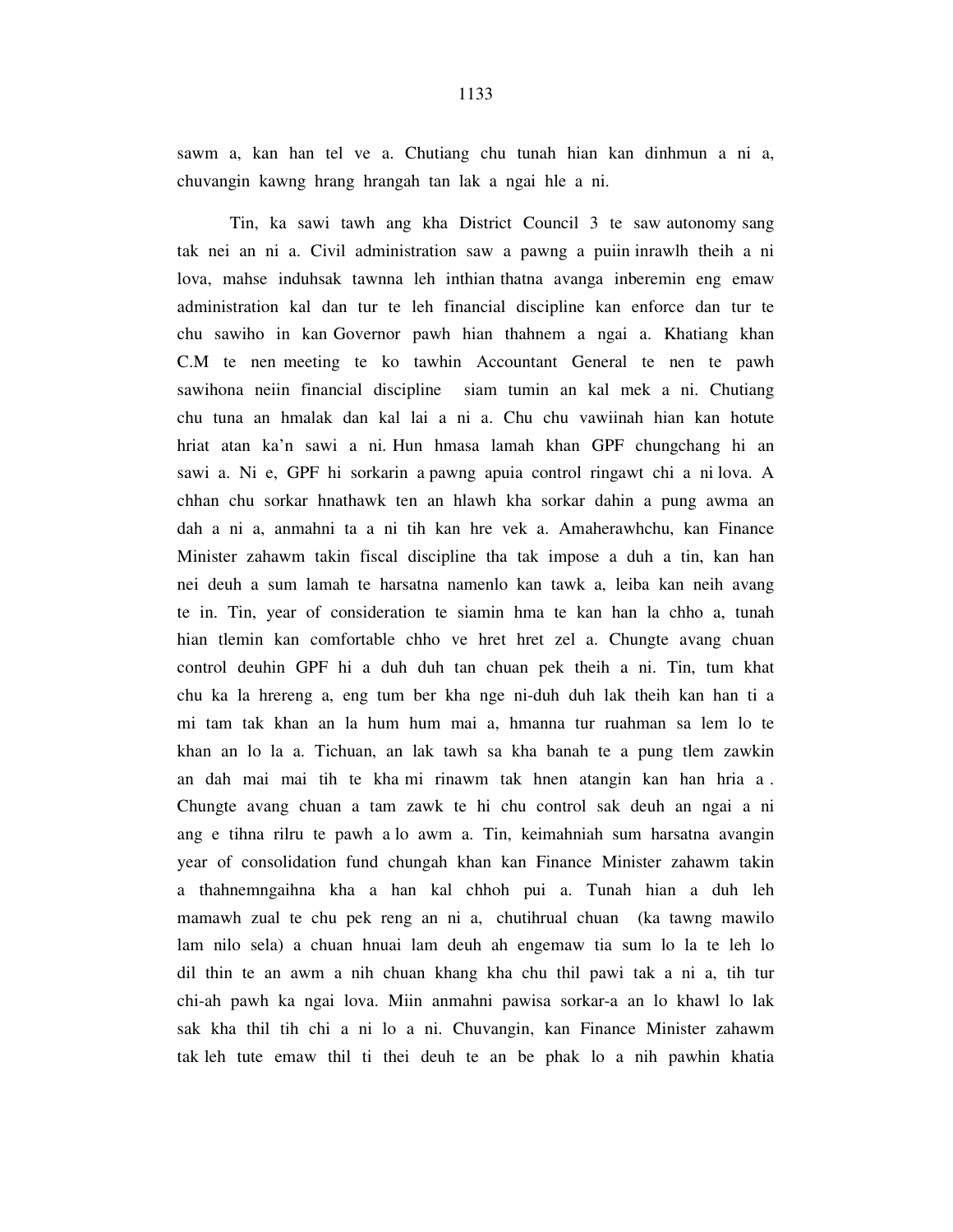middleman awm kha a dik lo hrim hrim a ni. Chuvangin, a tira ka hriat hlim pawhin kan han veh deuh a, kan han zawng deuh a, mahse man chat hi a har khawp mai a intih mualpho te kan lo duh lova, in kawmchhak kawmthlang vek kan nih avangin, amaherawhchu a awm ngei niawm tak a ni a, chu chu kan hria a nih chuan sorkar chuan a huat zawng tak a ni. Chuvangin, khalamah pawh khan a tul anga kan intanpui tawn hi kan that tlanna tur a nih zawk ka ring a ni.

 Tin, Medical Reimbursement tih hi ni e kan seng tam khawp mai, a dik a. A chhan chu hmanniah khan Health Department in an magazine chhuah Hriselna tih ah hian ka chhiar a, Mizote nun duh si nun uluk peih si lo tih kha a ziak a, a tha khawp mai a, thu dik tak vek kha a rawn ziak a ni. Nun kan duh a, hrisel kan duh a mahse nun kan uluk peih si loh dan kha a rawn ziak a. Khatiangte kha kan nih avangin Medical Reimbursement-a kan senso hi a tam khawp mai a. Hman deuhah khan mipakhatin duh sak deuhin min hrilh a, mi ramah chuan MP te pawhin Medical Reimbursement hetiang hian kan nei a, MP te hian kan thla khat atangin kan thawh a, a ti a. Hei Pu Zawma a awm a, a hria in ka ring a, chutiang chu kan ni a. Tin, mi state-ah te pawh hian sorkar hnathawkte hian an contribute ve a ni tih te min hrilh a. Chungte avang chuan kan Chief Secretary hmasa kha Committee te reuh te siama ngaihtuah turin kan ti a, an recommendation hi ka hmuh pawh ka hre lova, engtinnge an recommend tak ka hre lova. Engpawhnise, thil ngaihtuah thei leh ngaihtuah tur atana pawimawh a nih ka ring a, sorkar hnathawk ten category hrang hrang Group A/B/C/D te hian a zat inanglo hian an hlawh atangin entirnan thla khatah cheng sawm lek pawh lo contribute ta sela, kum khatah chuan tam tak a ni dawn a. Chutah chuan Group B/C/D ten tiang zel khan tlem tlemin cheng 4/5 ten inthlau chho selangin, tam tak kan khawl thei dawn a ni. Chutiang chuan keini pawh tunah rih chuan MLA 40 kan awm a, kan thla khat hlawh atangin cheng 10 theuh pawh cut ila Pathian khawngaihnain tu tan mah a na thamin ka ring lova. A lehlamah chuan keimahni tan nasa takin kan intanpui a, sorkar kan tanpui bawk tihna a lo ni dawn a. Tin, mipui public fund te pawh engemaw chenah kan save pui dawn te pawh niin ka ring a, chungte pawh chu kan hotuten tul an tih ang a, la ngaihtuah chi niin ka hria a, chu chu ka rawn sawi hmasa a ni.

 Member zahawm tak tak ten kan Secretariat security an ngaihtuah kha keipawh ka lo ngaihtuah rilru thin khawp mai a. Vawikhat chu zanah private car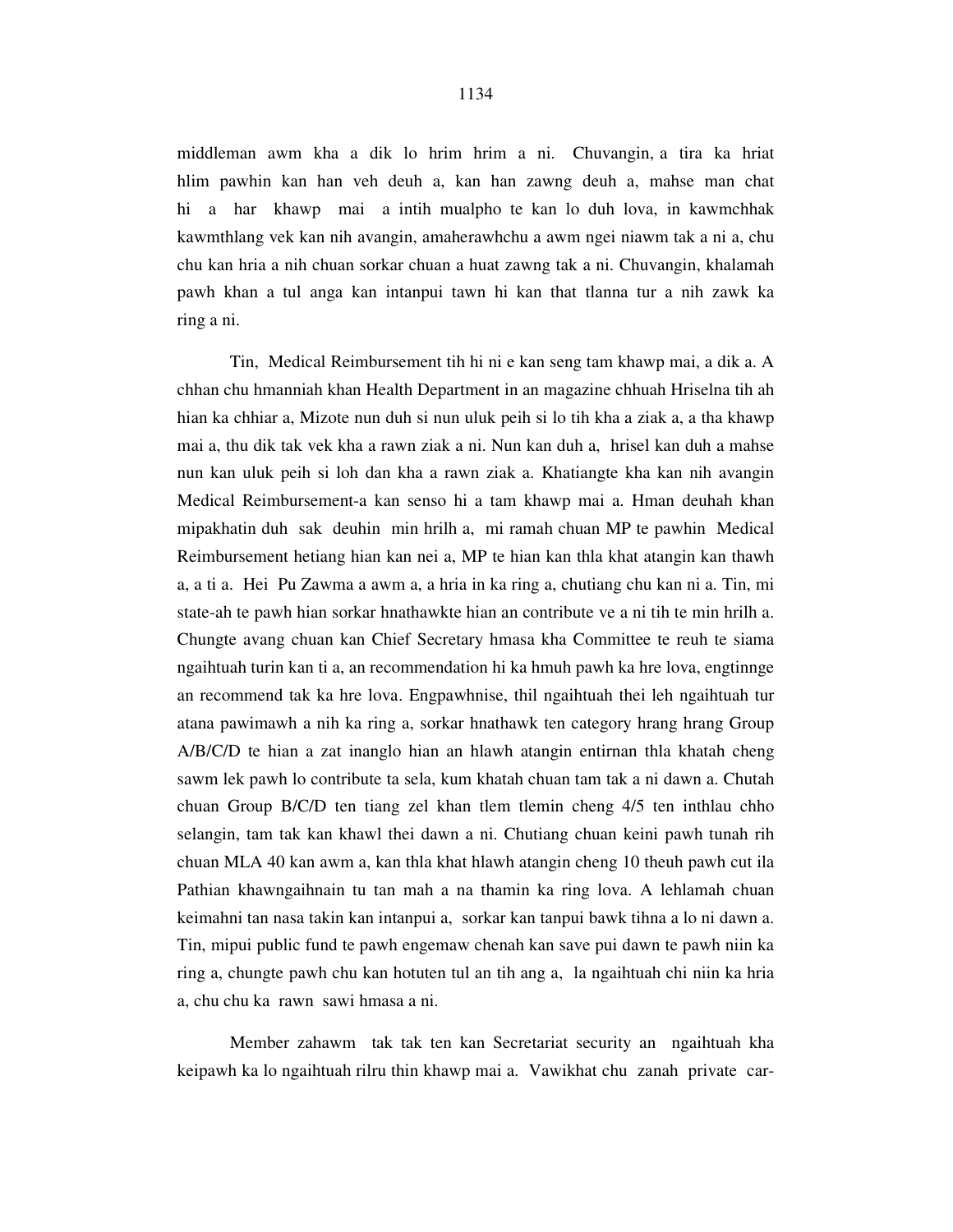in a rukin ka kal kual mai mai a, sawlaiah sawn drugs ti chi te leh khatiang vel kha an awm thin an tih avangin mi chu an lo awm deuh laih laih a ni. Kan sorkar hmunpui ber a ni a, a security a that loh chuan a mualpho pawh kan mualpho thei a. Amaherawhchu public road a kaltlang tlat mai a ni kan Secretariat ah sawn, saw saw dan chi a ni mang bawk silova, diversion tha tak te kan nei a nih si loh chuan. Chuvangin, Secretariat lama kan hotuten nasa takin an ngaihtuah a, tunah chuan CCTV hmun 21-ah an dah tawh a, a pawimawh deuh deuh leh vulnerable point deuhah a nih ka ring a, chutiang chuan an dah tawh a. Tin, Secretariat compound-a parking tawt lutuk pawh tunah hian UD&PA-in multi level car parking SAD hnaihah sawn an buatsaih mek a ni, chu chu peih tep a ni tawh a. Saw saw peih anih hunah chuan tlemin kan thawl thei deuh ang tih a rinawm a. Chu chu member zahawm takte Secretariat dawra kal thang deuhte tan hriat tur niin ka hria, ka han sawi a ni.

 Tin, car parking velah pawh khan security surveillance a tul dawn a, chumi atan chuan heng CCTV hian a cover phak vek dawn niin an sawi a, chu chu kan hotute lo hriat atan.

 Tin, hmanni khan question hour-ah niin ka hria a Pi Lalnuntluangi dawr tihchhiat chungchang kha a story a sei khawp a. A tawi zawngin sawi ila, ani hi dan kalhin Secretariat compound chhungah a awm a, a business ti lo tur khan 2017 April atang khan notice an pe zeuh zeuh a, mahse a awih duh lova. A tawpa tawpah DC Aizawl thuawih loh avangin a dawr kha thiah sakin eviction kha an rawn keng tlang a ni. Hei hi in diriamna lam a ni lova, a victim hian dan a bawhchhia a, vawi duailo eviction notice an pek tawh hnuah pawh sorkar thu a zawm that loh avangin tiang khan tih a ngai ta a, a pawi hle a ni.

 Tin, Ngengpui Sele kha an sawi thin a, tunah chuan a neitupa kha sawlaiah atan te an chhawr tawh a, an compensate-na ah. Tin, a tih chhiat leh khatiang vel hrim hrim kha Environment, Forests & Climate Change Department hian compensation te pein tiang khan an ti tawh a ni Lungzarhtum ram sial kha. Tin, tunah hian a ranvulh neitupa pawh compensation pe turin ruahmanna an siam mek a. Tin, Lungzarhtum ho hian a leh lamah chuan babu an phal tawh lo tlat a ni, babu an hlau tlat a ni, kan department-in a hriat dan chuan. Chuvangin relocation tura an han ngaihtuah pawh hian drug hmanga tranquilized a ngai a, mahse, drugs hmanga han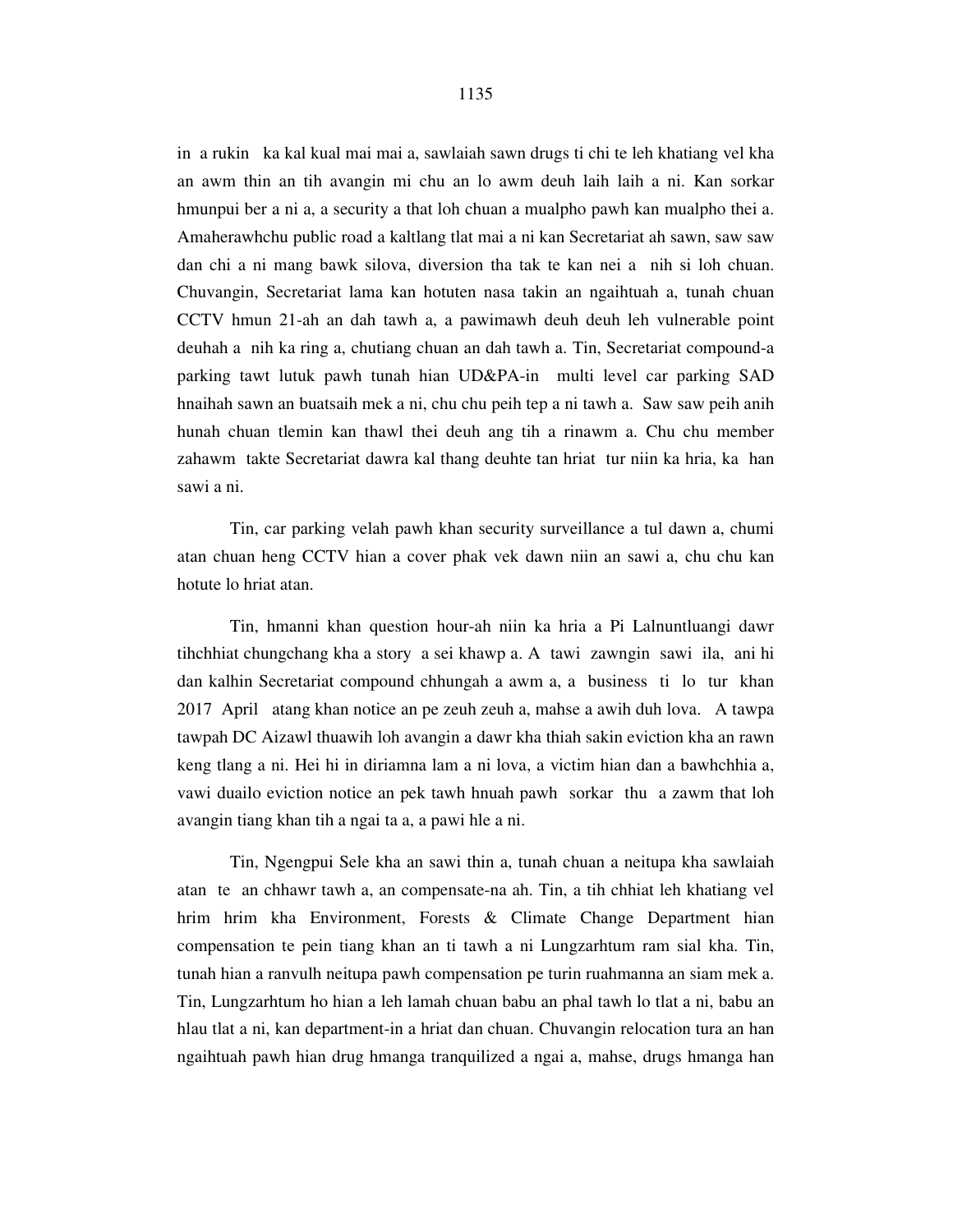tranquilize a Phawngpui Sanctuary-a dah kha an han ti a, mahse, khami process-ah khan a thih palh an hlau si a, a thih kha chuan vanduaina leh chhiatna a lo ni leh si a. Tunah chuan he ram sial hian note pahnih lai a nei tawh nghe nghe a, an hlim pui hle tawh an ti nghe nghe a ni. Chuvangin tranquilize-a han dah sawn te pawh kha a tul tawhin a rinawm lova. Hun rei tak chhung sawlai saw a ti thlabar a, a mangan thlak a, mahse, tunah chuan an in remsiam deuh tawh a ni ang an hlim tlang hle tawh an ti.

 Tin, Pu K. Sangthuama khan Sanctuary kha a rawn oppose deuh va. Tunlai khawvel-ah chuan compulsory a nihna lai a awm tawh a ni. Tin, khaw lum leh lum lo in thlak thin avang te hianin khatianga sanctuary han siam te pawh kha a kalphung a ni tawh a. Tin, sanctuary hi central ta a ni lo, kan state ta a la ni reng a. Amaherawhchu, management atan hian pawisa hi a rawn pe lut reng a, chung te pawh chu keini ang state tan chuan a chhenfakawm zawk mah a. Tunah hian sanctuary hi (10) sawm emaw lai kan nei a ni. Lengpui-ah hian 110 sq km kan nei a ni, Lengteng hi 60sq km a ni a, Khawnglung hi 35 sq km, Tawi 35 sq km, Thorangtlang 198 sq km, Pualrang 50 sq km, Tawngkawlawng 250 sq km, Murlen 100 sq km, Phawngpui 50 sq km, Dampa Tiger Reserved 500 sq km a ni a. Hei hi kan ram pumpui Mizoram area lakin 7.8% chauh a ni.

 Tin, tun thleng hian Mizoram hi greenery zawng ah hian a green ber kan la ni a, forest cover pawh hi a nei tha ber kan la ni a. Amaherawhchu, dense forest an tih ang hi chu kan nei chhe hle tawh thung a, helamah pawh hian tan lak a ngai ve hrim hrim a ni. Tin, Dampa Tiger Reserve-ah khuan tunah hian ramsa kan la nei tha viauin kan hria a, kan lawm khawp a. A zat chiah chu kan hre lo na in hman deuh khan kan sakei kha a ek te kan expert ten an han exam a, thlalakna hi a awm a, mahse, an la fuh hlei thei lova. Chuta tang ringawt pawh chuan sakei chu a lo berah pathum (3) a awm niin kan hria a. Tin, sazuk, sakhi, sanghar, sanghal, savawm, keite, chinghnia, zawng, hauhuk leh ransa dang hrang hrang te tam tak an awm a ni. Chutiang chuan khulaiah kan hmang tangkai a, tunlai khawvel kalphungah hetiang hi a tam thei ang ber dah chhoh zel tur zawk a nih avangin tuna khaw thenkhatte pawh hi hemi ah hian a luh kha chuan dan kalphung pangngaia enkawl tur leh tih chhoh tur a nih avangin hma lak loh theih loh a ni a, khang kha kan tih loh chuan khawvel dan bawhchhia kan nihna lai kha a awm ve a,tih loh theih loh a ni.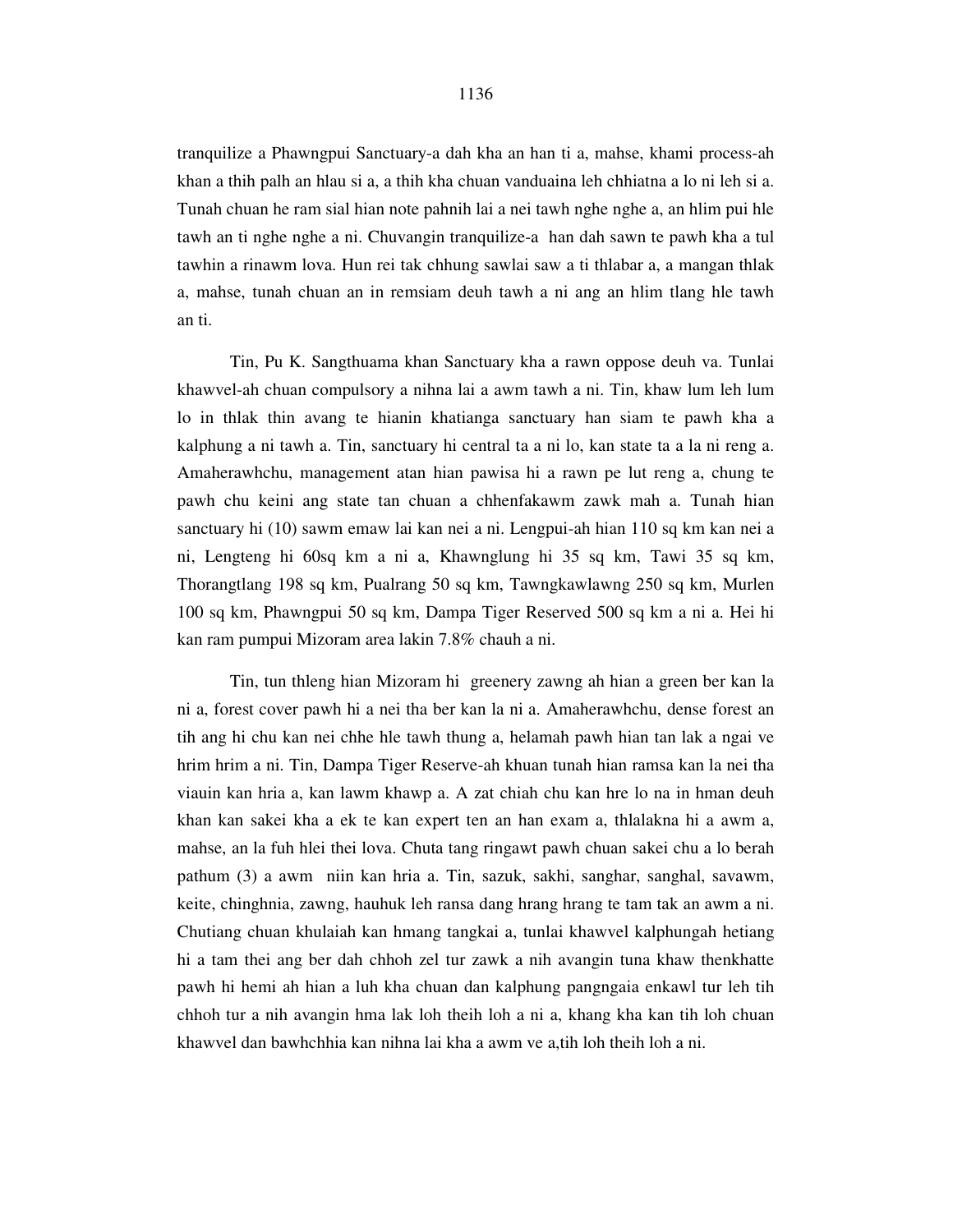Tin, kan ram dinhmun kan enin a tul ve hrim hrim tawh a, YMA te leh tlawmngai pawl leh mimal pawhin ramngaw/nungcha humhalh nachang kan hre tawhte hi lawmawm tak a ni.Tin, Dampa Sanctuary-ah hian sakei, sai, savawm, sakhi, saza, sazuk, zawng, hauhuk, sapual, sahai, ram ar, vahrit, sele te awm a hriat a ni a, saza erawh hi chu tlang khampanga che chi an nih avangin an tam teh chiam lova, chutiang chu an awm dan a ni.

 Tin, ramsa dang zat hriat theih a ni lo va, a chhan chu khulaiah kan camera ten a lak fuh loh chang a awm thin a, Forest Department Anti-Poaching Squad ten patrol leh duty leh veivahna atanga hmuh leh tarlan dan chuan hetiang ramsa hi tamtak a awm ngei a ni tih hriat a ni a,amaherawhchu, tunhnaiah Ramsa census hi neih ala ni rih lo a ni. Ka sawi tak ang khan sathar tih loh hi chu khulaiah khuan sakeite, keite, keisen, sai, savawm, sakhi, saza, sazuk, zawng, ngau, ngaubuang, hauhuk, vapual, vahai, kawlhawk, ram ar, vahrit, sele, heng zawng zawng hi ala awm vek ni a ngaih a ni a. Tin, hmun sang lam Phawngpui National Park, Murlen National Park, Tawi Wildlife Sanctuary, Lengteng Sanctuary-ah te sathar hi chu a awm ngei tih hriat a ni.

 Tin, kangmei hi kan hotuten an ngai mawh zingah a tel a, lawmawm ka ti hle a, vawiin ah hian India ramah kumtin kangmei tichhuak nasa ber kan ni. Engnge a chhan ni ang aw tiin kan ngaihtuah a. Kan lo hal thin vang hi a ni ang em aw te kan ti a. Tin, misual inthlahdah vanga kang te pawh hi a la awm em ni chu aw tih te pawh ngaihtuah theih a ni a. Kumtin ram ngaw leh ram kan la ti kang vak vak hi thil pawi tak a ni a, hmanlai tawh tak a ni. Chuvangin kan tan tlan a ngai a. Tin, Forest Department pawh hi an tang khawp a. Tin, Forest Department tel lo pawhin mimal leh mi tlawmngai, tlawmngai pawl te, tiang hi tam tak, mahni khua theuh khatianga humhalha ti te an tam mai a, a lawmawm khawp mai a. Amaherawhchu, chutichungin ven hneh loh leh ven sen loh hi a awm deuh reng a. Chutiang avang chuan duh angin kan la hlawhtling thei lo a ni. Mahse chute chungin, sawi leh sawi hnu, tunah hian hma kan sawn ve hret hret zelin kan in hria a, kan lawm hle a ni.

 Durtlang kham kumtina kang nasa em em thin pawh kha kum 5, kum 6 vel kal ta atang khan tlawmngai pawl te, Upa Pawl te leh an Local Council te, V/C te tanghoin theihpatawpin hma an la a. YMA te leh Forest Department te nen pawh, tunah chuan hma kan sawn viau a. Mi tam tak chuan sathar te pawh hmu in an rawn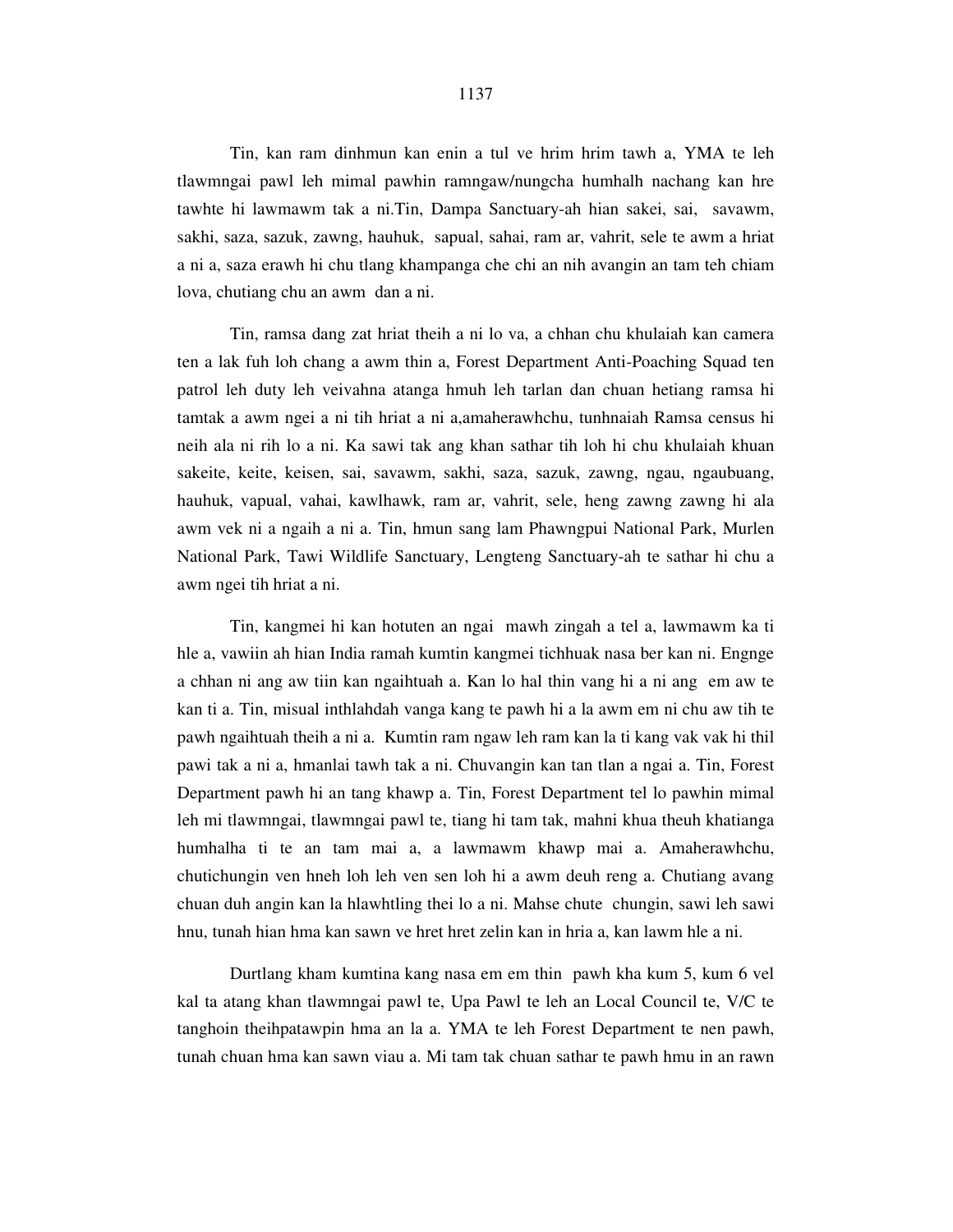ngampa leh tawh a. Tiang chuan tunah hian hmalakna a kal chho mek zel a. Mipuiin awareness kan nei ve tan tawh a, a lawmawm hle a. Chungte avang chuan nichina member zahawm tak Pu Sangthuama pawh khan mi rawn support deuh a, hmannia ka sawi kha. Silai te hi kan tun mai loh chuan kan in veng hneh tak tak lo ang tih pawh a hlauhawm hle a ni. Tunah hian silai license hi Mizo ten kan duh hle mai a, a license hi kan in pe lo ringawt phawt mai a ni. Amaherawhchu, sipai leh eng emaw mi pawimawh deuh, Mizoram chhunga dah lo tur, kawl lo tur te hi chu kan la pe zeuh zeuh a, chu pawh chu a khat khawp a. Silai tamna ram hi ram ralmuang a ni thei lo va. Tunah khuan an ram policy-ah America khu an buai tawh a, tih leh ngaihna an hre tawh rih lo va. Kan khap bur mai dawn em tih khu nasa takin an ngaihtuah a ni. Chutiang stage chu kan thlen lohna turin tunah hian kan sorkarin hma theihpatawpin a la a. Mizote phei chu kan ramvachal nasa mai si a.

Tin, silai hrim hrim hi saptawngin prize possession tih ang hian kan ngai deuh vek a. Chuvangin, Col. Z.S.Zuala pawh kha a silai a tun kha mitam tak chuan a case nalh deuh an siam a, pindan a bikin Drawing Room decoration-ah te pawh an hmang a, a ropui ve hranpa khawp a ni. Chutiang intunna chu ka hmu zeuh zeuh a. Chutiang zawnga kan hman tawh zawk te pawh kha kan tih tur ni awm tak a ni. Tin, hmanni khan kan sawi tawh a, Pu Dokhuma silai bo chungchang kha, pawi kan ti a. Mahse department khan a replica a siam a, uluk takin khatiang zawng a hma la hmasa a nih zahna entirna tur khan. Tiang khan a replica ang deuh kha an siam a, an vawng tha a ni. Tin, an silai tun tam ber kha tunah hian a la awm vek a, a la him vek a. Hmanniah khan Congress thalaite leh chanchinbu miten an va en ve a. Chabi kengtu kha a lo awm a, an hawn sak a. Khang silai an tun te kha a lo la in tung thap a ni tih ka han sawi leh ang e.

 Pu Speaker, Airport khu kan Airport neihchhun a la ni rih a. Tunah khuan India ramah state sorkarin Airport-a enkawl awm chhun a ni. Airport Authority of India te pawhin min rawn dil thin a, kan han phal ti tih a tum khat chu. Amaherawhchu, khatih laia Civil Aviation Minister khan 'security chu nangmahniin tum tur a ni ang,' min ti a. 'Engati nge Mizoram exception min tih bik? Part of India-ah a ngai lo em ni ? Commercial Airport zawng zawng India ramchhungah CISF ten an veng vek a, engah nge exception to Mizoram". tiin kan inchhal a. Mahse, thla '6 chhung tal chu in in tum a ngai ang' a ti a. Mahse hmundangah khan CISF khan an ven nghal chat vek avang khan khatianga exception min tih a, min en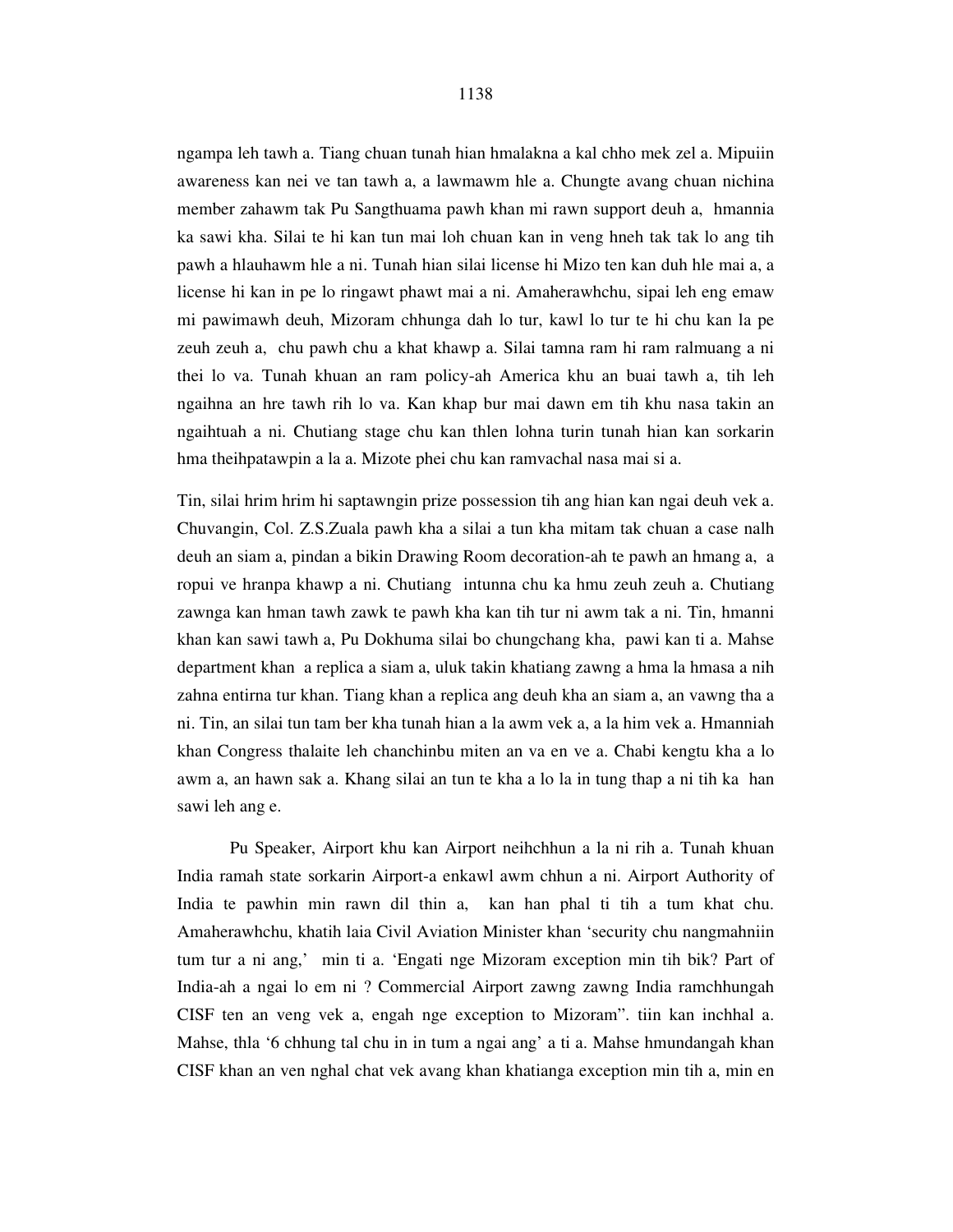ru bik kan duh ta lo a, kan la kawl ta reng a ni. Tunah hian Indian Air Force-in kan lo enkawl ve thung ang chu' an ti a. Tin, Chinese threat avangin khulaiah khuan glass pane pali min rawn dil a, glass pane pali kan lo phalsak a. Tin, Tezpur bak khu northeast-ah hian Radar Station hi an lo la nei lo a. Mizoram chhim lam saw Radar Station atan min rawn dil a, kan phalsak a. Amaherawhchu, Lungleia an ram va en kha mipuiin an lo remti chiah lo va. Tunah a dang an la zawng mek niin ka ring a. Chutiang chuan helaiah Radar Station te pawh rawn bun an tum a ni.

 Chutih rualin Lengpui Airport hi a lun ve tawh khawp mai a. A tirah khan incoming leh outgoing mi 100 tan chauh kan lo duang a. Mahse thahnemngai ten min advice a, 'E… in inchhir ang, a lo berah mi 300/400 tan ti rawh u, min ti a. Tichuan 300 tan kan han ti chho leh a. Chuvang chuan, terminal building pawh kha kan khawtlai phah deuh a. Tunah khuan incoming 300, outgoing 300 tan pawh khuan kan chep leh der tawh a ni. Chutiang chu a lo ni leh ta der a. Chungte avang chuan nipuiah chuan air condition kan mamawh centrally air conditioned hi kan ngaihtuah a, Commander Zawma'n min la ho hunlai atang pawh khan kan ngaihtuah tawh a, tuna GAD-a Air Wing hruaitute nen. Amaherawhchu a man hi a to deuh a, sum kan nei mai thei rih lova, chuvangin a to tham deuh avangin tunah hian air cooler 20 leh roof top ventilator 11 dah thar a ni a. Khaw lum leh uap lutuk kha chu a ti zia deuh turah kan beisei a. Centrally AC tur hian sum neih ang angin kan hotuten hma an la la zel dawn a ni.

 Tin, tunah hian Kolkatta- Aizawl inkar direct flight hi Air India chauh a awm rih a. Amaherawhchu Jet Airways hmangin Guwahati kalchungin service a awm ve thung a ni. Tin, Indigo ho hian rawn service tir ve thuai an tum a. Tin, hmannia ka sawi tawh ang khan thlawhna te chi Kolkatta nena North East state capital zawng zawng min rawn commit tur hi tunah hian ruahman mek a ni a. Chu chuan Imphal nena kan connection hi kar hnihah vawi thum te tal awm se tih hi kan duh dan a ni a. Lehlama Zofate pawhin an duh a, helam ami pawhin kan duh a. Tunah hian Air India-in vawi khat chiah a operate a, chu chu tihpun dan ngaihtuahin Aviation lam ngaihtuahtuten tuna Aizaw- a aircraft rawn operate-tu turte nen hian an la indawr dawn a ni. Chutiang chuan air communication pawh hi kan hotuten hma an la chho zel a. Tunah hian ram dang sum a tam thei ang ber kan rama a lo luan luh hian kan ram hi a lo ziaawm chho ve zel dawn a ni tih kan hria a. Hmannia ka sawi tawh ang khan Pu Speaker, independent hmain chhim lam zawng saw kan chhuah a ni a, ram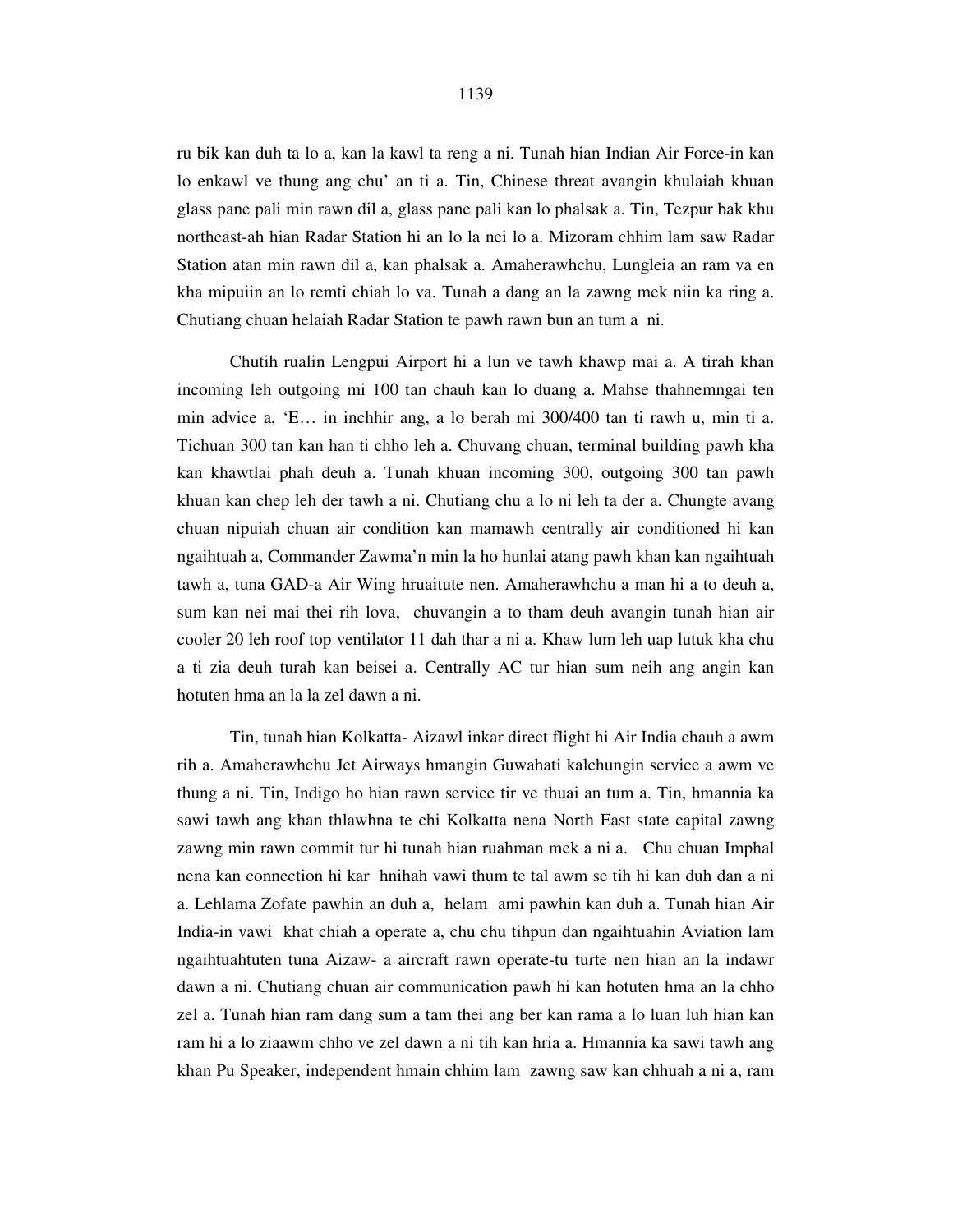dangte nena kan inbiak pawhnaah, independent hnuah hmar lam kan hawi a. Tuna kan hotute ruahman dan hi chuan, kan kalphung han en hian chhim lam saw kan chhuahka a ni leh dawn mek a ni. Heng avangte pawh hian kan mindset te hi kan inbuatsaih te pawh a tul em tih te pawh hi a ngaihtuah theih a. Tunah hian India ramlaipuia vai kan tih pawh hian communal lutukin min hmu ang tih te pawh hi a hlauhawm khawp mai a. Chuvangin kan sorkar hrawn azir zel te pawh hian kan mindset te pawh kan her danglam a tul em tih te pawh hi ngaihtuah tham a ni em aw tih te ka ngaihtuah a.

 Kan Bru unaute, 1997-ah a huhovin an kal chhuak a, 'kal chhuak suh u, engmah hlauh tur a awm lo ve' kan ti chungin. Amaherawhchu tum lawk an neite pawh a ni ang an chhuak ta a. Tun thleng hian mi state-ah, thenawm state-ah refugee camp-ah an la awm a ni. Khatihlai khan BJP sorkar a ni a, kan inbei nasa mai a. Khatihlaia Home Minister Advani phei chuan, " YMA, kohhran leh sorkar-te in tanghova, anni hi Christian-ah leh in tum a, an duh si lova, chuvangin in umchhuak a ni. Khumi western frank- ah khuan Hindu temple 28 in tichhia" ti te in min rawn puh a. RSS-te pawhin open letter min rawn thawn hial a ni. Chutiang chu min hmuh dan a ni a mahse tun hnuah chuan an fiah chho ta zelin ka hria. Tin, khami kha a nih loh zia fiah turin national press atangin journalist 10 vel kan chah chhuak a, khulai kan IPR hotute nen an zu fang chhuak dap a, 'Tuikuk unanute tam thei ang ber inhmuh pui dawn nia' kan ti a. Chutah chuan an haw hnu khan convince an ni a, khata tang khan boruak kha tlemin a ziaawm chho ta chauh a ni. Chutiang chu a ni a Pu Speaker, chuvangin tun thlengin an hotuten an rehabilitation sum kha sumdawn nan an hman avangin mipui nawlpui kha lo haw an phal lova. Mahse, lo haw duh ngawih ngawih an awm a, an rawn haw zeuh zeuh a, tunhma angin kan sorkar-in a lo enkawl zel a. NLUP te pawh a duh chu pek an ni a. Mahse tunah hian an hotu, rehabilitation pawisa sumdawn nana hmang ho khan an lo haw chuan an sumdawnna a tawp ang tih an hlauh avangin tlema an la inchelh rih theih nan tih sak theih loh tur nasa deuh deuh Home Ministry-ah an demand a. Chu chu tunah hian la chelh dingtu niin ka hria a. Tunah hian kan fimkhur ve deuh a ngai em ni aw, kan sorkar hrawn a zir te pawhin tih te kan ngaihtuah a. Tichuan tunah Chakma unaute kan han ti leh a, anni hian communal deuhah min ngai ang tih te a hlauhawm avangin kan tawngkamah pawh 'illegal immigrant' tih te hmang talh talh ila tih te leh 'Indian citizen ni lo' tih te hmang talh talh ila tih ngaihtuahna te a lo lut a.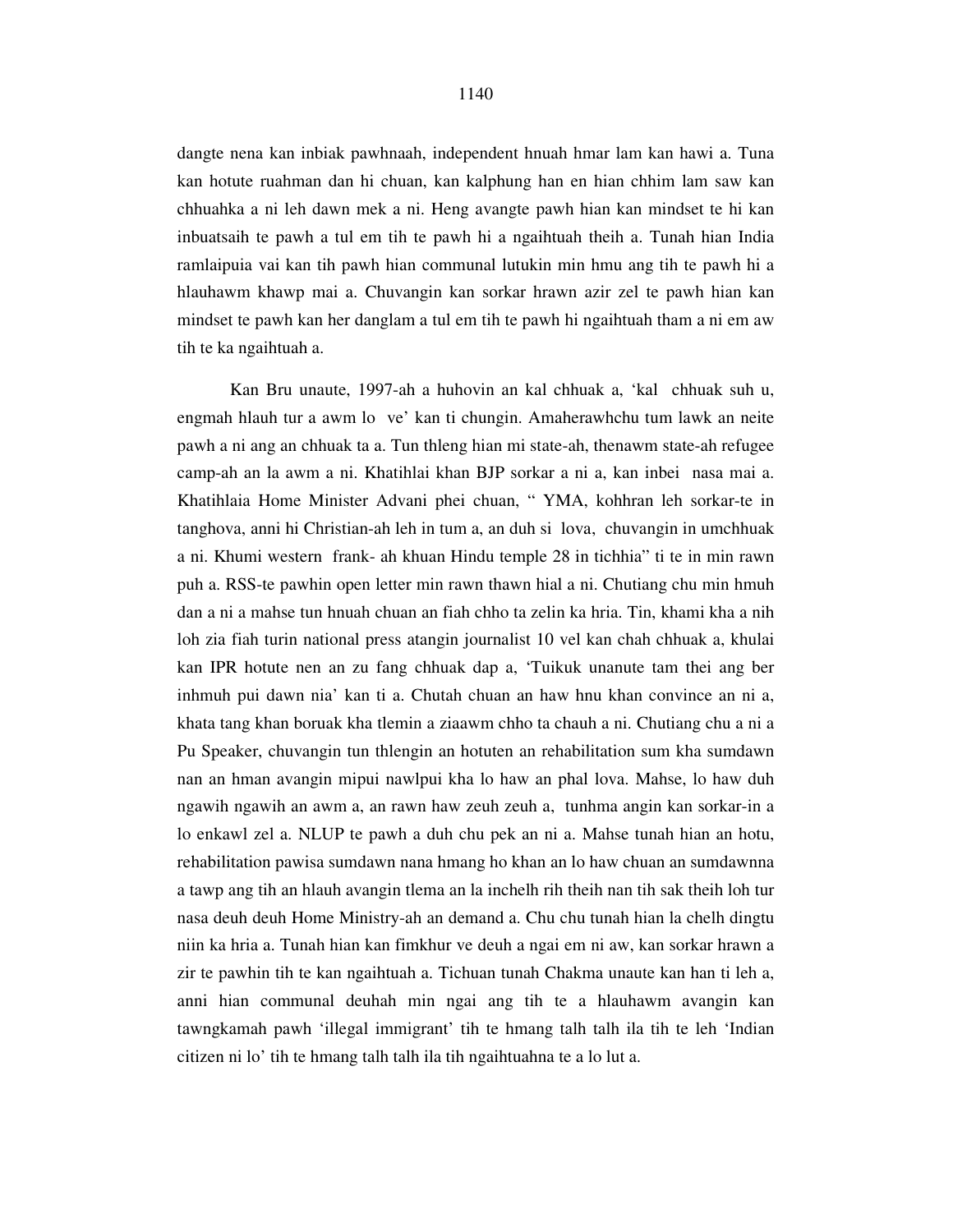1141

 Chuvangin, kan sorkar hrawn a zir zel hian Mizote hi fimkhur a ngai a tih te pawh kan ngaihtuah a ni. Tichuan, Pu Speaker, a tlangkawmna turin, tunah hian ka sawi tak ang khan chhimlamah chhuahka kan buatsaih nasa a, Kaladan Multi Modal Transit Project hi kan hre vek a. Keimahni ram chhungah chuan ramri thlengin lamlian kan sial tawh a. Amaherawhchu, compensation, kut tling lova lak pawisalo ten an la ti buai zeuh zeuh a, chungte chu kan la tifel chho zel thei turah ka ngai a. Burma ramchhungah an la lai ve lo va, chu chu a laihna tur hi India sorkar laipuiin a pe tawh a. Kan vannei khawp mai a, he project hi kum 20-25 hmalama kan hotutemitthla tawh kha a ni a. Kan tan lawk thei lova. Tun, 2008-a kan lo kir leh khan eng tin tin emaw kan tan thei ta hram a ni, Tichuan, tunah hian UPA sorkar pawh khan min tuipui a, tuna UPA sorkar paw hian min tuipui a, kan lawm tak zet a. Prime Minister Modi-a phei khu chu a nghakhlel ber emaw chu aw tih tur khawpin min phur pui ve a ni. Chutiang chu a ni a, a lawmawm khawp a.

 Tichuan hei hi kan zawh hunah chuan Asia chhim chhak te nen inkalpawhna, insumdawntawnna kan nei ang a. Hei lai mi hi, helaiah pawh ka sawi tawhin ka hria a, kan ruangam, kan hmel ang pu mi vek an ni a. Mahse ringlo mi vek an ni. Tunah chuan growing economy deuh vek an ni lehnghal a. Chungte avang chuan sumdawnna phenah a rualin Chanchin Tha inhrilhna remchang tak a inhawng dawn a. Chu chu kan hotute phurna a ni. Khawvel zawng zawngah kal a, thil siam zawng zawng hnenah Chanchin Tha hrilh tur te kan nih avangin.

 Tin, Bangladesh nen pawh in sumdawntawnna kan ruahman mek a, hun hmasa lam deuhah khan kan ruahman a. Mahse, kan lo kir leh khan a bul atanga tan that a ngai a. Tunah chuan, Bangladesh ho hi keini aiin an phur zawk emaw chu aw tih tur a ni a. A lui pui ah sawn lei dawhna turin DPR .siam peih fel a ni tawh a. India sorkar-in min rawn phurpui tawh avangin, tunah chuan chungte pawh chu kan hmuh thuai theih kan in beisei a. Chumi avang chuan Sairanga rel kawng lo kal tur hi, Kawrpuichhuah-ah phei se kan hotute'n an ti a. Survey leh investigation pawh an lo zo der tawh a, thal kal ta khan. Tichuan, Kawrpuichhuaha tangin Lawngtlai-ah, hemi Kaladan Multi Modal Transit Project lo lut tur, lo dawngsawng tur hian rel kawng chu kal leh se kan hotute'n an ti a. Chumi survey investigation pawh chu tun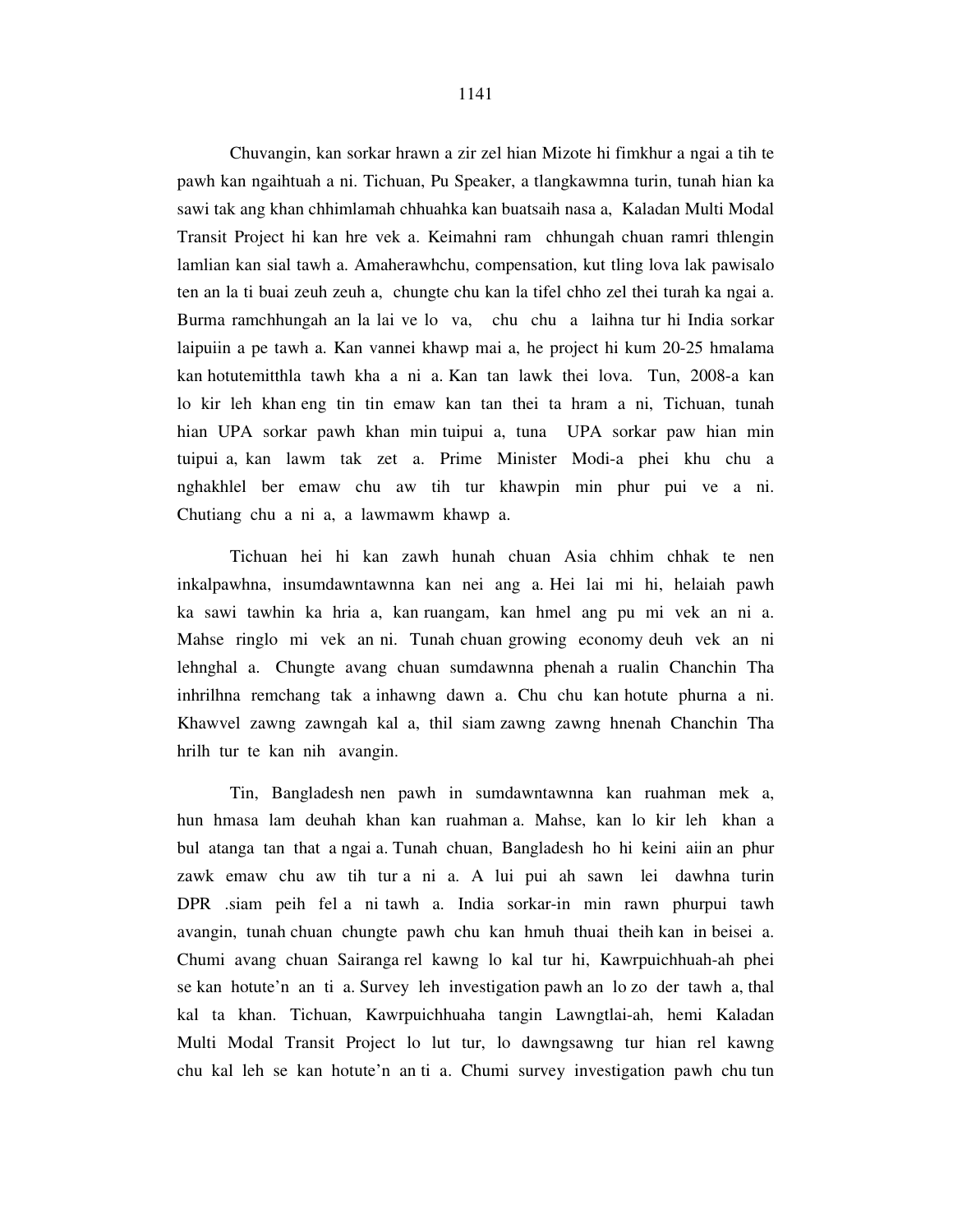thal chhung hian min tih sak turin kan ngen a, an tum theih kan beisei. Chutiang chuan sumdawnna a tana hman rualin Chanchin Tha hrilhna kawng tha tak a nih dawn avangin, kan hotute an phur hle a ni. Chanchin Tha hril tura koh kan ni a, Chanchin Tha kan hrilh chhung chuan, tu hnam mah hi Pathian-in min chimral tir dawn bawk si lova. Chutiang chu kan hotute hmalak dan kalphung a ni.

 Tin, Mizoram House member zahawm tak Pu Lalthanliana khan a rawn sawi a, Chennai ah khuan kan mamawh khawp mai a, keimah ngeiin ka mit ngeiin ka zuk hmu a. kan mamawhna chu thlen in leh khatiang a nih rual khan, Inkhawm-nan pawn kan mamawh a ni. A chhan chu kan kal tum in private In-ah inkhawm a ngai a, engtizia nge Biak In hawh tur in hre na nge? ka ti a, khu laia inkhawm huaihawttu puipa te hnenah khan. Salvation Biak In ah kan Inkhawm thin a, mahse tun ah hian a compound ah khan vaihlo, zuk leh hmuam, kuhva kan lo inthlahdah deuh a, an phal ta lova. Chuvangin, private in-ah inkhawm a ngai ta a ni. Biak in dang han dil leh dawn ila, khatiang kha kan sim chuan loh chuan, kan chan ngai hi kan chan leh tur tho a nih kan ring a, an lo ti a.

 Tin, Jaipur-ah khami sawi takah chuan, Jaipur-ah kan kal leh a, Jaipur ah chuan Missionary pahnih pawh an lo awm a, mi 40,50 Mizo kan lo awm a. Chutah chuan, 'i thianpa hi Jaipur mihausa a ni a, in tam tak a nei a, in pakhat pindan hi inkhawm nan min lo dil sak teh,' an ti a. 'Tunhmain khawiahnge in inkhawm thin a? ka ti a, 'Catholic Biak inah kan inkhawm thin a, mahse, a compound chhungah, vaiho, zuk leh hmuam, kuhva ei te kan lo inthlahdah a, an phal ta lo a ni' an ti leh ta a ni. 'Chuti a nih chuan, ka thianpa pawh chu chutianga tih nawk nawk atan chuan ka dil sak ngamlo che u,' ka tih a ngai a. Delhi ah pawh Green Park ah kum 50 thelh thelh kan inkhawm tawh a. Mahse, kan hnawng leh tawh a ni. Green Park-ah phei chuan Taxi pu hnen ah pawh 'Mizo inkhawmnaah min hruai rawh' tih pawhin, min hruai vang vang thei khawp khan an hre ve tawh a. Mahse, chutiang lama kan inthlahdah lutuk avangin an phallo leh tawh a.

 Tin, Christian Guest House-ah pawh kan hmang mai a Pu Speaker, Pastor Nupa thlen an tum a, an luh hlim khan mei an zu a, receptionist te an han dawr kha, 'hei hi chu Christian Guest House a ni a, a rem loving,' an lo ti a.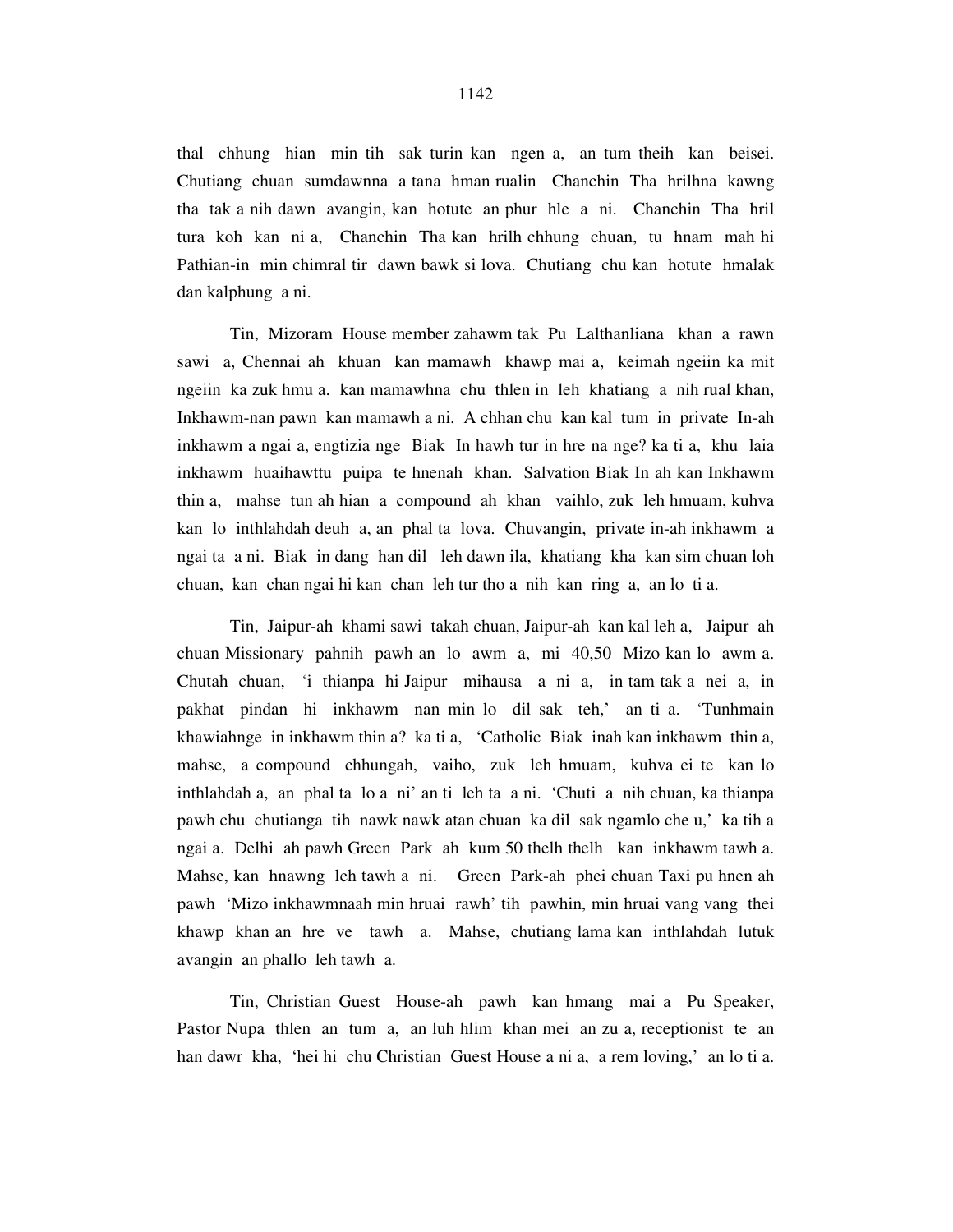'Keini pawh Christian kan ni a,' an tih pawhin 'Christian pawh ni ula, inpiangthar lo tawp a ni ang, in lo luh hlim khan mei in zu a, kuhva khawr in ei bawk,' an lo la ti talh an ti, thudik anih ka ring a. Ka rawn sawina chhan chu, kha lam zawng ah khan kan fimkhur a ngai awm mang e aw ka ti. Tichuan, Chennai ah chuan hmun kan dil a, Jayalalitha kha kan dil a, mahse, engmah min tihsak hmain a boral ta a.

 Tunah khuan dil tur an awm leh rih ta lo a ni, han remind tur pawh khan. A chhan chu tikhuan an buai reng mai a, an inbakkaih reng mai a. A ni chhun a pawh khu a nghet lovin a lang a. He lampang pawh kha an ngaihtuah hmanin ka ring lova, dinhmun sawh nghehna lam hi an ngaihtuah ber niin ka ring a, chuvangin kan la remind leh lova. Mahse kan lo dil tawh a, theihpatawpin kan lo nawr ang, kan mamawh miau avangin, in khawmpui nan tal pawh. Tin, Bombay-ah khuan hmun tha deuh min pe a, amaherawhchu, kan tifuh lo hlauh ta mai a, a sa tura Sorkar-in a ruat te kha tunah hian engtinnge a latest position, tun dinhmun hi ka hre mai lova. Amaherawhchu, kan tifuh lo a ni mahse, an thupha chawinaah khan, ' kan han ti leh ang a, sorkarin inmamawh atana inhman turin flat pahnih/pathum kan lo hire ang e' an ti a. Enge thu hnuhnung ka hre ta rih lova, hriat ka lo tum ang a. Tin, tuna Mizoram House anga kan neih khu Mizoram House atan kan ti lova, kan hotute ngaihtuahnaah chuan Cancer avangin Mumbai pan kan tam a, Chuvangin, tam tak tan, damloh naka laiin thlenin a harsat avangin TATA Cancer Institute hnaih thei ang ber ah in i zawng ang kan ti a. Kan hotute'n damlo inhruai thin te lainat avang ringawtin. tichuan, tun ami khu kan hmuh chhun a ni a. Tuchuan damlo tan khan kea kal dawn chuan a hla deuh hret si a, taxi te pawh an kal duhlo a, a hnaih deuh aavngin. Mahse kea kal nan chuan a hla bawk si a, taxi an kal tha duh bawk si lova, chuvangin damlo tan liau liau, car pakhat hi dah ang kan ti a. chu chu khuta a nghaktute hma atan pawh kan ti lo, damlo ten cottage kan sawi hi chu an inphurh phei nan, inphurh haw nan liau liau kan ti a ni. Kan Secretary te, tu tu emaw an zu kal ve thin a, ka hnenah an rawn ziak a. Mizoram House khu a te lutuk a, tin, car te pawh khu a te a, car tha deuh dah ni se te an ti a. Mahse tuna Mizoram House khu official thlen nan, Minister thlen nan kan ti lova, damlo tan liau liau a ni. chuvangin chutiang lam chu nangni official-a kal chu TA/DA in nei a, in inenkawl thei kan ti a. Chuvangchuan damlo tan liau liau a nih avangin, damlo tan kan la ruat vang a ni.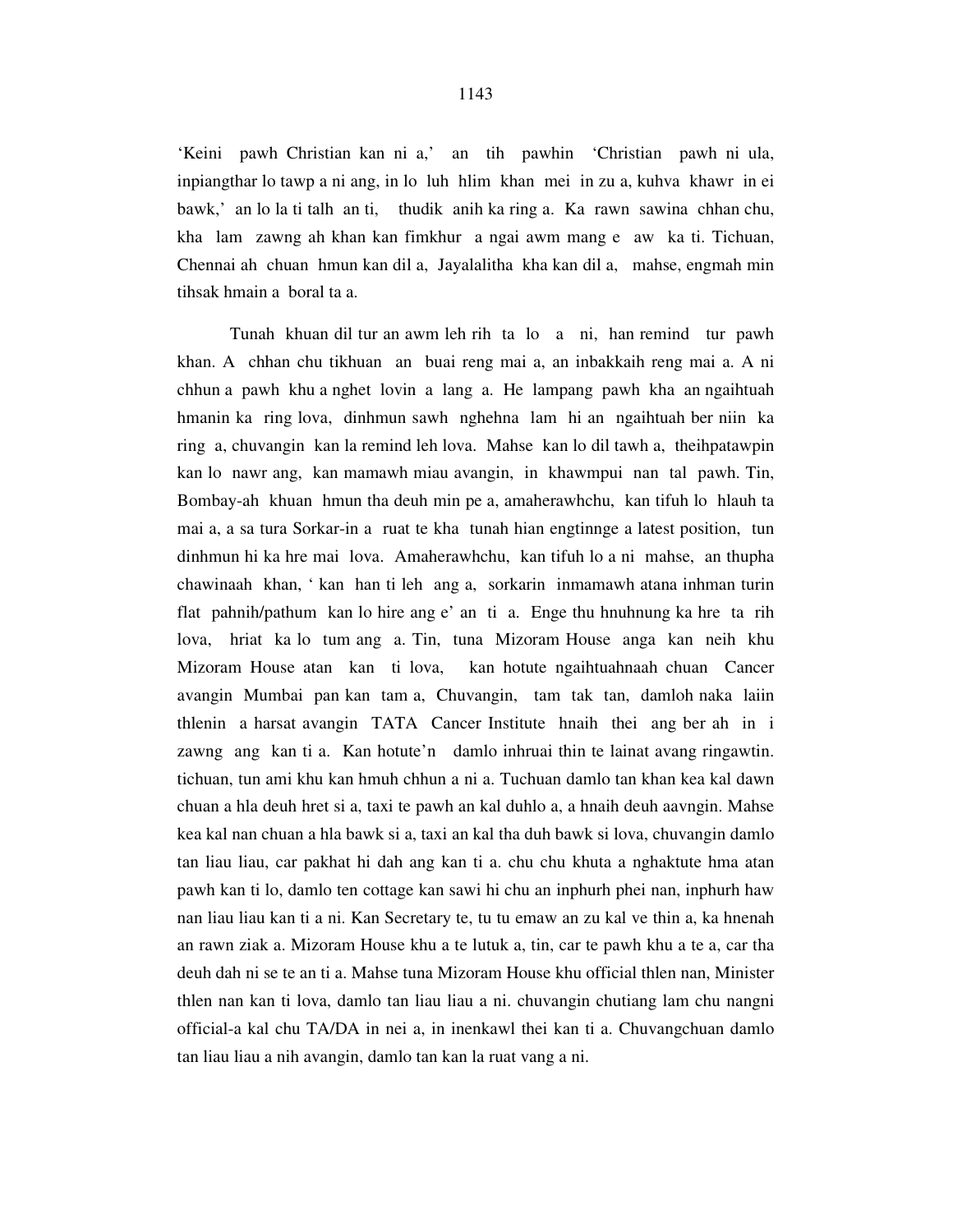### 1144

 Tichuan, Re. Chanchinmawia an thah tak kha khu laiah Chaplain a nih laiin 'Vellore-ah khuan Mizote kan tam si a, a mangan thlak khawp mai a. An Guest House neihchhun lah kan leng bawk si lo a, chuvangin Mizoram House neih a tul' tiin kan inkawm tumin a sawi a. Tichuan kan houten an ngaihtuah chho a, khatiang bawk khan damlote tan chauh in luah tur te lamhnai deuhah i lo hmuh chuan,' tiin kan in ti a, an hmu ta mai a, ka hriat dan a la dikin ka ring a. Tichuan hun engemawzat a lo kal khan Synod khan take over an duh a, kan remti nghal a. Amaherawhchu, tun thlengin engemaw zat chu kan senso a la ngai a ni mai thei, tun dinhmun chiah ka hrelo a. Engpawhnise, khu khu Chaplain-a zuk awm Rev. Chanchinmawia thahnem ngaihna atanga kan sorkar a rawhn bengvar atanga kan neih a ni a, damlote tan liau liau a ni. Chuvangin transit camp ang reng deuh Mizoram House tih tur kha chu kan mamawh khawpin ka ring. Tin, Pune-ah kan zuk kal a, Mizo hi an thahnem khawp mai a, inkhawmna turte leh khatiang vel kha an mamawh thu te an sawi a. Mizoram House hi nei ve hrim hrim ila an ti a, hnathawk an tam a, zirlai an tam a, Bible zirlaite nen. Chuvangin an Chief Minister, Ashok Chavan-a hnenah ka ziak a, mahse thil tih hmain a tla ta a. Tuna BJP chief Minister hnenah khuan ka ziak leh a, engtik emaw ni khan kan in hmu leh a. 'Kan ngaihtuah alawm, i Principal Secretary leh ka Principal Secretary hi lo inbia se, kan ngaihtuah dawn nia,' a ti a. Tichuan an inbia a, tunah khuan Pune-ah ram min pek an tum a ni. Chuvangin Mizoten khawi lai nge an duh lai deuh hlek ram awl si, engtinge kan zawn theih ang, tunge kan va contact ang? A tir khan contact mai tur ka hre lova. Kar 2 kar 3 kal ta lek kha a la ni a, mahse vanneihthlak takin helaia kan Commissioner & Secretary lo ni tawh reng Pu Benjamin-a khulama anmahni Department-ah a lian ber a lo ni tawh a. Tichuan Pune-a kal a, hetiang remchang nihna tak sawi tur khan kan ngen a, a niin rem a ti a. Tunah khuan tun dinhmun tak hi enge ni ka hre ta lo a. Engpawhnise, Maharashtra Chief Minister-in Mizoram House tur, a tha ve thawkhat lai tak min pek a remti tawh tih ka han sawi a ni.

 Bangalore-ah tuna Mizoram House kan tih khu chu Mizoram House atana kan tih pawh a ni lova. Amaherawhchu, officer kan dah a ngai a. Damlo zin veivak an awm nual a, anmahni tan Hospital khu a that avangin. Manipal Hospital bulah khuan tun hmain ram kan nei a, Indira Nagar an ti a, an ram tha ber lai a ni a. Tahchuan in kan nei a, kan hun hnuhnung lamah khan hun hmasa berah kan kal a, foundation stone kan lay a, contractor pawh kan ruat tawh a. Mahse kan haw hnuah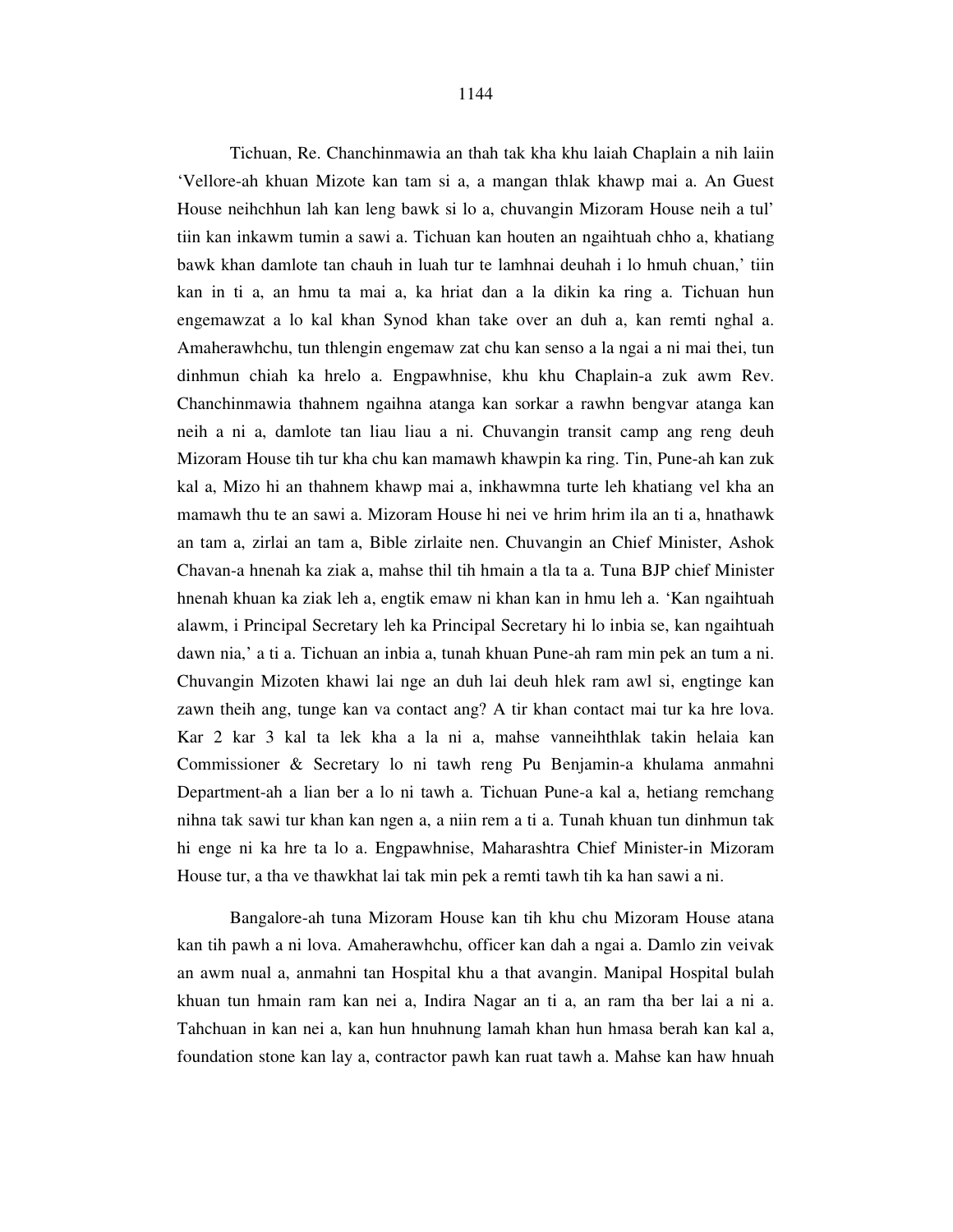khan a reh leh ta daih a, kan lo kir leh khan ngaihven tur kha an lo awm tawh si lova. Chuvangin ram dang kan dil ta a, kei ngei pawhin min pek an tumna hmun tha ve deuh ni se ka ti a. Chutih lai chuan Congress sorkar an ni a, tichuan BJP sorkar an lo ni leh a, an Chief Minister pawh ka hmu leh a, aani pawhin min ngaihven viau a, an lo thahnem ve bawk avangin khulaiah officer tha deuh deuhte pawh kan lo nei a. Tichuan tunah khuan prime land-ah min pe a ni, a sirah khan awl a awm a. Kan zuk kal a, Bengaluru authority-a hotute leh Chief Engineer te nen kan en hova, 'khulai ram awl pawh min pe leh nghal ru,' ka ti a. Min pek kha rem an ti a. Mahse tunah khuan an MP pakhatin, 'ka ram a ni,' a ti a, mi a thlem niawm tak a ni a. Mahse chuti chung pawhin Mizoram House tur khu a la zau tha viau a ni. Chu chu khu laia kan mamawh nachhan ber pakhat chu, kut ni vang thla leh puipun nikhuaa Mizote awm khawmna tur a ni a. Tin, inkhawmna tur in pawh, Pathian biakna tur pawh an mamawh a, chuta tana tangkai turin design ni se tiin kan ngaihtuah a. Chutiang zawng chuan hman a ni.

 Tin, Kolkata khu sawi leh ilangin, Salt lake-a tuna Mizoram House foundatuion stone te kan lay a, kan va tih khuan, khatih laia opposition-a PC leh MNF te kha chuan min hmusit nasa mai a. Lal Thanhawla hi ram hnuaiah thleng se, helaiah foundation stone ringawt pawh hi a kum a ni tawh a, eiruk nan a hmang a ni min ti a. Amaherawhchu kan eiruk bangin an sa ni tur a ni a, khuti khuan in tha pui a ding a, khulaiah khuan a sang ber a ni khatih lai chuan. Tin, in kha a vang reng a, a sang ber lawr lak a. tichuan an height prescribe kha a pelh avangin Jubi Basu kha tum thum kan hmu a ni. Chutiang chuan tum thum ka hmuh hnuah khan, "Admisterial Chief Minister, ka dinhmun i tihrehawm em mai, UD & PA Minister nen hian lo va sawi mai rawh u,' min ti a, a tawp a tawpah min phal ta a ni. Khatih lai chuan building sang ber a ni. Tu nge thleng ang an tihnaah khan tunah khu chuan kan inchan leh tawh lo, Pu Speaker. A tawt khawp mai a, a manganthlak khawp mai a, Mizo zawng zawng hian thlen kan tum si a.

 Tichuan Baliganj ami kha chutih laiah chuan tumah thleng tawh lo sela, officer chin chu, entitle chin chu. A chhan chu sumdawng tenau deuh te, (ka tawng tu huat thu suhah,) leh zirlaite tan hei chu i khek ang kan ti a. Mahse, PWD te khan room an luah a ni a, AC room, tikhan an va thleng lui thin a. Motor entitle bawk si officer te kha, chuvangin AC zawng zawng leh Refrigerator zawng zawng, fridge zawng zawng dah bo vek tur, remove vek tur ka ti ta a. Chumi hnuah chuan an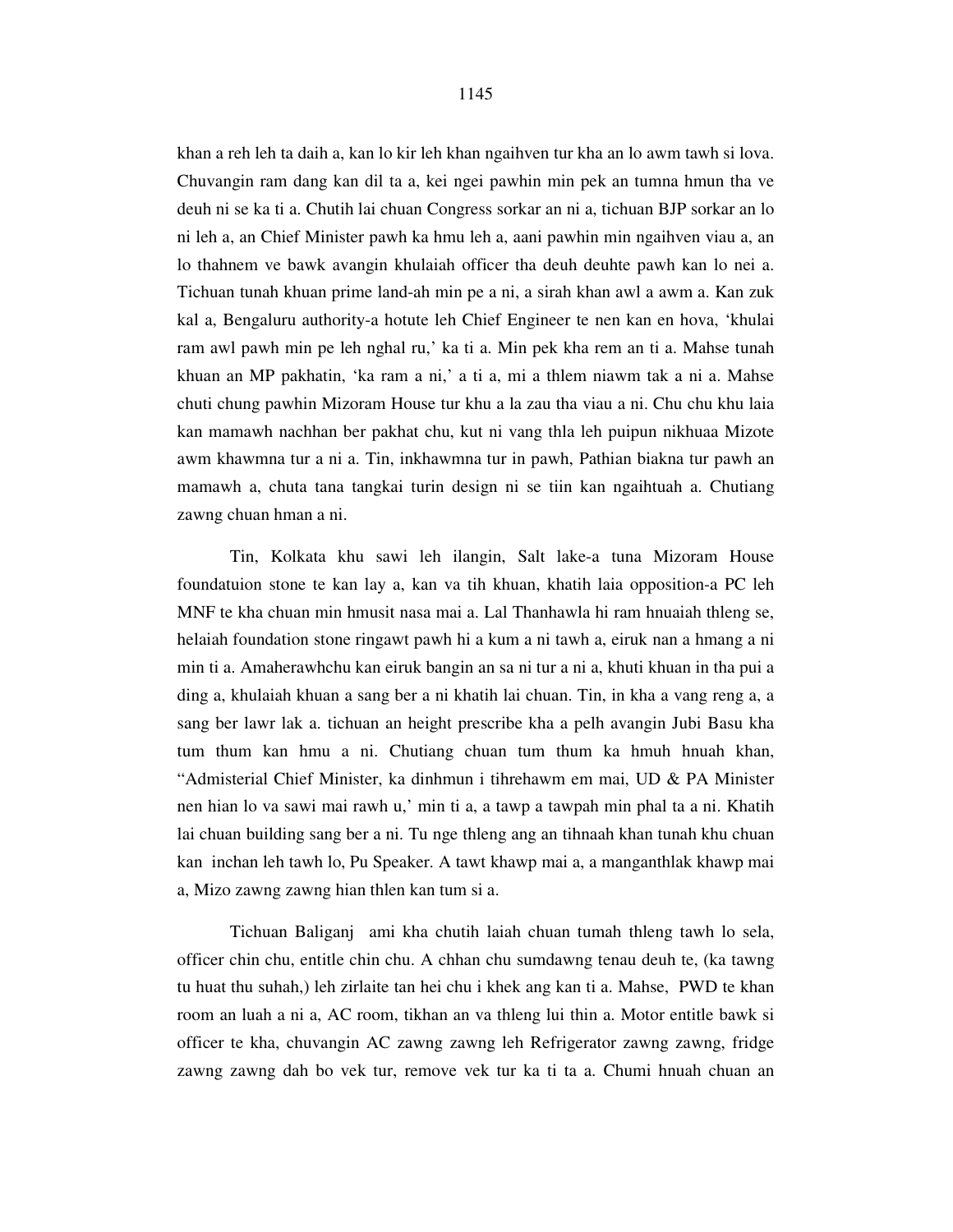thleng ta lo a ni. Tichuan tunah khuan zirlaite leh sumdawngte leh damlo khatiang khan thlen in takah an nei niin ka hria, tawt pawh an tawt thei hle a ni. Chutiang chu a ni a. Tunah khuan a building a chhe tawh a, a hlui tawh a, a hlauhawm tawh a, thiat a, sak that leh a ngai a. Kan official-ten thiah sak that lehna tur kan dap mek a.

 Chutih lai chuan khulaiah khuan sumdawng hausa engemaw zat, KMC-ah pawh thiltithei tak tak, building rules te pawh a tul chuan tidanglam thei, kha mite khan, "Tuna in room duh zat ang chiah leh a zau lam in duh ang zat chiah hi kan sak sak ang che u ang a, a sirah keinin kan sa ve ang e" an ti a, mahse kan official ten an remti lo va. Kei chuan a mimal tak chuan ka remti deuh mai a. Engtikah nge khulaiah khuan Mizoram House changtlung tak sak theihna kan neih ang aw tihte ngaihtuah a har avangin. Amaherawhchu, kan officer te an zahawm a, chuvangin tunah hian a sak nan  $\bar{\tau}$ 1 crore an dah em mawni ka hre lo,  $\bar{\tau}$ 1 crore chuan a sak tam theih vakin ka ring lo va. Tin, khung laia in sak khu chu hautak tak a ni a, a foundation ringawt pawh ni e, hetah hian engzat nge a eiruk ang aw intihna tham a ni. Khung Kolkata Salt Lake-a kan thenawm amite te pawh khu an bansan ta emaw ni tih tur khawpin tunah khuan foundation ringawt pawh khu an bei rei tawh a ni.

 Chuvangin, Mizo zawng zawng hi thlen kan tum si a, Pu Speaker. Tin, New Town-ah khuan Tata Cancer Institute, Bombay ami khan branch an rawn nei dawn a ni tih kan hria a. Chuvangin chumi hnai deuhah chuan Mizoram House dang kan sa leh ta a. Tunah khuan peih fel vek a ni tawh a, an luah tawh a, nghe nghe a ni. Tichuan, khulai pawh khu damlo leh a enkawltute tan ni rawh se, kan ti a, Baliganj kan tih ang deuh khan. Mahse, kan hotu pawimawh thenkhatin, "A sak a tha si a, a hmun a nuam bawk si a, khawpuia tih tur nei lem lo tan chuan, thlawhna emawa kal tan chuan zan khat va riah lawka kal leh mai kha a awl si a. Tin, shopping centre leh market engkim a awm bawk si a. Chuvangin, top Floor hi chu Official-te tan dah ila mawle" an ti a. Tichuan, top floor khu official-te tan kan dahin a dang zawng khu chu damlo leh a hruaitute duhsak bik tur, chungte tan chuan a ni tih hi sorkar thutlukna a ni, Pu Speaker.

 Chutiang chuan Delhi-ah pawhin tunah khuan Vasant Vihar a mi khu chu a chhuat, ground floor-a mi khu chu Mizo inkhawm nan leh Mizo Welfare office atan te leh MZP leh YMA, khatiang chi khan an hman mamawh apianga committee-nan kan pe hlawk ringawt mai a ni. Chuvang chuan ground floor khu chu khulai Mizo

#### 1146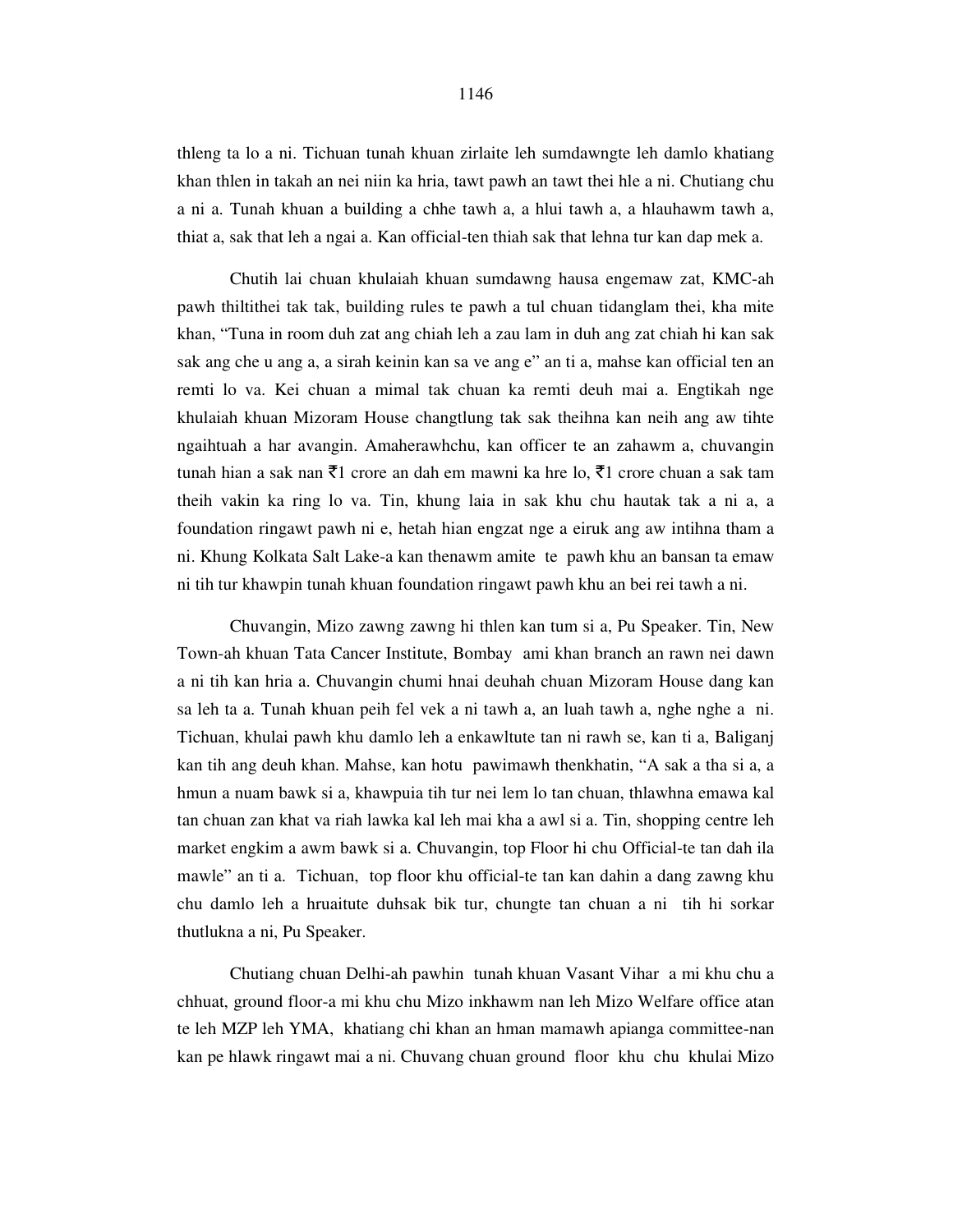inkhawmte leh Mizo Welfare khu an intineitu hle a. Chutia kan tih loh chuan ram kan nei si lo va. Chutiang chuan kan pe hlawm hlawk a ni.

 Tin, nichina kan ngaihthlak tawh ang khan kan chhehvela Zo hnahthlak Zofate, member zahawm tak Dr. Beichhua'n 'Zohnahthlak tih ai chuan Zofate tih tur' a ti a, chuvang chuan Zofate dang dang an awm a ni. Manipur-a Kom kan tih te, Anal kan tihte pawh saw Zofate vek an ni a, Naga-in min chuh nasa mai a. Engtinnge tunah tak sawn an khawsak ka hre lo va. Kom ho saw chuan Mizoram-ah chuan Chawngthu min ti an inti a, chutiang khawpa Mizo chu an ni a. Chungte chu an baihvai deuh a ni. Chuvangin Kom te, Anal te Delhi-ah khuan zirlai, an kim vek pawhin 35-40 vel an awm a. Anal-te leh Chiru-te, 'chung ho chuan Mizoram House hi inhmuhkhawm nan an rawn hmang duh a nih chuan Visant Vihar-a ground floor, Mizo tana kan dah hi chu in lo pe ve thin dawn nia. Tin, student hlang hlak 30-40 velte an rawn inkhawm chang chuan ka hmingin lunch emaw, dinner emaw in lo pe ang a, min rawn bill zel dawn nia,' ka ti a, chutiang chuan a zalen thei ang bera an awm ve kha a thain kan hria a, chutiang chu kan phalsak a ni. Chu chu Mizoram House-te kan hman tangkai dan a ni a.

 Tunah hian kan neih lohna Bombay ami khu a rang thei ang bera tih kan duh a, mahse, hmun dang ang chuan chuti lutuk chuan kan mamawh lo ni chuan a lang a. Chuti chungin theihtawp kan chhuah mek a. Bangalore-a in pawh khu sak thuai kan duh khawp mai a. Mahse, a sakna tur kan nei mai dawn lo va, kan phal chuan, kan hotuten rem an tih chuan khumi khuaa a neinung deuh tute emaw khuan sa se insiamrem dan kan la ngaihtuah em ni ang tihte nakinah chuan la ngaihtuah dan tur a ni. Chutiang chu Mizoram House hmun hrang hrangah kan hman tangkai dan a ni a, Pu Speaker. A tlangpuiin a theihna hmunah chuan damlote leh a hruaitute duhsak kan tum hram hram a ni.

| <b>Demand No.</b> | Department           | Amount             |
|-------------------|----------------------|--------------------|
| No.1              | Legislative Assembly | Rs.25,40,40,000.00 |
| No.2              | Governor             | Rs.13,60,000.00    |

Chutichuan Pu Speaker, ka demand ka rawn put luh tawh kha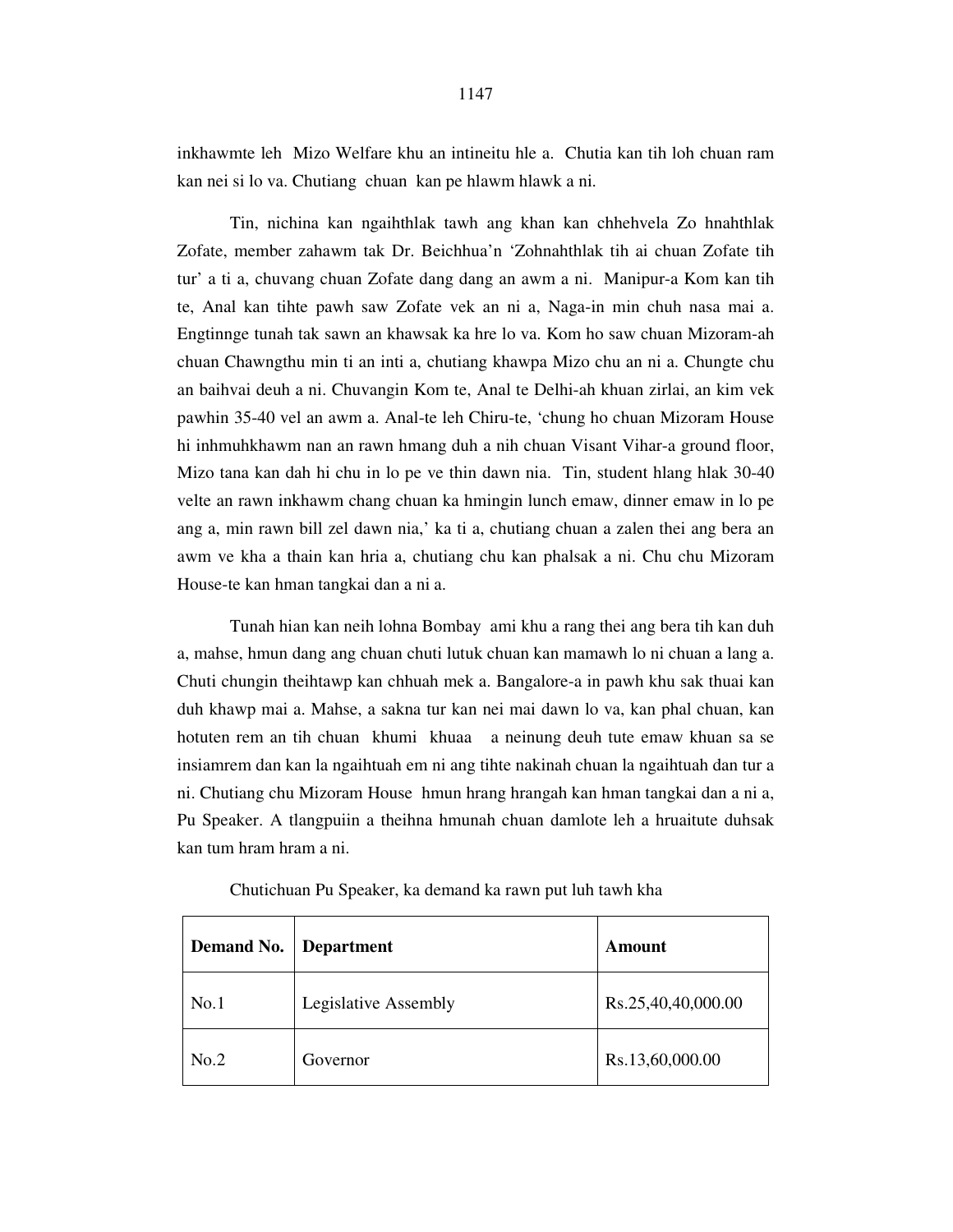| No.3  | <b>Council of Ministers</b>              | Rs.4,57,94,000.00    |                             |
|-------|------------------------------------------|----------------------|-----------------------------|
| No.5  | Vigilance                                | Rs.57,25,000.00      |                             |
| No.11 | Secretariat Administration               | Rs.1,16,54,15,000.00 |                             |
| No.13 | Personnel & Administrative Reforms       | Rs.3.87,77,000.00    |                             |
| No.15 | <b>General Administration Department</b> | Rs.1,30,18,07,000.00 |                             |
| No.27 | District Council & Minority Affairs      |                      | Rs.3,65,45,96,000.00        |
| No.36 | Environment, Forests & Climate<br>Change |                      | Rs.77,58,22,000.00          |
|       |                                          | <b>TOTAL</b>         | $\bar{z}$ 7,30,33,36,000.00 |

House hian min pass sak turin, min pawmpui turin ka ngen a ni. Ka lawm e.

**SPEAKER** : Tunah khan kan Chief Minister zahawm takin a Department chan 9 ten 2018 leh 2019 chhunga an pawisa hman tur, a vaia belhkhawm `**7,30,33,36,000.00** hi he House pass sak turin a rawn dil ta a. Pass rem ti zawng in 'Remti' ti rawh ule. (MEMBERS : Remti) Rem ti lo kan awm em? Awm lo. Tichuan Chief Minister hnuaia Department Legislative Assembly, Governor, Council of Ministers, Vigilance, Secretariat Administration, Personnel & Administrative Reforms, General Administrations Department, District Council & Minority Affairs, Environment Forest & Climate Change Department ten 2018-2019 chhunga an pawisa hman tur, a vaia belhkhawm  $\overline{(}7,30,33,36,000.00)$  chu he House hian lungrual takin a pass ta a ni.

**Pu LAL THANHAWLA, CHIEF MINISTER** : Pu Speaker, nangmah kal tlangin House hnenah lawmthu ka sawi e.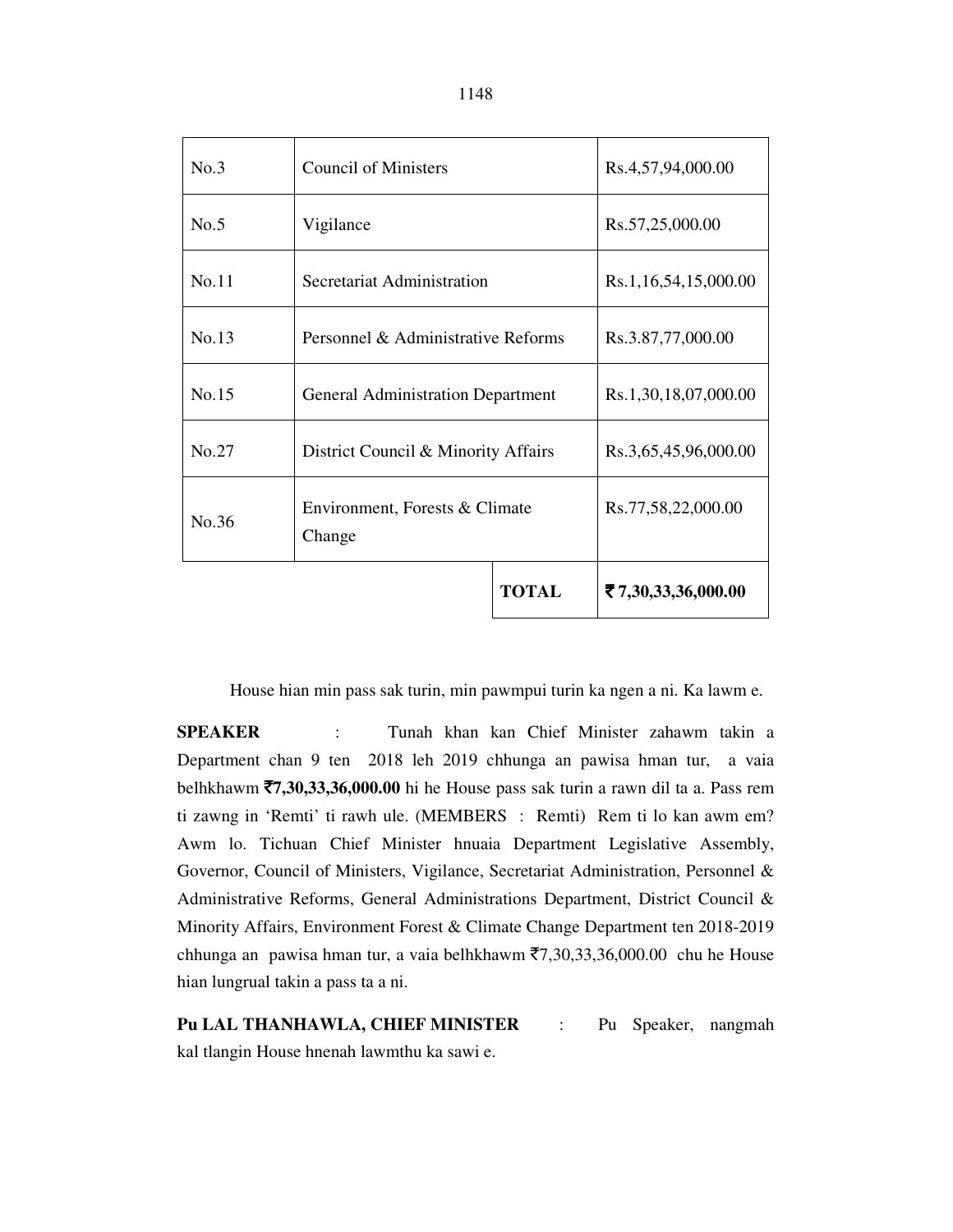**SPEAKER** : Awle, Kan House Leader khan a sawi duh a sawi zo tawh a 5:20 p.m. ah kan zo thei dawn ta a. A lawmawm hle a ni. tunah chuan kan chawl rih ang a. Kan la zo lo maw? Sorry. Hetah hian a awm tawh si lo a. Ngawi rawh aw. E, Legislative Assembly 1 kan la nei tak e. Sorry. Supplementary Demand kan pass tak kha hman a nih theih nan Bill kan pass leh a ngai a. Pu Lalsawta, Finance Minister zahawm tak sawm ila. Tih sual palh a ni a, min ngaithiam ula. Demand kan pass tak zawng zawng kha hman a nih theih nan Bill kan pass leh a ngai a. Finance Minister zahawm tak Pu Lalsawta sawm ila. "The Mizoram Appropriation No.2 Bill, 2018" hi House-ah introduce rawn dil sela, i lo sawm ang.

**Pu LALSAWTA, MINISTER** : Pu Speaker, i phalna leh remtihnain, The Mizoram Appropriation No.2 Bill, 2018 hi House-ah introduce ka rawn dil e.

**SPEAKER** : Introduce a rawn dil a, kan phal mai lawm ni? Awle, kan phal a, tunah rawn introduce sela.

**Pu LALSAWTA, MINISTER** : Pu Speaker, i phalna leh he House remtihnain 'The Mizoram Appropriation No.2 Bill, 2018' hi he House zahawm takah hian ka rawn introduce e.

**SPEAKER** : A rawn introduced tawh a, a copy kha sem ni sela. Tunah hian ngaihtuah ho turin rawn dil leh sela, Minister i sawm ang.

**Pu LALSAWTA, MINISTER** : Pu Speaker, 'The Mizoram Appropriation No.2 Bill, 2018' hi ngaihtuah ho turin ka rawn dil e.

**SPEAKER** : Ngaihtuah ho turin a rawn dil a, hetiang hi kan sawiho tehchiam ngai lova, tikhan kan pass mai thin kha a ni a. Zawhna pawimawh tak te a awm lemloh chuan Minister sawm ila, pass rawn dil mai sela.

**Pu LALSAWTA, MINISTER** : Pu Speaker, 'The Mizoram Appropriation No.2 Bill, 2018' hi min pass pui turin he House hi ka rawn dil e.

**SPEAKER** : Tunah khan Finance Minister-in 'The Mizoram Appropriation No.2 Bill, 2018' chu House pass pui turin a rawn dil a. He Bill hi pass remti zawngin 'rem ti' ti rawh u le. (MEMBERS : Remti) Rem tilo kan awm em? Awmlo.